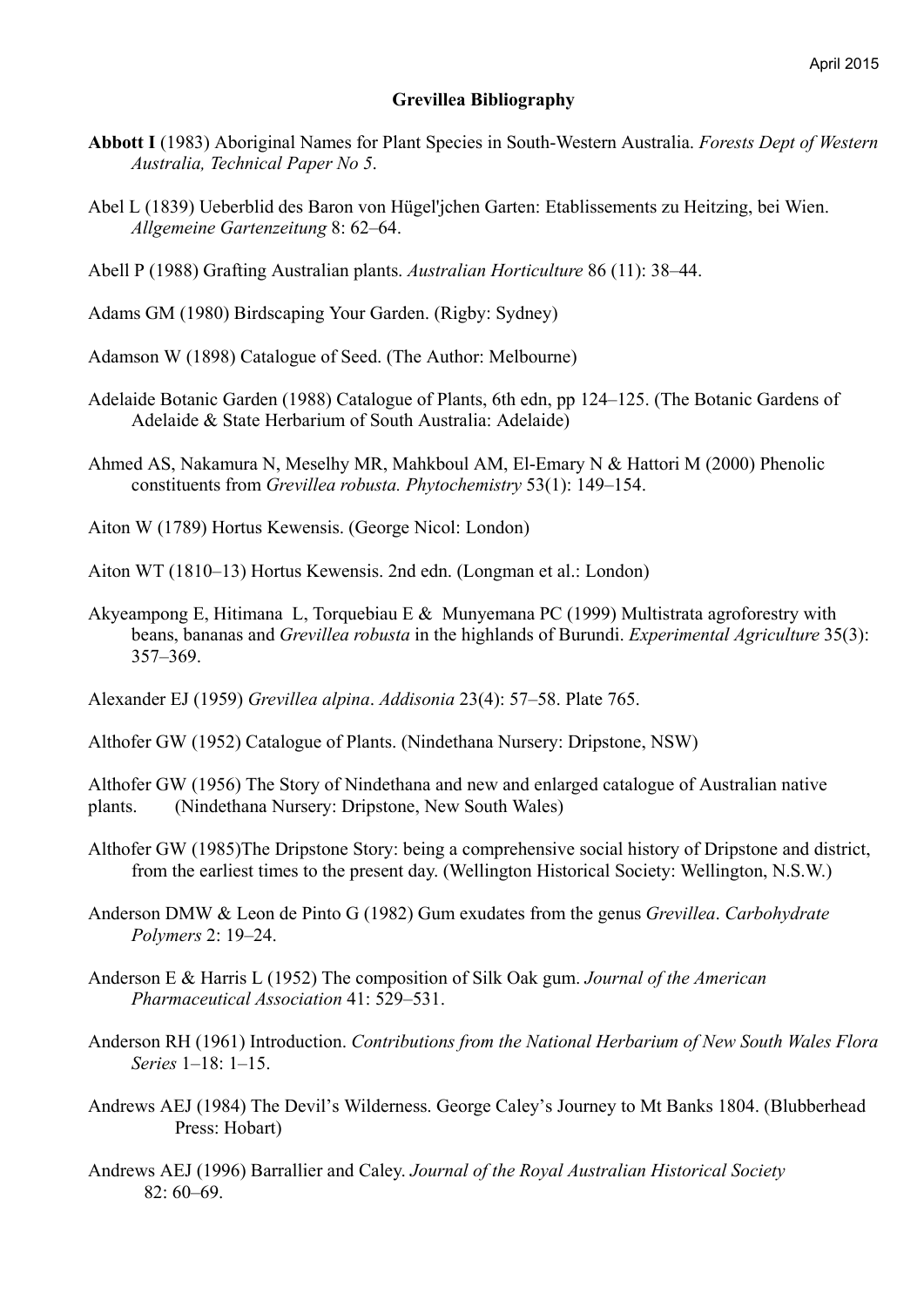- Andrews CRP (1902) The Proteaceae. *Journal of Proceedings of the Mueller Botanic Society of Western Australia* 1(10): 14–31.
- Andrews EC (1916) The geological history of Australian flowering plants. *American Journal of Science*, Fourth Series, 42, no. 249: 210–212.
- Andrews HC (1797–1812) The Botanist's Repository. Vols 1–10. (T. Bensley: London) See J. Kennedy
- Anon. (1831) Catalogue des plantes cultivées dans les conservatoires du Baron Charles de Hügel. Unpublished ms A2948, Macarthur Papers. (Mitchell Library: Sydney)
- Anon. (1864) Autumn Exhibition, Horticultural Society of Sydney. *Horticultural Magazine New South Wales* 1(3): 81–84.
- Anon. (1864) Camellia Grove Nursery, Newtown. *Horticultural Magazine New South Wales* 1(9): 287– 289.
- Anon. (1911) *Grevillea robusta compacta*. *Gardeners' Chronicle* 49: 375. t. 171.
- Anon. (Assistant Secretary) (1942) The Founders. Rt. Hon. Charles Greville, F.R.S., F.L.S. (1749–1809) *Journal of the Royal Horticultural Society* 67: 219–232.
- Anon. (1974) Author Catalogue of the Royal Botanic Gardens Library, Kew, England. (Hall & Co.: Boston)

Apfelbaum J (1976) Collections of John White in the herbarium of the Academy of Natural Sciences of Philadelphia. *Taxon* 25(2/3): 331–334.

Aplin TEH (1976) Poisonous garden plants and other plants harmful to man in Australia. *Western Australia Department of Agriculture* Bulletin 3964: 1–58.

Armstrong JA et al. (eds) (1982) Pollination and Evolution. (Royal Botanic Gardens: Sydney)

- Armstrong JA (1979) Biotic pollination mechanisms in the Australian flora–a review. *New Zealand Journal of Botany* 17: 467–508.
- Armstrong JA (ed.) (1987) Waratahs, their biology, cultivation and conservation. (Australian Government Publishing Service: Canberra)
- Armstrong P (2004) Impacts of fires on rare *Grevillea* (Proteaceae) in southern Australia. (Murdoch University: Perth)
- Arnold HL (1942) Dermatitis due to the blossom of *Grevillea banksii*. *Archives of Dermatology and Syphilology* 45: 1037–1051.
- Ascherson PA & Graebner P (1911) Proteaceae, Synopsis der Mitteleuropäischen Flora 4: 627–633. (Engelmann: Leipzig)
- Aston HI (1986) An elementary index to Australian herbarium journals from their inception to 1985 inclusive. (Private: Melbourne)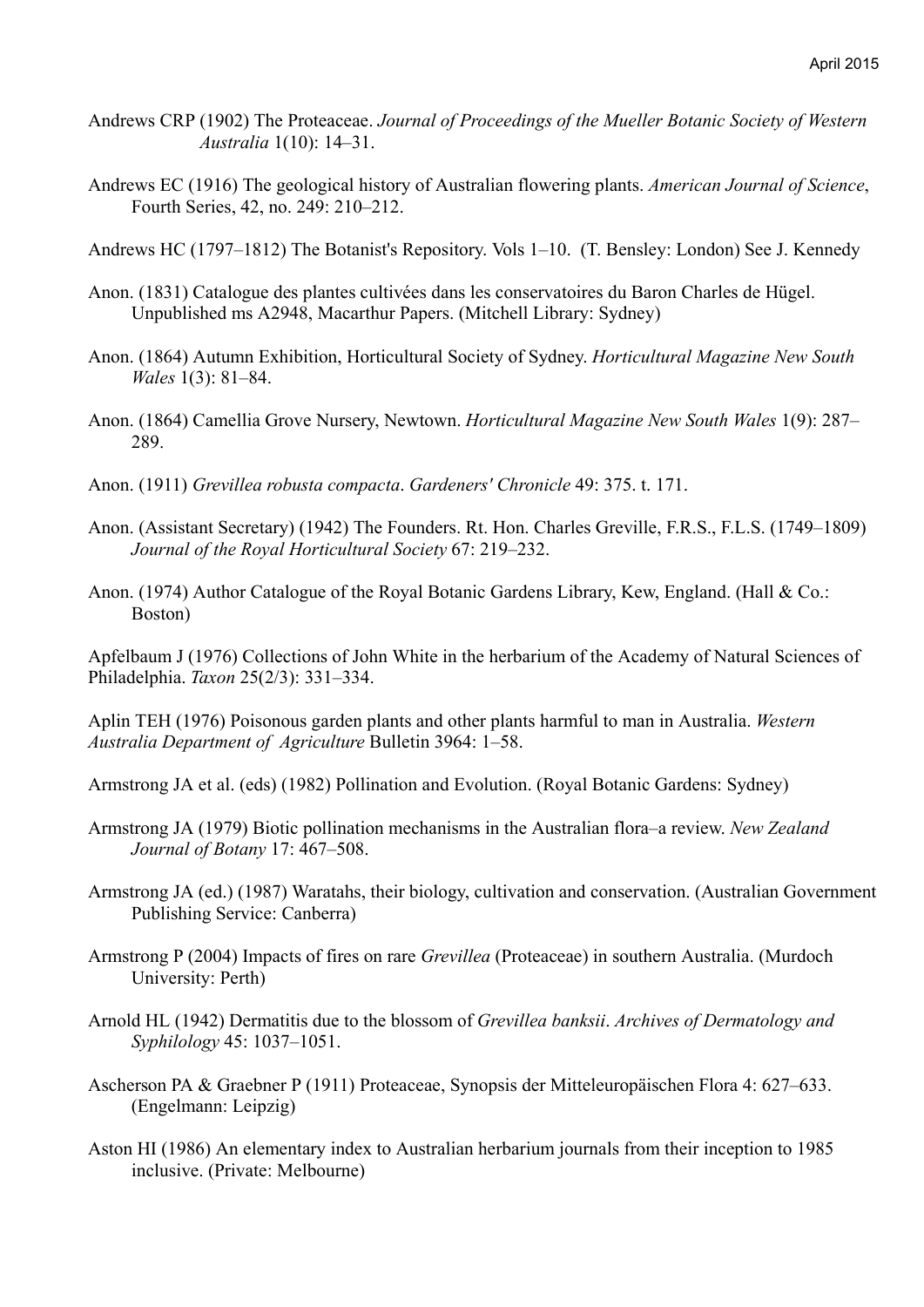- Atkinson JL (2010) Evidence for and against regional structuring within the discontinuous distribution of *Grevillea chrysophaea* Muell. ex Meisn. (Proteaceae) Honours Thesis, La Trobe University, Melbourne.
- Audas JW (1935) Native Trees of Australia. (Whitcombe & Tombs: Melbourne)
- Audas JW (1950) The Australian Bushland. (Hamer: Melbourne)
- Auld TD (1995) Burning, grevilleas, ants, rats and wallabies. *CALMScience Supplement* 4: 159–164.
- Auld TD & Denham AJ (1999) The role of ants and mammals in dispersal and post-dispersal seed predation of the shrubs *Grevillea* (Proteaceae) *Plant Ecology* 144: 201–213.
- Auld TD & Denham AJ (2001) Predispersal seed predation in shrubs of *Grevillea* (Proteaceae) from south-eastern Australia. *Australian Journal of Botany* 49(1):17– 21.
- Auld TD & Denham AJ (2001) The impact of seed predation by mammals on post-fire seed accumulation in the endangered shrub *Grevillea caleyi* (Proteaceae) *Biological Conservation* 97: 377–385.
- Auld TD, Keith DA & Bradstock RA (2000) Patterns in longevity of soil seedbanks in fire-prone communities of south-eastern Australia. *Australian Journal of Botany* **48**, 539–548.
- Auld TD & Scott JA (1996) Conservation of the endangered plant *Grevillea caleyi* (Proteaceae) in urban fire-prone habitats. In Stephens S and Maxwell S (eds.) *Back from the Brink: Refining the Threatened Species Recovery Process* pp. 97-100. (Surrey Beatty & Sons: Chipping Norton, N.S.W.)
- Auld TD & Scott JA (2000) Implementation of recovery plan for *Grevillea caleyi*. Final report March 2000. *Environment Australia Endangered Species Project No. 456*.
- Auld TD & Scott JA (2004) Estimating population abundance in plant species with dormant life-stages: Fire and the endangered plant *Grevillea caleyi* R. Br. *Ecological Management & Restoration* 5(2): 125–129.
- Auld TD & Scott JA (2013) Integrating fire management into conservation actions for the threatened shrub *Grevillea caleyi*. Australasian Plant Conservation 22(1):
- Auld TD & Tozer M (1995) Patterns in emergence of *Acacia* and *Grevillea* seedlings after fire. *Proceedings Linnean Society of NSW* 115: 5–15.
- Austin AD & Dangerfield PC (1998) Biology of *Mesostoa kerri* (Insecta: Hymenoptera: Braconidae: Mesostoinae), an endemic Australian wasp that causes stem galls on *Banksia marginata*. *Australian Journal of Botany* 46: 559–569.
- Australian Dictionary of Biography, eds D.Pike et al. (1966–90), vols 1-12. (Melbourne University Press, Carlton).
- Australian Plants ed. W.Payne (1959–), Issues 1–135, Society for Growing Australian Plants, Sydney.
- Australian Plants Society Maroondah (Gray M & Knight J [Eds]) (2001) Flora of Melbourne; a guide to the indigenous plants of the greater Melbourne area. 3rd Edition. (Hyland House: South Melbourne)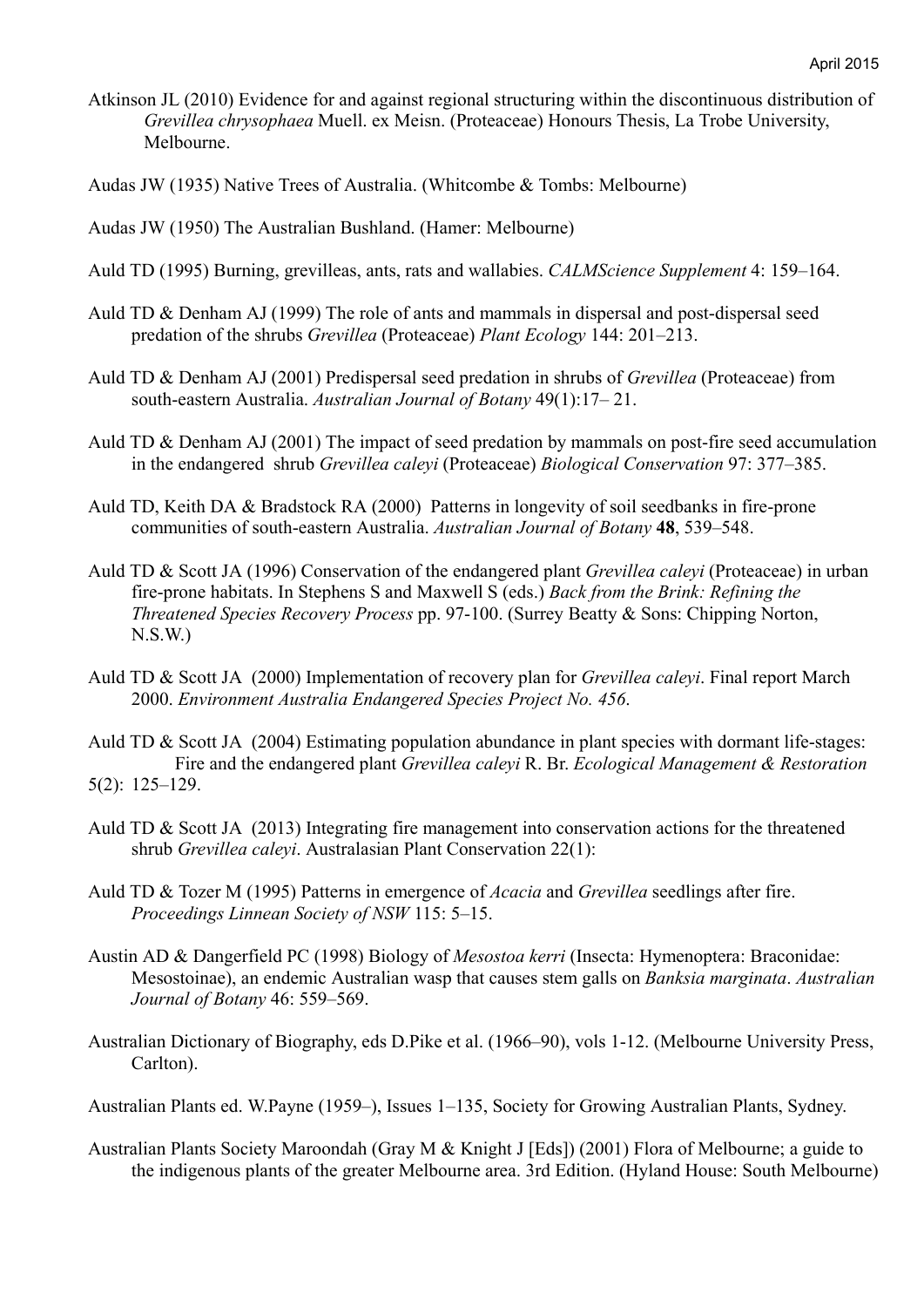Australian Systematic Botany Society Newsletter (1974–), 1–.

Ayre DJ & Whelan RJ (1989) Factors controlling fruit-set in hermaphroditic plants; studies within the Australian Proteaceae. *Trends in Ecology and Evolution* 4: 267–272.

Ayre DJ, Whelan RJ , Reid A (1994) Unexpectedly high levels of selfing in the Australian shrub *Grevillea barklyana* (Proteaceae). *Heredity* 72: 168–174.

- Baggio AJ, Caramori PH, Filho AA & Montoya L (1997) Productivity of southern Brazilian coffee plantations shaded by different stockings of *Grevillea robusta. Agroforestry Systems* 37(2) 111–120.
- Bailey FM (1883–1890) A synopsis of the Queensland Flora. 3 supplements. (Government Printer: Brisbane)
- Bailey FM (1885) Catalogue of Plants in the Two Metropolitan Gardens, the Brisbane Botanic Garden and Bowen Park. (Government Printer: Brisbane)
- Bailey FM (1886) Queensland Woods, Catalogue of the Indigenous Woods in the Queensland Court. (Government Printer: Brisbane)
- Bailey FM (1886) *Grevillea pinnatifida*. *Occasional Papers on the Queensland Flora* 1: 6, Brisbane.
- Bailey FM (1888) Queensland Woods, Queensland Commission, Centennial International Exhibition, Melbourne 1888. (Government Printer: Brisbane)
- Bailey FM (1891) Concise History of Australian Botany. *Journal & Proceedings of the Royal Society of Queensland* 8: xvi–xlii.
- Bailey FM (1896) The gums and resins exuded by Queensland plants chemically and technologically described. *Contributions to the Queensland Flora Botany Bulletin* 13: 35–80.
- Bailey FM (1899) Contributions to the Flora of Queensland. *Queensland Agricultural Journal* 4(3): 195, pl. 80.
- Bailey FM (1901) *Grevillea*, R. Br. *The Queensland Flora*. Part IV. (H. Pole: Brisbane)
- Bailey FM (1913) Comprehensive catalogue of Queensland plants. (A.J.Cumming: Brisbane)
- Bailey LH (1915) The Standard Cyclopedia of Horticulture. Vol. 3. (Macmillan: New York)
- Bailey LH (1927) The Standard Cyclopedia of Horticulture. New edn, Vol. 2. (Macmillan: New York)
- Bailey LH & EZ, revised & expanded by the staff of the Liberty Hyde Bailey Hortorium (1976) Hortus Third. (MacMillan: New York)
- Baines JA (1981) Australian Plant Genera. (Society for Growing Australian Plants: Sydney)
- Baker KF (ed.) (1985) The U.C. System of Producing Healthy Container-Grown Plants. (Division of Agricultural Sciences: University of California)
- Baker RT (1918) On the technology and anatomy of Silky Oak timbers. *Proceedings of the Royal Society of New South Wales* 52: 362–376.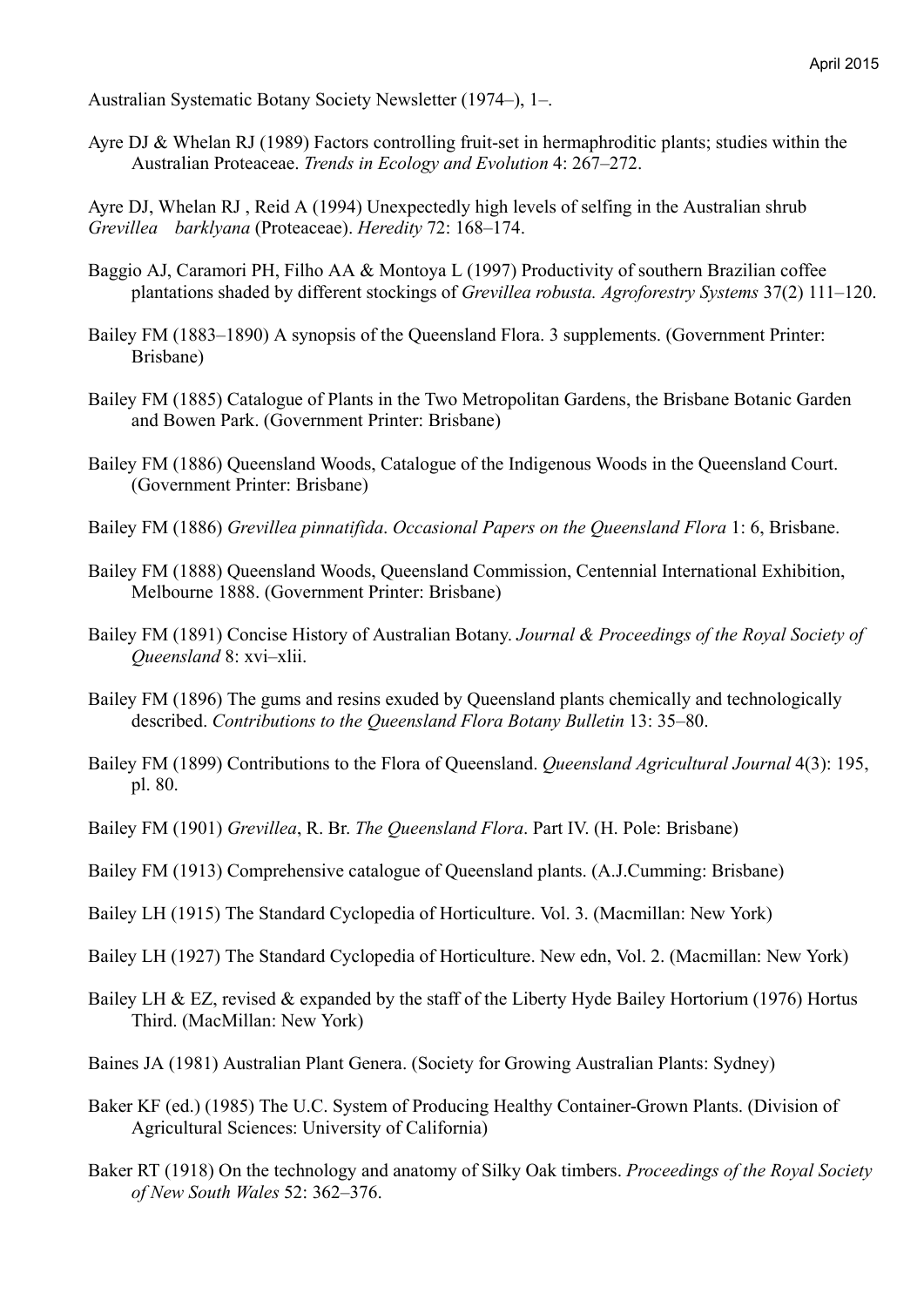Bamber RK (1962) The anatomy of the barks of Leptospermoideae. *Australian Journal of Botany* 10: 25– 54, pls 1–7.

Barker FK, Cibois A, Schikler P, Feinstein J & Cracraft J (2004) Phylogeny and diversification of the largest avian radiation. *Proceedings*of the National Academy of Sciences, USA 101: 11040 – 11045.

- Barker NP, Weston PH, Rourke JP & Reeves G (2002) The relationships of the southern African Proteaceae as elucidated by internal transcribed spacer (ITS) DNA sequence data. *Kew Bulletin* 57: 867–883.
- Barker NP, Weston PH, Rutschmann F & Sauquet H (2007) Molecular dating of the Gondwanan plant family Proteaceae is only partially congruent with the timing of the break-up of Gondwana. *Journal of Biogeography* 34 : 2012 – 2027 .
- Barker RM & Barker WR (1990) Botanical contributions overlooked: the role and recognition of collectors, horticulturists, explorers and others in the early documentation of the Australian flora.
- *In*: Short, P. (ed.) *History of systematic botany in Australasia.* pp. 37–85. (Australian Systematic Botany Society: South Yarra, Vic.)
- Barker WR (1986) *Grevillea*. In Jessop J.P. & Toelken H.R. (eds), Flora of South Australia 4th edn, 1: 125–138. (South Australian Government Printing Division: Adelaide)
- Barker WR (1996) *Grevillea pauciflora* R. Br. ssp. *leptophylla* (Proteaceae), a new subspecies from Eyre Peninsula, South Australia. *Journal Adelaide Botanic Garden* 17: 211–215.
- Barker WR, Barker RM & Haegi L (1999) *Flora of Australia*. Volume 17B, Proteaceae 3, *Hakea to Dryandra*. (Australian Biological Resources Study: Canberra)
- Barley A, Spencer R, Turzak P & Pearson S (1995) Horticultural Flora of South-Eastern Australia. (UNSW Press: Sydney)
- Barlow BA (1999) The Australian flora: its origin and evolution. In Orchard AE (ed.), Flora of Australia Volume 1(revised): 25–75. (Australian Government Publishing Service: Canberra)
- Barnhart JH (1965) Biographical notes upon botanists. Vols 1–3. (Hall & Co.: Boston)
- Baskin CC & JM (2001) Seeds: Ecology, Biogeography, and Evolution of Dormancy and Germination. (Elsevier: )
- Batianoff G.N. & Dillewaard H.A. (1988), Port Curtis District Flora & Early Botanists of Queensland, Department of Primary Industries, Brisbane.

Bauer F (1813) Illustrationes Florae Novae Hollandiae. (The Author: Bloomsbury, London)

- Baum BR (1972) Comments on Rules of Publication and Use of Cultivar Names. *Taxon* 21: 299–301.
- Beadle NCW (1954) Soil phosphate and delimitation of plant communities in eastern Australia. *Ecology* 25: 370–374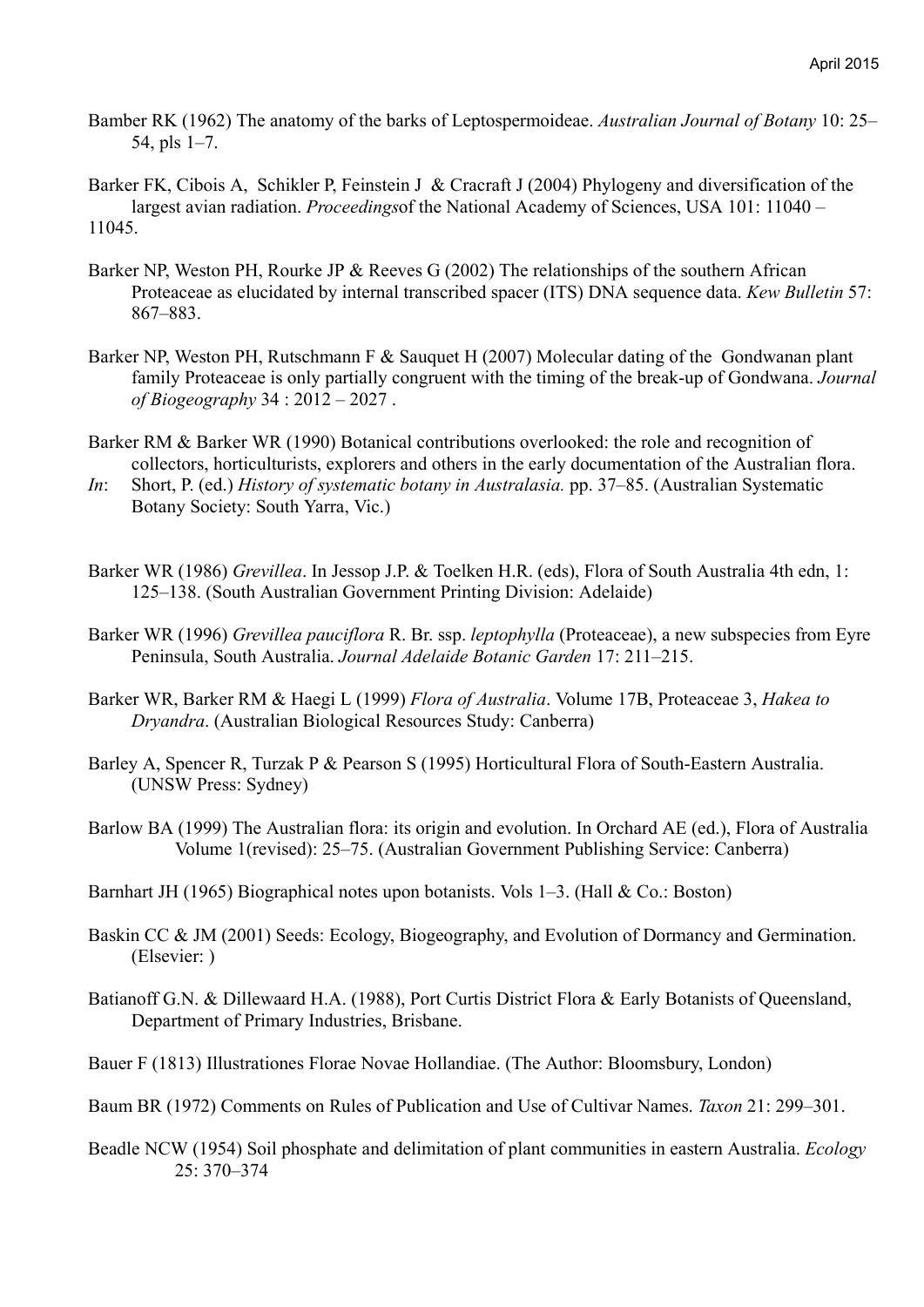- Beadle NCW (1966) Soil phosphate and its role in moulding segments of the Australian flora and vegetation with special reference to xeromorphy and sclerophylly. *Ecology* 47: 991–1007.
- Beadle NCW (1968) Some aspects of the ecology and physiology of Australian xeromorphic plants. *Australian Journal of Science* 30: 348–355.
- Beadle NCW (1972) Students Flora of North Eastern New South Wales Part II. (University of New England: Armidale, N.S.W.)
- Beadle NCW (1981) Origins of the Australian angiosperm flora. In Keast A (ed.) *Ecological Biogeography of Australia* 1:407–426. (W.Junk: The Hague)
- Beadle NCW, Evans O & Carolin R (1962–82) Flora of the Sydney Region. 3rd edn. (Reed: Sydney)
- Beaglehole JC (ed.) (1962) The Endeavour Journal of Joseph Banks 1768–1771. Volume 2. (Angus & Robertson: Sydney)
- Beal PR (1970) *Grevillea banksii,* Inheritance of flower colour in the intraspecific cross *Grevillea banksii* R.Br. *forma albiflora* (Degener) Degener & Degener Grevillea banksii R.Br., Results of hybridising. *Australian Plants* 6 (45): 11.
- Beal PR (2000) Notes on *Grevillea banksii* and its colour forms. *Grevillea Study Group Newsletter* 55: 9
- Beal PR, Howell J, Joyce D & Shorter A (1995) Maturity Stages for Harvesting *Grevillea* for Cut Flowers. (RIRDC, Birkdale Nursery et al.: Brisbane)
- Beal PR & Joyce D (1996) *Grevillea*: a new cut-flower crop. *Proceedings National Workshop for Australian Native Flowers*, 28–30 September 1996 Pp 197–203 (University of Western Australia: Perth)
- Beale E (1979) Sturt: The Chipped Idol. (Sydney University Press)
- Beard JS (1959) The origin of African Proteaceae. *Journal of South African Botany* 25: 231–235.
- Beard JS (ed.) (1965) *Grevillea* Pp. 21–23. *Descriptive Catalogue of West Australian Plants*. (Society for Growing Australian Plants: Sydney)
- Beard JS (ed.) (1970) Descriptive Catalogue of West Australian Plants. 2nd Edition. (Society for Growing Australian Plants: Sydney)
- Beard JS (1979) Vegetation mapping in Western Australia. *Journal of the Royal Society of Western Australia* 62: 75–82.
- Beard JS (1980) A new phytogeographic map of Western Australia. *Western Australian Herbarium Research Notes* 3: 45.
- Beard JS (1984) Biogeography of the Kwongan. In Pate JS & Beard JS (eds), *Kwongan, Plant Life of the Sandplain* Pp. 1–26. (University of Western Australia Press: Nedlands)

Beard JS (1990) Plant Life of Western Australia. (Kangaroo Press: Kenthurst, N.S.W.)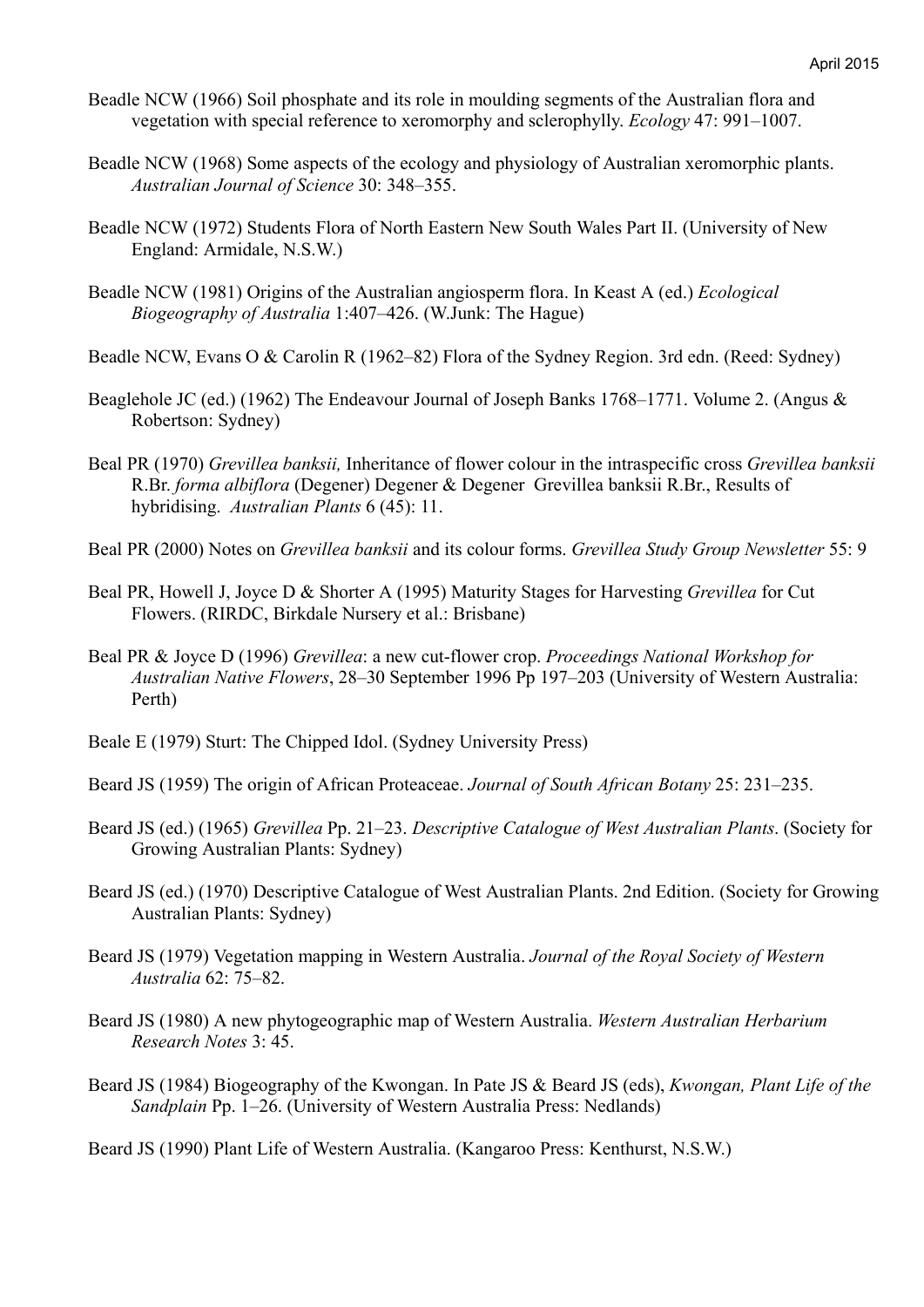- Beauglehole AC (1980) Victorian Vascular Plant Checklists–13–Study Area and 24–Grid Distribution. (Western Victorian Field Naturalists Clubs Association: Portland, Victoria)
- Beauglehole AC (1982) The Distribution and Conservation of Vascular Plants in the North Central area, Victoria. (Western Victorian Field Naturalists Clubs Association: Portland, Victoria)

Beekman M & Ratnieks FLW (2000) Long-range foraging by the honey-bee, *Apis mellifera* L. *Functional Ecology* **14**: 490-496.

Bellair G & Saint-Leger L (1900) Les Plantes de Serre 870–872. (Librairie Agricole: Paris)

Bellenden Ker-Gawler J & Edwards S (1820) *Grevillea buxifolia*. *The Botanical Register* Vol. 6 t. 443.

- Ben-Jaacov J (1981) In vitro propagation of *Grevillea rosmarinifolia*. *Hortscience* 16(3): 309–310.
- **Bennett EM (1991)** Common and Aboriginal Names of Western Australian Plant Species. (Wildflower Society of Western Australia, Eastern Hills Branch: Boya, W.A.)
- Bennett JJ (1858) Robert Brown Eulogy. *Proceedings Linnean Society London* xxv–xxxi.
- Bennett JJ (1866–68) The miscellaneous botanical works of Robert Brown Esq. D.C.L. 2 vols (London)
- Bennett M (1993) Experiences in propagation by tissue culture, Seminar Papers, 17th [10th] Biennial Seminar. (Association of Societies for Growing Australian Plants: Sydney)
- Benson JS (1992) The distribution, abundance and conservation status of *Grevillea beadleana* (Proteaceae): an endangered species. *Cunninghamia* 2: 503–521.
- Bentham G & Fitch WH (1870) *Grevillea preissii*. In Hooker JD [ed.] *Curtis's Botanical Magazine* Vol. 96 (3rd series, Vol. 26): t. 5837.
- Bentham G & Mueller FvM (1870) *Grevillea*. *Flora Australiensis* 5: 417–489. (Lovell Reeve: London)
- Bentham G (1871) Notes on the styles of Australian Proteaceae. *Journal of the Linnean Society* 13: 58– 64, tabs 1, 2.
- Bentham G & Hooker JD (1873) Genera Plantarum, 2, 1: fig. 6. (Lovell Reeve: London)
- Bentham G & Hooker JD (1880) Genera Plantarum, 3, 1: 180–181. (Lovell Reeve: London)
- Berg RY (1975) Myrmecochorous plants in Australia and their dispersal by ants. *Australian Journal of Botany* 23: 475–508.
- Berger A (1912) Hortus Mortolensis. Pp.150–151. (Est, Newman & Co.: London)

Berry (1916) U.S. Geological Survey, Prof. paper 91: 1–353.

Bettenay E (1984) Origin and nature of the sandplains. In Pate JS & Beard JS (eds), *Kwongan, Plant Life of the Sandplain*, pp 51–68. (University of Western Australia Press: Nedlands)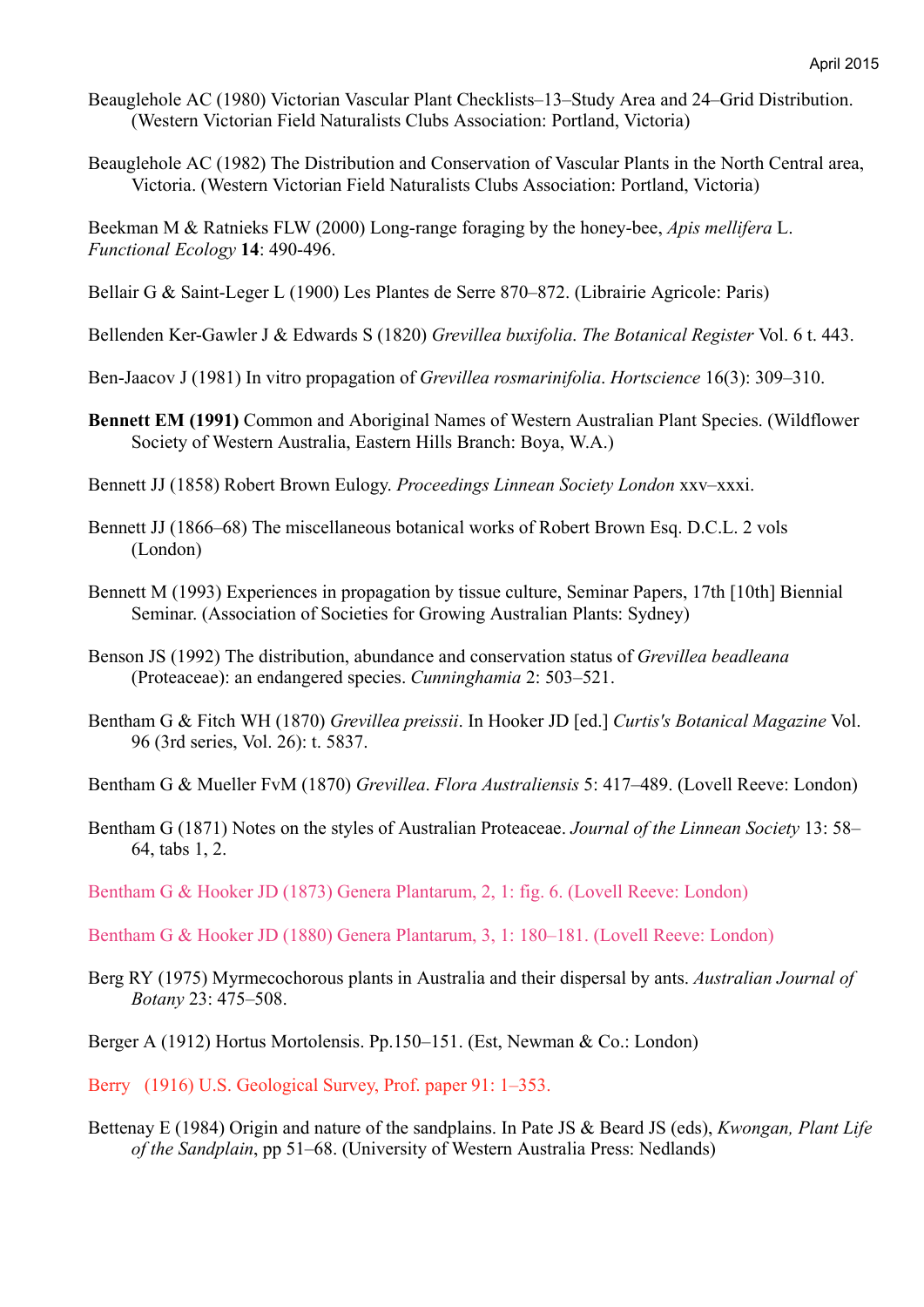- Bieleski RL & Briggs BG (2005) Taxonomic patterns in the distribution of polyols within the Proteaceae. *Australian Journal of Botany* 53: 205–217.
- Bindon P & Chadwick R (1992) A Nyoongar Wordlist from the South-West of Western Australia. (Western Australian Museum: Perth.)
- Black JM (1909) Description of *Micrantheum demissum* and new species of *Solanum*, *Pultenaea* and *Grevillea*. *Transactions & Proceedings of the Royal Society of South Australia* 33: 225.
- Black JM (1922) Flora of South Australia 1: 162–166. (British Science Guild (South Australian Branch): Adelaide)
- Black JM (1939) Additions to the flora of South Australia no. 38. *Transactions of the Royal Society of South Australia* 63: 240–246.
- Black JM (1943) Additions to the flora of South Australia no. 41. *Transactions & Proceedings of the Royal Society of South Australia* 67: 36–37.
- Black JM (1947) Additions to the flora of South Australia no. 44. *Transactions & Proceedings of the Royal Society of South Australia* 71: 20–21.
- Black JM (1948) Flora of South Australia. 2nd edn. 2: 268–272. (British Science Guild [South Australian Branch]: Adelaide)
- Blackall WE & Grieve BJ (1954) How to know Western Australian Wildflowers. Part I. (University of Western Australia Press: Nedlands)
- Blackall WE & Grieve BJ (1988) How to know Western Australian Wildflowers. 2nd edn, Part I. (University of Western Australia Press: Nedlands)
- Blackmore S & Barnes SH (1995) Garside's rule and the microspore tetrads of *Grevillea rosmarinifolia* A. Cunn. and *Dryandra polycephala* Bentham. *Review of Palaeobotany and Palynology* 85(1–2): 111–121.
- Blake ST (1950) Cyril Tennison White 1890–1950. *Proceedings of the Royal Society of Queensland* 62(3): 35–37.
- Blakely WF (1925) Contributions to our knowledge of the Flora of New South Wales. *Proceedings of the Linnean Society of New South Wales* 50: 383–384.
- Blakely WF & McKie EN (1930) Additions to the Flora of New England, N.S.W. *Proceedings of the Linnean Society of New South Wales* 55: 587–593.
- Blanksby SJ, Wang H, Forster PI, Leach DN, Waterman PG & Thomas MC (2009) Prenylated alkylbisphenols from *Grevillea whiteana* 951–958. http://ro.uow.edu.au/scipapers/284
- Blombery AM & Maloney B (1992) The Proteaceae of the Sydney Region. (Kangaroo Press: Kenthurst, NSW)

Blunt W & Stearn WT (eds) (1973) Captain Cook's Florilegium. (Lion & Unicorn Press: London)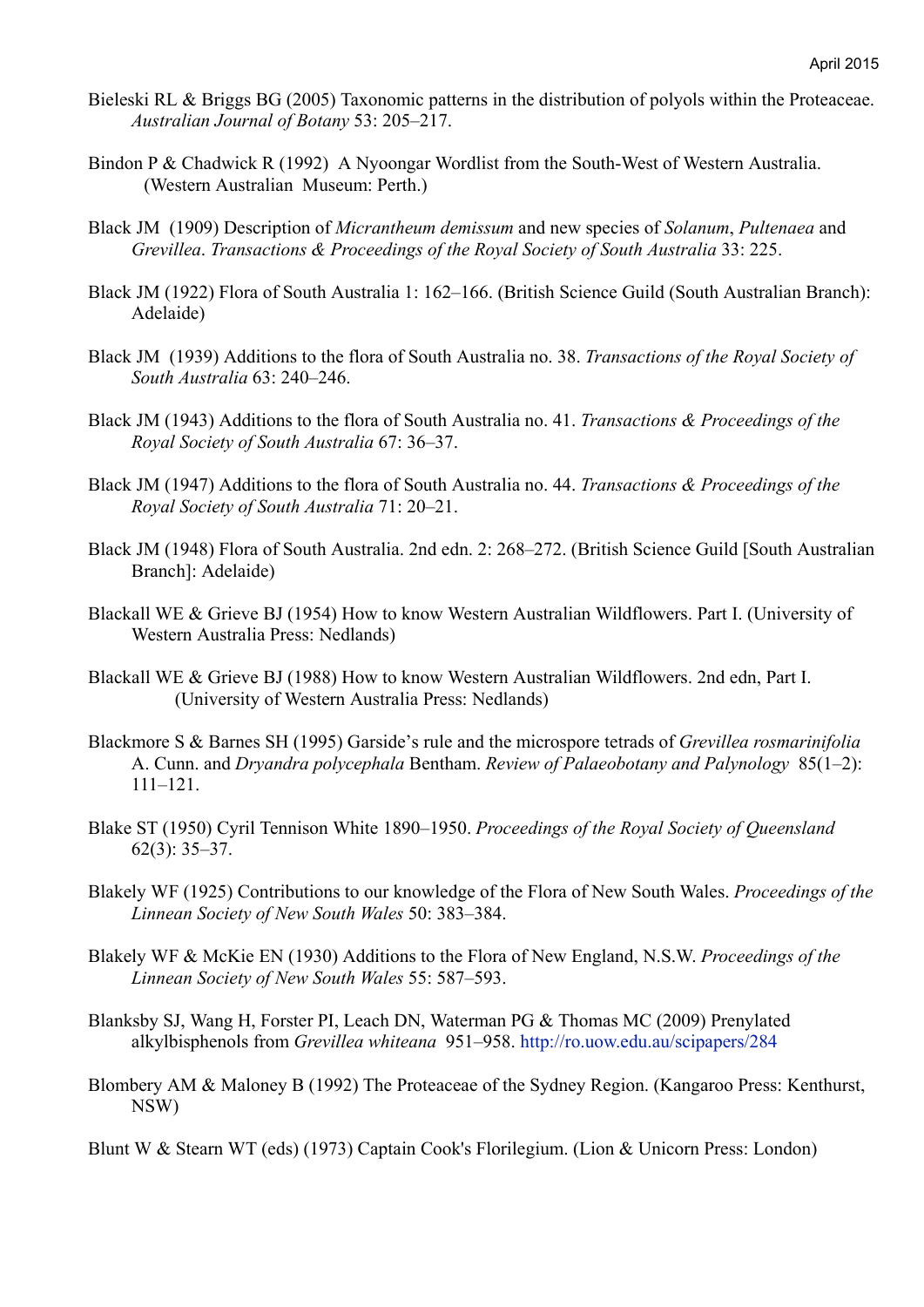Boddy EM & ER (1967) Boddy's Eastern Park Nursery 1967 Retail Price List (Surrey Beatty: Chipping Norton)

Bonine P (2011) Grevilleas for the Maritime Pacific Northwest. *Pacific Horticulture* 72(4): 22–27.

- Boldingh I. (1914), Catalogus Herbarii Plantarum in Horto Bogoriensi Cultarum p 34, Kolff & Co., Batavia.
- Bombarda I, Zongo C, McGill CR, Doumenq P & Fogliani B (2010) Fatty acids profile of *Alphitonia neocaledonica* and *Grevillea exul* var. *rubiginosa* seed oils, occurrence of an w5 series. *Journal of the American Oil Chemists' Society* 87( 9): 981–986.

Boomsma CD (1972) Native Trees of South Australia. (Woods & Forests Dept: Adelaide)

Bossche L van den (1901) Hortus Thenensis. (Veuve Monnom: Brussels)

- Botanic Gardens Adelaide (1955) Catalogue of Plants, South Australia. Centenary Volume 1855–1955: 222.
- Boughton VH (1990) Aspects of phyllode anatomy in some Australian phyllodinous Acacias, with particular regard to stickiness. *Australian Journal of Botany* 38: 131–151.

Boulger GS (1904) Centenary of the Horticultural Society. The Founders. *Gardener's Chronicle* 3rd series 35: 145–148

Breeden S & K (1973) Wildlife of Eastern Australia. (Collins: Sydney)

Brennan K (1986) Wildflowers of Kakadu. (Privately published: Jabiru, N.T.)

- Briffa PJ (1982) The correlative ecology of self-compatibility in five members of the Proteaceae. (Unpublished thesis Graduate Diploma in Natural Resources: Western Australian Institute of Technology)
- Briggs BG (2001) Lawrence Alexander Sidney Johnson 1926-1997. *Historical Records of Australian Science*, vol.13, no.4.
- Briggs BG & Johnson LAS (1977) Evolution in the Myrtaceae—evidence from inflorescence structure. *Proceedings of the Linnean Society of New South Wales* 102 (4): 157–256.
- Briggs CL, Morris EC & Ashford AE ( 2005) Investigations into seed dormancy in *Grevillea linearifolia, G. buxifolia* and *G. sericea*: anatomy and histochemistry of the seed coat. *Annals of Botany* 96: 965–980.
- Briggs CL & Morris EC. (2008) Seed-coat dormancy in *Grevillea linearifolia*: little change in permeability to an apoplastic tracer after treatment with smoke and heat. *Annals of Botany* 101: 623– 632.
- Briggs JD & Leigh JH (1989) Rare or Threatened Australian Plants. 1988 revised edn, Special Publication [14]. (Australian National Parks and Wildlife Service: Canberra)
- Briggs J & Seymour S (2013) Efforts to enhance populations of the Wee Jasper Grevillea: successes and failures. *Australasian Plant Conservation* 21(3):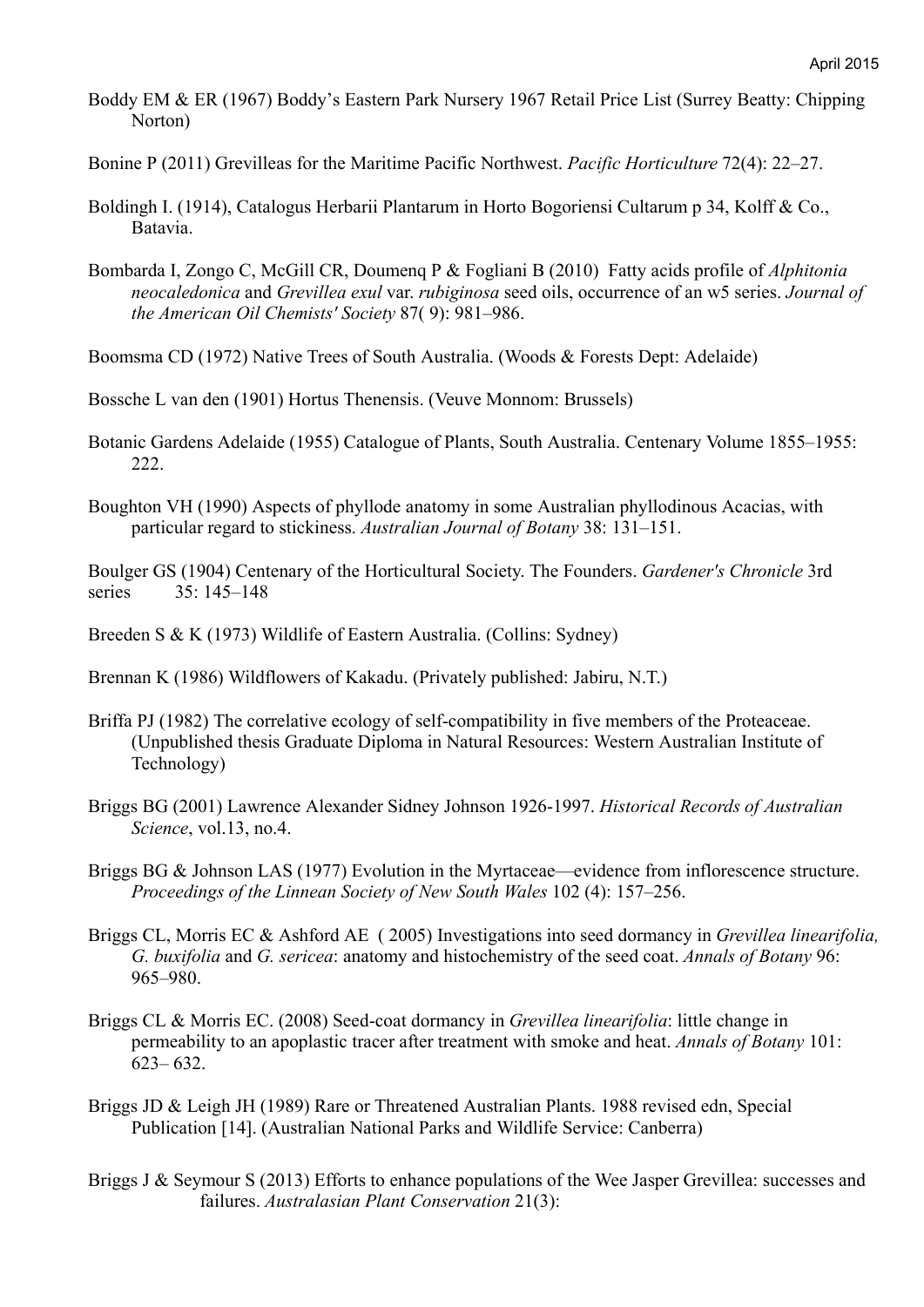- Britten J (1886) On the nomenclature of some Proteaceae. *Journal of Botany British & Foreign* 24: 296– 300.
- Britten J (1888) The nomenclature of *Nymphaea*, etc. *London Journal of Botany British & Foreign* 26: 6–11.
- Britten J (1904) R. Brown's list of Madeira plants. *Journal of Botany British & Foreign* 42: 1–8, 29–46, 175–182, 197–200.
- Britten J (1904) Botanical nomenclature. Proposals of some English botanists. *Journal of Botany* 42: 227–236.
- Britten J (1905) The collections of Banks & Solander. *Journal of Botany* 43: 284–290.
- Britten J (1905) Illustrations of Australian plants collected in 1770 during Captain Cook's voyage round the World in HMS Endeavour .... (British Museum (Natural History): London)
- Britten J (1907) Robert Brown's Prodromus. *Journal of Botany British & Foreign* 45: 246–248.
- Britten J 1909) Ferdinand Bauer's drawings of Australian plants. *Journal of Botany British & Foreign* 47: 140–146.
- Britten J (1912) The history of Aiton's 'Hortus Kewensis'. *Journal of Botany British & Foreign* 50, suppl.:  $1 - 16$ .

Britten J (1914) Short Notes. *Journal of Botany British & Foreign* 52: 46.

Britten J (1916) The plants of Salisbury's "Prodromus" (1796) *Journal of Botany British & Foreign* 54: 57–65.

- Britten J (1922) Robert Brown and the 'Monthly Magazine'. *Journal of Botany British & Foreign* 60: 177–184.
- Brock J (1988) Top End Native Plants. (Private: Darwin)
- Brongniart A & Gris A (1865) Description des Protéacées de la Nouvelle Calédonie appartenant aux genres *Grevillea, Stenocarpus, Cenarrhenes* et *Knightia*. *Bulletin de la Société Botanique de France* 12: 37–46.
- Brough P (1933) The life history of *Grevillea robusta* R.Br. *Proceedings of the Linnean Society of New South Wales* 58: 33–73.
- Brown A (1985) The Western Australian Herbarium native plant garden. (WA Institute of Horticulture: Perth)
- Brown NE (1882) *Grevillea annulifera* F.v.Muell. *Gardener's Chronicle* 29 July 1882: 134.
- Brown R (Unpublished) Letter to Sir Henry Ellis, on his memoir of John Ray. (Dec. 1842) (Brown Papers Mitchell Library, ML Ab88)

Brown R (Feb.1810a) *On the natural order of plants called Proteaceae. Transactions of the*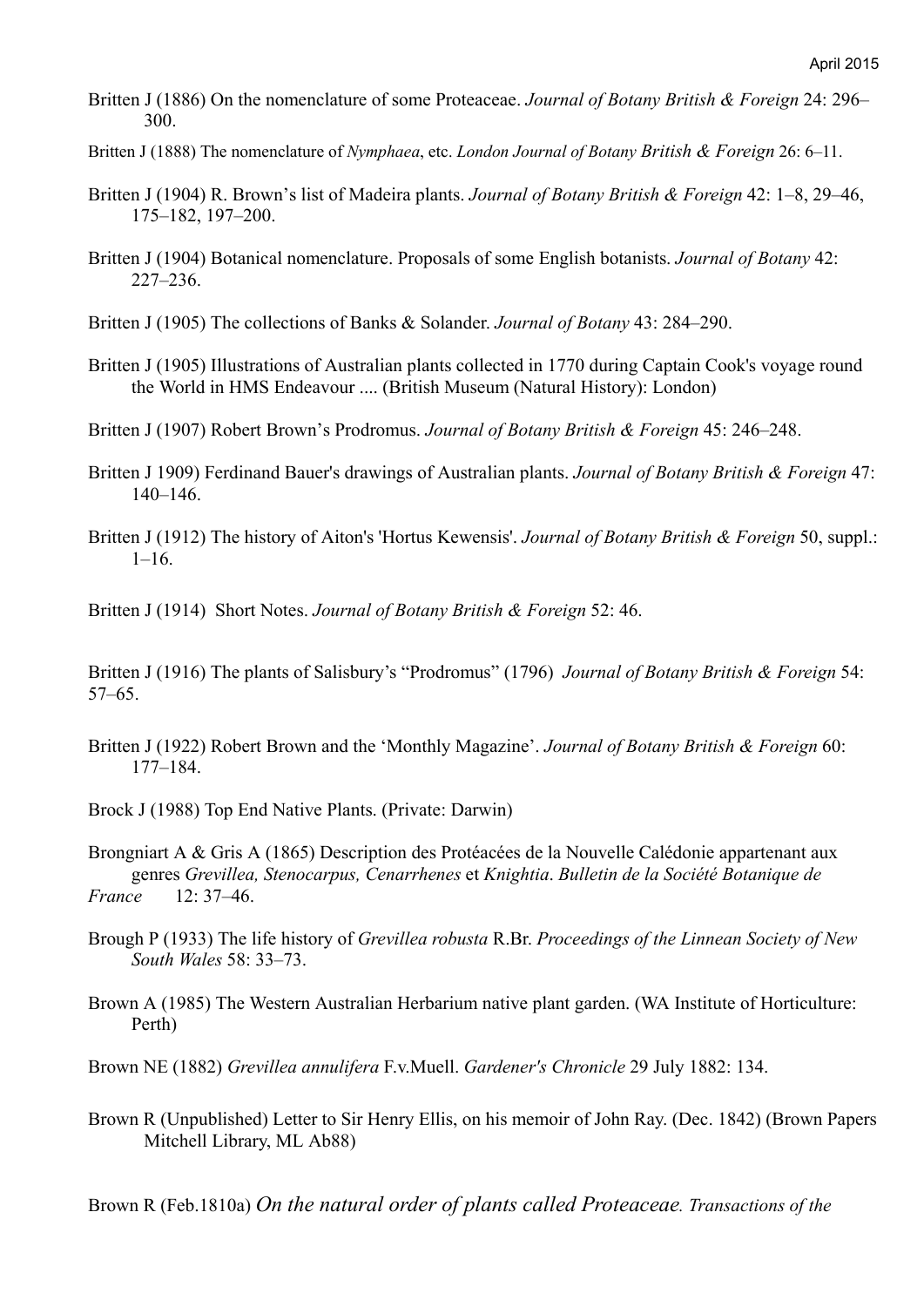*Linnean Society* (Preprint)10: 15–226.

Brown R (1810a, 8 Mar) On the Proteaceae of Jussieu. *Transactions of the Linnean Society* 10: 15–226.

- Brown R (1810b, 27 Mar) *Prodromus Florae Novae Hollandiae et Insulae Van-Diemen, Exhibens Characteres Plantarum quas Annis 1802–1805 per Oras utriusque Insulae Collegit et Descripsit Robertus Brown...* Vol. 1. (J. Johnson & Co.: London)
- Brown R (1814) General Remarks, Geographical and Systematical, on the Botany of Terra Australis. Appendix 111. In Flinders M, *A Voyage to Terra Australis*. Volume 2. (G & W. Nicol: London)
- Brown R (1830) *Supplementum Primum Prodromi Florae Novae Hollandiae*: *Exhibens Proteaceas Novas quas in Australia Legerunt DD. Baxter, Caley, Cunningham, Fraser et Sieber: et Quarum Siccis Exemplaribus Characteres Elaboravit Robertus Brown*. (Richard Taylor: London)
- Brown R (1849) Botanical Appendix to Captain Sturt's expedition into central Australia, Pp 66–92. In C.Sturt, *Narrative of an Expedition into Central Australia, Performed during the years 1844, 5 and 6, Together with a Notice of the Province of South Australia in 1847.* 2 vols. (T. & W. Boone: London)
- Brown R (1902) Introduced plants at Sydney 1802–1804. *London Journal of Botany, British & Foreign* 5: 234–235.
- Brummitt R.K. (1988), Report of the Committee for Spermatophyta: 35, Proposal 794. To amend 2045 *Grevillea* R.Brown (Proteaceae), *Taxon* 37: 446–447.
- Brunning G (1855) Catalogue of plants for sale, at the Victoria Nursery, Richmond. (Charlwood & Son: Melbourne)
- Brunning G (1882) Catalogue of plants for sale, at the Victoria Nursery, Richmond, (Charlwood & Son: Melbourne)
- Bryant JA (1985) Seed Physiology. (E.Arnold: London)
- Buckley RC (ed.) (1982) Ant-Plant Interactions in Australia. (W.Junk: The Hague)
- Bunn E & Dixon KW (1992) In vitro propagation of the rare and endangered *Grevillea scapigera* (Proteaceae) *Hortscience* 27(3): 261–262.
- Buek HW (1874) Genera, Species et Synonyma. *Candolleana* 4: iv. (Lucas Gräfe: Berlin)
- Burbidge NT (1955) An index to the microfilm of Robert Brown's botanical descriptions (manuscript) of Australian plants held by the British Museum (Natural History) (CSIRO Division of Plant Industry: Canberra)
- Burbidge NT (1956) Robert Brown's collecting localities. *Proceedings of the Linnean Society of New South Wales* 80: 229–233.
- Burbidge NT (1960) The phytogeography of the Australian region. *Australian Journal of Botany* 8: 75– 221.

Burbidge NT (1966) Brown, Robert (1773 - 1858) .*Australian Dictionary of Biography* **1**: 166-167.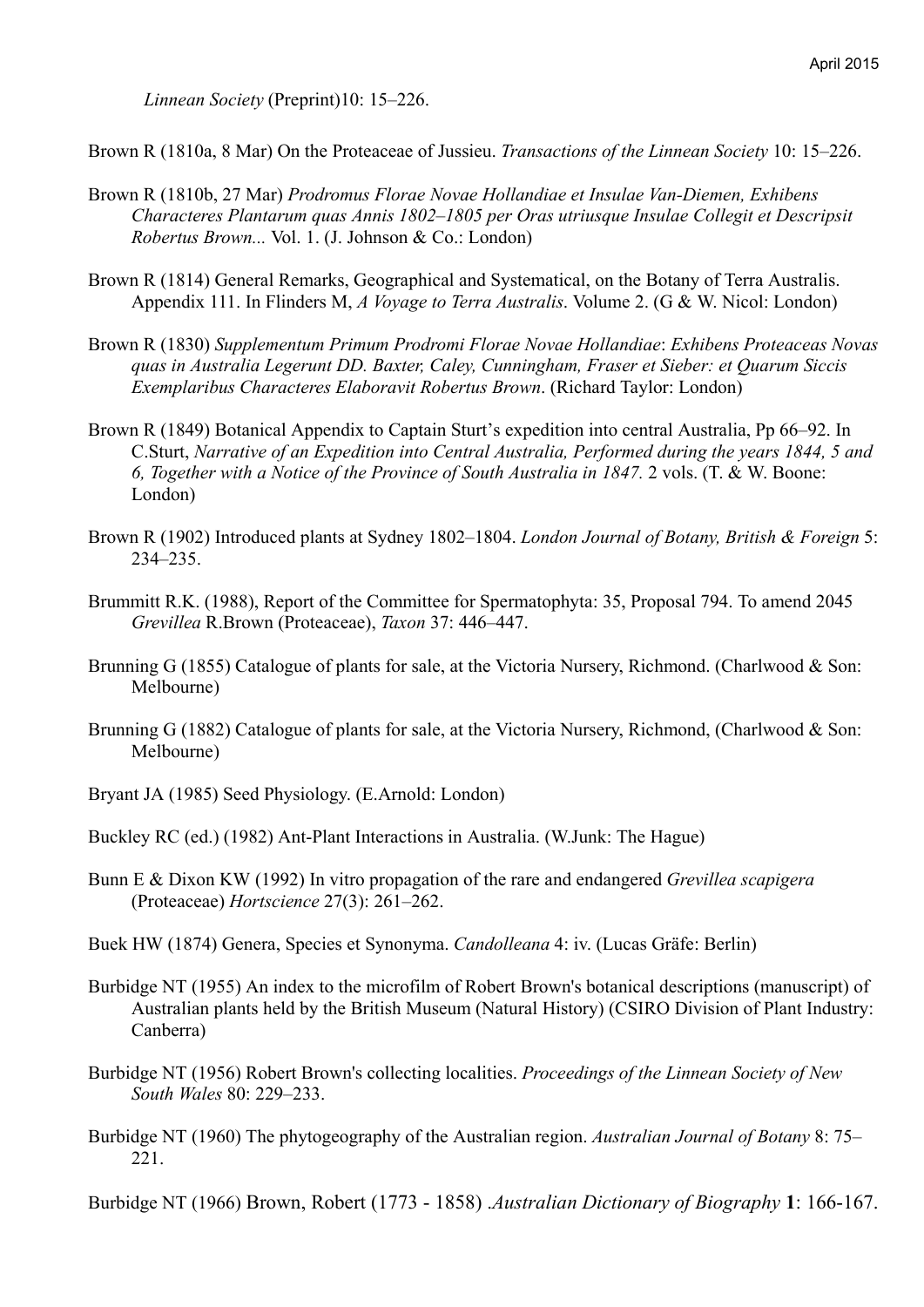- Burbidge NT & Gray M (1970) Flora of the Australian Capital Territory. (Australian National University Press: Canberra)
- Burgman MA & Hopper SD (1982) The Western Australian Wildflower Industry 1980–81, Report no 53. (Dept of Fisheries & Wildlife: Perth)
- Burke D (1983) Growing Grevilleas in Australia and New Zealand. (Kangaroo Press: Kenthurst, NSW)
- Burne HM, Yates CJ, Ladd PG (2003) Comparative population structure and reproductive biology of the critically endangered shrub *Grevillea althoferorum* and two closely related more common congeners. *Biological Conservation* 114: 53–65.
- Burtt BL (1936) Melanesian Plants. II. *Bulletin Miscellaneous Information Kew* 8: 465.
- Butler G [ed.] & Heins S (1982) Your Australian Garden. No. 4 Grevilleas. David G. Stead Memorial Wildlife Research Foundation of Australia 3rd ed. (Southwood Press: Marrickville)
- Butler G (1995) Species Recovery Plan for *Grevillea wilkinsonii* : previously *Grevillea* sp. nov. (Tumut) (Tumut Grevillea). Australian National Botanic Gardens. (Edition 2).
- Butler G et al. (1991) Recovery Plan for *Grevillea iaspicula* McGillivray. (Australian National Botanic Gardens: Canberra)
- Butler G, Makinson R (1993) Species recovery plan for *Grevillea wilkinsonii* (Tumut Grevillea). Australian National Botanic Gardens. (Edition 1)
- Buxton AW (1909) Buxton's Descriptive Catalogue. (Opawa Nurseries: Christchurch)
- Caddy HAR (2004) Investigations of low fecundity in the vulnerable shrub *Grevillea rhizomatosa* Olde & Marriott (Proteaceae) Honours Thesis. University of New England, Armidale, NSW.
- Caddy HAR & Gross CL (2006) Population structure and fecundity in the putative sterile shrub, *Grevillea rhizomatosa* Olde & Marriott (Proteaceae) *Proceedings of the Linnean Society of New South Wales* 127: 11–18.
- Caley G (1804) An Account of the Journey to Mount Banks in November 1804. (Natural History Museum: London). [Mitchell Library CY 1324]. First published in Andrews 1984, pp.39–
	- with Caley's pagination in the left hand margin.

103

- Caley G. (Unpub.) Papers 1801–1808, including journals 1802–7. *Microfilm FM4/2568 M.L.*
- Caley G, ed. J.E.Currey (1986) Reflections on the colony of New South Wales. (Lansdowne: Melbourne)
- Cambage RH (1911) Notes on the native flora of New South Wales: *Grevillea laurifolia*. *Proceedings of the Linnean Society of New South Wales* 36: 581–582.
- Cambage RH (1909) Notes on the native flora of New South Wales. *Proceedings of the Linnean Society of New South Wales* 34: 310–335.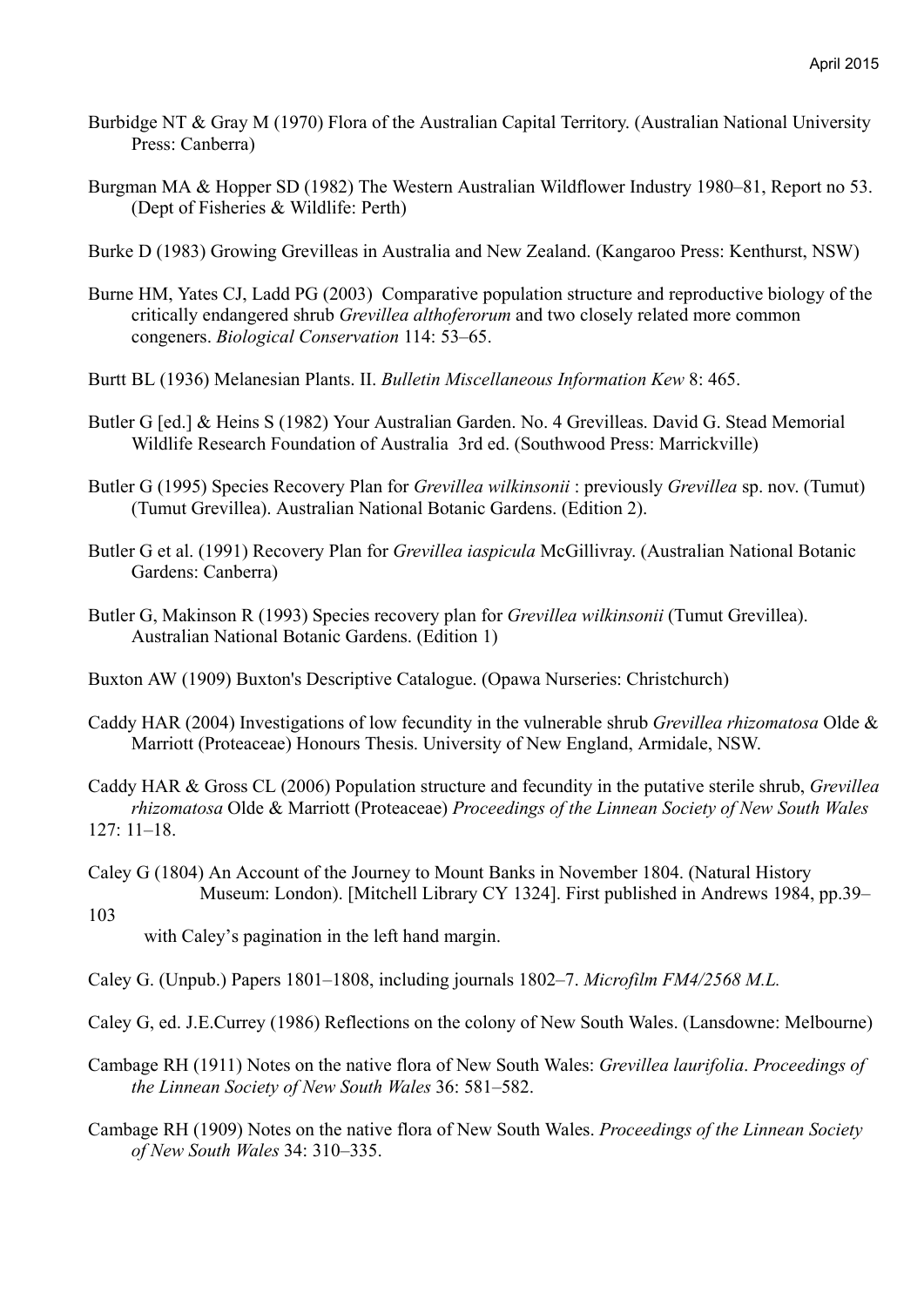- Campbell JF (1924) The Valley of the Tank Stream. *Journal & Proceedings of the Royal Australian Historical Society* 10: 63–107.
- Cannon JR, Chow PW, Metcalf BW & Power AJ (1970) The structure of robustol, a novel phenol from *Grevillea robusta* A.Cunn. *Tetrahedron Letters* 4: 325–328.
- Cannon JR, Chow PW, Fuller MW, Hamilton BH, Metcalf BW & Power AJ. (1973) Phenolic constituents of *Grevillea robusta* (Proteaceae) The structure of robustol, a novel macrocyclic phenol. *Australian Journal of Chemistry* 26(10): 2257–2275.
- Cannon WA (1921) Plant habits and habitats in the arid portions of South Australia. (Carnegie Institute: Washington)
- Caramori PH, Androcioli Filho A, Bagio A (1995) Coffee shade with *Grevillea robusta* in the north of Parana State, Brazil. *Arquivos de Biologia e Tecnologia (Curitiba)* 38: 1031-7.
- Carey G (1930) The leaf buds of some woody perennials in the New South Wales flora. *Proceedings of the Linnean Society of New South Wales* 55: 708–729.
- Carlquist S (1985) Vasicentric tracheids as a drought survival mechanism in the woody flora of southern California and similar regions; review of vascicentric tracheids. *Aliso* 11: 37–68.

Carolin RC (1961) Pollination in the Proteaceae. *Australian Museum Magazine* Sept. 1961: 371–374.

Carolin RC (1984) Mitchell's Theorem. *Australian Systematic Botany Society Newsletter* 40: 1–9.

- **Carr DJ & Carr SGM (1981)** The botany of the first Australians. In Carr DJ & SGM (eds), *People and Plants in Australia* pp 3–44. (Academic Press: Sydney)
- Carr GD & McPherson G (1986) Chromosome numbers of New Caledonian plants. *Annals of the Missouri Botanical Garden* 73: 486–489.
- Carr SGM & Carr DJ (1976) The French contribution to the discovery of Australia and its flora. *Endeavour* 35 (124): 21–26.
- Carrick J (1976) *Grevillea parallelinervis* (Proteaceae), a new species from South Australia. *Contributions from Herbarium Australiense* 15: 1–7.
- Carter DA (2006) The reproductive ecology and conservation genetics of the endangered shrub *Grevillea beadleana* McGillivray (Proteaceae) in a fragmented landscape. Ph.D. dissertion. (University of New England: Armidale, NSW)
- Castillo U, Harper JK, Strobel GA et al. (2003) Kakadumycins, novel antibiotics from Streptomyces sp. NRRL 30566, an endophyte of *Grevillea pteridifolia*. *FEMS Microbiology Letters* 224 (2):183– 190.
- Catling D (2010) Vegetative anatomy of *Finschia* Warb. and its place in Hakeinae (Proteaceae). *Telopea* 12(4): 491–504.
- Catling DM & Gates PJ. (1998) Nodal and leaf anatomy in *Grevillea* R. Br. (Proteaceae) *Botanische Jahrbucher fur Systematik Pflanzengeschichte und Pflanzengeographie* 120 (2): 187–227.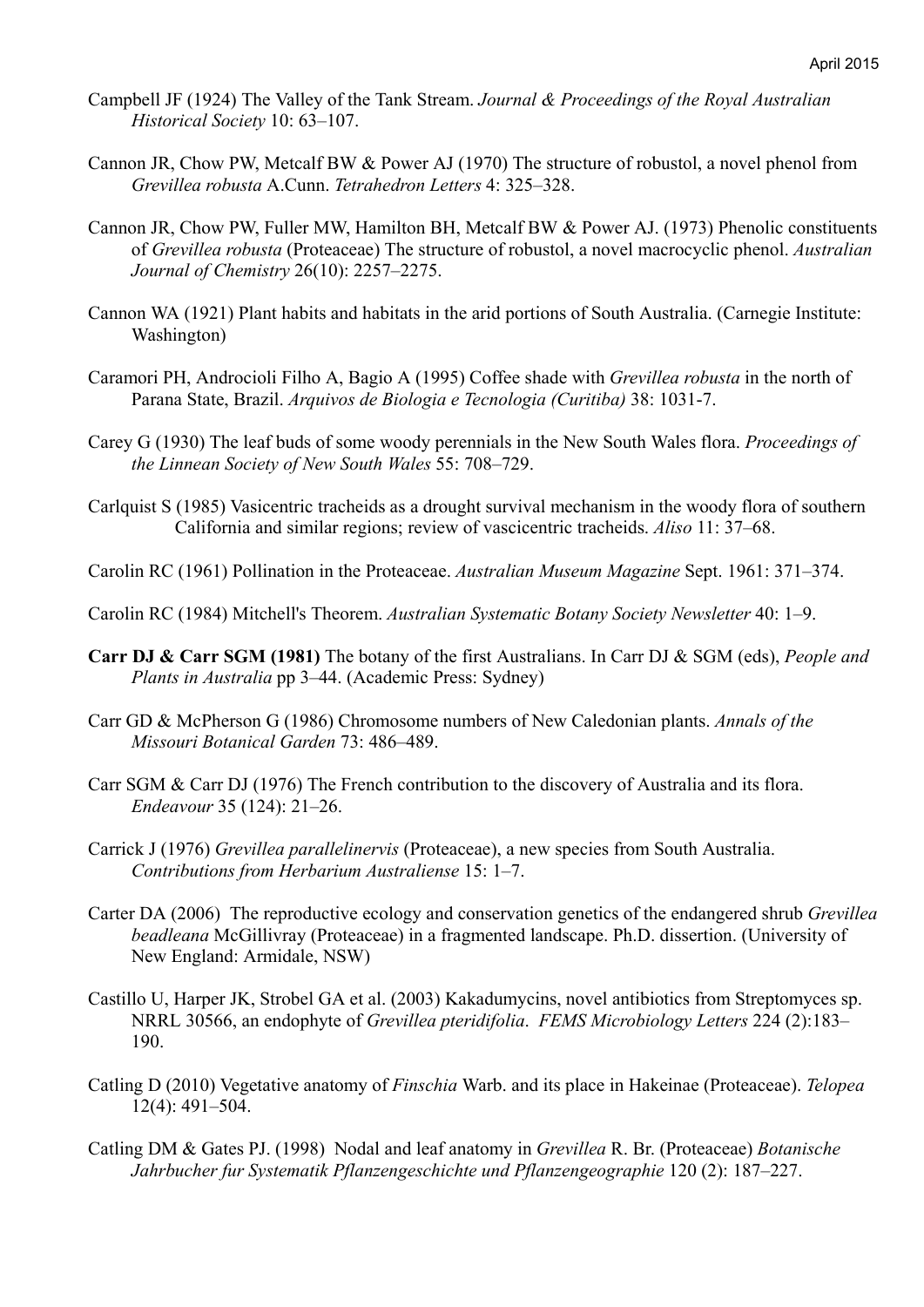Catlow A (1857) Popular Greenhouse Botany 146–147, (London)

- Cavanagh A (1982) Notes on the discovery and cultivation of Dryandras in the Nineteenth Century Part II Cultivation. *Dryandra Study Group Newsletter* 9: 2–5.
- Cavanagh A (1984) Short history of the cultivation of *Grevillea* in England. *Grevillea Study Group Newsletter* 10: 6–11.
- Cavanagh A (1990) Australian plants cultivated in England, 1771–1800. In Short PS (ed.) *History of Systematic Botany in Australasia* 273–277 (Australian Systematic Botany Society: South Yarra)

Cavanagh T (1990) The Cultivation of Grevilleas in England. *Grevillea Study Group Newsletter* 26: 4–5.

Cavanagh T (1995) Short History of the Cultivation of *Grevillea* in England. *Grevillea Study Group Newsletter* 40: 5–6.

- Cavanilles AJ (1798) *Icones et descriptiones plantarum quae sponte in Hispania crescunt aut in hortis hospitantur*. 4 (Ex Regia Typographia: Madrid)
- Celebrezze T, Ayre DJ & Whelan RJ (2006) Do introduced honey bees *Apis mellifera* disrupt breeding of bird-adapted plants? A comparison in *Grevillea*. *Australian Flora Foundation Report*.
- Cels F (1817) Catalogue des arbes . . . et autres plantes . . . cultivées [par], F.C., [probably Cels]. (Paris)

CHAH (1991) Australian Plant Census.

CHAH (2005) Australian Plant Census.

**Chaloupka G & Guiliani P** (1984) Gundulk Abel Gundalg, Mayali Flora, ms 1968. (Australian Institute of Aboriginal Studies: Canberra)

Chapman AD (1986) Colvill's Catalogues. *Australian Systematic Botany Society Newsletter* 47: 4.

- Chapman AD (1991) Australian Plant Name Index. (AGPS Press: Canberra)
- Chapman B et al. (1986) Natural Pest Control. (Nelson: Melbourne)
- Charbonnel JB (1927) L'Abbé Gandoger. *Bulletin de la Société Botanique de France* 74: 3–11.
- Chattaway MM (1948) The wood anatomy of the Proteaceae. *Australian Journal of Scientific Research series B* 1: 279–302.

Cheel E (1911) Notes and Exhibits. *Proceedings of the Linnean Society of New South Wales* 36: 158

Cheel E (1916) Results of Dr. E. Mjöbergs Swedish Scientific Expeditions to Australia 1910–13. (Almquist & Wiksells: Stockholm)

Child R & Smith AN (1960) Manganese toxicity in *Grevillea robusta. Nature* 186: 1067.

Chittenden FJ (ed.) (1912) Awards. *Journal of the Royal Horticultural Society* 37: 134–136.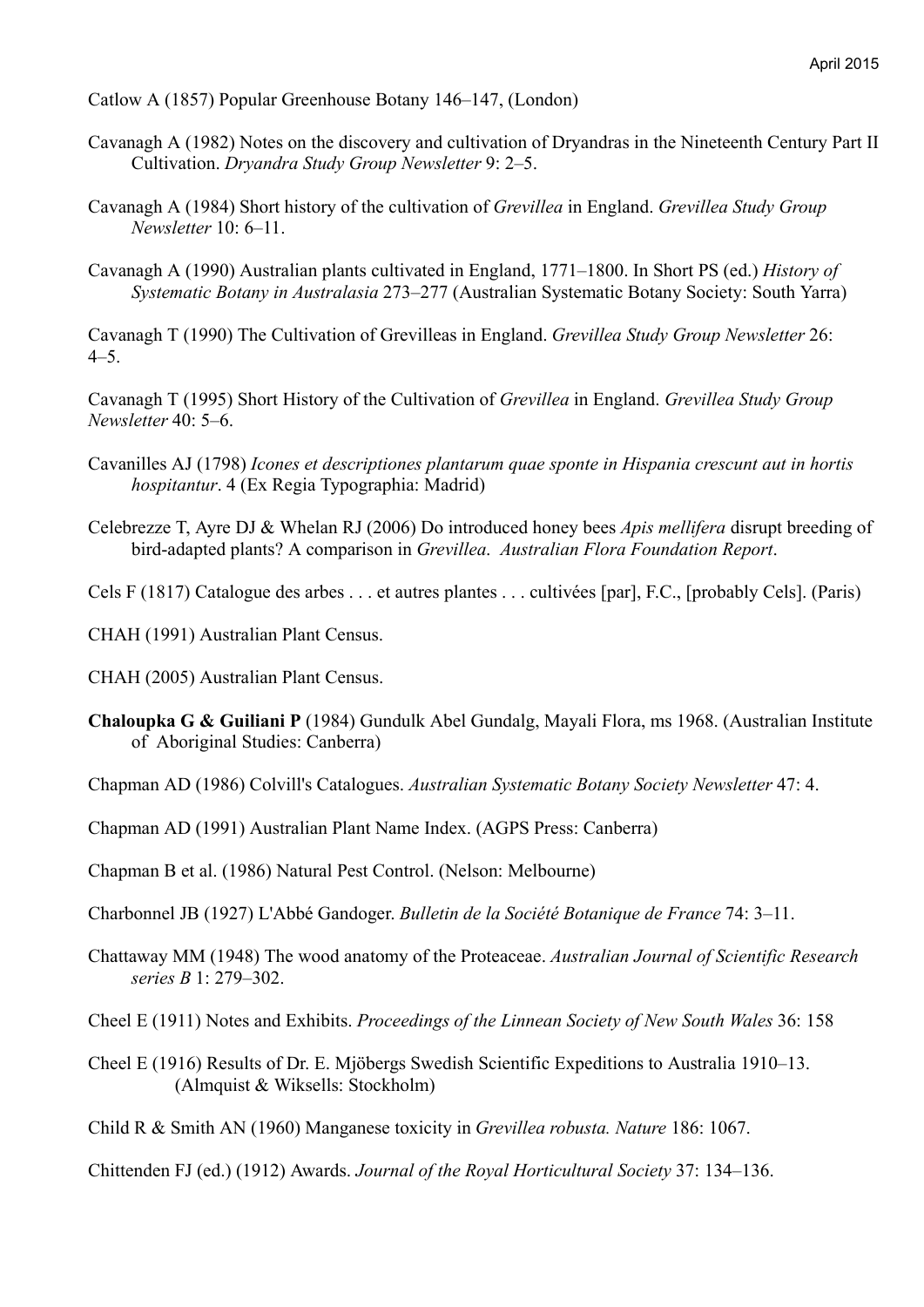Chittenden FJ (ed.) (1981) Dictionary of Gardening. Vol. 2. (Clarendon Press: Oxford)

Christophel DC (1984) Early Tertiary Proteaceae: The first floral evidence for the Musgraveinae. *Australian Journal of Botany* 32: 177–186.

Chuang TH, Wu PL ( 2007)

- Chung RCK (2002) Proteaceae in Soepadmo E, Saw LG & Chung RCK (eds) *Tree flora of Sabah and Sarawak* 4: 169–201 (Forest Research Institute Malaysia: Selangor DarulEhsan)
- Churchill DM, Muir TB & Sinkora DM (1978) The published works of Ferdinand J.H. Mueller (1825– 1896) *Muelleria* 4: 1–120.
- Churms SC, Stephen AM (1987) Studies of the Molecular Core of *Grevillea-Robusta* Gum. *Carbohydrate Research* 167: 239-56.
- Cirigottis K & Cleaver LEA (1974) Chemical Studies of the Proteaceae. VII. An examination of the woods of 17 species for resorcinol derivatives. *Australian Journal of Chemistry* 27(2): 345–355.
- Cleaver LEA, Croft JA, Ritchie & Taylor WC (1976) Chemical Studies of the Proteaceae. IX. Synthesis of 5-alkylresorcinols from aliphatic precursors. *Australian Journal of Chemistry* 29(9): 1989–2001.
- Cleland JB (1925) Plants, including fungi, poisonous or otherwise injurious to man in Australia. *Medical Journal of Australia* ii(15): 443–451
- **Cleland JB** (1932) Botanical notes of anthropological interest from MacDonald Downs, Central Australia. *Transactions & Proceedings of the Royal Society of South Australia* 56: 36–38.
- Cleland JB & Black JM (1927) An enumeration of the vascular plants of Kangaroo Island. *Transactions & Proceedings of the Royal Society of South Australia* 51: 24–61.
- Cleland JB, Black JM & Reese L (1925) Flora of north east corner of South Australia, north of Cooper's Creek. *Transactions of the Royal Society of South Australia* 49: 103–110.
- **Cleland JB & Johnston TH** (1933) The ecology of the Aborigines of Central Australia; Botanical Notes. *Transactions & Proceedings of the Royal Society of South Australia* 57: 113–124.
- **Cleland JB & Johnston TH** (1937) Native names and uses of plants in the Musgrave Ranges region. *Oceania* 8(2): 209–215.
- **Cleland JB & Johnston TH** (1938) Notes on native names and uses of plants in the Musgrave Ranges region. *Oceania* 8(3): 336.
- **Cleland JB & Johnston TH** (1939) Aboriginal names and uses of plants at the Granites, Central Australia. *Transactions & Proceedings of the Royal Society of South Australia* 63: 22–26.
- **Cleland JB & Johnston TH (1942)** Aboriginal names and uses of plants in the Ooldea Region, South Australia. *Transactions & Proceedings of the Royal Society of South Australia* 66: 93–103.
- Cleland JB and Lee DJ (1963) The poisonous and urticating plants of Australia. In: Keegan HL and Macfarlane WV (Eds) *Venomous and Poisonous Animals and Noxious Plants of the Pacific Region*. pp. 3–14. (Pergamon Press: New York)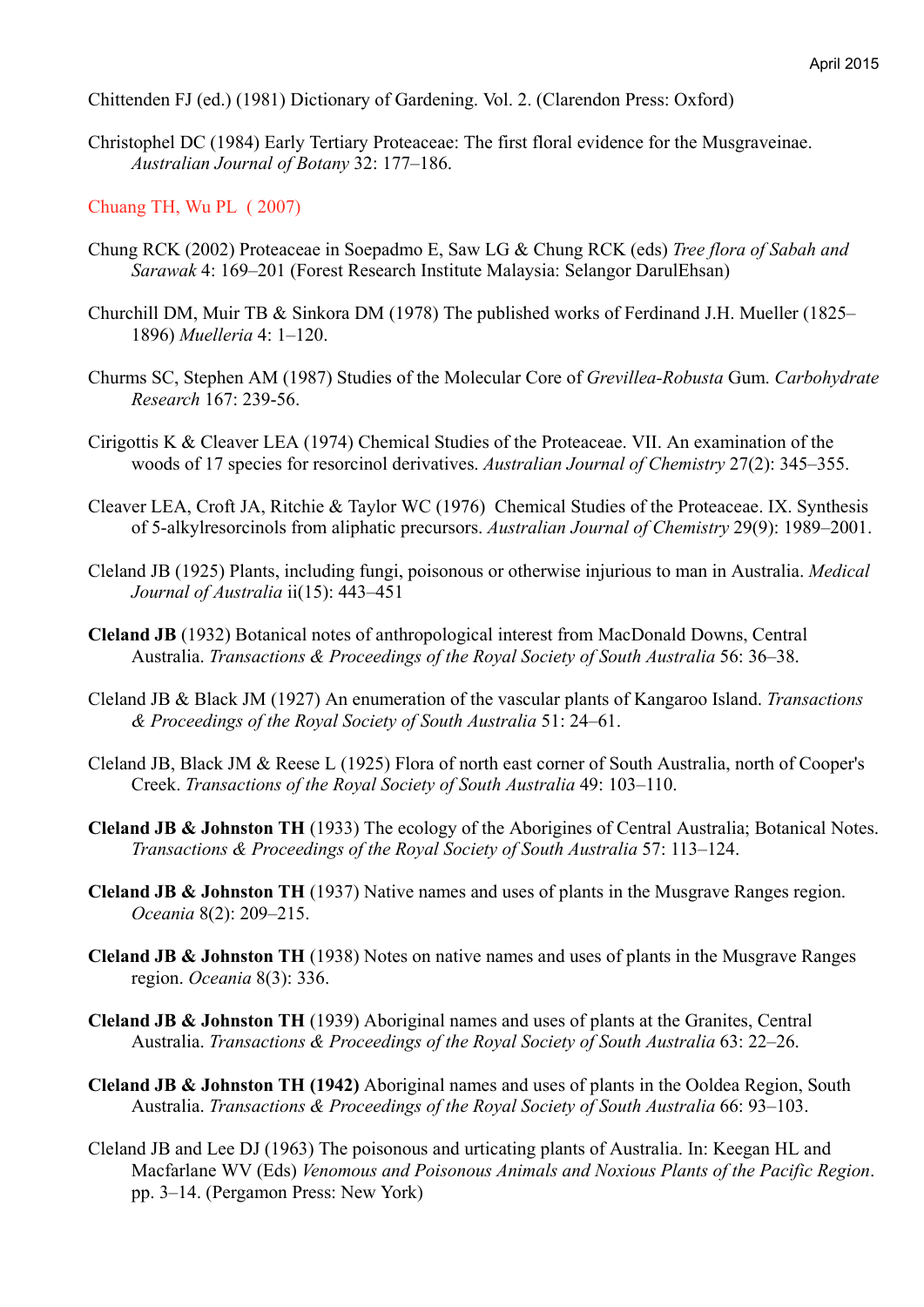- **Cleland JB & Tindale NB (1954)** The ecological surroundings of the Ngalia natives in Central Australia and native names and uses of plants. *Transactions of the Royal Society of South Australia* 77: 81– 86.
- **Cleland JB & Tindale NB** (1959) Native names and uses of plants at Haast Bluff. *Transactions & Proceedings of the Royal Society of South Australia 82: 123–140.*
- Coates D & Monks L (1998) Translocation proposal: Foote's grevillea, *Grevillea calliantha* R.O.Makinson & P.M.Olde (Proteaceae) Department of Conservation and Land Management, Kensington, WA. 9 p.
- Cochrane GR et al. (1980) Flowers and Plants of Victoria and Tasmania. (Reed: Sydney)
- Cockburn LH (1963) Queensland Grevilleas. *Australian Plants* 2: 80–81.
- Coetzee JH, Wright MG & Giliomee JH (1997) Anti-herbivore mechanisms of economically important Proteaceae species in the African Cape Fynbos. *Journal of Applied Entomology* 121(1–5): 367–372.
- Coetzee JH, Rust DJ & Latsky LM (1986) Mites on Proteas. Acta Horticulturae 185: 247–252.
- Collins BG & Grey J **(**1988) Pollination and seed set in *Grevillea wilsonii.* In: Singh MB, Troiani LF, eds. Pollination '88. Parkville, Melbourne: School of Botany, University of Melbourne, 67–70.
- Collins BG, Walsh M & Grey J (2008) Floral development and breeding systems of *Dryandra sessilis* and *Grevillea wilsonii* (Proteaceae) *Australian Journal of Botany*. 56: 119–130.
- Colvill J (1821) A Catalogue of Plants sold by James Colvill, Nursery and Seedsman, Kings Road, Chelsea, near London. 1st edn. (S. Gosnell: London)
- Colvill J (1823) A Catalogue of Plants sold by James Colvill, Nursery and Seedsman, Kings Road, Chelsea, near London. 2nd edn. (J.Tilling: Chelsea)
- Colvill J (1827) A Catalogue of Plants sold by James Colvill, Nursery and Seedsman, Kings Road, Chelsea, near London. 3rd edn. (J.Tilling: Chelsea)
- Colvill J (1831) A Catalogue of Garden, Flower and Tree seeds, Flower roots &c. &c. sold by James Colvill, Nursery and Seedsman, Kings Road, Chelsea, near London. 4th edn. (J.Tilling: Chelsea)
- Conn BJ & Damas KQ (2006 et seq.) Guide to trees of Papua New Guinea (http:// www.pngplants. org/ PNGtrees).
- Cookson IC (1950) Fossil pollen grains of Proteaceous type from Tertiary deposits in Australia. *Australian Journal of Scientific Research, series B, Biological Sciences* 3: 166–177.
- Cookson IC & Duigan SL (1950) Fossil Banksieae from Yallourn, Victoria, with notes on the morphology and anatomy of living species. *Australian Journal of Science Research* 3: 133–165.

Corner EJH (1976) The Seeds of Dicotyledons. Vol. 1. (Cambridge University Press: Cambridge)

Costermans L (1981) Native Trees and Shrubs of South-Eastern Australia. (Rigby: Adelaide)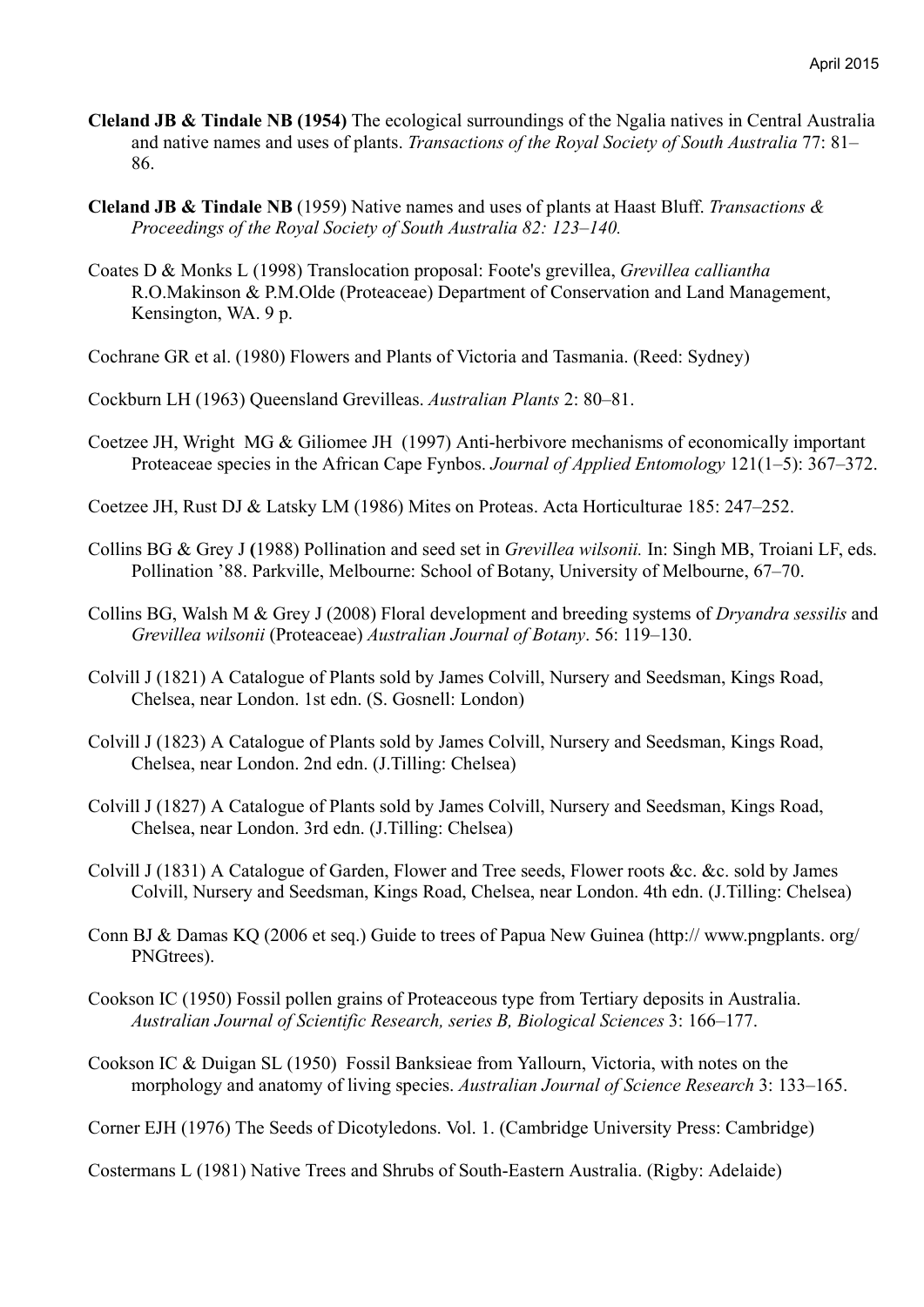- Costin AB, Gray M, Totterdell CJ & Wimbush DJ (1979) Kosciusko Alpine Flora. Pp. 165–166. (CSIRO/Collins: Melbourne)
- Costin R & S (1984) The New Wave of Tropical *Grevillea* Hybrids. *Australian Horticulture*, May: 16–26.
- Costin R & S (2004) Australian Native, Australian grown, Australian developed. *Australian Flower Industry* December: 3.
- Cowling RM & Lamont BB (1998) On the Nature of Gondwanan Species Flocks: Diversity of Proteaceae in Mediterranean South-western Australia and South Africa. *Australian Journal of Botany* 46(4): 335–355.
- Cranfield RJ (2004) *Grevillea bipinnatifida* subsp. *pagna* (Proteaceae), a new subspecies from south-west Western Australia. *Nuytsia* 15(2)187–192.
- **Crawford IM (1976)** Aboriginal plant foods of northern Kimberley, unpublished ms 432. (Australian Instititute of Aboriginal Studies: Canberra)
- Crawford IM (1982) Traditional Aboriginal plant resources in the Kalumburu area; aspects in ethnoeconomics, *Records of the Western Australian Museum, Supplement 15*. (Western Australian Museum: Perth)
- Cribb AB & JW (1975) Wild Food in Australia. (Book Club Associates with Collins: Sydney)
- Cribb AB & JW (1981) Useful Wild Plants in Australia. (Collins: Sydney)
- Cropper S & Cropper M (2000) *Grevillea williamsonii* (Williamson's Grevillea) Survey, Serra Range, Grampians NP. (Botanicus Australia Pty. Ltd. Technical Document 2000-78)
- Crossen T (1990) Approach grafting grevilleas. *Proceedings International Plant Propagators Society* 40: 69–72.
- Crous PW & Palm ME (1999) Systematics of selected foliicolous fungi associated with leaf spots of Proteaceae. *Mycological Research* **103**:1299–1304.
- Crous PW, Summerell BA, Taylor JE & Bullock S (2000) Fungi occurring on Proteaceae in Australia: selected foliicolous species. *Australasian Plant Pathology* **29**: 267–278.
- Cummins GB (1961) A new rust on *Finschia chloroxantha* in New Guinea. *Papua and New Guinea Agricultural Journal* **14**: 52.
- Cunningham A (unpublished) Journal of Travels 1823. A 569 FM3/221 (Mitchell Library, Sydney)
- Cunningham A (Unpubl.) Journal. (Colonial Secretary's Papers 1788–1825 Reels 6034 FM4/10276, 6035 FM4/10277 Mitchell Library, Sydney)

Cunningham A (1817)

Cunningham A (1823 unpublished) General remarks on face of country situated North from Bathurst to the South verge of Liverpool Plains of Mount Oxley; accompanied by sketch (Reel Col Sec Reel 6035 ; SZ14 pp.1-49 & SZ563) Mitchell Library FM4/10277.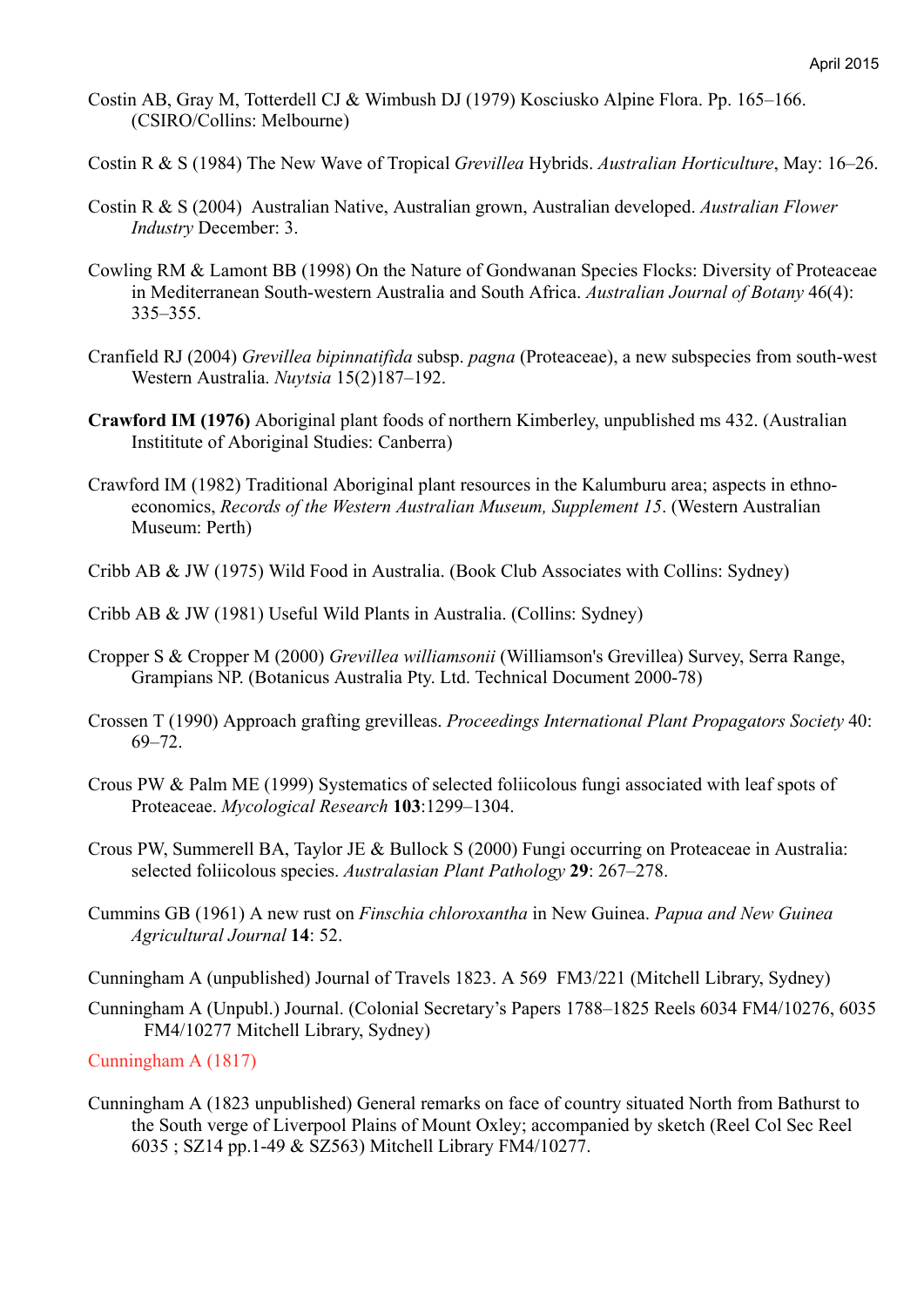Cunningham A (1825) Journal of a route from Bathurst to Liverpool Plains in New South Wales explored by Mr Allan Cunningham...(with a map) In Barron Field (ed.), *Geographical Memoirs on New South Wales etc*. pp 133–191. (John Murray: London)

- Cunningham A (1825) A specimen of the indigenous botany of the mountainous country, between the colony round Port Jackson and the settlement of Bathurst; etc. In Barron Field (ed.), *Geographical Memoirs on New South Wales etc*. pp 326–329. (John Murray: London)
- Cunningham A (1827) A few general remarks on the vegetation of certain coasts of Terra Australis, and more especially of its north-western shores. An appendix to King PP *Narrative of a survey of the intertropical and western coasts of Australia: performed between the years 1818 and 1822.* (John Murray: London)
- Cunningham A (1835) *Grevillea wilsonii*. In Wilson TB *Narrative of a Voyage Round the World* p. 273. (Sherward, Gilbert & Piper: London)
- Cunningham GM, Mulham WE, Milthorpe PL & Leigh JH (1981) Plants of Western New South Wales. (New South Wales Government Printing Office: Sydney)
- Curtis's Botanical Magazine 1828–1976, London.

Dakkus PMW (1930) An Alphabetical List of Plants Cultivated in the Botanic Gardens Buitenzorg. p 151. (Archipel Drukkerij: Buitenzorg)

Curtis WM (1967) The student's flora of Tasmania. Volume 3 ( )

- Daley C (1927–28) The history of Flora Australiensis, in 8 parts. *Victorian Naturalist* 44: 63–74, 91–100, 127–138, 153–165, 183–187, 213–221, 248–256, 271–278.
- Daley C (1935) Charles Stuart, an early Australian Botanist. *Victorian Naturalist* 52: 106–110, 154–157.
- De Jussieu AL (1789) Genera Plantarum, secundum ordines naturales disposita juxta methodum in Horto Regio Parisiensi exaratam. (Herissant: Paris)
- De Noter R (1909) *Grevillea splendens* Hort. *Revue Horticole* n.s. Vol. 9.
- De Wildeman E (1899–1900) Icones Selectae Horti Thenensis 1: 148–150. (Veuve Monnom: Brussels)
- Deacon JE (1951) Pioneering in the South West—Manjimup. *Journal & Proceedings of the Royal Western Australian Historical Society* 4 (3): 54–67.
- Deane H (1903) Descriptions of two new plants from the Tertiary of New South Wales. *Records of the Geological Survey of New South Wales* 7: 1–2.

Debenham C (1970) The Language of Botany. (Society for Growing Australian Plants: Sydney)

Degener O & I (1932–1959) Flora Hawaiiensis Family 98. (Privately published: Hawaii)

Dell B (1977) Distribution and function of resins and glandular hairs in Western Australian plants. *Journal of the Royal Society of Western Australia* 59: 119–123.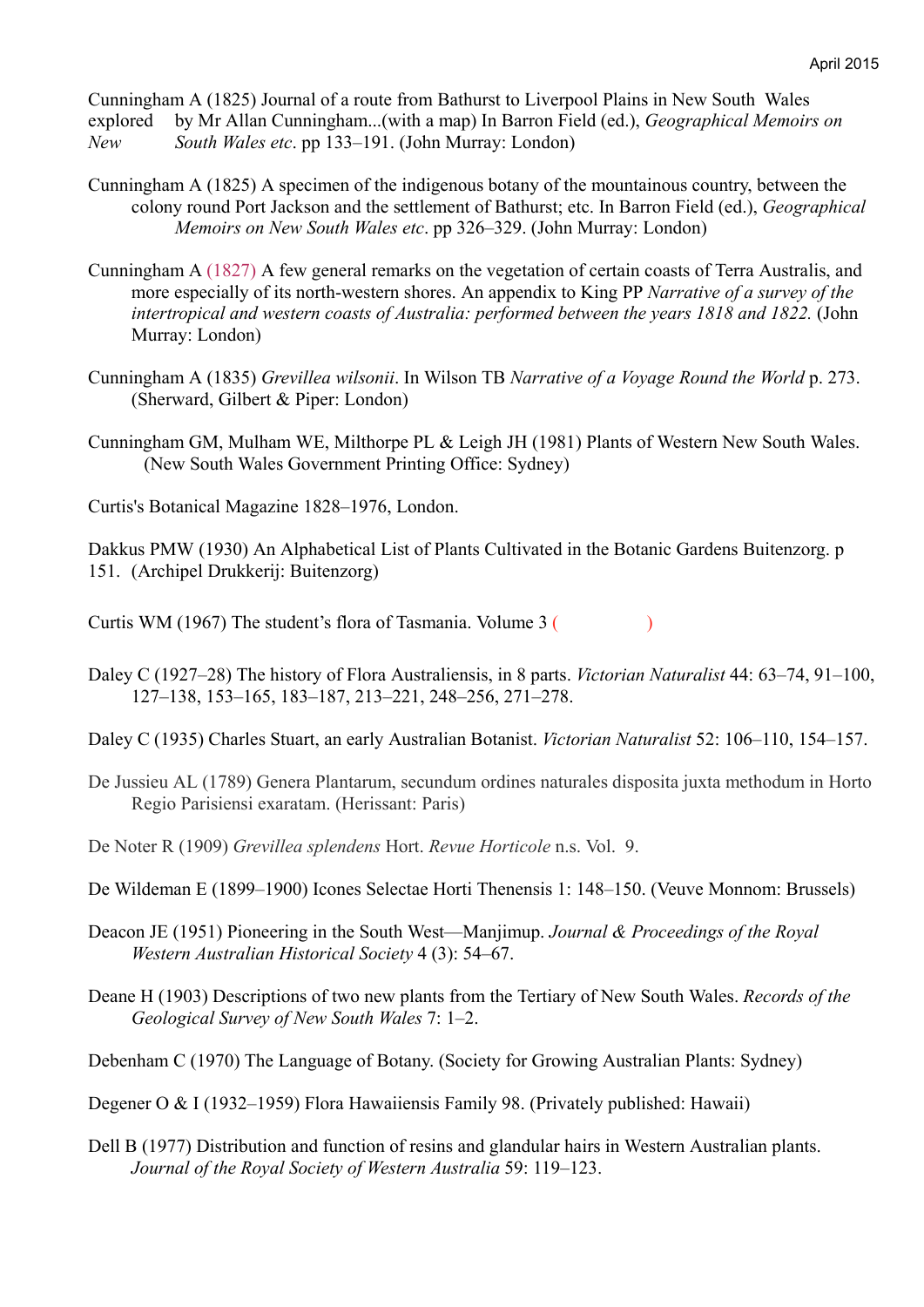Denham AJ & Whelan RJ (2000) Reproductive ecology and breeding system of *Lomatia silaifolia* (Proteaceae) following a fire. *Australian Journal of Botany* 48(2): 261–269.

Desfontaines R (1829) Catalogus Plantarum Horti Regii Parisiensis. 3rd edn. (J.S.Chaudé: Paris)

Desmond R (1977) Dictionary of British & Irish Botanists and Horticulturists. (Taylor & Francis: London)

- Desmond R (1980) Loudon and Nineteenth-Century Horticultural Journalism. In Macdougall E (ed.), *John Claudius Loudon and the early Nineteenth Century in Great Britain*. (Dumbarton Oaks: Washington)
- Dettmann ME & Jarzen DM (1998) The early history of the Proteaceae in Australia: the pollen record. *Australian Systematic Botany* 11(4): 401–438.

Dettmann ME & Jarzen DM (1991) Pollen evidence for late Cretaceous differentiation of Proteaceae in southern polar forests. *Canadian Journal of Botany* 69: 901–6.

- Diels L (1902) Plant forms and climate of Western Australia. *Journal & Proceedings of the Mueller Botanic Society* 1 (9): 4–14.
- Diels L (1916) Lauterbach's Beiträge zur Flora von Papuasien 5. *Botanische Jahrbücher für Systematik etc.* 54: 69–261*.*
- Diels L (1917) Neue Proteaceen Papuasiens. *Botanische Jahrbücher für Systematik etc.* 54: 198–206*.*
- Diels L (translated by Carr DJ (1981) Extra-tropical Western Australia. In Carr DJ & SGM(eds) *People and Plants in Australia.* Pp 47–78. (Academic Press: Sydney)
- Diels L & Pritzel E (1904) Fragmenta Phytographiae Australiae Occidentalis. *Botanische Jahrbücher für Systematik* etc. 35(1): 55–662.
- Dietrich D (1839) Synopsis Plantarum. Part 1: 526–531.(Bernh. Frieder. Voigtii: Vimaria)
- Dietrich D (1854) Proteaceae. *Flora Universalis*. Part 1: 526–531.(Bernh. Frieder. Voigtii: Vimaria)
- Dietrich FC (1881) F.W. Sieber, ein Beitrag zur Geschichte der Botanik vor sechzig Jahren. *Jahrbuch des koniglichen Gartens des Museums au Berlin* 1: 278–306. (translated by A. Wilson unpublished)
- Dillon RA (2002) The diversity of scleromorphic structures in the leaves of Proteaceae. Unpublished BSc Hons thesis, University of Tasmania.
- Dillon SJ (2014) *Grevillea saxicola* (Proteaceae), a new species from the Pilbara of Western Australia. *Nuytsia* 24: 103–108.
- Diment JA & Humphries CJ (1980) Banks Florilegium tabs 277–281. (*Alecto Historical Editions in association with the British Museum* (Natural History): London
- Diment JA et al. (1984) Catalogue of the natural history drawings commissioned by Joseph Banks on the Endeavour voyage 1768–1771 . . ., part I: Botany: Australia, *Bulletin of the British Museum (Natural History) Historical Series* vol. 11: 145–147.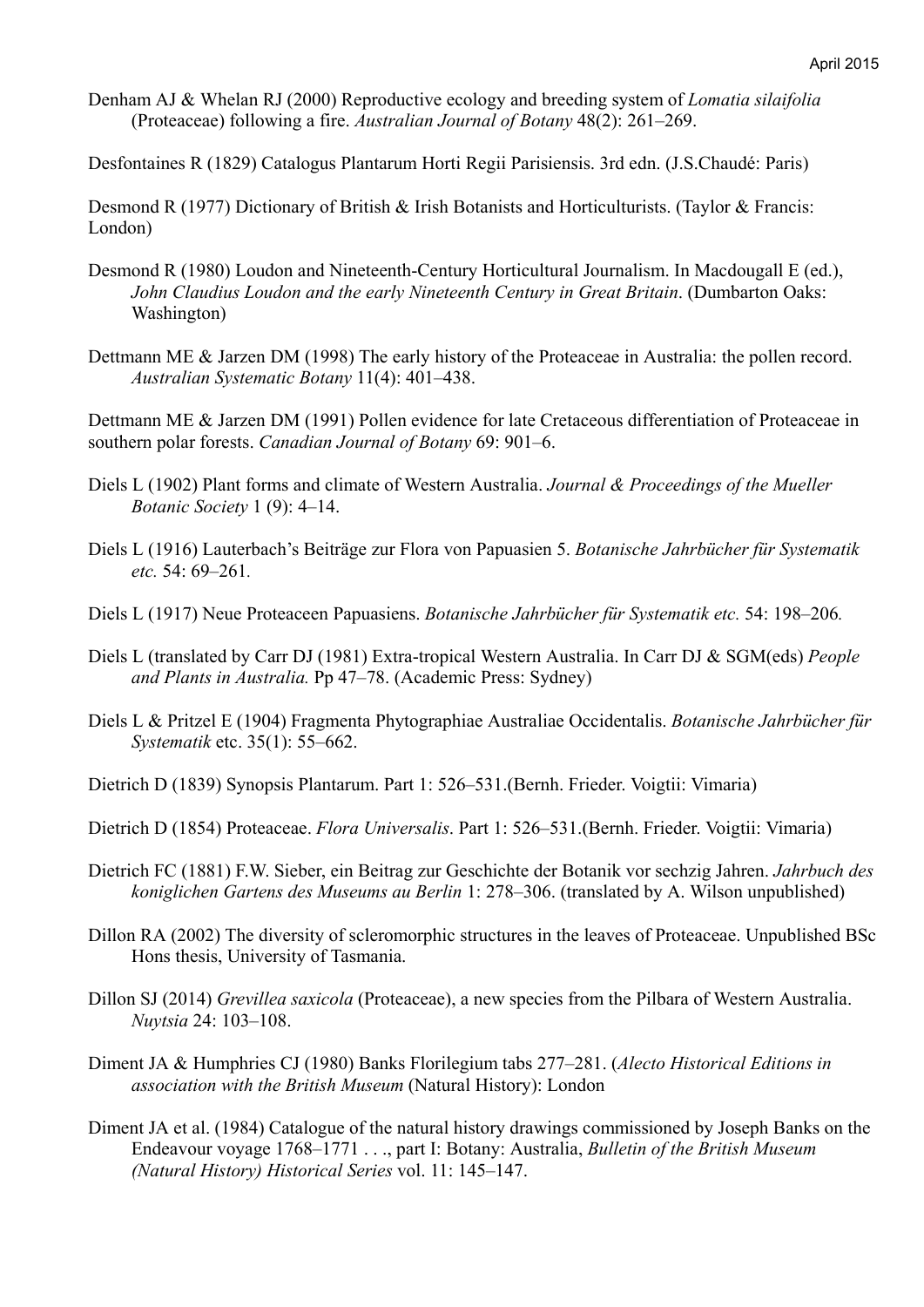- Dixon KW, Roche S & Pate JS. (1995) The promotive effect of smoke derived from burnt native vegetation on seed germination of Western Australian plants. *Oecologia* 101: 185–192.
- Dixon R (2004) The Corrigin Grevillea (*Grevillea scapigera*): an update. Australasian Plant Conservation  $13(1)$ :
- Dixon R & Krauss S (2001) Translocation of *Grevillea scapigera*: is it working? *Danthonia* 10(2).
- Dodd J et al. (1984) Rooting patterns of sandplain plants and their functional significance, in J.S.Pate & J.S.Beard (eds), *Kwongan, Plant Life of the Sandplain* pp 146–177. (University of Western Australia Press: Nedlands)
- Docters van Leeuwen-Reijnvaan J & Docters van Leeuwen-Reijnvaan WM (1926) Zoocecidia of the Netherlands Indies.
- Docters van Leeuwen-Reijnvaan WM (1933) *Verhandelingen der Koninklijke (Nederlandse) Akademie van Wetenschappen te Amsterdam* sect. 2, 31:113.
- Domin K (1921) Beiträge zur Flora Und Pflanzengeographie australiens. *Bibliotheca Botanica* 89: 586– 591.
- Domin K (1923) New additions to the flora of Western Australia. *Vestnik Kralouske Ceske Spolecnosti Nauk, Trida Matematicko-prirodovedecke* 10–12, (Prague)
- Doney R (1964) *Grevillea* for the Garden. *Australian Plants* 3: 9–11.
- Don G (1831–1838) A general history of the dichlamydeous plants. 4 yols.  $( )$
- Donn J (1807–1845) Hortus cantabrigiensis. Eds 4–13. (Longman et al.: London)
- Douglas AW (1995) Affinities. In (P.McCarthy Ed.) *Flora of Australia Volume 16. Eleagnaceae, Proteaceae 1*, Pp. 6–14. (CSIRO: Canberra)
- Douglas AW (1996) Inflorescence and floral development in *Carnarvonia* (Proteaceae). *Telopea* 6(4): 749–774.
- Douglas AW & Tucker SC (1996a) Inflorescence ontogeny and floral organogenesis in Grevilleoideae (Proteaceae), with emphasis on the nature of the flower pairs. *International Journal of Plant Science* 157(4): 341–372.
- Douglas AW & Tucker SC (1996b) The developmental basis of diverse carpel orientations in Grevilleoideae (Proteaceae). *International Journal of Plant Science* 157(4): 373–397.
- Douglas AW & Tucker SC (1996) Comparative floral ontogenies among Persoonioideae including *Bellendena* (Proteaceae). *American Journal of Botany* 83 (12): 1528–1555.
- Downing TL, Duretto MF & Ladiges PY (2004) Morphological analysis of the *Grevillea ilicifolia* complex and recognition of taxa. *Australian Systematic Botany* 17: 327–341.
- Downing TL (2008) Morphological and genetic variation in the holly grevillea, *Grevillea aquifolium*  Lindley (Grevilleoideae: Proteaceae). *ASBS Newsletter* 137: 4–9.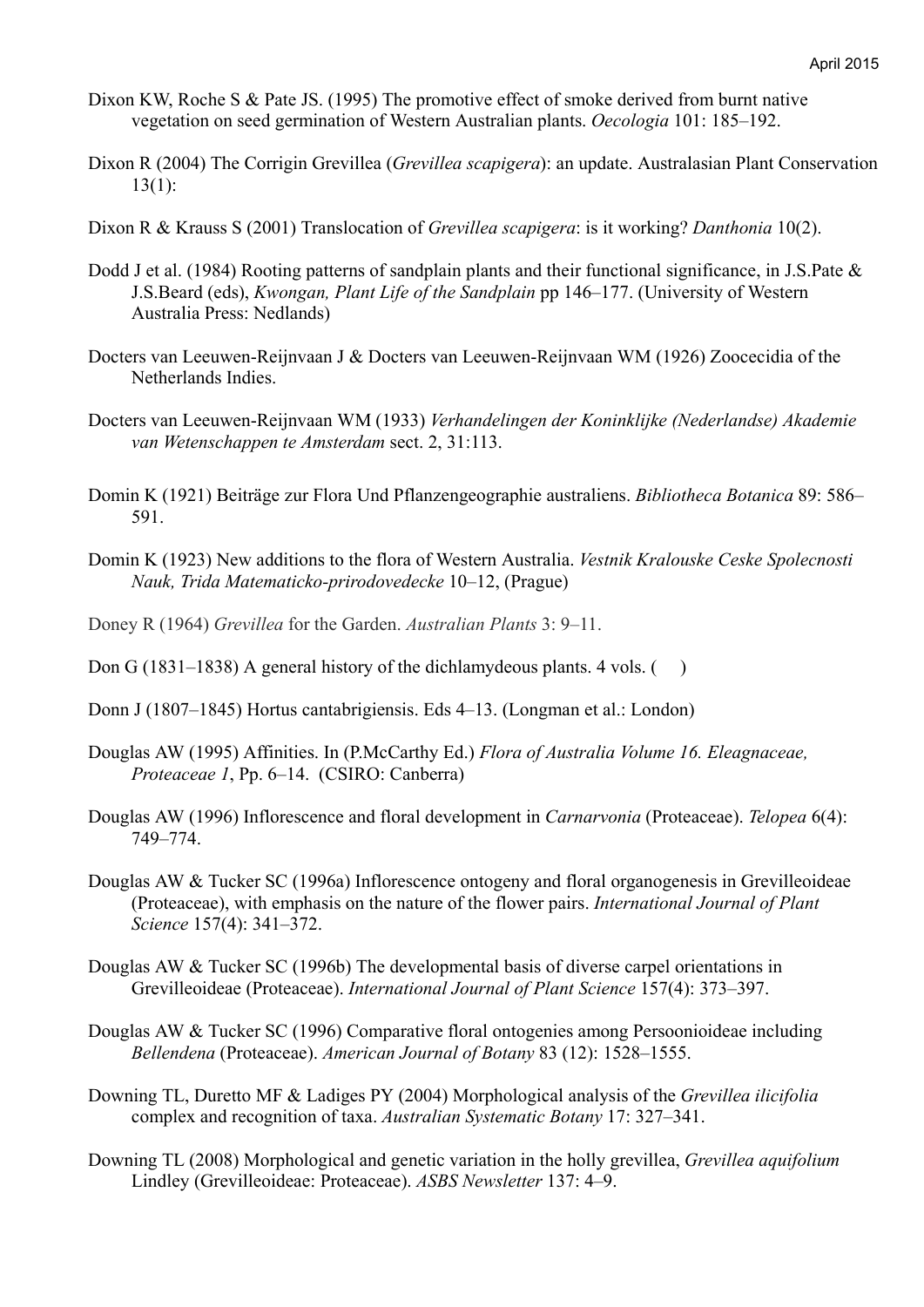- Druce GC (1917) Nomenclatural notes: chiefly African and Australian. *Botanical Society & Exchange Club of the British Isles* 4(5), suppl. 2: 625.
- Drummond J (1853) On the botany of the north-western district of Western Australia. *Hooker's Journal of Botany & Kew Gardens Miscellany* 5: 115–183.

Dryander J (1797) Catalogus Bibliothecae Historico-naturalis Josephi Banks 3: 519–511. (Gul. Bulmer & Soc.: London)

- Dryander J (1806) Chloris Novae Hollandiae; or, Catalogue of the Plants of New Holland and van Diemen's Island hitherto published, as far as they have come to the knowledge of J. Dryander. *Annals of Botany* 2: 504–532.
- Ducker SC (1990) Early Austrian influence on Australian botany. In Short PS (ed.) *History of Systematic Botany in Australasia* 297–304. (Australian Systematic Botany Society: South Yarra, Victoria)
- Ducker SC & Knox RB (1985) Pollen and pollination: a historical review. *Taxon* 34(3) 401–419.
- Dumont d'Urville J-SC (Trans. and ed. by Helen Rosenman) (1987) An account in two volumes of two voyages to the South Seas by Captain (later Rear-Admiral) Jules S-C Dumont d'Urville of the French Navy to Australia, New Zealand, Oceania, 1826–1829 in the corvette *Astrolabe* and to the Straits of Magellan, Chile, Oceania, South East Asia, Australia, Antarctica, New Zealand, and Torres Strait, 1837-1840 in the corvettes *Astrolabe* and *Zelee*. (Melbourne University Press: Carlton, Victoria)
- Dumont de Courset G (1814) *Autre espèces cultivées*. *Le Botaniste Cultivateur* 2nd edn 2, 7: 112.
- Duncan A (1992a) *Grevillea kennedyana*. Flora Recovery Plan: Research Phase and Management Phase. (Australian National Parks and Wildlife Service)
- Duncan A (1992b) Aspects of the ecology of the rare *Grevillea kennedyana* (Proteaceae) in north-western New South Wales. *Cunninghamia* 2: 533–539.
- Duncan & Davies (1938) New and Rare Shrubs grown and offered for sale by Duncan & Davies Ltd., (The Company: New Plymouth, N.Z.)
- Duncan & Davies (1940–2) Supplementary List of New, Noteworthy and Rare Shrubs grown and offered for sale by Duncan & Davies Ltd. (Thomas Avery & Sons: New Plymouth, N.Z.)
- Duncan & Davies (1964) Complete Catalogue & Cultural Guide. (Taranaki Newspapers: New Plymouth,  $N.Z$ .)
- Duncan & Davies Ltd. (1967) Shrubs and Trees for New Zealand Gardens. (Taranaki Newspapers: New Plymouth, N.Z.)
- Duncan & Davies (Nurseries) (1969) Shrubs and Trees. Catalogue for 1969. (Taranaki Newspapers: New Plymouth, N.Z.)
- Dunlop CR (1987) Checklist of Vascular Plants of the Northern Territory. (Conservation Commission of Northern Territory: Darwin)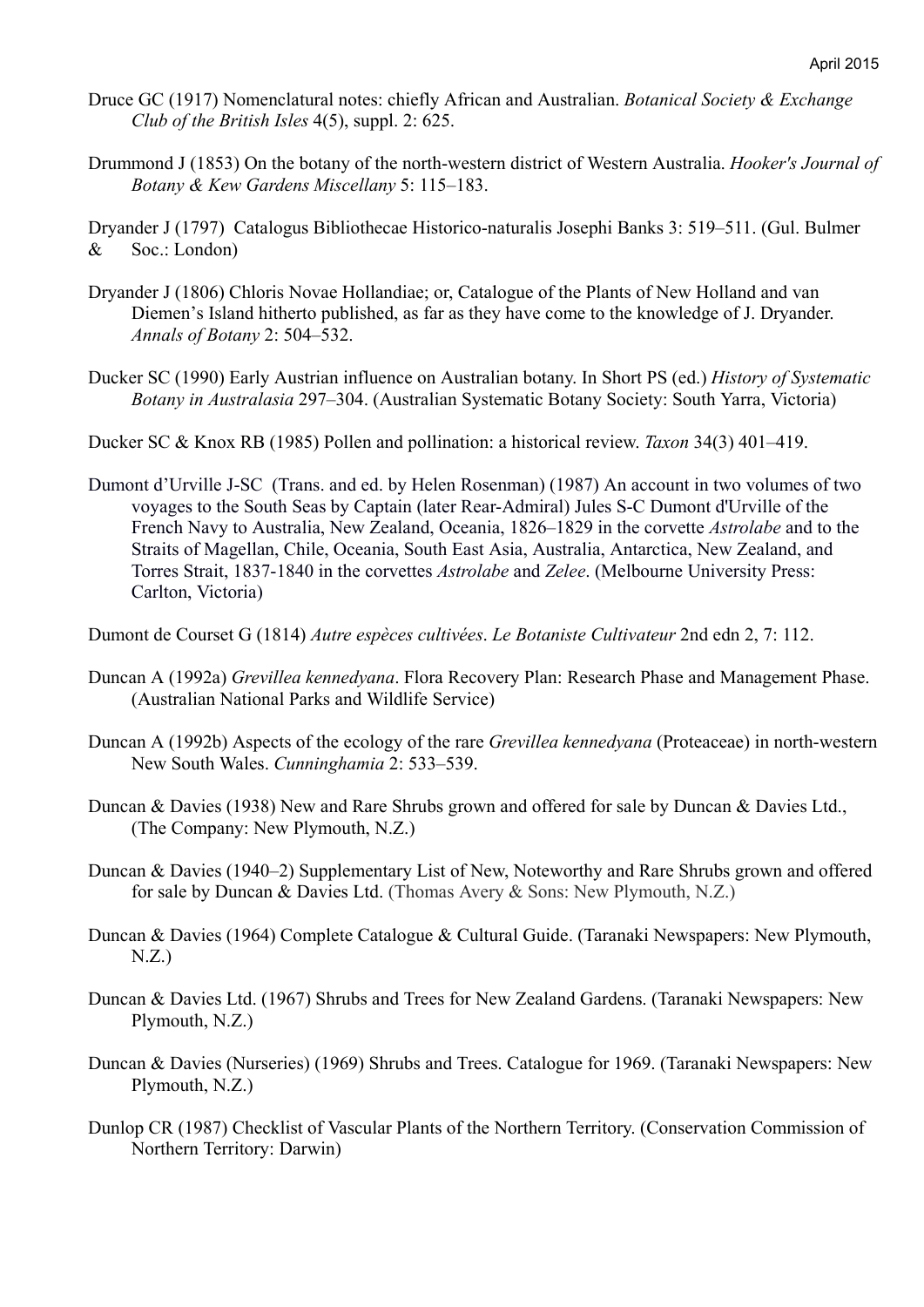Dunlop CR et al. (1976) A botanical survey of Elcho Island, July 1975. *Northern Territory Botanical Bulletin* 1: 1–61.

Dunlop CR, Leach GJ & Cowie ID (1995: 125) Flora of the Darwin Region 2. ( $\qquad$ :

- Dupee S & Clemens J (1982) Propagation of ornamental *Grevillea*. *Combined Proceedings International Plant Propagators' Society* 32: 198–208.
- Durell G & Silvester L (1998) The distribution and habitat requirements of *Grevillea lullfitzii*, a priority 1 taxa, known from the Digger Rock-South Ironcap area of the Forrrestiana Greenstone belt, Western Australia. (Dept. of Conservation and Land Management: Narrogin, W.A.)
- Eardley CM (1953) John McConnell Black (1855–1951) *Transactions of the Royal Society of South Australia* 76: i–vi.
- Eason D *et al*. (1992) Norwood Plant Reference Book. (Norwood Industries: Knoxfield, Victoria)
- Easton B (2000) Discovery of a wild source for *Grevillea banksii* cv 'Ruby Red', *G. banksii* colour variants and *G.banksii* cv. 'Hot Lips'. *Grevillea Study Group Newsletter* 57: 3–4
- Edwards PI (1976) Robert Brown (1773–1858) and the natural history of Matthew Flinders' voyage in H.M.S. Investigator, 1801–1805. *Journal of the Society for the Bibliography of Natural History* 7: 385–407.
- Edwards PI (1978) Sir Joseph Banks and the botany of Captain Cook's three voyages of exploration. *Pacific Studies* 2: 20–43.
- Edwards PI (1981a) Botany of the Flinders voyage, in D.J. & S.G.M.Carr (eds), *People and Plants in Australia* pp 139–166. (Academic Press: Sydney)
- Edwards PI (1981b) The Journal of Peter Good. *Bulletin of the British Museum (Natural History), Historical series,* vol. 9.
- Edwards W & Whelan R (1995) The size, distribution and germination requirements of the soil-stored seed-bank of *Grevillea barklyana* (Proteaceae) *Australian Journal of Ecology* 20: 548–555.
- Ehleringer J (1984) Ecology and ecophysiology of leaf pubescence in North American desert plants. in Roderiguez et al. (eds), *Biology and Chemistry of Plant Trichomes* (Plenum Press: New York)
- Elliot WR (1985) *Grevillea* spp in cultivation at U.C. Santa Cruz, Unpublished ms.
- Elliot WR (1986) List of *Grevillea* spp currently in cultivation in containers at Montrose, Unpublished ms.
- Elliot WR & Jones DL (1980–1993) Encyclopaedia of Australian Plants. Vols 1–6. (Lothian: Melbourne)
- Ellyard RK (1979) Tissue culture. Paper 14, *Seminar Papers, Third S.G.A.P. Seminar*. (Society for Growing Australian Plants: Sydney)
- Ellyard RK & Ollerenshaw PJ (1984) Effect of indolebutyric acid, medium composition, and cutting type on rooting of *Grevillea johnsonii* cuttings at two basal temperatures. *Combined Proceedings International Plant Propagation Society* 34:101–108.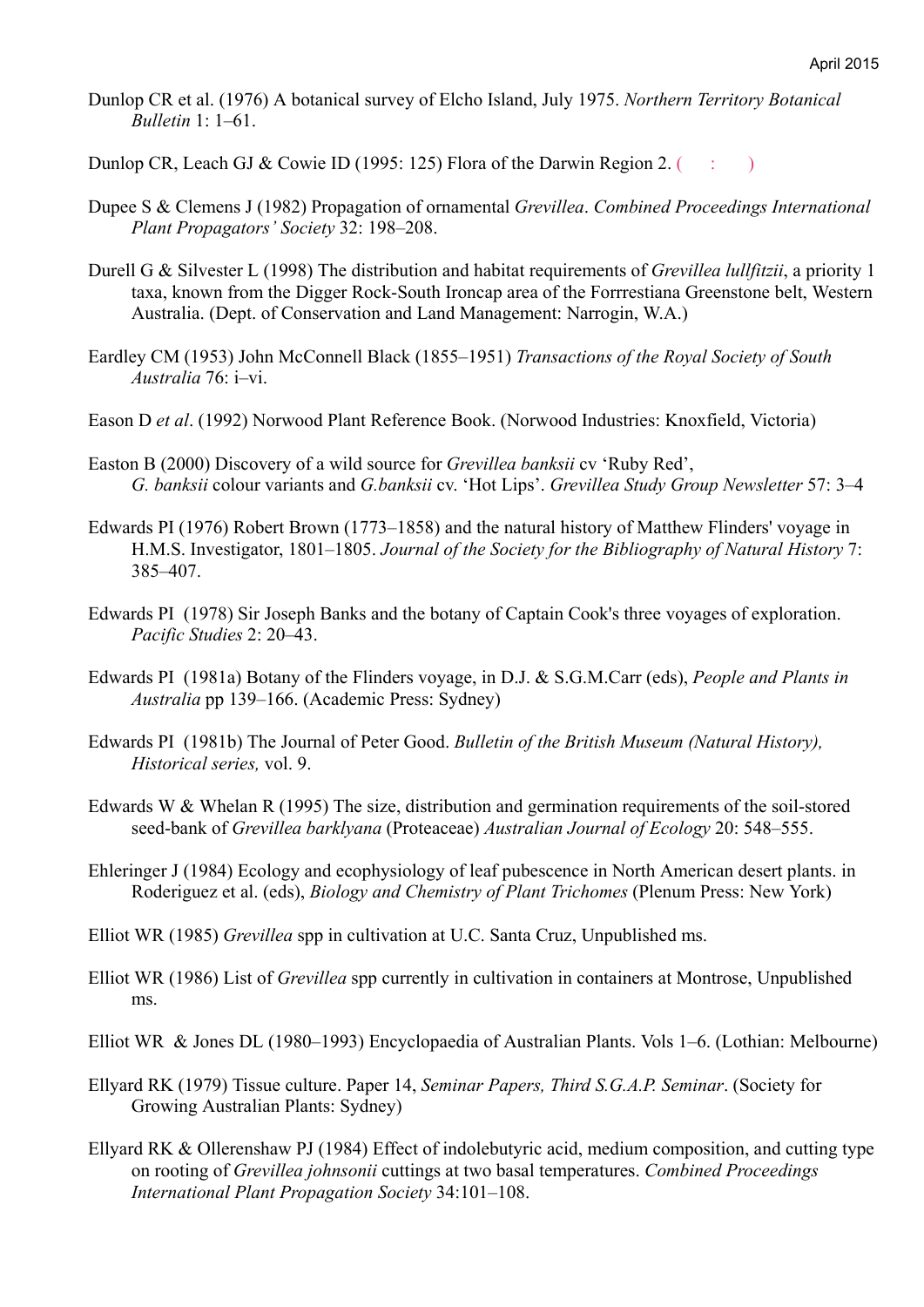- Elsworth JF & Martin KR (1971) Flavonoids of the Proteaceae, 1. A chemical contribution to studies on the evolutionary relationships in the S. African proteoideae. *Journal of South Africa Botany* 37: 199–212.
- Endlicher SL (1837) Genera Plantarum Part 5: 336–341. (Fr. Beck: Vienna)
- Endlicher SL (1839) *Anadenia*. in Stirpium Australasicarum Herbarii Hügeliani decades tres p 209, (Sollinger: Vienna)
- Endlicher SL (1839) Novarum Stirpium Decades, 1: 6, 4: 25–26, 10: 88. (Beck: Vienna)
- Endlicher SL (1842) Mantissa Botanica sistens Genera Plantarum supplementum secundum: 57. (Beck: Vienna)
- Endlicher SL (1842) Catalogus Horti Academici Vindobonensis pp 287–289. (Gerold: Vienna)
- Endlicher SL (1848) Tribus 1. Grevilleae. *Generum Plantarum Secundum Ordines Naturales Disposita Supplementum Quartum* (Part 2): 82–5. (F. Beck: Vienna)
- England PR, Ayre DJ & Whelan RJ (1999) Microsatellites in the Australian shrub *Grevillea macleayana* (Proteaceae) *Molecular Ecology* 8(4): 689.
- England PR, Whelan RJ & Ayre DJ (2003) Effects of seed bank disturbance on the fine-scale genetic structure of populations of the rare shrub *Grevillea macleayana*. *Heredity* 91: 475–480.
- England PR, Beynon F, Ayre DJ & Whelan RJ (2002) A molecular genetic assessment of mating-system variation in a naturally bird-pollinated shrub: contributions from birds and introduced honeybees. *Conservation Biology* 15(6): 1645–1655.
- England PR, Usher AV, Whelan RJ & Ayre DJ (2002) Microsatellite diversity and genetic structure of fragmented populations of the rare, fire-dependent shrub *Grevillea macleayana*. *Molecular Ecology* 11(6): 967–977.
- Engler A (1894) Proteaceae. In Engler A & Prantl K. (eds) *Die Nat*ü*rlichen Pflanzenfamilien*. 1st. Edn. Vol. 4: 119–156. (Engelmann: Leipzig)
- Enke R and Mills E (1997) *Grevillea kennedyana* (Flame Spider-flower) distribution and abundance survey. (Unpublished report to the NSW National Parks and Wildlife Service)
- Erdtman G (1966) Pollen Morphology and Plant Taxonomy. (E.J. Brill: Leiden)
- Ericksen RF (1974) Nobelius, Carl Axel (1851–1921) *Australian Dictionary of Biography*, 5: 343–344. (Melbourne University Press: Melbourne)
- Erickson R (1969) The Drummonds of Hawthornden. (Lamb Paterson: Osborne Park)
- Erickson R, George AS, Marchant N & Morcombe MK (1973) Flowers and Plants of Western Australia. (Reed: Sydney)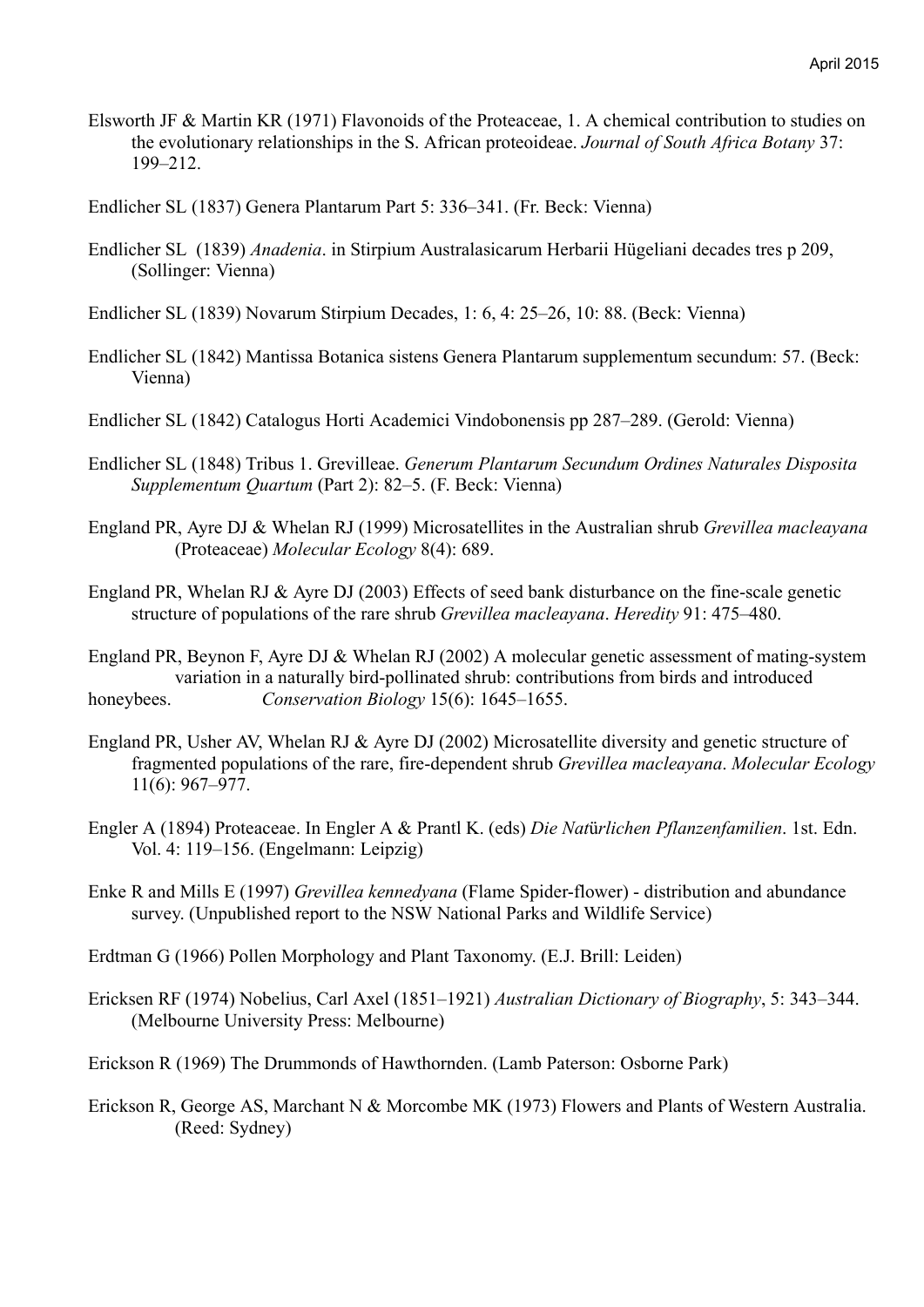- Esser RP, Martinez AP, Langdom KR (1968) Simultaneous Occurrence of Root-Knot Nematode and Crown Gall Bacteria *Ardisia crispa*-D, *Begonia coccinea*-D, *Grevillea robusta*-D. *Plant Disease Reporter* 52: 550-3.
- Ettingshausen C (1858) *Anadenia heterophylla*. *Denkschriften der Kaiserlichen Akademie der Wissenschaften, Mathematische-naturwissenschaftliche Klosse*. Wien 15: 36.
- Evenor D & Reuveni M (2008) Micro-propagation of recalcitrant *Grevillea genotypes*. *Acta Horticulturae (ISHS)* 805: 51–56.
- Everist SL (1971) Lindsay Smith, botanist and naturalist. *Queensland Naturalist* 20: 62–3.
- Everist SL (1974) Poisonous Plants of Australia. (Angus & Robertson: Sydney)
- Ewart AJ (1930) Flora of Victoria. pp 409–416. (University Press: Melbourne)
- Ewart AJ & Davies OB (1917) The Flora of the Northern Territory. (McCarron, Bird & Co.: Melbourne)
- Ewart AJ, Rees B & Wood B (1911) Contributions to the Flora of Australia, No. 17. *Proceedings of the Royal Society of Victoria*, ser. 2, 24 (1): 61–75.
- Ewart AJ & White J (1909) Contributions to the Flora of Australia, No. 11. *Proceedings of the Royal Society of Victoria* ser. 2, 22: 14–15.
- Faegri K (1965) Reflections on the development of pollination systems in African Proteaceae. *Journal of South African Botany* 31: 133–136.
- Fahn A (1989) Plant Anatomy. 3rd edn. (Pergamon Press: Oxford)
- Fairall AR (1970) West Australian Plants in Cultivation. (Pergamon: Rushcutters Bay)
- Fairhill Nurseries (1982) Australian Native Plants for Subtropical and Tropical East Coast Gardens. (Fairhill Nurseries: Yandina, Qld.)
- Fairley A & Moore P (1989) Native Plants of the Sydney District An Identification Guide. (Kangaroo Press: Kenthurst)
- Farwell G (1962) Cape York to Kimberley. (Rigby: Sydney)
- Fedele R, Galbally IE, Porter N & Weeks IA (2007) Biogenic VOC emissions from fresh leaf mulch and wood chips of *Grevillea robusta* (Australian Silky Oak) *Atmospheric Environment* 41(38): 8736– 8746.

Ferguson F & Son (1930–31) Catalogue: Ornamental Trees & Shrubs p 57, (Sydney)

- Ferguson IK (1978) *Grevillea juniperina f. sulphurea*. *Curtis's Botanical Magazine new series* 182: 53– 55, t. 761.
- Fitzgerald WV (1902a) Notes on some hitherto unrecorded species of plants indigenous in the state of Western Australia. *Proceedings of the Linnean Society of New South Wales* 27: 241–245.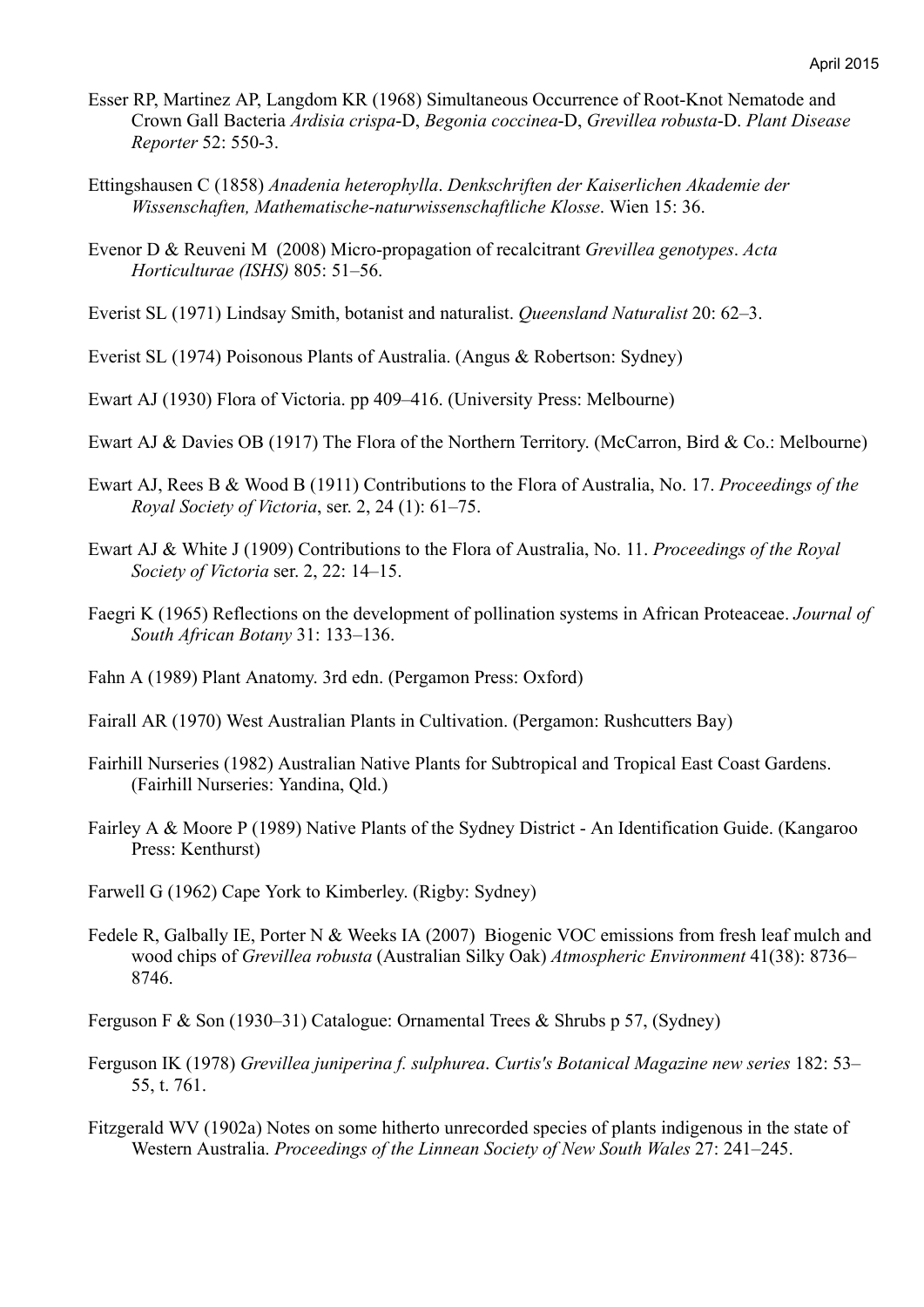- Fitzgerald WV (1902b) An addition to the West Australian flora. *Journal of Proceedings of the Mueller Botanic Society of Western Australia* 1(10): 37–38.
- Fitzgerald WV (1905) Some new species of West Australian plants. *Journal of the West Australian Natural History Society* 2: 21–31.
- Fitzgerald WV (1906) *Grevillea erythroclada, G. heteroneura, G. miniata. Western Mail*, 21(1066): 10, 28.
- Fletcher HR (1969) The Story of the Royal Horticultural Society 1804–1962. (Oxford University Press)

Fletcher J (1917) Notes and Exhibits. *Proceedings of the Linnean Society of New South Wales* 42: 247.

Forbes J (1833) Hortus Woburnensis pp 23–24. (James Ridgway: London)

Forbes SJ & Ross JH (1988) A Census of the Vascular Plants of Victoria. (National Herbarium of Victoria: Melbourne)

Ford HA, Paton DC & Forde N (1979) Birds as pollinators of Australian plants. *New Zealand Journal of Botany* 17: 509–519.

- Foreman D & Hyland B (1988) New species of *Buckinghamia* F. Muell. and *Stenocarpus* R. Br. (Proteaceae) from northern Queensland. *Muelleria* 6: 417, 419.
- Foreman DB (1995) Proteaceae. In Conn BJ [ed.] *Handbooks of the flora of Papua New Guinea*. Vol. 3. (Melbourne University Press: Carlton, Victoria)
- Forest Native Nursery (J & P Rose) (1976) Australian Native Plants for Sydney Gardens. (Private: Sydney)
- Forrest CN, Ottewell KM, Whelan RJ & Ayre, DJ (2011) Tests for inbreeding and outbreeding depression and estimation of population differentiation in the bird-pollinated shrub *Grevillea mucronulata*. *Annals of Botany* 108 (1): 185–195.
- Forster JR & G (1776) Characteres Generum Plantarum, etc., p. 15. (White: London)
- Forster PI (1990) Significant distribution records for the Queensland flora with some revised conservation codings. *Queensland Naturalist* 30: 79–84.
- Foster AS & Gifford EM (1959) Comparative Morphology of Vascular Plants. (Freeman: San Francisco)
- Francis DF and Southcott RV (1967) Plants Harmful to Man in Australia. Miscellaneous Bulletin No. 1, Botanic Garden Adelaide. (WL Hawes, Government Printer: Adelaide)
- Francis GW (1859) Plants in Cultivation, Adelaide Botanic Gardens. (Government Printer: Adelaide)
- Fraser C (1828) A Catalogue of Plants cultivated in the Botanic Gardens, Sydney, New South Wales, January 1828. Unpub. MS, RBG Sydney Library.

Fraser C (1830) Letters to W.J.Hooker. *Botanical Miscellany* 1: 221–269.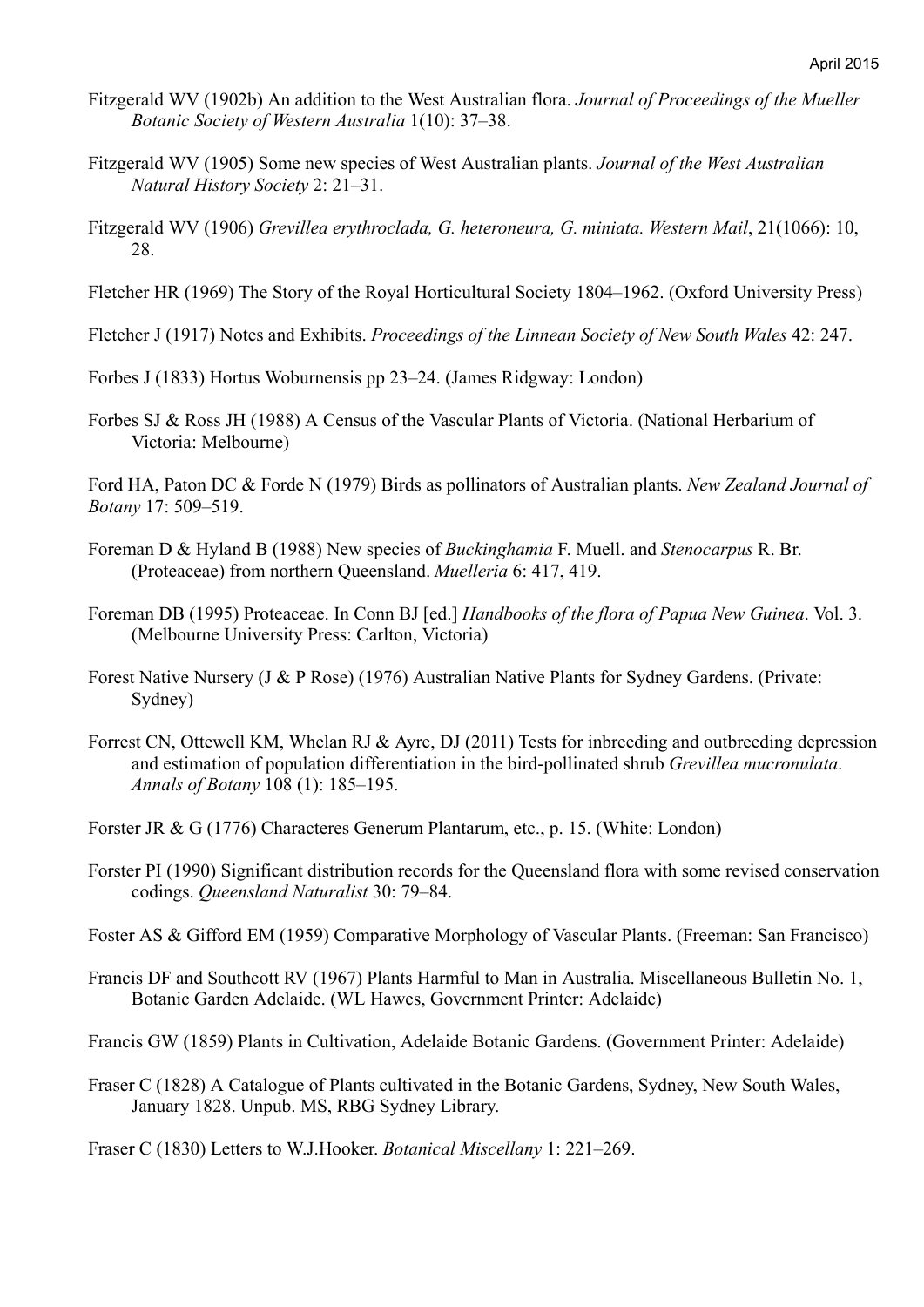- Froggatt WW (1932) The curators and botanists of the Botanic Gardens, Sydney. *Journal & Proceedings of the Royal Australian Historical Society* 18: 101–133.
- Galbraith J (1950) Wildflowers of Victoria. (Colorgravure Publications: Melbourne)
- Galbraith J (1967) Wildflowers of Victoria ed. 3: t. 34. (Colorgravure Publications: Melbourne)
- Galbraith J (1977) Collins field guide to the wildflowers of south-east Australia. (Collins: Sydney)
- Gandoger M (1919) Sertum plantarum novarum. *Bulletin de la Société Botanique de France* 2, 66: 230– 231.
- Garden J & Johnson LAS (1949) Proposals for the conservation of the names of three Australian genera. *Australasian Herbarium News* 5: 3–5.
- Garden J & Johnson LAS (1950) Proposal 17. In Lanjouw J, *Synopsis of proposals*...P. 229. (Stockholm)
- Gardner CA (MS) *Grevillea* R. Br. (Unpublished manuscript held at PERTH)
- Gardner CA (1923a) Botanical notes on the Kimberley Division of Western Australia, *Forests Dept Bulletin* 32: 42–45.
- Gardner CA (1923b) Contributions to the Flora of Western Australia 1. *Journal and Proceedings of the Royal Society of Western Australia* 9: 34–36.
- Gardner CA (1933) Contributiones Florae Australiae Occidentalis No. VIII. *Journal of the Royal Society of Western Australia* 19: 79–93.
- Gardner CA (1936) Contributiones Florae Australiae Occidentalis No. IX. *Journal of the Royal Society of Western Australia* 22: 119–127.
- Gardner CA (1942) Contributiones Florae Australiae Occidentalis No. XI. *Journal of the Royal Society of Western Australia* 27: 165–210.
- Gardner CA (1944) The vegetation of Western Australia with special reference to the climate and soils. *Journal of the Royal Society of Western Australia* 28: xi–lxxxvii.
- Gardner CA (1964) Contributiones Florae Australiae Occidentalis No. XIII. *Journal of the Royal Society of Western Australia* 47: 54–64.
- Gardner CA (1968) Wildflowers of Western Australia. (St. George Books: Perth)
- Gardner CA (1975) Wildflowers of Western Australia. *West Australian Newspapers*, Perth.
- Gardner CA & George AS (1963) Eight new plants from Western Australia. *Journal of the Royal Society of Western Australia* 46: 129–138.
- Garner R (1979) The Grafters Handbook. (Faber & Faber: London)
- Garside S (1946) The developmental morphology of the pollen of Proteaceae. *Journal of South African Botany* 12: 27–34.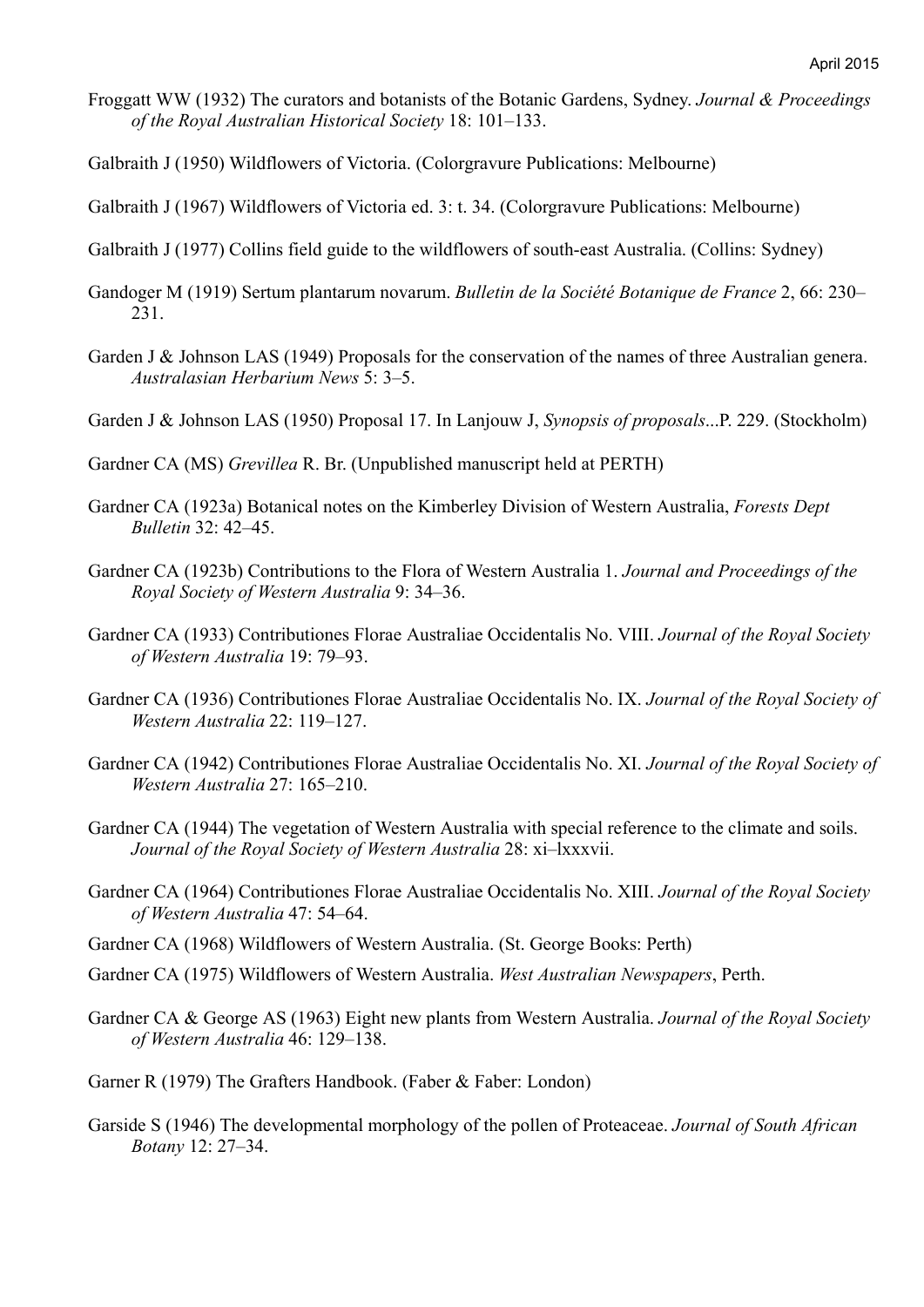- Gascoigne RM et al. (1948) A survey of anthocyanins in the Australian flora. *Journal and Proceedings of the Royal Society of New South Wales* 82: 44–56.
- Gathe J, Edgecombe M & Carter B (2001) Robert Brown, botanist with Matthew Flinders. (Bassendean,  $WA.$ )
- Gaudichaud-Beaupré C (1827, 1829) *Grevillea gaudichaudii*. In de Freycinet HLC de S. *Voyage Autour du Monde: entrepris par ordre du roi ... exécuté sur les corvettes de S.M. l'Uranie et la Physicienne, pendant les années 1817, 1818, 1819 et 1820.* Vol. V Botanique. Tab. 46 (1827), P. 443 (1829) (Pillet Aine: Paris)
- Gentil L (1907) Liste des Plantes Cultivées dans les Serres Chaudes..à Bruxelles, (P. Weissenbruch: Brussels)
- George AS (1966) Three new Western Australian plants and some name changes. *Western Australian Naturalist* 10: 28–32.
- George AS (1967) Additions to the flora of Western Australia: ten miscellaneous new species. *Journal of the Royal Society of Western Australia* 50: 97–104.
- George AS (1971) The plants seen and collected in north-western Australia by William Dampier. *Western Australian Naturalist* 11: 173–178.
- George AS (1974) Seven new species of *Grevillea* (Proteaceae) from Western Australia. *Nuytsia* 1: 370– 374.
- George AS (1981) Proteaceae. In Australian Systematic Botany Society Jessop J [chief ed.] *Flora of Central Australia*. (A.H. & A.W. Reed: Frenchs Forest, Sydney)
- George AS (ed.) (1981) Flora of Australia Volume 1. (Australian Government Publishing Service: Canberra)
- George AS (1981) The genus *Banksia* L.f. (Proteaceae) *Nuytsia* 3: 239–473.
- George AS (1984) An Introduction to The Proteaceae of Western Australia. (Kangaroo Press: Kenthurst, NSW)
- George AS (1984) The Banksia Book. (Kangaroo Press: Kenthurst)
- George AS et al. (1979) The heathlands of Western Australia. In Specht RL (ed), *Heathlands and Related Shrublands of the World* Pp 211–230. (Elsevier: Amsterdam)

Gibbs RD (1965) A classical taxonomist's view of chemistry, taxonomy of higher plants. *Lloydia* 28: 279– 295.

- Giblin RW (1929) Flinders, Baudin, and Brown at Encounter Bay. *Transactions of the Royal Society of Tasmania* 1929: 1–6.
- Gibson N, Keighery B, Keighery G, Burbidge A & Lyons M (1994) *A floristic survey of the Southern Swan Coastal Plain*. Unpublished report for the Australian Heritage Commission prepared by Department of Conservation and Land Management and the Conservation Council of Western Australia (Inc.)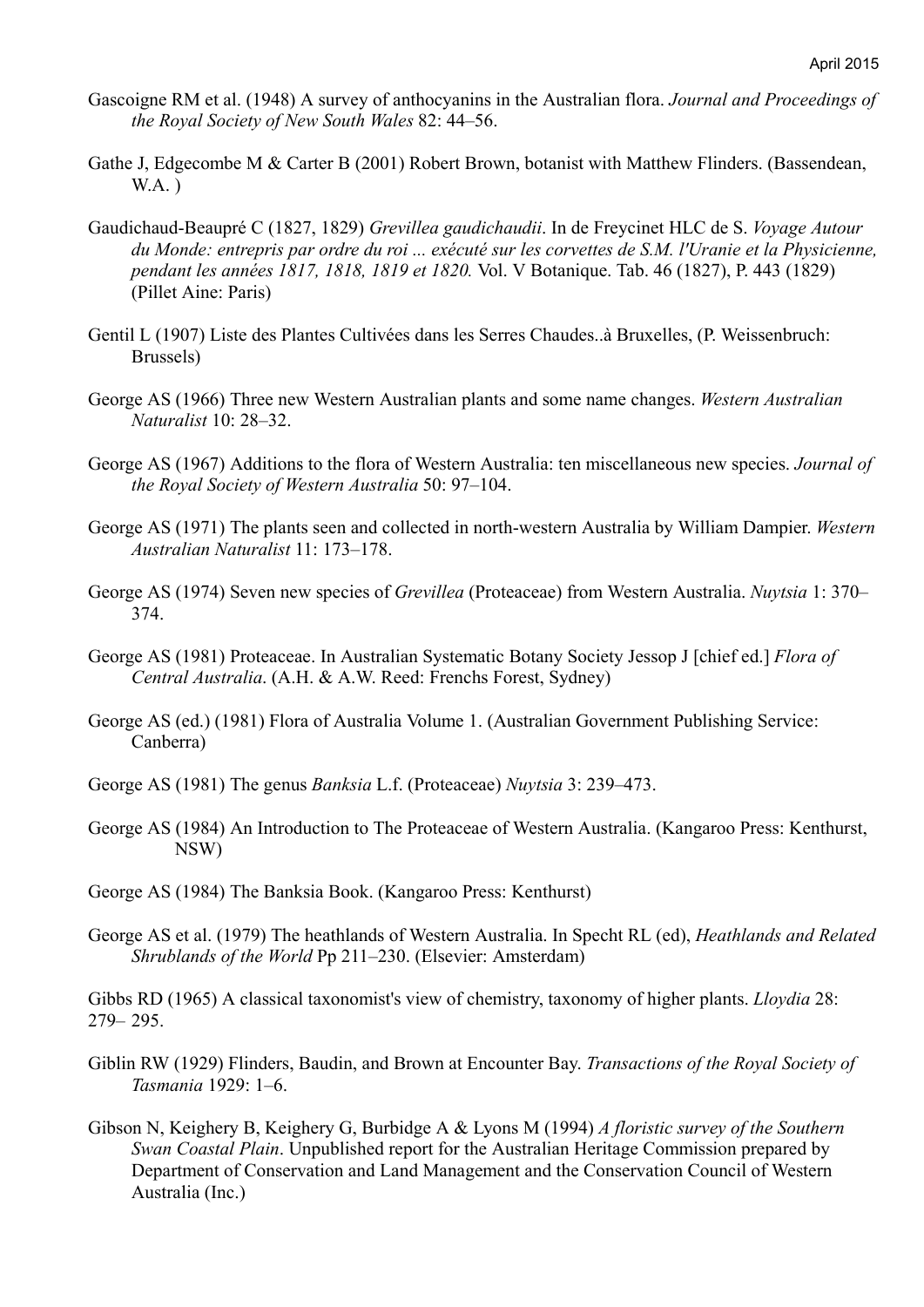Gibson N, Keighery G, Keighery B (1997) Contributions of N H Speck to the biogeography of Proteaceae in Western Australia. *Journal of the Royal Society of Western Australia* 80: 73–77.

- Gilbert LA (1981) Plants, politics and personalities in Colonial New South Wales. in D.J. & S.G.M.Carr (eds), *People and Plants in Australia* pp 220–258. (Academic Press: Sydney)
- Gilbert LA (1986) The Royal Botanic Gardens, Sydney A History 1816–1985. (Oxford University Press: Melbourne)
- Gleeson T (1994) Patterns of genetic variation in *Grevillea wilkinsonii*, *G. acanthifolia* and *G. ramosissima.* (BSc. Honours Thesis: ANU).
- Goldingay RL & Carthew SM (1998) Breeding and mating systems of Australian Proteaceae. *Australian Journal of Botany* 46: 421–437.
- Goldingay RL & Whelan RJ (1990) Breeding system and tests for pollen-limitation in two species of *Banksia*. *Australian Journal of Botany* 38: 63–71.
- **Golson J (1957)** Aboriginal man and environment in Australia. Australian aboriginal food plants. *Mankind* 5: 149–162.
- Gonzalez CC, Gandolfo MA, Zamaloa MC, Cuneo NR, Wilf P & Johnson KR (2007) Revision of the Proteaceae macrofossil record from Patagonia, Argentina. *Botanical Review* 73(3): 235–266.
- Gorst JR, Bourne RA, Hardaker SE, Richards AE, Dircks S & de Fossard RA (1978) Tissue culture propagation of two *Grevillea* hybrids. *Proceedings Interntional Plant Propagators Society* 28: 435– 446.
- Gould JS (1980) The Panda's Thumb. (W. Norton: New York)

Gould JS (1983) Hen's Teeth and Horses' Tails. (W. Norton: New York)

Gould RA (1969) Yiwara: Foragers of the Australian Desert. (Collins: London-Sydney)

Graham R (1826) Dr Graham's List of Rare Plants. *Edinburgh New Philosophical Journal* 1: 172–173.

- Graham R (1839) *Anadenia manglesii*. *Edinburgh New Philosophical Journal* 27 (53): 189.
- Graham R (1840) *Grevillea ferruginea*. In Maund B *The Botanist* 4: 153. (R. Groombridge, London)
- Graham R (1840) to Robert Brown. Unpublished correspondence. Mitchell Library.
- Graham R & Smith JS (1840) *Grevillea dubia*. Dubious Grevillea. In Curtis S [ed.] *Curtis's Botanical Magazine* 67 t. 3798.
- Graham R (1842) *Grevillea sericea*. In Maund B [ed.] *The Botanist*. Volume 5: .
- Grant W (1991) Grevilleas in California. *Grevillea Study Group Newsletter* 29: 6–7.
- Grant W (1993) Frost Hardiness in California. *Grevillea Study Group Newsletter* 35: 2.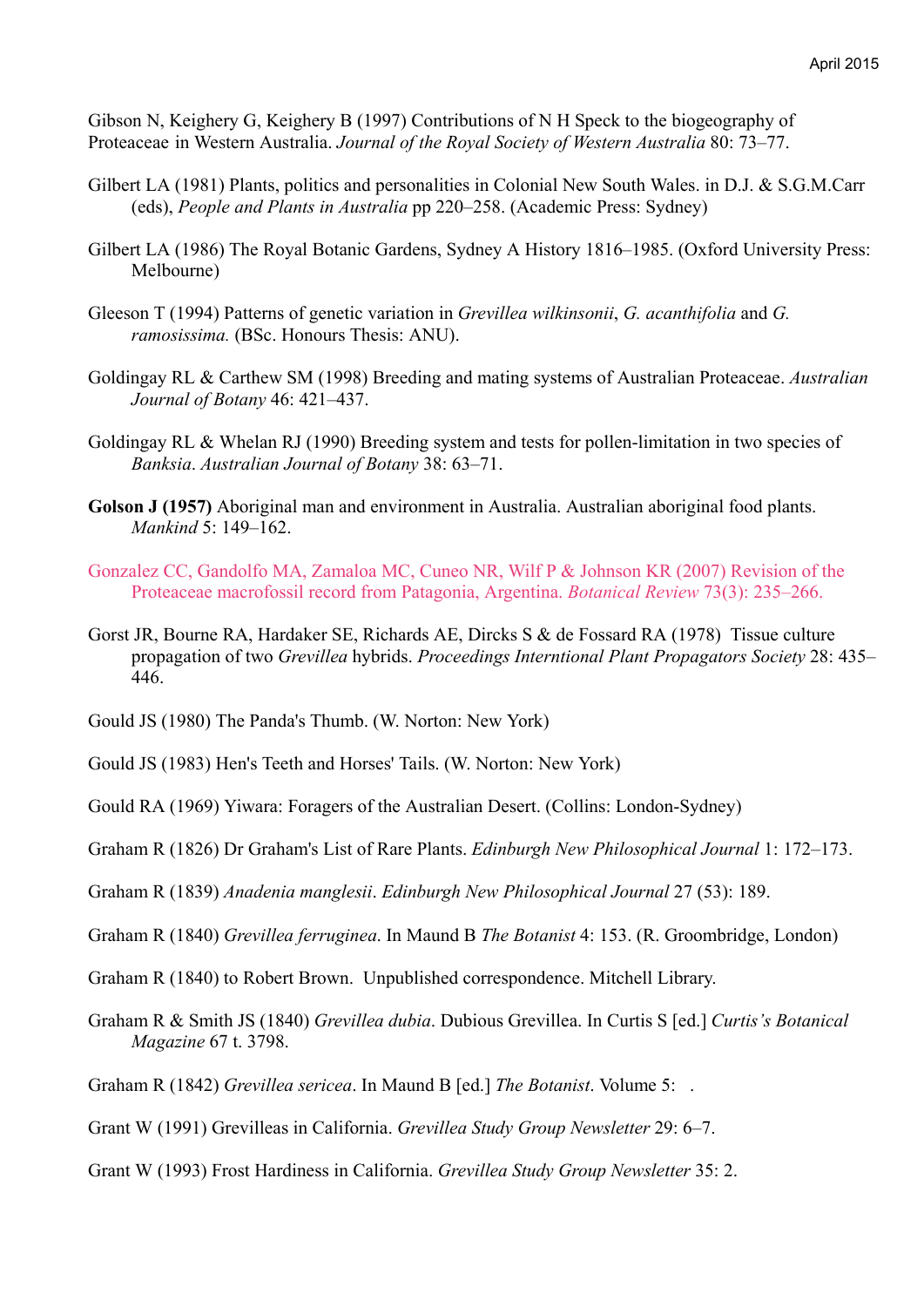- Green JW (1985) Census of the Vascular Plants of Western Australia, 2nd edn. (Western Australian Herbarium: Perth)
- Grevillea Study Group Newsletter (1979–), nos 1–, Association of Societies for Growing Australian Plants, [Sydney].
- Grey G. (1841) Journals of two expeditions of discovery in North-West and Western Australia, during the years 1837, 38, and 39, describing many newly discovered, important, and fertile districts, with observations on the moral and physical condition of the aboriginal inhabitants, etc. etc. 1. (T. & W. Boone: London)
- Grierson PF & Attiwell PM (1989) Chemical characteristics of the proteoid root mat of *Banksia integrifolia* L., *Australian Journal of Botany* 37: 137–143
- Grieve BJ (1955) The physiology of sclerophyll plants. *Journal of the Royal Society of Western Australia* 39: 31–45.
- Grieve BJ (1955) Studies in the water relations of plants. *Journal of the Royal Society of Western Australia* 40: 15–30.
- Grieve BJ (1971) Botany in Western Australia: A survey of progress: 1900–1971. *Journal of the Royal Society of Western Australia* 58: 33–53.
- Groesbeck SJ & Rauch FD (1985) Grevilleas: propagation and potential use in Hawaii. In *Proc. 2nd Fert. and Orn. Short Course*, March 1984. p. 77–90. (Univ. Hawaii, CTAHR, HITAHR 01.04.85)
- Groesbeck SJ (1984) Effect of cutting position on *Grevillea* propagation. (Horticulture Digest: Hawaii)
- Groesbeck SJ & Rauch FD (1985) *Grevillea* propagation in Hawaii. *The Plant Propagator*.
- Gross CL & Caddy HAR (2006) Are differences in breeding mechanisms and fertility among populations contributing to rarity in *Grevillea rhizomatosa* (Proteaceae)? *American Journal of Botany* 93:1791– 1799.
- Gross CL, Nelson PA, Haddadchi A & Fatemi M (2012) Somatic mutations contribute to genotypic diversity in sterile and fertile populations of the threatened shrub, *Grevillea rhizomatosa* (Proteaceae). *Annals of Botany* 109: 331–342.
- Guilfoyle WR (1875) Annual Report on the Melbourne Botanic Gardens. (George Skinner: Melbourne)
- Guilfoyle WR (1883) Catalogue of Plants Under Cultivation in the Melbourne Botanic Gardens. (Government Printer: Melbourne)
- Guilfoyle WR (1888) Catalogue of Fibres, Papers, Carpological Specimens forwarded to the Centennial International Exhibition. Pp 41-42 (Government Printer: Melbourne)
- Guilfoyle WR (1910) Australian Plants Suitable for Gardens, Parks, Timber Reserves, etc. (Whitcombe & Tombs: Melbourne)
- Guillaumin A (1911) Catalogue des plantes phanérogames de la Nouvelle Calédonie et dépendances. *Annales du Musée Colonial de Marseille* 9: 214–217.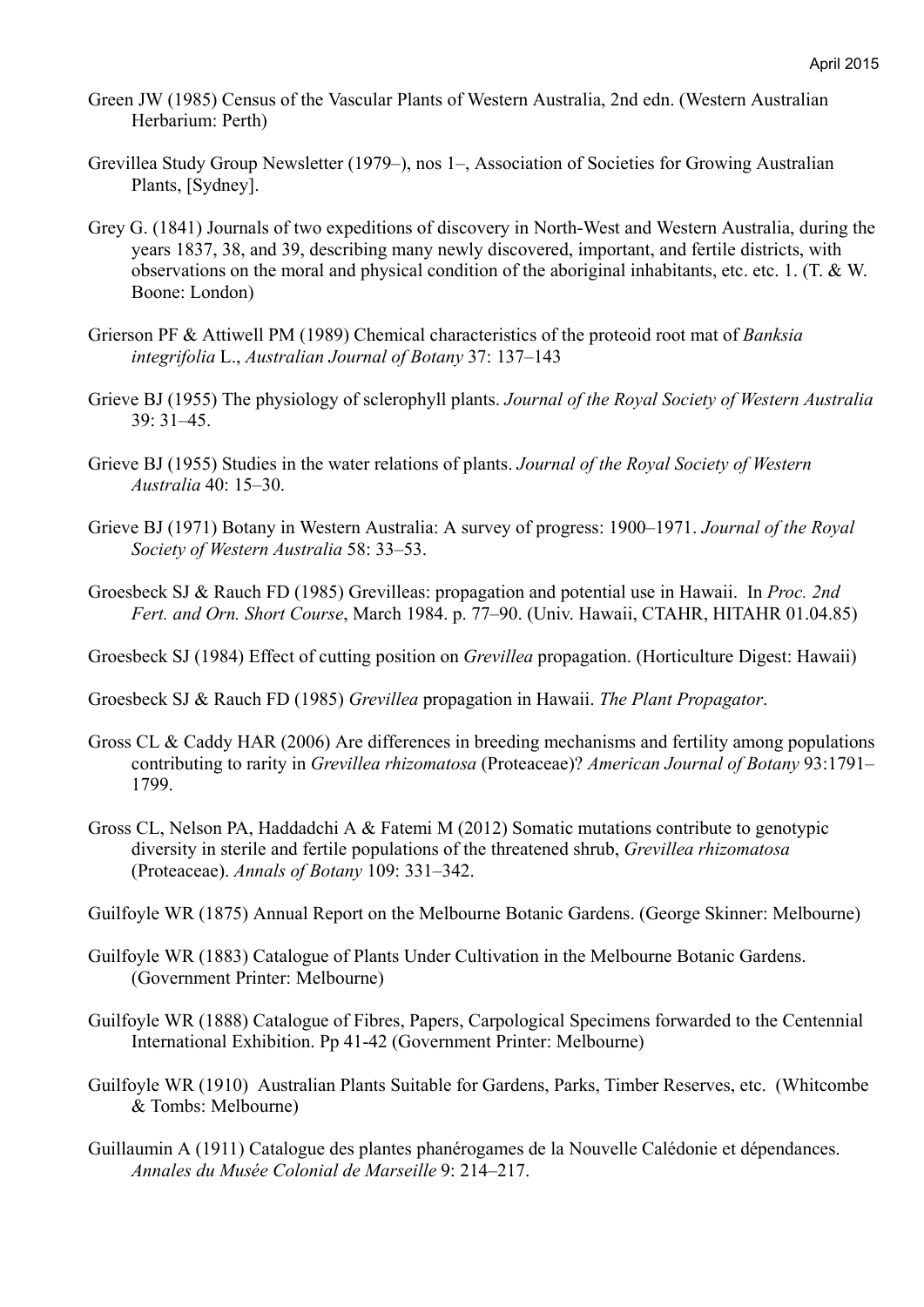- Guillaumin A (1922) Contributions à la Flore de la Nouvelle Calédonie no. 37, Plantes recueilles par M.Franc. *Bulletin du Muséum National d'Histoire Naturelle* 28: 104.
- Guillaumin A (1932) Flora of the New Hebrides. *Journal of the Arnold Arboretum* 13: 87–88.
- Guillaumin A (1935) Matériaux pour la flore de la Nouvelle Calédonie xxxix—Revision des Protéacées. *Bulletin de la Société Botanique de France* 82: 283.
- Guillaumin A (1958) Contributions à la Flore de la Nouvelle Calédonie cxv. Plantes récoltées par C.MacMillan. *Bulletin du Muséum National d'Histoire Naturelle* 30: 399.
- Guillaumin A (1959) Contributions à la Flore de la Nouvelle Calédonie no. 116. *Mémoires du Muséum National d'Histoire Naturelle* 8: 176.
- Guillaumin A (1964) Contributions à la Flore de la Nouvelle Calédonie no. 123. Plantes recuillies par M.Mackee. *Mémoires du Muséum National d'Histoire Naturelle* **0: 000.**
- Guillemin JA (1825) Dictionnaire Classique d'Histoire Naturelle. Volume 7. (J.Tastu: Paris)
- Guillemin JA & Delessert B (1827) Icones Lithographicae Plantarum Australasiae Rariorum. (Treuttel & Wurtz: Paris)
- Gullan PK, Cheal DC & Walsh NG (1990) Rare or Threatened Plants in Victoria. (Dept of Conservation & Environment: Melbourne)
- Haber JM (1959) Comparative anatomy and morphology of the flowers and inflorescences of the Proteaceae. 1. Some Australian taxa. *Phytomorphology* 9: 325–358.
- Haber JM (1961) The comparative anatomy and morphology of the flowers and inflorescences of the Proteaceae. II. Some American taxa. *Phytomorphology* 11: 1–16.
- Haber JM (1966) Comparative anatomy and morphology of the flowers and inflorescences of the Proteaceae. II. Some African taxa. *Phytomorphology* 16: 490–527.
- Habiyambere T & Musabimana F. (1990) Cytotoxic 5-alkylresorcinol metabolites from the leaves of *Grevillea robusta*. *Journal Natural Products* 70(2): 319–323.
- Haldane RO (2006) A Gippsland *Grevillea* Grower: Leomin Hodge. *Gippsland Heritage Journal* 30: 36– 40 .(http://wtree.vic.au/history)
- Halfpapp K.H. (1967), Insects attacking Grevillea spp. in the Mareeba area, North Queensland Naturalist  $4.3 - 5$
- Hall N (1978) Botanists of the Eucalypts, CSIRO, Melbourne.
- Hall N (1984) Botanists of Australian Acacias (CSIRO: Australia)
- Hamilton AA (1911) *Grevillea punicea*. Notes and Exhibits. *Proceedings of the Linnean Society of New South Wales* 36: 158.
- Hamilton AA (1920) Notes from the Botanic Gardens, Sydney. *Proceedings of the Linnean Society of New South Wales* 45: 260–264.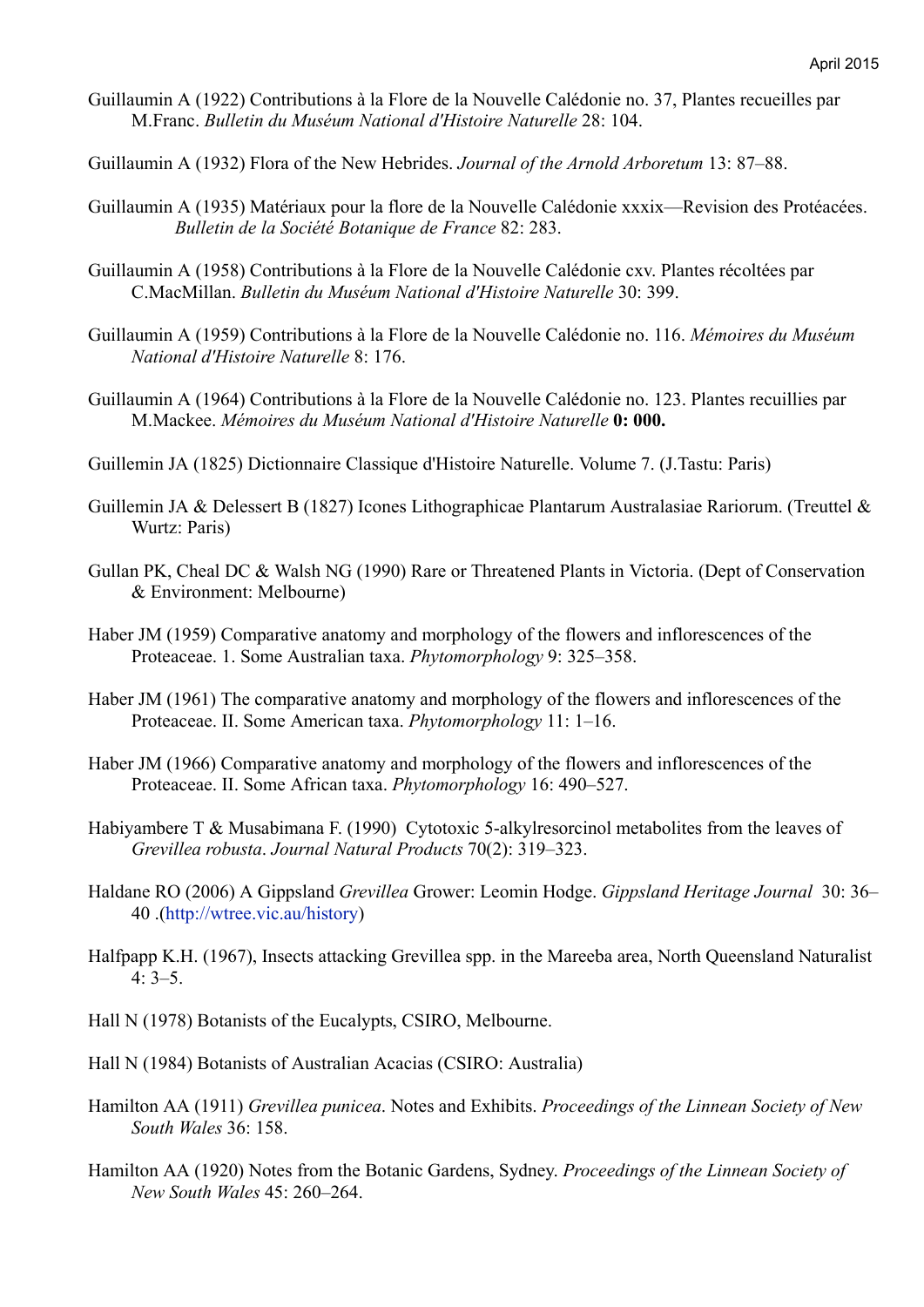- Hamilton AG (1927) The xerophytic structure of the leaf in the Australian Proteaceae. *Proceedings of the Linnean Society of New South Wales* 52: 258–277.
- Hamilton-Brown S. & English, V. (1999) Interim Recovery Plan number 42, 1999–2002 *Grevillea althoferorum*. (Department of Conservation and Land Management: Perth)
- Hamersley MJ (1981) Botany and society in the Swan River colony. In Carr DJ & SGM(eds), *People and Plants in Australia* pp 259–279. (Academic Press: Sydney)
- Hansa A (2002) Australian Native Plants for Tropical and Subtropical East Coast Gardens. (Fairhill Native Plants: Yandina, Qld)
- Harden GJ, Hardin DW & Godden DC [eds] (2000) Proteaceae of New South Wales. (University of New South Wales Press: Kensington, N.S.W.)
- Harlan JR & de Wet JMJ (1971) Toward a Rational Classification of Cultivated Plants. *Taxon* 20(4): 509– 517.
- Harmer J (1975) North Australian Plants Part 1. (Society for Growing Australian Plants: [Sydney)
- Harney W (1960) Bill Harney's Cook Book. Pp 27–29. (Lansdowne Press: Melbourne)
- Harris F & Whelan R (1993) Selective fruit abortion in *Grevillea barklyana* (Proteaceae) *Australian Journal of Botany* 41: 499–509.
- Harris A & Yates CJ (2003) Population characteristics of *Grevillea batrachioides* (Mt Lesueur grevillea) : a framework for monitoring change. *(*Dept. of Conservation and Land Management: Kensington, Perth)
- Harris A & Yates CJ (2003) Population characteristics of *Grevillea humifusa* (spreading grevillea): a framework for monitoring change. (Dept. of Conservation and Land Management: Kensington, Perth)
- Harris TY & Heins S (1979) Small Plants & Climbers. (Thomas Nelson: West Melbourne)
- Harrison RE & Harrison CR (1965) Know Your Trees and Shrubs: a southern hemisphere garden book. (Reed: Wellington)
- Hart JM (1994 with minor corrections Jan 2003) Systematics of the *Grevillea buxifolia* (Sm) R.Br. Species Complex. (Unpubl Research thesis School of Biological Sciences University of Sydney)
- Hart JM & Henwood MJ (1996) The taxonomic web of the Grey Spider flower: *Grevillea buxifolia* (Proteaceae). *Telopea* 7: 65-76.
- Hartley W. (1979) A Checklist of Economic Plants in Australia. (CSIRO: Melbourne).
- Hartmann H & Kester D (1975) Plant Propagation, Principles and Practices. (Prentice Hall: New Jersey)

Harvey JH (1973) Early Horticultural Catalogues. (University of Bath Library: Bath)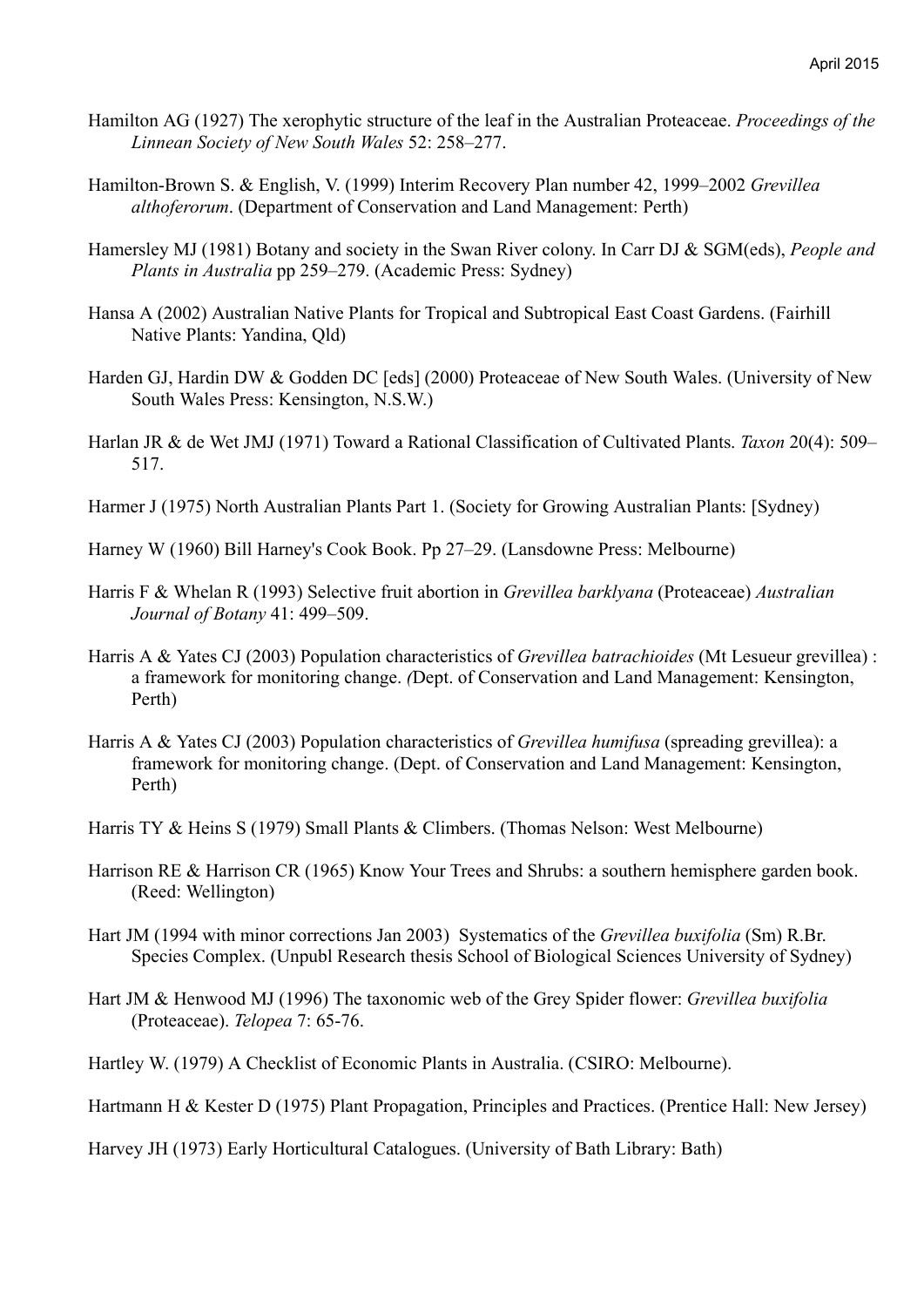- Harwood CE (1989) *Grevillea robusta*: an annotated bibliography. (International Council for Research in Agroforestry: Canberra)
- Harwood CE, JC Bell JC & Moran GF (1992) Isozyme studies on the breeding system and genetic variation in *Grevillea robusta*. In Harwood, CE (Ed.) *Grevillea robusta in agroforestry and forestry. Proceedings of an international workshop*. (ICRAF: Nairobi) 165–176.
- Harwood CE, Lee DJ & Podberscek M (2002) Genetic variation in early growth and stem form of *Grevillea robusta* in a provenance-family trial in south-eastern Queensland, Australia. *Forest Genetics*
- Harwood CE, Moran GF, Bell JC (1997) Genetic differentiation in natural populations of *Grevillea robusta*. *Australian Journal of Botany* 45: 669-78.
- Haslehurst MR (1977) Germination of *Grevillea banksii* seed. *Australian Plants* 9: 206–208.
- Havard WL (1953) Allan Cunningham's Journal of a tour into Argyle March–April 1824. (Canberra & District Historical Society: Canberra)
- Haviland F (1911) Indigenous plants of the Cobar district. *Proceedings of the Linnean Society of New South Wales* 38: 507–540.

Hay D (1872) Annual Calendar and Descriptive Catalogue. P.35 (Montpellier Nursery: Auckland)

- Hazlewood Bros (1939) Nursery Catalogue 111. Sydney.
- He S, Joyce DC, Irving D & Faragher J (2006) Stem end blockage in cut *Grevillea* 'Crimson Yul-lo' inflorescences. *Postharvest Biology & Technology* 41(1): 78-84.
- Heer O (1856) Proteaceen, Tertiarfl. *Schweiz* 2: 46, tab. 97 fig. 23.
- Heide-Jørgensen HS (1990) Xeromorphic leaves of Hakea suaveolens R.Br. IV. Ontogeny, structure and function of the sclereids. *Australian Journal of Botany* 38: 25–43.
- Helms R (1896) Anthropology [of the Elder Exploring Expedition]. *Transactions of the Royal Society of South Australia* 16: 237–332.
- Henderson RJ (1983) Plants in Australia. In Carr DJ (ed.) *Sydney Parkinson* pp. 128–170, (British Museum (Natural History) & Australian National University Press: Canberra)
- Hereman S (1868) Paxton's Botanical Dictionary. New edn. (Bradbury, Evans: London)
- Hermanutz L, Innes D, Denham A & Whelan R (1998) Very low fruit : flower ratios in *Grevillea* (Proteaceae) are independent of breeding system. *Australian Journal of Botany* 46(4): 465– 478.
- Herscovitch JC & Martin AR (1989) Pollen-pistil interactions in *Grevillea banksii*. The pollen grain, stigma, transmitting tissue and in vitro pollination. *Grana* 28: 69–84.
- Herscovitch JC & Martin AR (1990) Pollen-pistil interactions in *Grevillea banksii*. II The pollen tube ultrastructure and interactions, and results of field experiment. *Grana* 29: 5–17.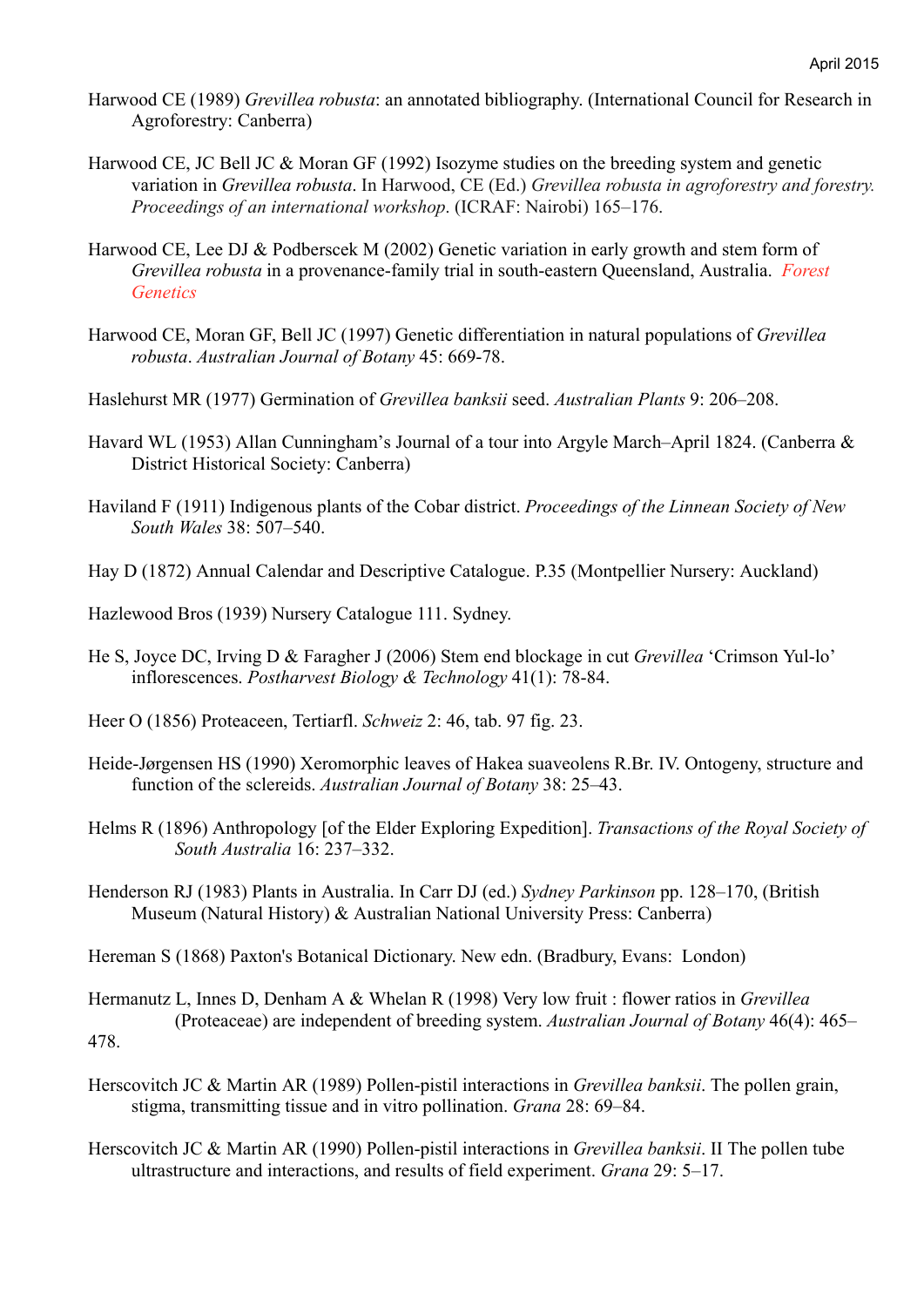Heslop Harrison J (1953) New Concepts in Flowering Plant Taxonomy. (Heineman: London)

Hewson HJ (1988) Plant Indumentum A Handbook of Terminology. (Australian Government Publishing Service: Canberra)

Heynold G (1840–41) Nomenclator Botanicus Hortensis. Volume 1 (Dresden & Leipzig)

- Heynold G (1846) Nomenclator Botanicus Hortensis. Volume 2 (Dresden & Leipzig)
- Hickey LJ (1973) Classification of the architecture of dicotyledonous leaves. *American Journal of Botany* 60: 17–33.
- Hill RS (1998) Fossil evidence for the onset of xeromorphy and scleromorphy in the Australian Proteaceae. *Australian Systematic Botany* 11: 391–400.
- Hill RS, Scriven, L.J. & Jordan, G.J. (1995). The fossil record of Australian Proteaceae, *Flora of Australia* Vol. 16 Elaeagnaceae, Proteaceae 1, pp. 21–30. (ABRS, Canberra/CSIRO Publishing: Melbourne).
- Hill W (1875) Catalogue of the Plants in the Queensland Botanic Gardens. (Government Printer: Brisbane)
- Hill W (1880) Collection of Queensland Timbers. (Botanic Gardens: Brisbane)

Hirmer (1942) *Bot. Jahrb.* 72: 424, 502, 528.

- Hiromi Y (1999) The diffusion process of planting *Grevillea robusta* among rural households in North-Central Tanzania. *African Study Monographs*,
- Hoare ME (1976) The Tactless Philospher Johann Reinhold Forster (1729–98) (Hawthorn Press: Melbourne)
- Hoare ME (1981) Botany and Society in Eastern Australia. In Carr DJ & SGM (eds), *People and Plants in Australia* pp 183–219. (Academic Press: Sydney)
- Hocking PJ (1981) Accumulation of mineral nutrients by developing fruits of Prickly Plume *Grevillea* (*G. annulifera* F.Muell.) *Australian Journal of Botany* 29: 507–520.
- Hocking PJ (1982) The nutrition of fruits of two Proteaceous shrubs, *Grevillea wilsonii* and *Hakea undulata*, from south-western Australia. *Australian Journal of Botany* 30: 219–30.
- Hocking PJ (1983) The dynamics of growth and nutrient accumulation by fruits of *Grevillea leucopteris* Meissn., a Proteaceous shrub, with special reference to the composition of xylem and phloem sap. *New Phytologist* 93: 511–529.
- Hocking PJ (1986) Mineral nutrient composition of leaves and fruits of selected species of *Grevillea* from south-western Australia, with special reference to *Grevillea leucopteris* Meissn. *Australian Journal of Botany* 34: 155–164.
- Hocking PJ (2006) The dynamics of growth and nutrient accumulation by fruits of *Grevillea leucopteris* Meissn., a proteaceous shrub, with special reference to the composition of xylem and phloem sap. *New Phytologist* 93(4): 511–529.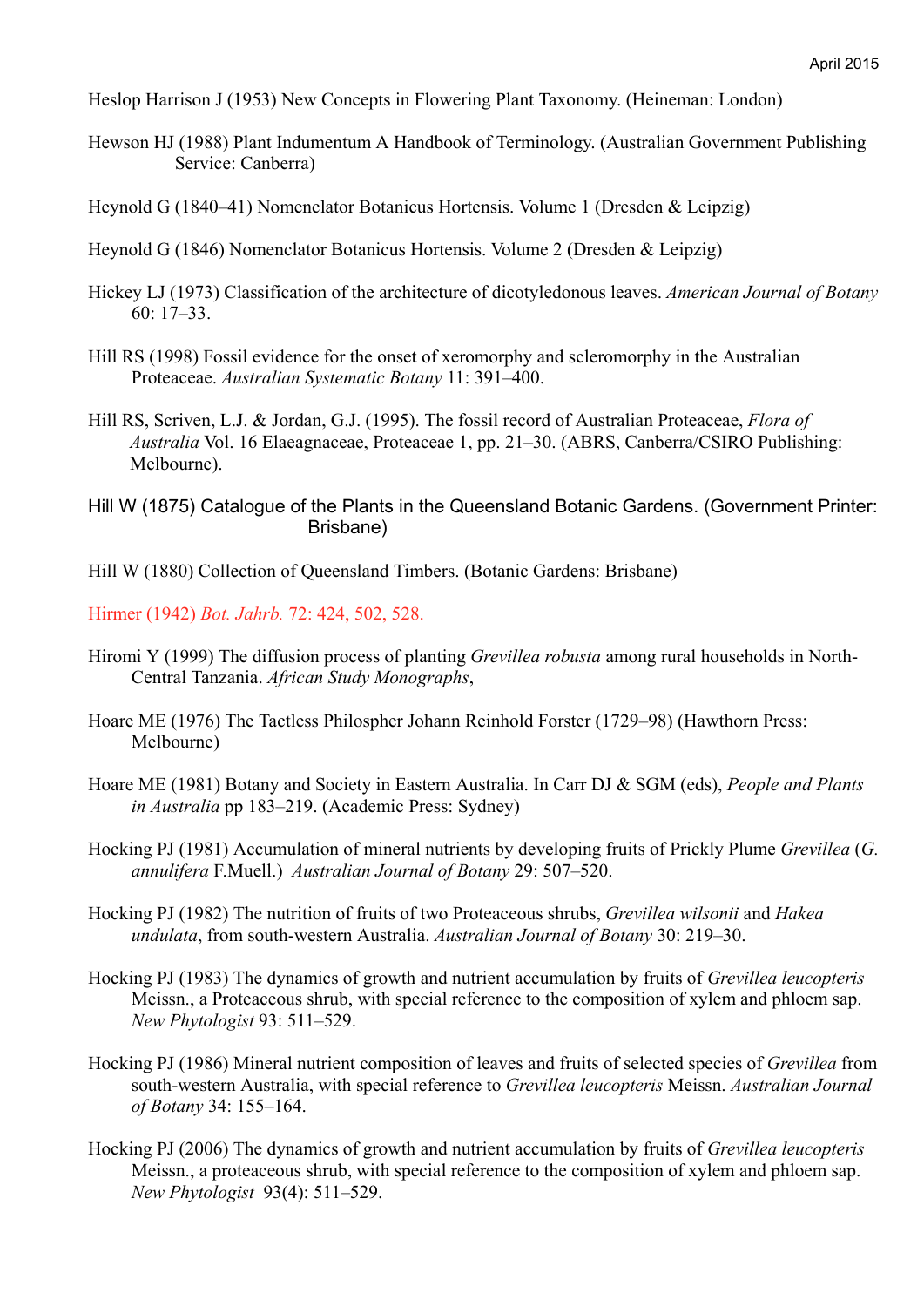Hockings FD (1970) Queensland *Grevillea*. *Australian Plants* 6 (45): 3–7, 28–29.

- Hockings FD (1977) A history of the Society for Growing Australian Plants. *Society for Growing Australian Plants Queensland Region Newsletter* 15 (4): 18–22.
- Hockings FD (1980) Friends and Foes. (A.W. Reed & SGAP: Sydney)
- Hodge L (1953) Two Hybrids of Native Plants. *The Victorian Naturalist* 69(12):158.
- Hodge MW (1970) Growing *Grevillea*. *Australian Plants* 6 (45): 2, 27–28, 43.
- Hodge MW (1989) Grafting native plants. *Seminar Papers, New South Wales State Conference*. (Society for Growing Australian Plants, Bonny Hills, N.S.W.)
- Hodge MW (2000) New Hybrid Grevilleas for Horticulture. In Marriott, N. (Ed.) *Grevilleas*. *Seminar Papers Third Biennial Fred Rogers Seminar* (Grevillea Study Group/Australian Plant Society Victoria: Private)
- Hodge MW (2002) Robyn Gordon *Grevillea* complex. *Australian Plants* 21(173) : 383.

Hodgson M & Paine R (1977) A Field Guide to Australian Wildflowers. Vol. 2 (Rigby: Adelaide)

- Hoebee SE (1998) New Research Project: Population genetics, ecology and conservation of the rare and endangered species *Grevillea iaspicula* McGillivray and *Gentiana wingecarribiensis* L. Adams. *Danthonia* 6 (4): 12.
- Hoebee SE (2002) Conservation genetics of the endangered shrub *Grevillea iaspicula* McGill. (Proteaceae) PhD thesis, Australian National University.
- Hoebee SE (2011) Development and cross-species amplification of microsatellite markers from the endangered Wee Jasper Grevillea ) *Grevillea iaspicula*, Proteaceae) *Muelleria* 29(1): 93–96.
- Hoebee SE & Young AG (2001) Low neighbourhood size and high interpopulation differentiation in the endangered shrub *Grevillea iaspicula* McGill. (Proteaceae) *Heredity* 86(4): 489–496.
- Hoebee SE, Thrall PH & Young AG (2008) Integrating population demography, genetics and selfincompatibility in a viability assessment of the Wee Jasper *Grevillea* (*Grevillea iaspicula* McGill., Proteaceae) *Conservation Genetics* 9(3): 515–529.
- Hogbin PM, Ayre DJ & Whelan RJ (1998) Genetic variation and reproductive success of road verge populations of the rare shrub *Grevillea barklyana* (Proteaceae) *Heredity* 80: 180–186.
- Hollister C & Lander N (2007) Western Australian Proteaceae: interactive identification & information retrieval : *Banksia & Dryandra, Conospermum, Grevillea, Hakea, Isopogon & Petrophile.* (WA Herbarium)
- Holdsworth DK (1977) Medicinal Plants of Papua New Guinea. *Technical Paper* No. 175: 32 (South Pacific Commission: Noumea)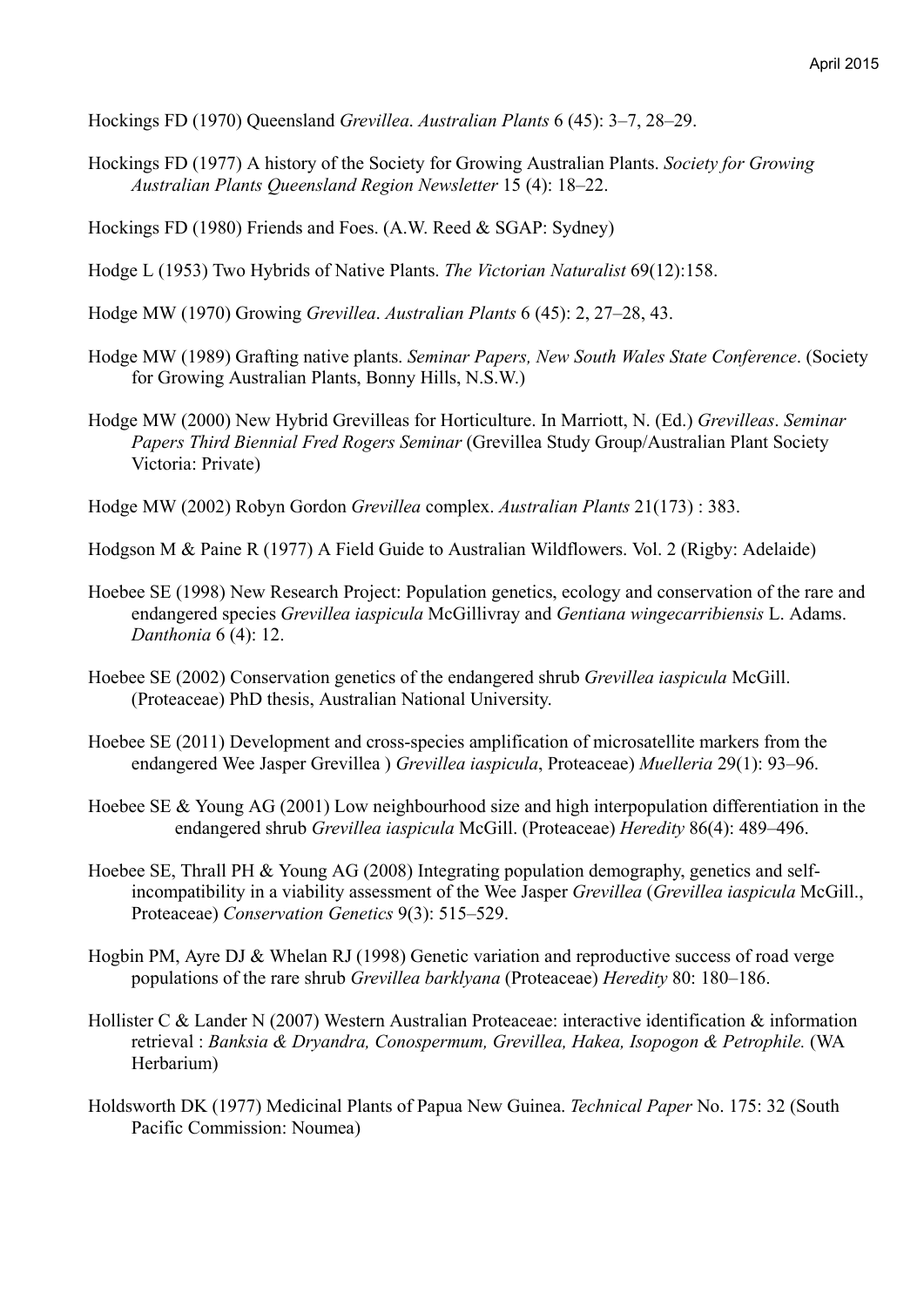- Holmes GD, James EA & Hoffmann AA (2008) Divergent levels of genetic variation and ploidy among populations of the rare shrub, *Grevillea repens* (Proteaceae) *Conservation Genetics* doi: 10.1007/ s10592-008-9643-9.
- Holmes GD, James EA & Hoffmann AA (2008) Limitations to reproductive output and genetic rescue in populations of the rare shrub *Grevillea repens* (Proteaceae) *Annals of Botany* 102: 1031–1041.
- Holmes GD, Downing TL, James EA, Blacket MJ, Hoffmann AA & Bayley MJ (2014) Phylogeny of the holly grevilleas (Proteaceae) based on nuclear ribosomal and chloroplast DNA. *Australian Systematic Botany* 27: 56–77.
- Holmgren PK, Holmgren NH & Barnett LC (eds) (1990) *Index herbariorum. Part 1. The herbaria of the world.* 8th ed. (New York Botanical Gardens: Bronx, NY)
- Hooker JD (1847) *Florae Tasmaniae Spicilegium*: or, Contributions towards a Flora of Van Dieman's Land. In Hooker WJ [ed.] *London Journal of Botany* 6: 282.
- Hooker JD (1859) On the Flora of Tasmania ... Introductory Essay to the Flora of Tasmania. Vol. 3 (Lovell Reeve: London)
- Hooker JD & Fitch WH (1870) *Grevillea banksii*, Sir Joseph Banks' *Grevillea*. *Curtis's Botanical Magazine* Vol. 96 (3rd series, Vol. 26): tab 5870.
- (D.O see Oliver) Hooker JD & Fitch WH (1871) *Grevillea macrostylis*. In Hooker JD [ed.] *Curtis's Botanical Magazine* Vol. 97 (3rd series, Vol. 27): t. 5915.
- Hooker JD & Fitch WH (1871) *Grevillea intricata*. In *Curtis's Botanical Magazine* Vol. 97 (3rd series, Vol. 27): t. 5919.
- Hooker JD & Fitch WH (1872) *Grevillea rosmarinifolia*. In *Curtis's Botanical Magazine* Vol. 98 (3rd series, Vol. 28): t. 5971.
- Hooker JD & Fitch WH (1872) *Grevillea pulchella*. In *Curtis's Botanical Magazine* Vol. 98 (3rd series, Vol. 28): t. 5979.
- Hooker JD (W.T.T.D. -see Thiselton-Dyer)(1874) *Grevillea fasciculata*. In Hooker JD [ed.] Curtis's *Botanical Magazine* Vol. 100 (3rd series, Vol. 30): t. 6105.
- Hooker JD & HTD (1878) *Grevillea ericifolia*. In Curtis's *Botanical Magazine* Vol. 104 (3rd series, Vol. 34): t. 6361.
- Hooker JD & Fitch JN & Smith M (1889) *Grevillea aspleniifolia*. In Curtis's *Botanical Magazine*. Vol. 115 (3rd Ser. Vol 45): t 7070 (Reeve & Co: London)
- Hooker JD & Jackson BD *et al*. (1893–) Index Kewensis. 2 vols, supplements, (Clarendon: Oxford)
- Hooker W & [Salisbury RA] (1808) CXI *Embothrium speciosum*. *The Paradisus Londinensis* Part 111 (Wm Hooker: London)
- Hooker WJ (1828) *Grevillea acanthifolia*. Acanthus-leaved Grevillea. In Curtis S [ed.] *Curtis's Botanical Magazine* 55 (New series 2) : t. 2807.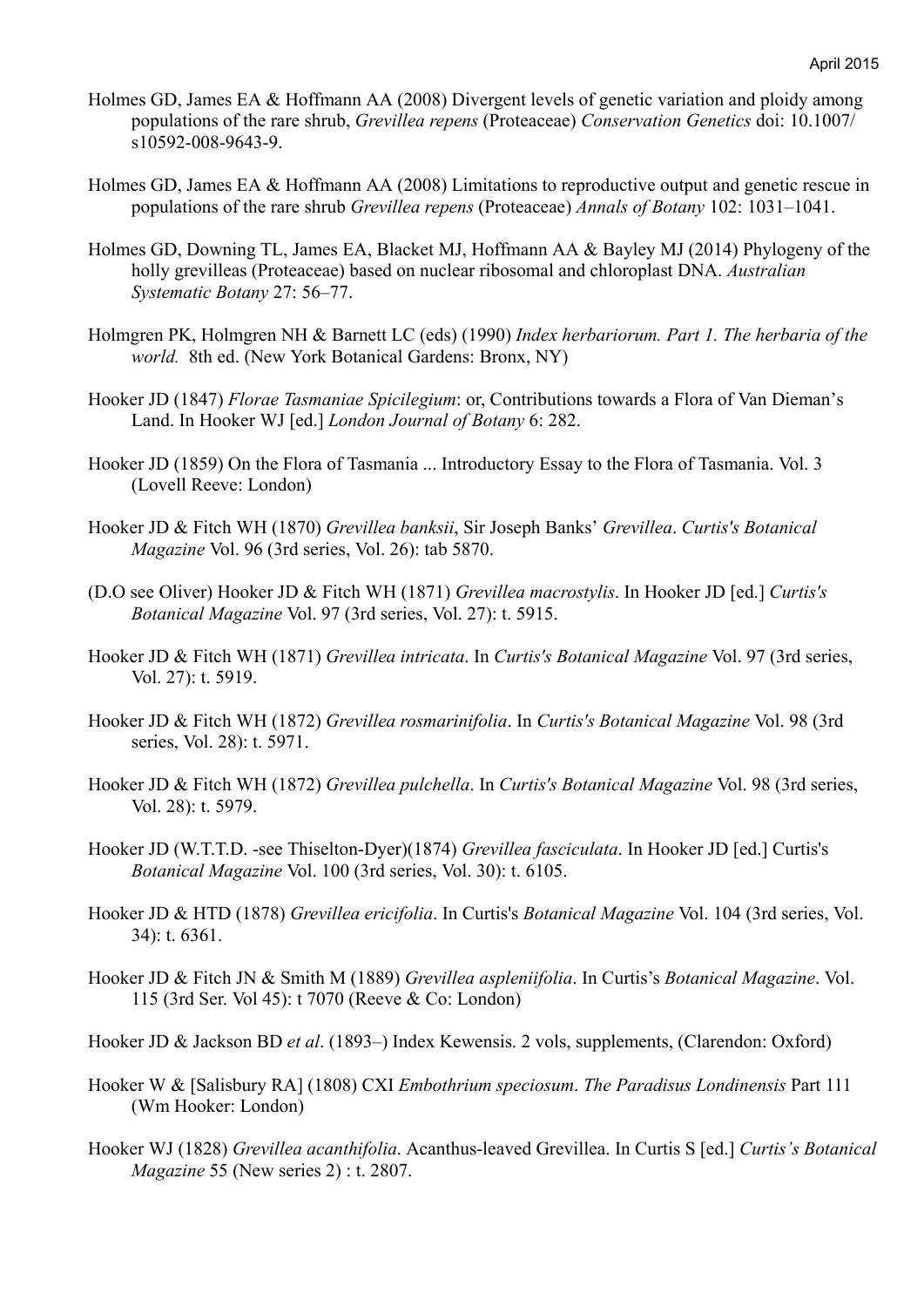- Hooker WJ (1841) Tab. CCCXXXVII. Anadenia Manglesii Grah. *Icones Plantarum* Vol. 4. (Longman, Orme, Brown et al: London)
- Hooker WJ (1848) *Grevillea juncifolia, Grevillea longistyla, Grevillea mitchellii*. In Mitchell, TL, *Journal of an Expedition into the interior of Tropical Australia, in search of a route from Sydney to the Gulf of Carpentaria.* Pp. 265, 341–343 (Longman, Brown, Green & Longmans: London)
- Hooker WJ (1854) Letter from Mr. MacGillivray. *\*Grevillea gillivrayi. Journal of Botany and Kew Garden Miscellany* 6: 358–9.
- Hooker WJ & Greville RK (1826) *Grevillea pubescens*. Downy-leaved Grevillea. *Exotic Flora* 3: t. 216. (William Blackwood: Edinburgh)
- Hooker WJ & Smith JS (1832a) *Grevillea caleyi,* Blechnum-leaved Grevillea. In Curtis S [ed.] *Curtis's Botanical Magazine* 59 (New series 6): t. 3133.

Hooker WJ & Smith JS (1832b) *Grevillea robusta,* Gigantic Grevillea. In Curtis S [ed.] *Curtis's Botanical Magazine* 59 (New series 6): t. 3184.

Hooker WJ & Smith JS (1832c) *Grevillea canescens,* Hoary Grevillea. In Curtis S [ed.] *Curtis's Botanical Magazine* 59 (New series 6): t. 3185.

- Hooker WJ & Smith JS (1840) *Grevillea dubia*. Dubious Grevillea. In Curtis S [ed.] *Curtis's Botanical Magazine* 67: t. 3798.
- Hooker WJ & Smith JS (1836) *Dryandra pteridifolia*, Fern-leaved *Dryandra*. In *Curtis' Botanical Magazine* 64 (new series 10): t. 3500.
- Hooker WJ & Smith JS (1850) *Hakea cucullata*, Cucullate-leaved *Hakea*. In *Curtis' Botanical Magazine* Vol. 76 (3rd series 6): t. 4528.
- Hooker WJ & Fitch WH (1857) *Grevillea alpestris*, Mountain Grevillea. *Curtis' s Botanical Magazine* Vol. 83 (3rd Ser. Vol 13): t. 5007.
- Hoot S & Douglas AW (1996) Phylogeny of the Proteaceae based on *atpB* and *atpB–rbcL* spacer region sequences. *Australian Systematic Botany* 11(4): 301–320.
- Hopper SD (1979) Biogeographical aspects of speciation in the south-west Australian flora. *Annual Review of Ecology and Systematics* 10: 399–422.
- Hopper SD (1980) Pollen loads on Honeyeaters in a *Grevillea rogersoniana* thicket south of Shark Bay. *Western Australian Naturalist* 14: 186–189.
- Hopper SD et al. (1990) Western Australia's Endangered Flora, Dept of Conservation & Land Management, Wanneroo.
- Horticultural Society, The (1864–68), Horticultural Magazine and Gardener's and Amateur's Calendar, containing the Transactions of the Horticultural Society of Sydney, vols 1–6, F.White, Sydney.
- Horton H (1976) Around Mt Isa: A guide to the flora and fauna. (University of Queensland Press: St Lucia, Brisbane)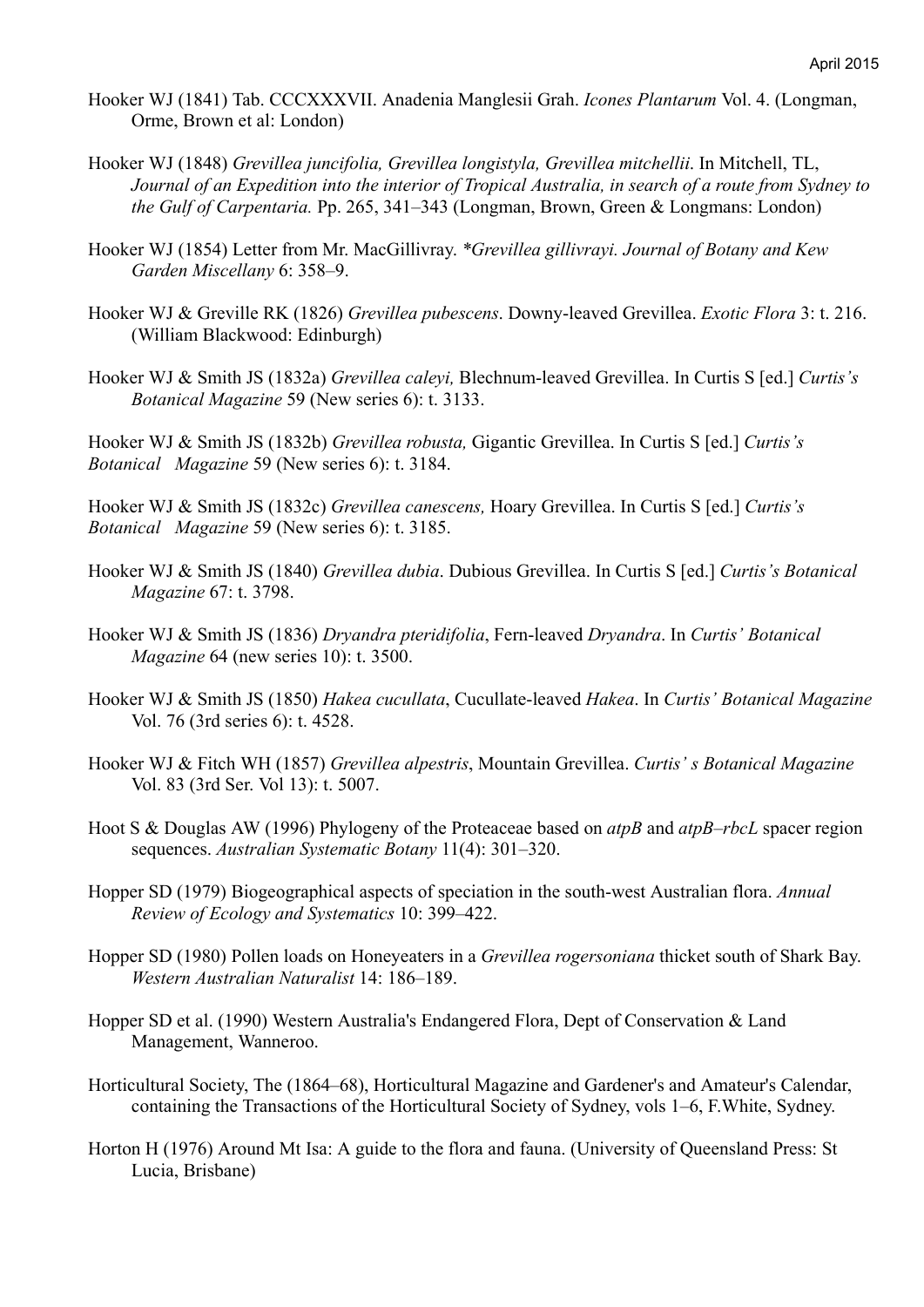Horton T (1907) General List of ..Ornamental Trees For Sale. (Thos Horton Ltd: Pahiatua)

Houston TF (1989) *Leioproctus* bees associated with Western Australian smoke bushes (*Conospermum*  spp.) and their adaptations for foraging and concealment (Hymenoptera: Colletidae: Paracolletini) *Records of the Western Australian Museum* 14: 275–292.

Houtte L van (1861) Flore des serres et des jardins de l'Europe. Volume 14: 149 t. 1449

Hulle HJ van (1898) *Grevillea forsteri*. *Rev. Hort. Belge Etrangère* 24: 2, 3

- Hurst E (1942) The Poison Plants of New South Wales. pp 79–80. (Snelling: Sydney)
- Hutchinson J (1969) Evolution and Phylogeny of Flowering Plants. (Academic Press: London)
- Huxley PA, Pinney A, Akunda E, Muraya P (1994) A tree/crop interface orientation experiment with a *Grevillea robusta* hedgerow and maize. *Agroforestry Systems* 26: 23-45.
- Igersheim A (2010) Kreta : auf den Spuren des böhmischen Naturforschers und Reisenden Franz Wilhelm Sieber, 1789-1844. (Naturhistorisches Museum: Vienna)

Index Herbariorum - Collectors, Pts 1–7 (1988), ed. Hettie Vegtor, Bohn, Scheltema & Holkema, Utrecht.

- **Institute for Aboriginal Development** (1988) Punu. Yankunytjatjara Plant Use. (Angus & Robertson: North Ryde)
- Jackson BD [ed.] (1893 et seq.) Index kewensis: an enumeration of the genera and species of flowering plants from the time of Linnaeus to the year 1885 inclusive. (Oxford: Clarendon)

Jackson BD (1964) Guide to the Literature of Botany. Facsimile. (Hafner: New York & London)

- Jacobi B. (2009) Observations on flower visits of *Anthoglossa* cf. *callander* (Cockerell, 1915) and *A. nigrocincta* (Cockerell, 1914) in Western Australia (Hymenoptera, Colletidae, Paracolletinae) *BembiX* 28: 28–40.
- Jacobi B & Newman M (2012) Pollen collecting behaviour of the hylaeine bees *Hylaeus (Hylaeteron) douglasi* Michener, 1965 and *H*. (*Hylaeteron) riekianus* Houston, 1981 (Colletidae, Hylaeinae) on *Grevillea*-species (Proteaceae) in Western Australia. *BembiX* 33: 8–18.

Jacobs SWL (1981) Proteaceae in Focus. *Australian Natural History* 20: 7.

Jacobs SWL & Pickard J (1980) Plants of New South Wales. (Government Printer: Sydney)

Jacques HA (1843) Hort. Martine. *Annales de Flore et de Pomone* 190–191.

- James EA (2000) Implications of reproductive biology and morphology on the conservation of *Grevillea williamsonii* (Proteaceae)*. Australian Flora Foundation Report. (*www.aff.org.au/James\_Gwilliamsonii\_final.pdf [Verified 22 May 2014].
- James EA (2004) Conserving *Grevillea williamsonii*: the importance of taxonomic research for appropriate conservation action. *BGjournal* 1: 17–19.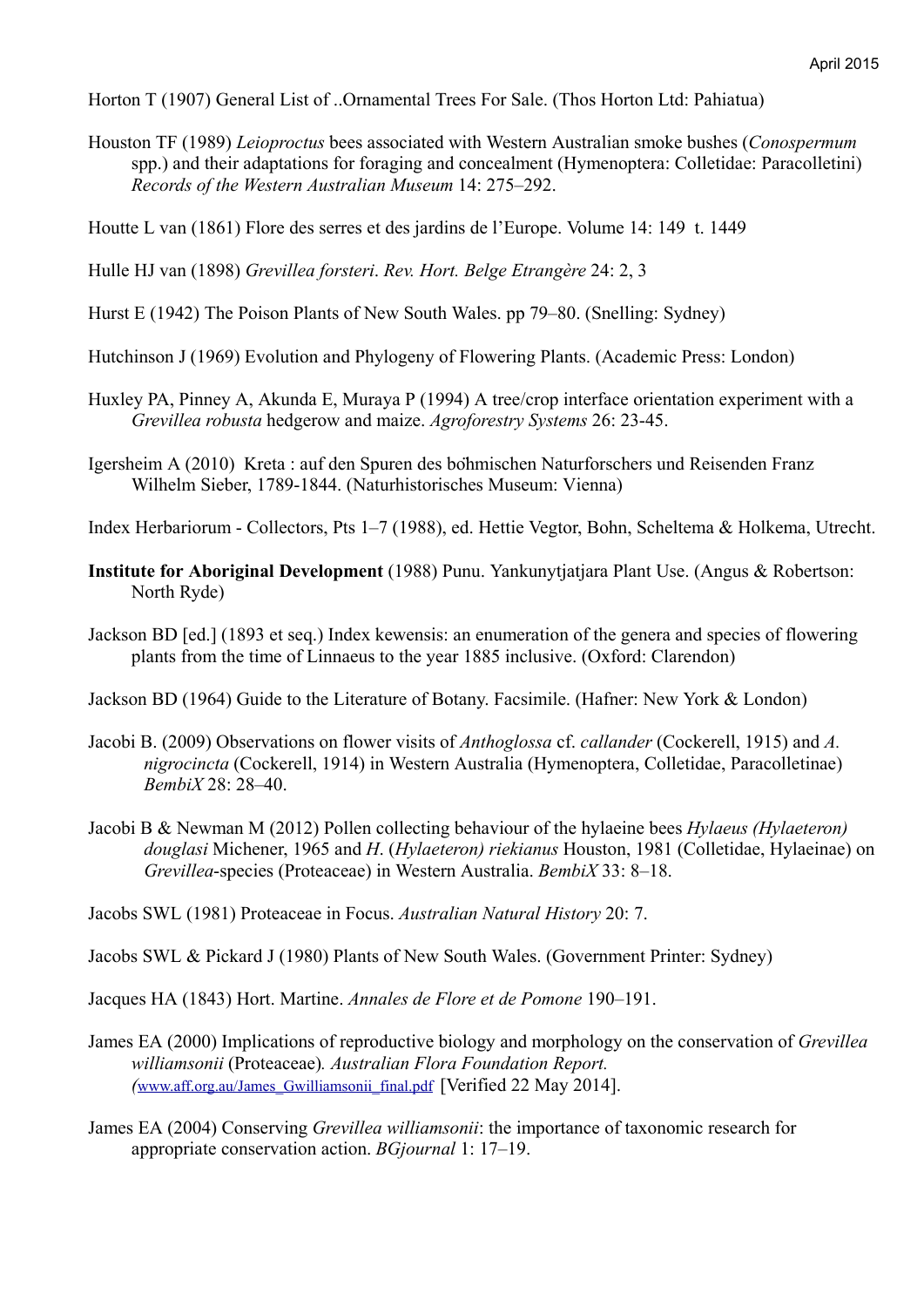- James EA (2009) Understanding species and landscapes: conservation research at the Royal Botanic Gardens Melbourne. *Australian Plant Conservation* 18(2): 9–10.
- James EA & McDougall KL (2014) Spatial genetic structure reflects extensive clonality, low genetic diversity and habitat fragmentation in *Grevillea renwickiana* (Proteaceae), a rare, sterile shrub from south-eastern Australia. *Annals of Botany*, in press. doi:10.1093/aob/mcu049.
- James E, Coates R, Marriott N, Parkes G & Read J (1999) Recovery Plan for *Grevillea williamsonii* F. Mueller (Williamson's grevillea) 1999– 2004.
- Jangra R, Gupta SR, Kuma R & Singh G (2010) Carbon sequestration in the *Grevillea robusta* plantation on a reclaimed sodic soil at Karnal in Northern India. *International Journal of Ecology and Environmental Sciences* 36 (1): 75–86.
- Jeffs FL (1981) Great names in Australian botanic history. Third Biennial Seminar Papers, (Society for Growing Australian Plants: Melbourne)
- Jessop JP (ed.) (1981) Flora of Central Australia. (Reed: Sydney)
- Jessop JP (1984) A List of the Vascular Plants of South Australia. 2nd edn. (Adelaide Botanic Gardens: Adelaide)
- Jessop JP & Toelken HR (1986) Flora of South Australia. 4th edn. (Adelaide Botanic Gardens: Adelaide)
- Johns RJ (1976) Common Forest Trees of Papua New Guinea 8: 115 (Forestry College: Bulolo, P.N.G)
- Johnson GW (1829) History of English Gardening, Chronological, Biographical, Literary, and Critical. (London)
- Johnson GW (ed.) (1898) The Gardener's Dictionary. (Bell & Daldry: London)
- Johnson LAS (1962) Taxonomic notes on Australian plants. *Contributions from the National Herbarium of New South Wales* 3(3): 95–96.

Johnson LAS & Briggs BG (1963) Evolution in the Proteaceae. *Australian Journal of Botany* 11: 21–61.

- Johnson LAS & Briggs BG (1975) On the Proteaceae—the evolution and classification of a southern family. *Botanical Journal of the Linnean Society* 70(2): 83–182.
- Johnson LAS & Briggs BG (1981) Three old southern families–Myrtaceae, Proteaceae and Restionaceae. In A.Keast (ed.), Ecological Biogeography of Australia 1: 429–469, W.Junk, The Hague.
- Johnson LAS & Briggs BG (1983) Myrtaceae– Comments on comments. *Taxon* 32(1): 103–105.
- Johnson LAS & McGillivray DJ (1975) *Conospermum* Sm. (Proteaceae) in Eastern Australia. *Telopea* 1: 58–65.
- Johnston B & Dollary C (1998) Survey Report *Grevillea kennedyana*. Unpublished report to the NSW National Parks and Wildlife Service.

**Johnston TH & Cleland J (1942)**, Aboriginal names and uses of plants in the Ooldea region, South Australia, Transactions of the Royal Society of South Australia 66: 92–103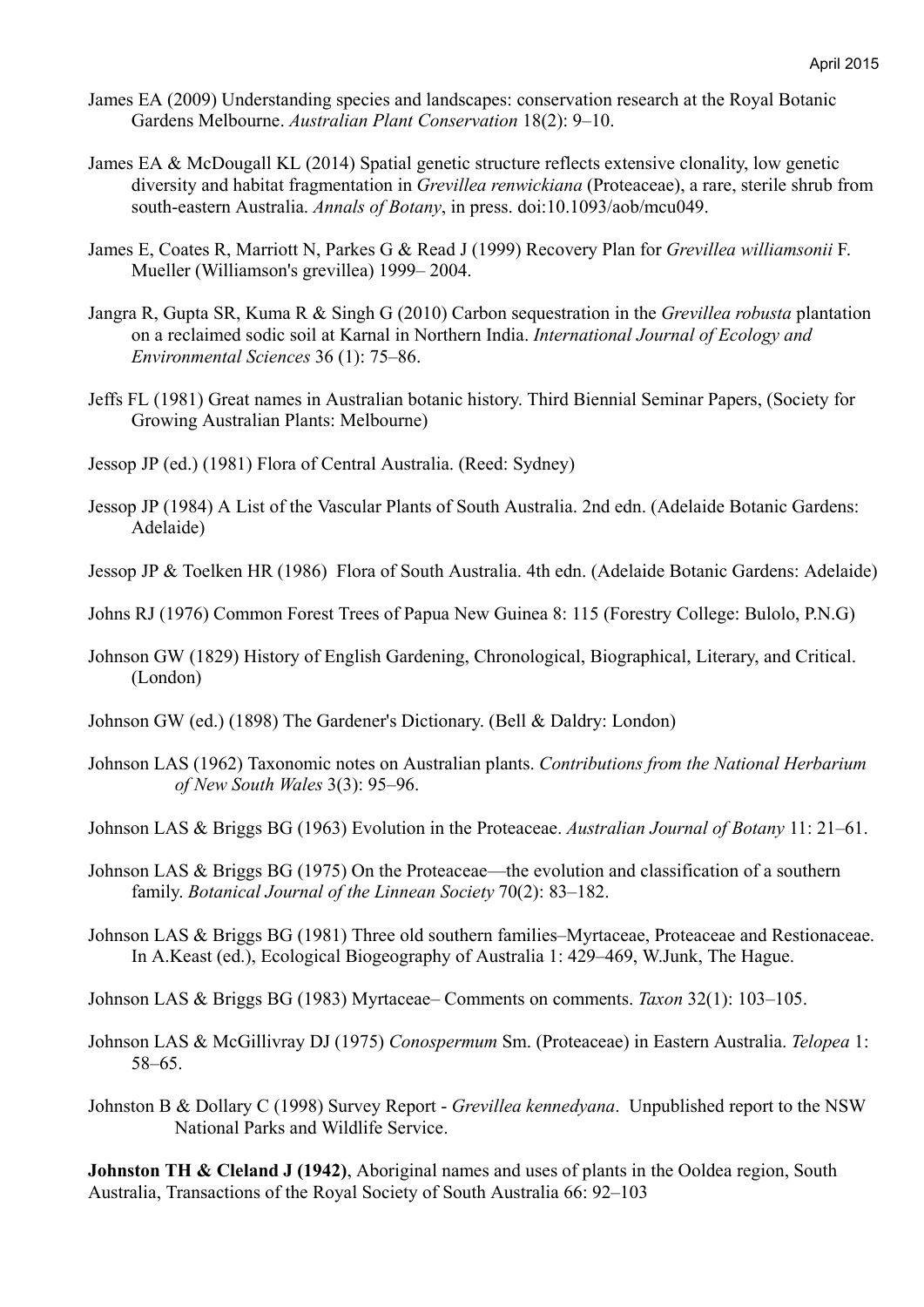- **Johnston TH & Cleland J (1943)**, Native names and uses of plants in the north-eastern corner of South Australia, Transactions of the Royal Society of South Australia 67: 153.
- Jones DL & Elliot WR (1986) Pests, Diseases and Ailments of Australian Plants. (Lothian: Melbourne)
- Jordan GJ, Dillon RA and Weston PH (2005) Solar radiation as a factor in the evolution of scleromorphic leaf anatomy in Proteaceae. *American Journal of Botany* 92: 789–796.
- Jordan GJ, Weston PH, Carpenter RJ, Dillon RA & Brodribb TJ (2008) The evolutionary relations of sunken, covered and encrypted stomata to dry habitats in Proteaceae. *American Journal of Botany* 95(5): 521–530.
- Joyce DC & Beal PR (1999) Cut flower characteristics of terminal flowering tropical *Grevillea*: a brief review. *Australian Journal of Experimental Agriculture* 36(3) 379–382.
- Joyce DC, Beal PR & Shorter A (1996) Vase life characteristics of selected *Grevillea*. *Australian Journal of Experimental Agriculture* 36(3) 379–382.
- Joyce DC & Faragher J (1993) Postharvest characteristics of native Australian flowers. Postharvest News and Information U.K.

Joyce DC, Meara SA, Hetherington SE & Jones P (2000–01) Effects of cold storage on cut *Grevillea* 'Sylvia' inflorescences. *Posharvest Biology & Technology* 18(1): 49–56.

- Joyce DC, Shorter AJ, Joyce PA & Beal PR (1995) Respiration and Ethylene Production by Harvested *Grevillea* 'Sylvia' flowers and inflorescences. *Acta Horticulturae* 405: 224–31.
- Julian J, Hackett W & Reid M (2001) Grafting Grevilleas for introduction to non-native soils. *Hortscience* 36.
- Kalinganiri A ( ) Effect of spacing on the growth and production of *Grevillea robusta* in the semi-arid region of Bugesera in Rwanda.
- Kalinganire A & Hall JB (1993) Growth and biomass production of young *Grevillea robusta* provenances in Rwanda. *Forest Ecology and Management* 62 (1-4): 73–84.
- Kalinganire A (1996) Performance of *Grevillea robusta* in plantations and on farms under varying environmental conditions in Rwanda. *Forest Ecology and Management* 80(1–3): 279–285.
- Kalinganire A, Harwood CE, Slee MU & Simons AJ (2000) Floral structure, stigma receptivity and pollen viability in relation to protandry and self-incompatibility in Silky Oak (*Grevillea robusta* A. Cunn.) *Annals of Botany* 86: 133–148.
- Kalinganire A, Harwood CE, Slee MU & Simons AJ (2001) Pollination and fruit-set of *Grevillea robusta* in western Kenya. *Austral Ecology* 26(6): 637–648.
- Kanehira R (1933a) Flora Micronesica (jap) (South Seas Bureau: Japanese Mandated Territory)

Kanehira R (1933b) New or noteworthy trees from Micronesia 4. *Botanical Magazine Tokyo* 47: 669.

Kanehira R (1938) New Trees from Micronesia XX. *Botanical Magazine Tokyo* 52: 235–241.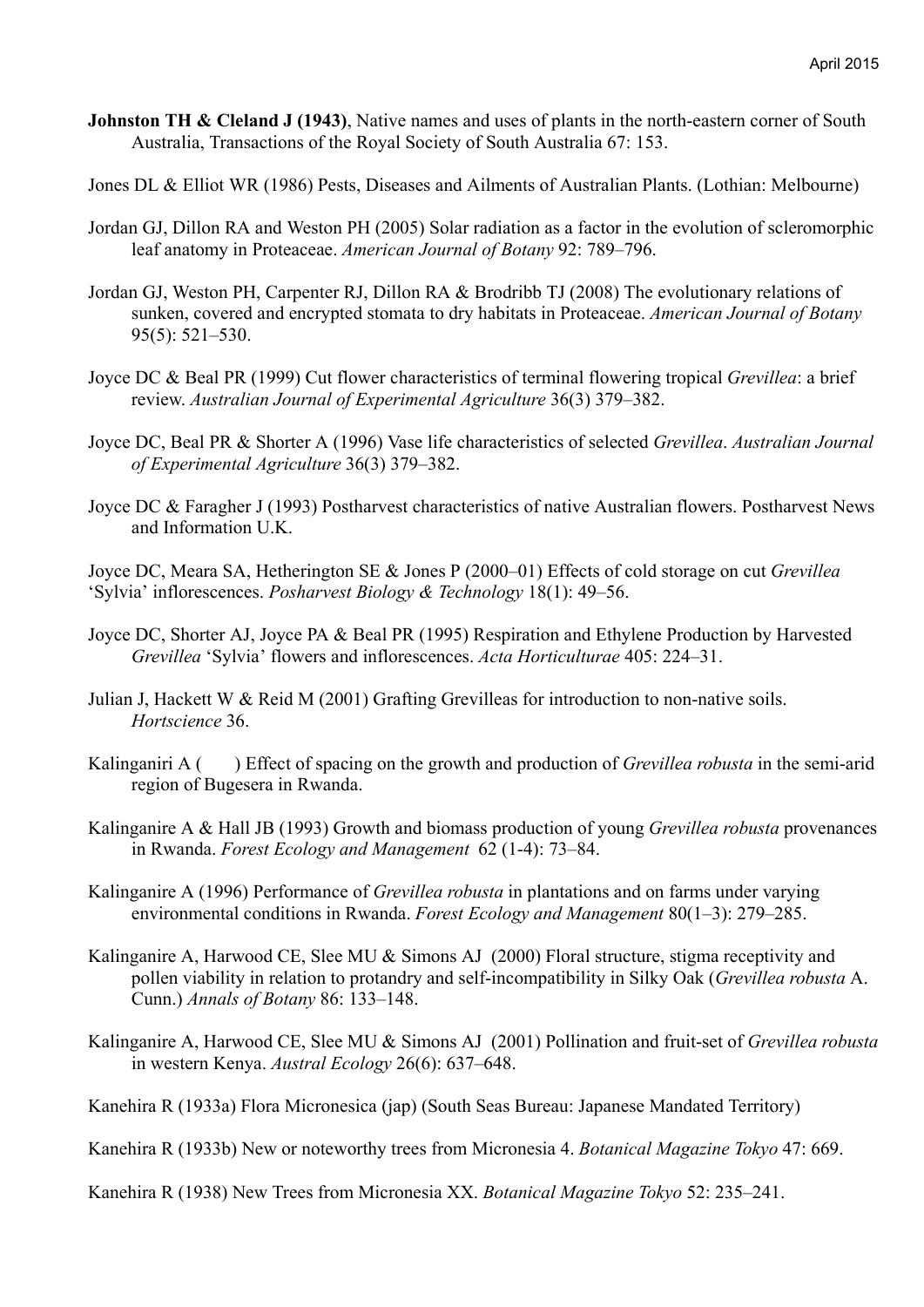- Karanja NK, Mwendwa KA & Zapata F. (1999) Growth response of *Grevillea robusta* A. Cunn. seedlings to phosphorus fertilisation in acid soils from Kenya. BASE - *Biotechnol. Agron. Soc. Environ.* **3** (1), 57–64.
- Karanja NK, Ayuke FO & Swift MJ (2006) Organic resources quality and soil fauna: their role on the microbial biomass, decomposition and nutrient release patterns in Kenyan soil. *Tropical and Subtropical Agrosystems* 6(2): 73–86.Kausik S.B. (1938a), Studies in the Proteaceae 1. Cytology and floral morphology of *Grevillea robusta* Cunn., Annals of Botany 2: 899–910.
- Karg AT (1974) Hunt Institute collection of biographical sketches relating to Australian botany. *Taxon* 23: 613–618.
- Kausik SB (1938a) The endosperm in *Grevillea robusta* Cunn. *Current Science* 6: 332–333.
- Kausik SB (1938b) Studies in the Proteaceae II. Floral anatomy and morphology of *Macadamia ternifolia* F. Muell. *Proceedings Indian Academy of Science Series B* 8: 45–62.
- Kausik SB (1939) Studies in the Proteaceae III. Embryology of *Grevillea banksii* R.Br. *Annals of Botany* 3: 815–824.

Kausik SB (1941) Studies in the Proteaceae V. Vascular anatomy of the flower of *Grevillea robusta* Cunn. *Proceedings National Institute of Science* 7: 257–266.

- Kausik SB (1942) Studies in the Proteaceae VI. Structure and development of the seedling of *Grevillea robusta* Cunn. *Journal Indian Botanical Society* 21: 145–158.
- Kausik SB (1943a) Studies in the Proteaceae VII. The endosperm of *Grevillea robusta* Cunn. with special reference to the structure and development of the vermiform appendage. *Proceedings of the Indian Academy of Science* 15: 121–140.
- Kausik SB (1943b) The distribution of the Proteaceae: Past and Present. *Journal Indian Botanical Society* 22 (2–4): 105–123.
- **Keble RA (1917)** Aboriginal plant names: their etymology. *Victorian Naturalist* 34: 61–76.
- Keighery GJ (1978) Chromosome Numbers in Western Australian plants, 11. *Journal of the Royal Society of Western Australia* 65(3): 26–27.
- Keighery GJ (1982) Bird-pollinated plants in Western Australia. In Armstrong JA et al. (eds) *Pollination & Evolution*. Pp 77–89. (Royal Botanic Gardens: Sydney)
- Keighery GJ (1990) Taxonomy of the *Grevillea brachystylis* species complex (Proteaceae) *Nuytsia* 7: 125–131.
- Keighery GJ (1992) Taxonomic review of the *Grevillea drummondii* Meissn. species group (Proteaceae) *Nuytsia* 8: 225–230.

Keighery GJ (1998) A new subspecies of *Grevillea variifolia* (Proteaceae) *Nuytsia* 12: 294.

Keighery GJ (2009) A new subspecies of *Grevillea brachystylis* (Proteaceae) from the Whicher Range. *Western Australian Naturalist* 27:12–15.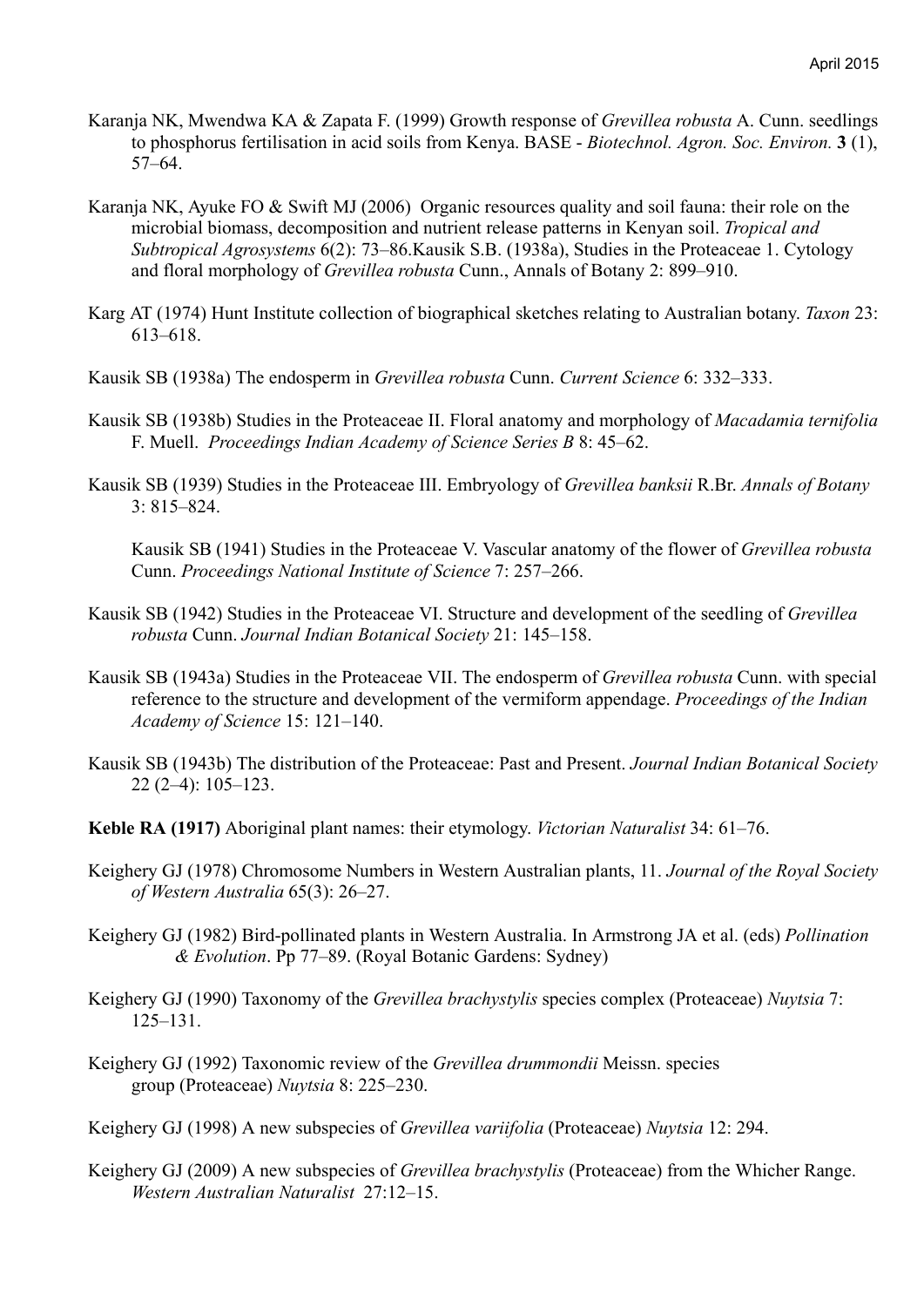- Keighery GJ & Cranfield R (1996) *Grevillea maccutcheonii* (Proteaceae), a new rare *Grevillea* from Western Australia. *Nuytsia* 11: 33.
- Kelsey RG *et al*. (1984) The chemistry of biologically active constituents secreted and stored in plant glandular trichomes, in E.Rodriguez et al. (ed.) *Biology and Chemistry of Plant Trichomes* Pp 187– 241. (Plenum Press: New York)
- Kenneally KF (1988) *Grevillea donaldiana* (Proteaceae), a new plant species from the Kimberley division of Western Australia. *Western Australian Naturalist* 17: 111–117.
- Kenneally KF (1989) Checklist of Vascular Plants of the Kimberley, Western Australia, Western Australian Naturalists' Club, Nedlands.
- Kennedy BF & De Filippis LF (1999) Physiological and oxidative response to NaCl of the salt tolerant *Grevillea ilicifolia* and the salt sensitive *Grevillea arenaria*. *Journal of Plant Physiology* 155(6): 746–754.
- Kennedy BF & De Filippis LF (2004) Degradation and enzymatic activity observed during protoplast isolation in two ornamental *Grevillea* species. *In Vitro Cellular & Developmental Biology. Plant.* 40(1): 119–125.
- Kennedy J (1800) *Embothrium sericeum.* In Andrews HC, *Botanists Repository* 2: t. 100
- Kennedy J (1803) *Embothrium buxifolium* In Andrews HC, *Botanists Repository* IV: t. 218
- Kennedy J (1803) *Embothrium lineare*. In Andrews HC *The Botanist's Repository* 4: t. 272, London.
- Kenny BJ (2000) Influence of multiple fire-related germination cues on three Sydney *Grevillea* (Proteaceae) species. *Austral Ecology* 25(6): 664–669.
- Kershaw AP (1981) Quaternary vegetation and environments. In Keast A (ed.) *Ecological Biogeography of Australia* 1: 81–102. (W.Junk: The Hague)
- Kimpton SK, James EA & Drinnan AN (2002) Reproductive biology and genetic marker diversity in *Grevillea infecunda* (Proteaceae), a rare plant with no known seed production. *Australian Systematic Botany* 15: 485–492.
- Kirk T (1896) Notes on ms descriptions of collections made during Captain Cook's First Voyage. *Transactions & Proceedings of the New Zealand Institute* 28: 491–493.
- Knight J (1808) Catalogue of fruit trees, ornamental trees and shrubs, herbaceous and alpine plants, hothouse and greenhouse plants and all sorts of seeds etc. (Exotic Nursery, Kings Rd, Chelsea & J. Booker: London)
- Knight J (1812) On the cultivation of the horse radish. *Transactions of the Royal Horticultural Society* 1: 207– 210.
- Knight J & Salisbury R (1809, August) On the cultivation of the Plants belonging to the Natural Order of Proteeae. (William Savage: London)

Knight J & Perry TA (1850) A synopsis of...Coniferous Plants grown in Great Britain, &c.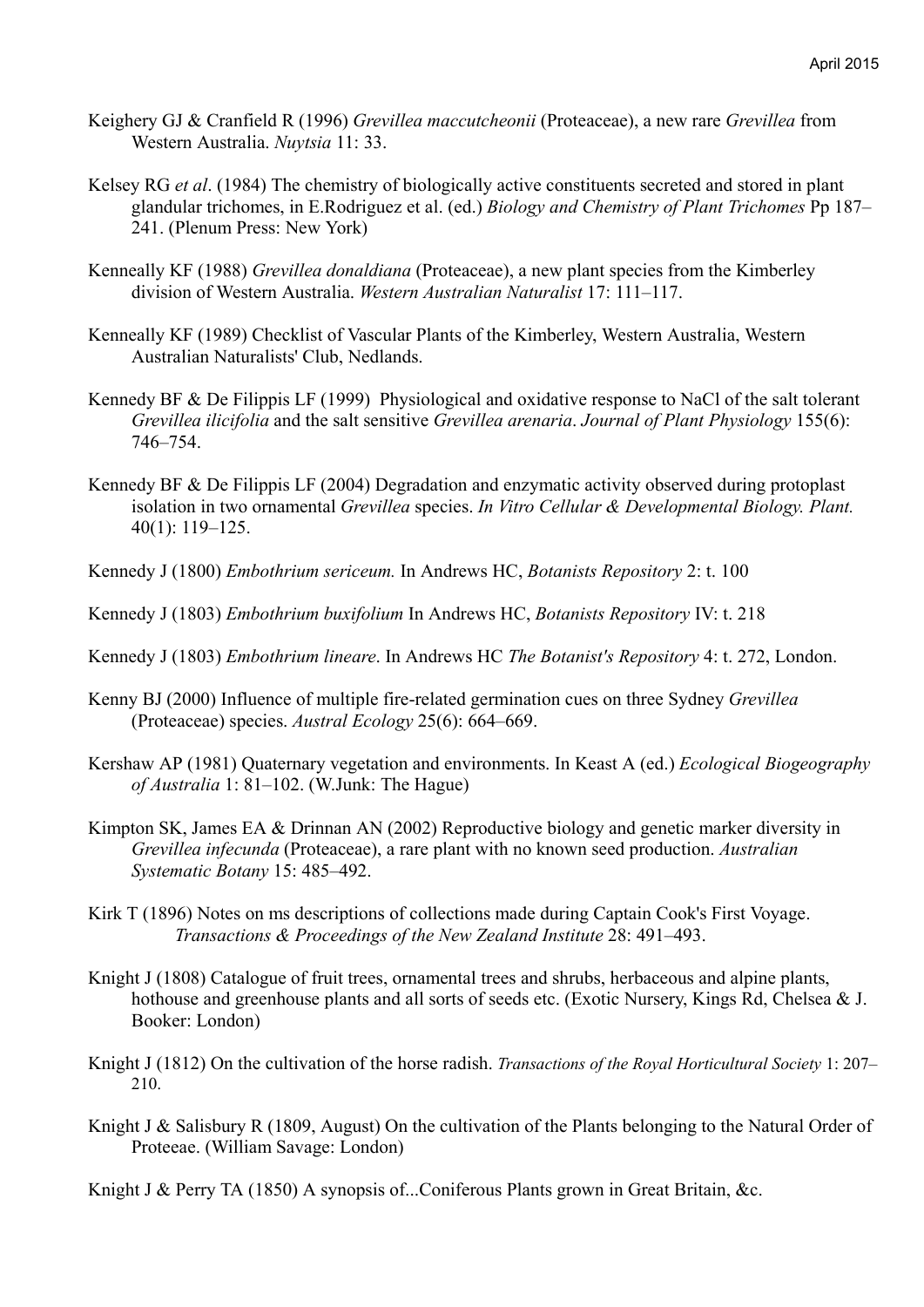- Knox KJE, Morrison DA (2005) Effects of inter-fire intervals on the reproductive output of resprouters and obligate seeders in the Proteaceae. *Austral Ecology* 30: 407–413.
- Kosola KR, Workmaster BAA & Busse JS (2007) Sampling damage to tree fine roots: comparing air excavation and hydropneumatic elutriation. *Hortscience* 42: 728–731.
- Kraehenbuhl DN (1981) Dr. H.H.Behr's two visits to South Australia in 1844–45 and 1848–49. *Journal of the Adelaide Botanic Gardens* 3: 101–123.

Kraehenbuhl D.N. (1986), History of botany in South Australia (1800–1955). In Jessop JP & Toelken HR (eds), *Flora of South Australia* 4th edn, 1: 13–39. (South Australian Government Printing Division, Adelaide)

- Krauss SL, Dixon R & Dixon KW (2002) Rapid Genetic Decline in a Translocated Population of the Endangered Plant *Grevillea scapigera*. *Conservation Biology* 16(4): 986–994.
- Krisantini S, Johnston M, Beveridge C, Williams R. (2003) Propagation of *Grevillea*. *Proceedings of the International Propagators Society*. *Australian Region IPPS 31st Annual Meeting*, Coffs Harbour, Australia, (154–158) 30th May to 1st June, 2003.
- Krisantini S, Johnston M, Beveridge C, Williams R. (2005) The role of the phytohormone auxin in the role of adventitious rhizogenesis in *Grevillea*. *Australian Flora Foundation Report.*
- Krisantini S, Johnson PL, Beveridge C, Williams R. (2004) Uptake and transport of indole-3-butyric acid in cuttings of Grevillea and Australian native species. *18th International Conference on Plant Growth Substances. IPGSA, Canberra, Australia*, (102-102) September 2004.
- Kubes A, Weston P, Makinson B, Olde P & Mast A (2007) Resolving relationships in *Grevillea* (Proteaceae) the third largest Australian plant genus. (Poster: Botanical Society of America)
- Kuhnel T (1960) Thaddaeus Haenke. (Munich) [Reproduces on P.216–217 a letter from Haenke, hitherto unpublished, about the botanizing of Haenke and Nee around Sydney during the visit of the Malaspina expedition in 1793 which provided the Australian specimens described by Cavanilles in Anales de Historia Naturel 1: 207–245, 1800]
- Kullman WH (198-) Seed germination records of Western Australian plants. *Kings Park Research Notes* No. 7.
- Kuo J et al. (1982) Nutrient reserves in seeds of selected Proteaceous species from south-western Australia. *Australian Journal of Botany* 30: 231–249.
- Lamont B (1972a) The effect of soil nutrients on the production of proteoid roots by *Hakea* species. *Australian Journal of Botany* 20: 27–40.
- Lamont B (1972b) The morphology and anatomy of proteoid roots in the genus *Hakea*. *Australian Journal of Botany* 20: 155–174.
- Lamont B (1973) Factors affecting the distribution of proteoid roots within the root systems of two Hakea species. *Australian Journal of Botany* 21: 165–187.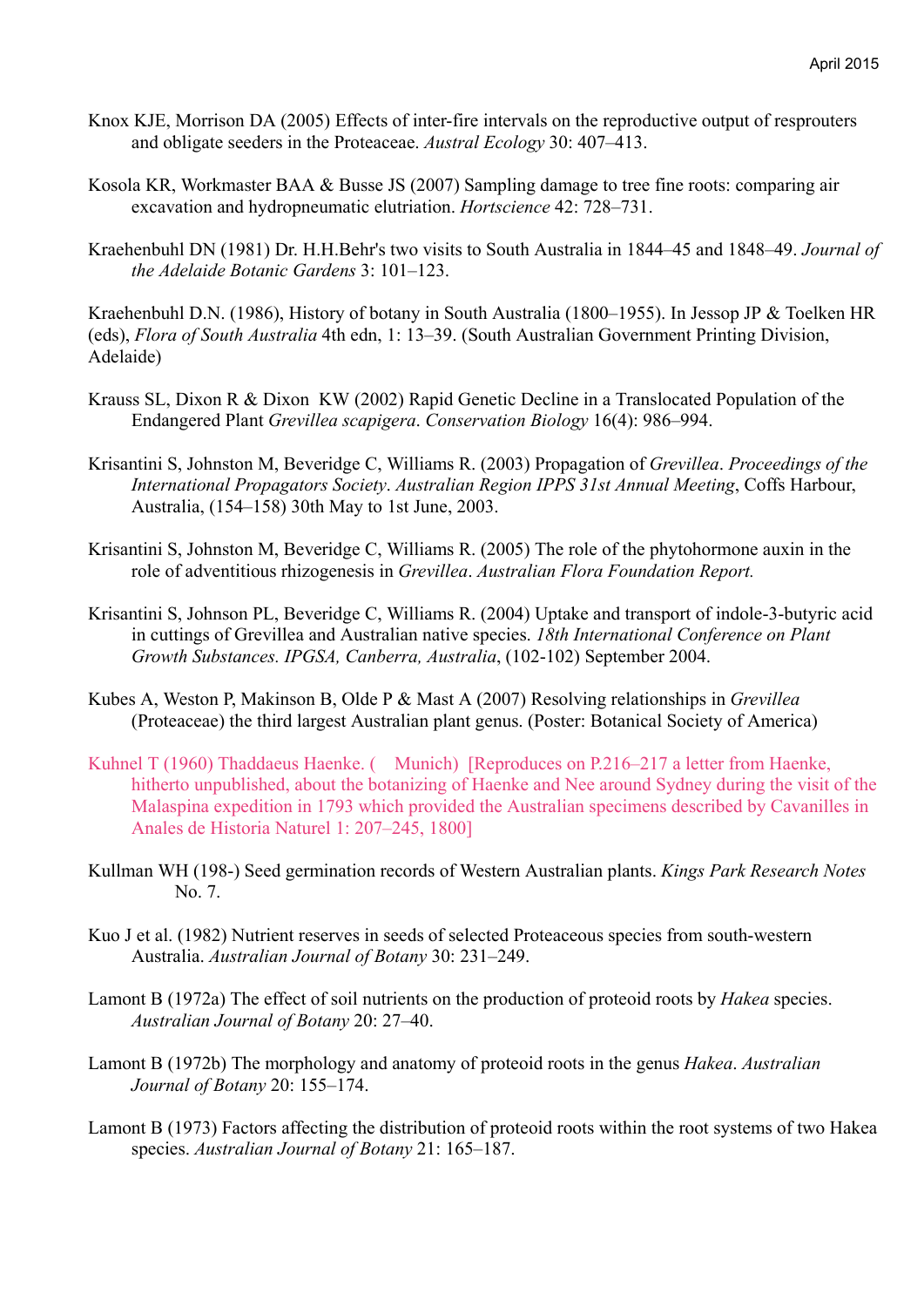- Lamont B (1982) The reproductive biology of *Grevillea leucopteris* (Proteaceae), including reference to its glandular hairs and colonizing potential. *Flora* 172: 1–20.
- Lamont B (1984) Specialised modes of nutrition. In Pate JS & Beard JS (eds), *Kwongan, Plant Life of the Sandplain*. Pp 236–245. (University of Western Australia Press: Nedlands)
- Lamont BB (1993) Injury-induced Cyanogenesis in Vegetative and Reproductive Parts of Two *Grevillea* Species and their F1 Hybrid. *Annals of Botany* 71: 537–542.
- Lamont B & Miiberg P. (1997) Removal of the testa during germination or establishment increases germinant mortality, decay and water loss. *Seed Science Research* 7: 245–252.
- Lancaster R (1994) *Grevillea* 'Canberra Gem'. *The Garden*. March: 108–109.
- Lange RT (1977), Some Eocene leaf fragments comparable to Proteaceae, Journal of the Royal Society of Western Australia 60: 107–114.
- Langkamp P (1987) Germination of Australian native plant seeds. (Inkata Press: Sydney)
- Lanjouw J & Stafleu FA (1957) Index Herbariorum. Index to Collectors, Utrecht.
- Lauterbach C (1913) Beiträge zur Flora von Papuasian III. *Botanische Jarbucher* 50: 288–383.
- Lawrence GHM (1955) Taxonomy of Vascular Plants. (Macmillan Company: New York)
- Lebler B (1979) The Grevilleas of south-eastern Queensland. *Queensland Agricultural Journal* 105: 177– 187.
- Lee I (March 1910) George Caley: a botanist explorer in Australia. *The Empire review and Magazine* 19 (110): 118–322. [Mitchell Library A925.80 C]
- Lee I (1925) Early Explorers in Australia. (Methuen & Co.: London)
- Leendertz R (1898) Hortus Botanicus de Amsterdam. P 58. (Roblins & Co.: Hertogenbosch)
- Leichhardt L (1847) Journal of an overland expedition in Australia: from Moreton Bay to Port Essington, a distance of upwards of 3000 miles, during the years 1844–45. (T& W. Boone: London)
- Leichhardt L (1849) Botany of the country between Moreton Bay and Port Essington. *Tasmanian Journal of Natural Science* 3.
- LeMaire C (1845) *Grevillea thelemanniana*. *L'Horticulteur Universel* 6: 193–197.
- LeMaire C (1855) *Grevillea lavandulacea. L'Illustration Horticole: journal special des serres et des jardins, ou choix raisonne des plantes les plus interressantes sous le rapport ornemental, comprenant leur histoire complete, leur description comparee, leur figure et leur culture/ redige par.* 2: Planche 61
- LeMaire C (1859) *Grevillea alpestris,* β *helianthemifolia*. Planche 210. *L'Illustration Horticole etc* 6: 210–211, tab.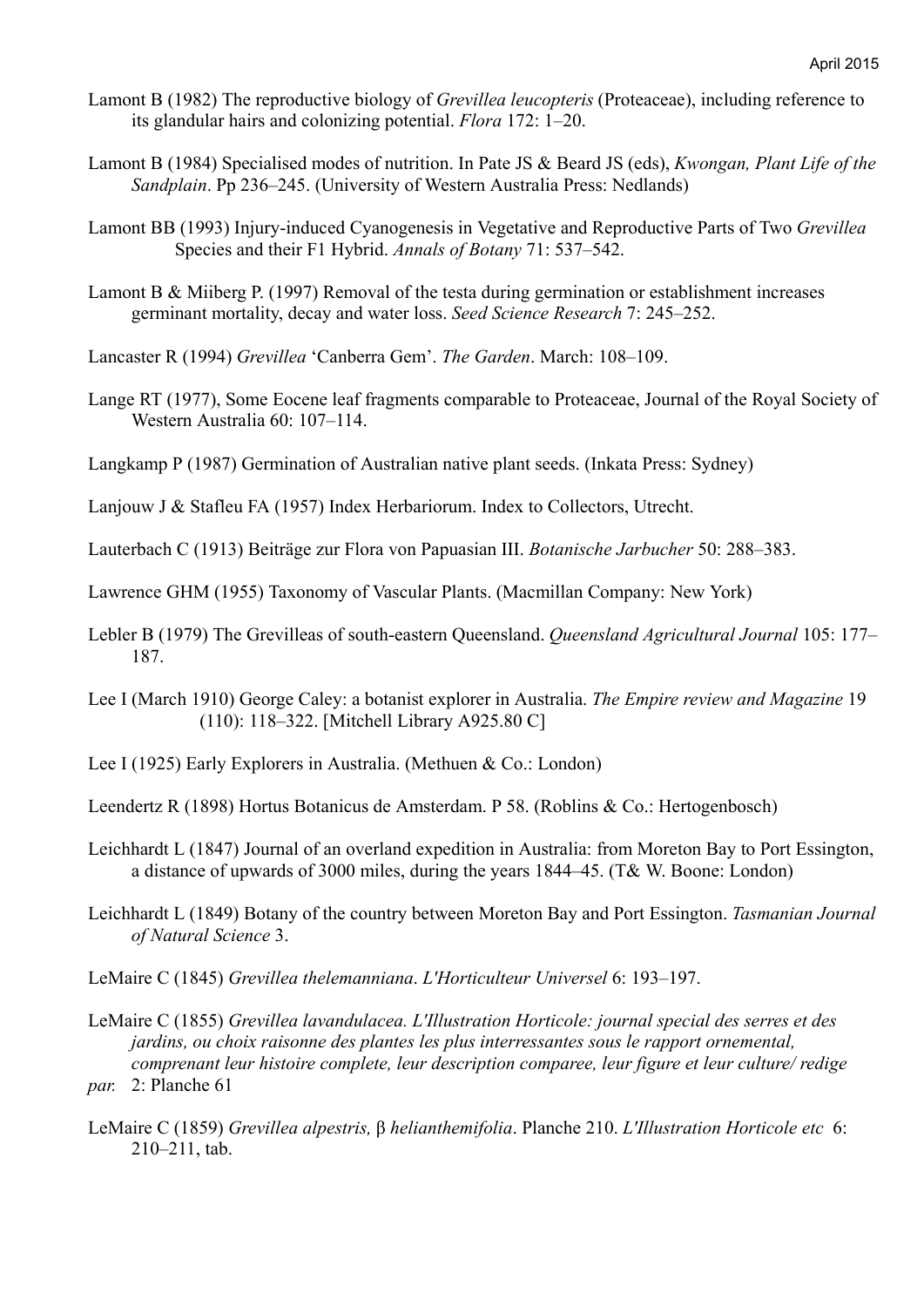- LÉon V, Rabier J, Notonier R , BarthelÉmy R, Moreau X, Bouraima-MadjÈbi S, Viano J & Pineau R. (2005) Effects of three nickel salts on germinating seeds of *Grevillea exul* var. *rubiginosa*, an endemic serpentine Proteaceae. *Annals of Botany* 95 (4): 609-618.
- Leonardi C, Ruggen A & La Malfa S (2001) Hormone effects on in vitro proliferation and rooting of *Grevillea* explants. *Scientiae Horticulturae* 90: 335–341.
- Leonhardt KW & Criley RW (1999) Proteaceae floral crops: cultivar development and underexploited uses. In Janick J. [ed.] *Perspectives on new crops and uses.* (ASHS Press: Alexandria, VA)
- Leppik E (1960) Early evolution of flower types. *Lloydia* 3 (23): 72–92.

## **Levey V (1972) Some aspects of** *Grevillea* **propagation.**

- Levin DA (1973) The role of trichomes in plant defence. *Quarterly Review of Biology* 48: 3–15.
- **Levitt D (1981)** Plants and People: Aboriginal uses of plants on Groote Eylandt. (Australian Institute of Aboriginal Studies: Canberra)
- Levyns MR (1957) The phytogeography of members of Proteaceae in Africa. *Journal of South African Botany* 25: 1–9.
- Levyns MR (1970) A revision of the genus *Paranomus* (Proteaceae) Contributions from the Bolus Herbarium 2: 3–48.

Lewington M (2013) Correction to the type locality of *Grevillea tenuiloba* (Proteaceae) *Nuytsia* 23: 101.

Lewington M (2013) Clarification to the locality of William Blackall's collection of the threatened species *Grevillea phanerophlebia* (Proteaceae) *Nuytsia* 23: 477.

- Li CH, Zhan ZL, Mao RC (1979) Chemical constituents in the leaves of *Grevillea robusta* scientific notes. *Acta Botanica Yunnanica* 1: 143-5.
- Ligawa JK, Joyce DC & Hetherington SE (1997) Effects of exogenously supplied sucrose on postharvest longevity of *Grevillea* 'Sylvia' inflorescences. *Australian Journal of Experimental Agriculture* 37: 809–816.
- Linder HP (2008) Plant species radiations: Where, when, why? *Philosophical Transactions of the Royal Society, B, Biological Sciences* 363: 3097–3105.
- Lindley J (1827) *Grevillea juniperina*. Juniper-leaved Grevillea. *Edward's Botanical Register* Vol. 13 t. 1089.
- Lindley J (1830) *Grevillea punicea*. Scarlet Grevillea. *Edward's Botanical Register* Vol. 16 t. 1319.
- Lindley J (1830) *Grevillea concinna*. Neat Grevillea. *Edward's Botanical Register* Vol. 16 t. 1383.
- Lindley J (1838) *Grevillea* various species. In Mitchell TL *Three Expeditions into the Interior of Eastern Australia*; etc., 2: 178–179. (T. & W.Boone: London)

Lindley J (1839a) *Grevillea thelemaniana*. *Edwards's Botanical Register* Vol. 25: 54.

Lindley J (1839–40) A sketch of the vegetation of the Swan River Colony. In Appendix to the first 23 volumes of Edwards's *Botanical Register* i–xxxvii.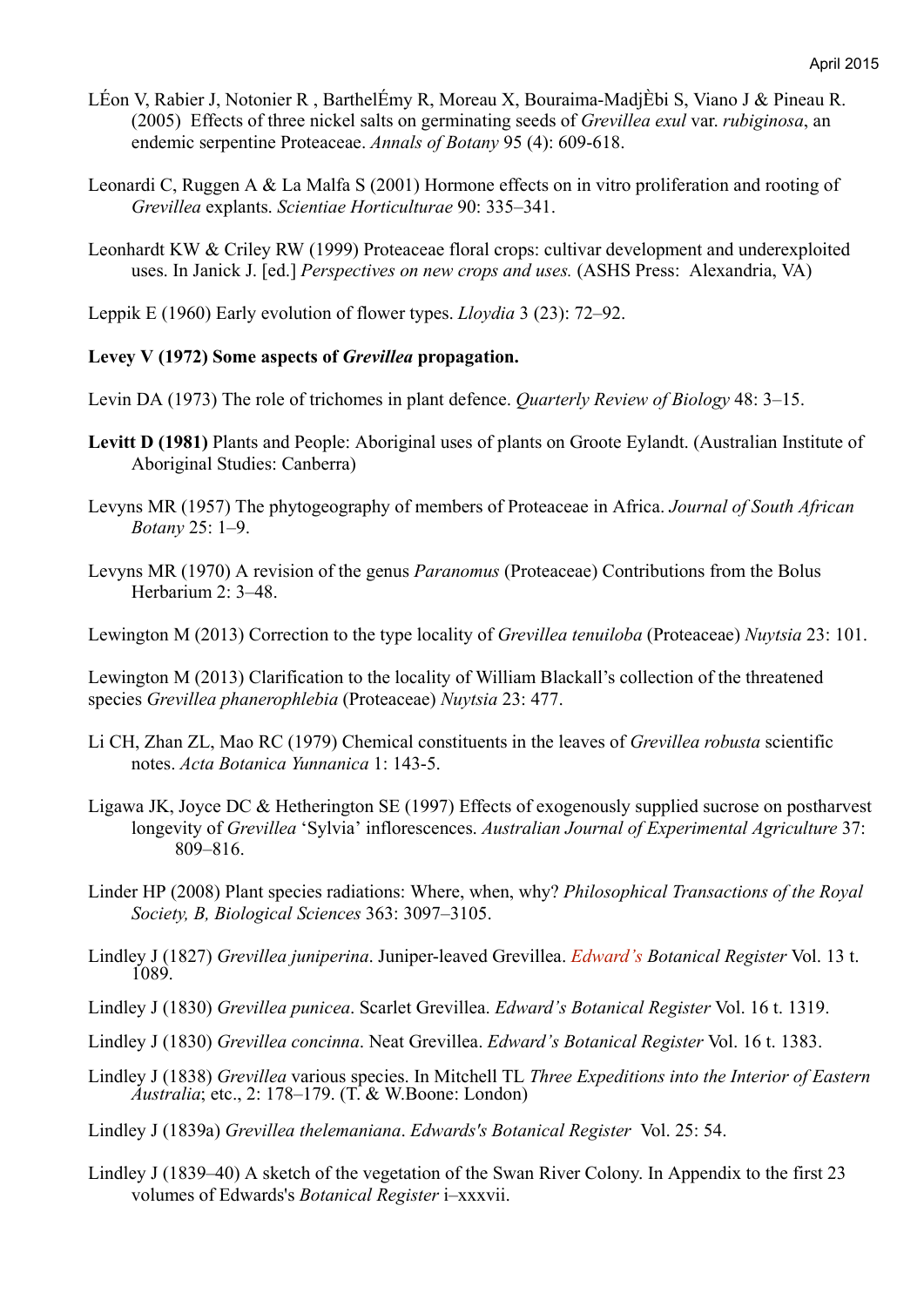- Lindley J (1851a) Notices of certain Ornamental Plants lately introduced into England. *Journal of the Horticultural Society London* 6: 273.
- Lindley J (1851b) The Rosy Grevillea (*Grevillea rosea*) In Paxton J [Ed.] Paxton's Flower Garden Volume 2: 91–2, t. 56 (Bradbury & Evans: London)
- Lindley J (1853) 576. *Grevillea acanthifolia* A. Cunn. In In Paxton J [Ed.] Paxton's Flower Garden Volume 3: 103, fig. 281 (Bradbury & Evans: London)
- Lingfelter SW & Hoebeke ER (2002) Revision of *Anoplophora* (Coleoptera: Cerambycidae) (The Entomological Society of Washington: Washington, DC)
- Link JHF (1821) *Enumeratio Plantarum Horti Regii Berolinensis Altera* ... 1: 119, (Reimer: Berlin)
- Ligawa JK, Joyce DC & Hetherington SE (1997) Exogenously supplied sucrose improves the postharvest quality of *Grevillea* 'Sylvia' inflorescences. *Australian Journal of Experimental Agriculture* 37(7): 809–816.
- Livesley SJ, Stacey CL, Gregory PJ & Buresh RJ (1999) Sieve size effects on root length and biomass measurements of maize (*Zea mays*) and *Grevillea robusta*. *Plant and Soil* 207 (2): 183–193.
- Llorens T M (2001) Genetic structure and diversity in the soil-stored seed bank of the endangered *Grevillea caleyi*. *Australian Flora Foundation Report*.
- Llorens T (2004) Conservation genetics and ecology of two rare *Grevillea* species. Phd thesis. University of Wollongong.
- Llorens TM, Ayre TM & Whelan RJ (2004) Evidence for ancient genetic subdivision among recently fragmented populations of the endangered shrub *Grevillea caleyi* (Proteaceae) *Heredity* 92: 519– 526.
- LLoyd SM (2006) The pollination ecology and reproductive success of the Australian shrub *Grevillea macleayana*. PhD Thesis, University of Wollongong.
- Loddiges C & Sons (1818–1823) Catalogues list the same three *Grevillea* plants for sale.
- Loddiges C & Sons (1820) A catalogue of plants which are sold by Conrad Loddiges & Sons, nurserymen, at Hackney near London. 12th edition. (W.Wilson: London)
- Loddiges C & Sons (1826) Catalogue of Plants in the collection of C. Loddiges & Sons, nurserymen at Hackney near London. 14th edition. (W.Wilson: London) Bound with *The Botanical Cabinet* 11.
- Loddiges C & Sons (1830) Catalogue of Plants in the collection of C. Loddiges & Sons, nurserymen at Hackney near London. ? 18th edition (W. Wilson: London)
- Loddiges C & Sons (1849) Catalogue of Plants in the collection of C.Loddiges & Sons, Nurserymen at Hackney, near London. (Bradbury & Evans: Whitefriars)
- Loddiges G & Cooke G (1817) *Grevillea linearis*. *The Botanical Cabinet* Vol 1: 50 tab 50. (J & A. Arch et al.: London)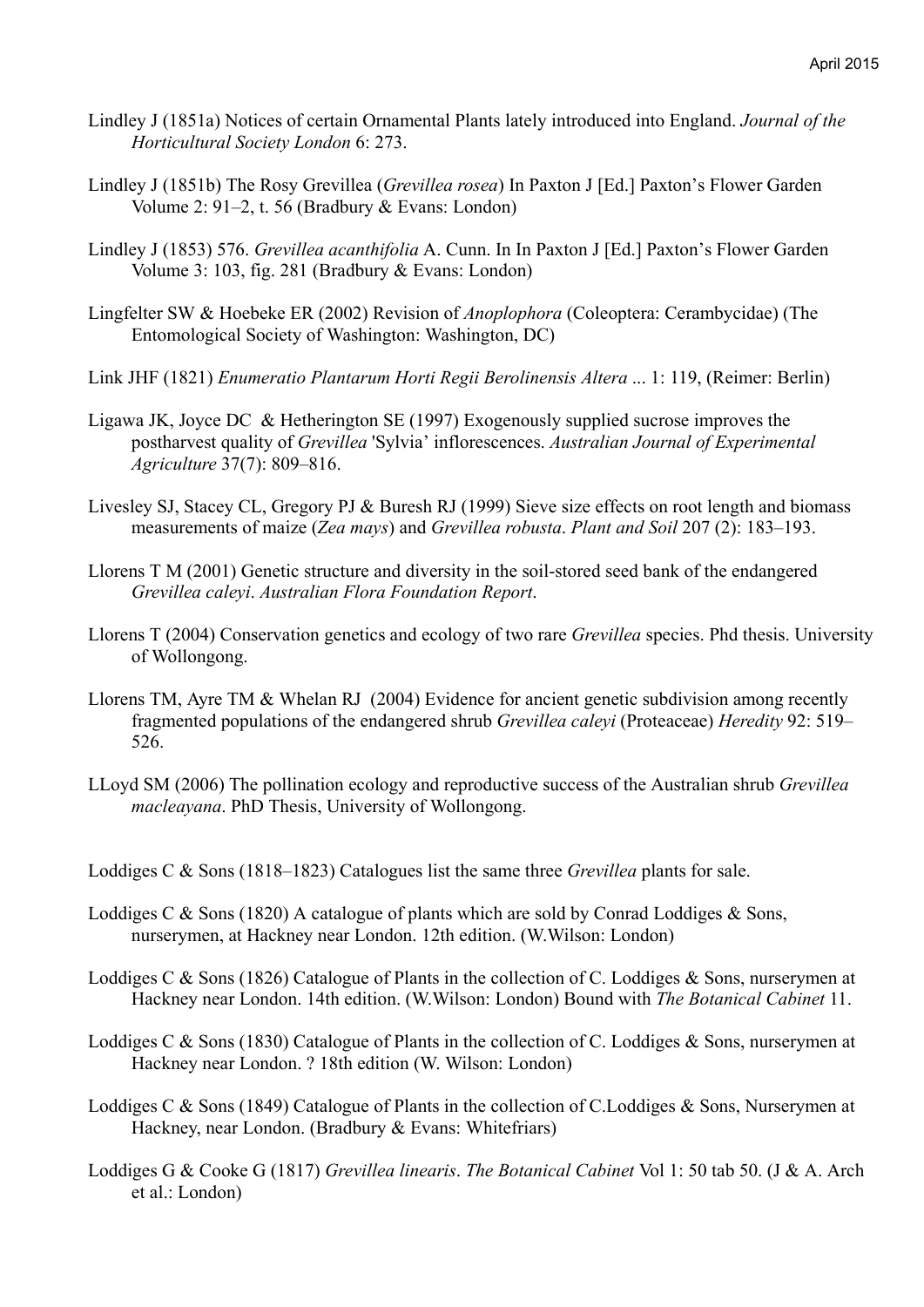- Loddiges G & Cooke G (1824) *Grevillea cinerea... Grevillea linearis alba... Grevillea sericea*. *The Botanical Cabinet* Vol 9: t. 857; t. 858; t. 880. (J & A. Arch et al.: London)
- Loddiges G & Cooke G (1825) *Grevillea juniperina*. *The Botanical Cabinet* Vol 11: 1003 t. 1003. (J & A. Arch et al.: London) Bound with nursery catalogue.
- Loddiges G & Cooke G (1826) *Grevillea acanthifolia*. *The Botanical Cabinet* Vol 12: 1153, t. 1153. (J & A. Arch et al.: London)
- Loddiges G & Cooke G (1827) *Grevillea pubescens*. *The Botanical Cabinet* Vol 13: 1229 t. 1229. (J & A. Arch et al.: London)
- Loddiges C & Cooke G (1828) *Grevillea punicea*. *The Botanical Cabinet* Vol 14: 1357 t. 1357. (J & A. Arch et al.: London)
- Loddiges G & Cooke G (1828) *Grevillea rosmarinifolia*. *The Botanical Cabinet* Vol 15: 1479 t. 1479. (J & A. Arch et al.: London)
- Loddiges G & Cooke G (1829) *Grevillea buxifolia*. *The Botanical Cabinet* Vol 16: 1562 t. 1562. (J & A. Arch et al.: London)
- Loddiges G & Cooke G (1831) *Grevillea sulphurea...Grevillea planifolia*. *The Botanical Cabinet* Vol 18: 1723 t. 11723;1737, t. 1737. (J & A. Arch *et al.*: London)
- Loos CA (1950) *Amphichaeta grevilleae* n. sp. on *Grevillea robusta* seedlings. *Transactions British Mycological Society* 33: 40-2.
- Lothian N (1989) *Grevillea* species and contact dermatitis. *Australasian Journal of Dermatology* 30(2): 111–113.
- Lothian N (1991) Grevilleas causing contact dermatitis. *The Plantsman* 12(4): 210–214.
- Lott JE, Howard SB, Ong CK & Black CR (2000) Long-term productivity of a *Grevillea robusta*-based overstorey agroforestry system in semi-arid Kenya: 1. Tree Growth. *Forest Ecology and Management* 139: 175–186.
- Lott JE, Howard SB, Ong CK & Black CR (2000) Long-term productivity of a *Grevillea robusta*-based overstorey agroforestry system in semi-arid Kenya: 11. Crop growth and system performance. *Forest Ecology and Management* 139: 187–201.
- Lott JE, Howard SB, Black CR, Ong CK (2000) Allometric estimation of above-ground biomass and leaf area in managed *Grevillea robusta* agroforestry systems. *Agroforestry Systems* 49: 1-15.
- Lott JE, Khan AAH, Black CR & Ong CK (2003) Water use in a *Grevillea robusta*–maize overstorey agroforestry system in semi-arid Kenya. *Forest Ecology and Management* 180(1–3): 45–59.
- Lott JE, Ong CK & Black CR (2009) Understorey microclimate and crop performance in a *Grevillea robusta*-based agroforestry system in semi-arid Kenya. *Agricultural and Forest Meteorology* 149: 1140–1151.

Loudon JC (1829) An encyclopaedia of plants. (Longman, Rees, Orme, Brown & Green: London) P. 84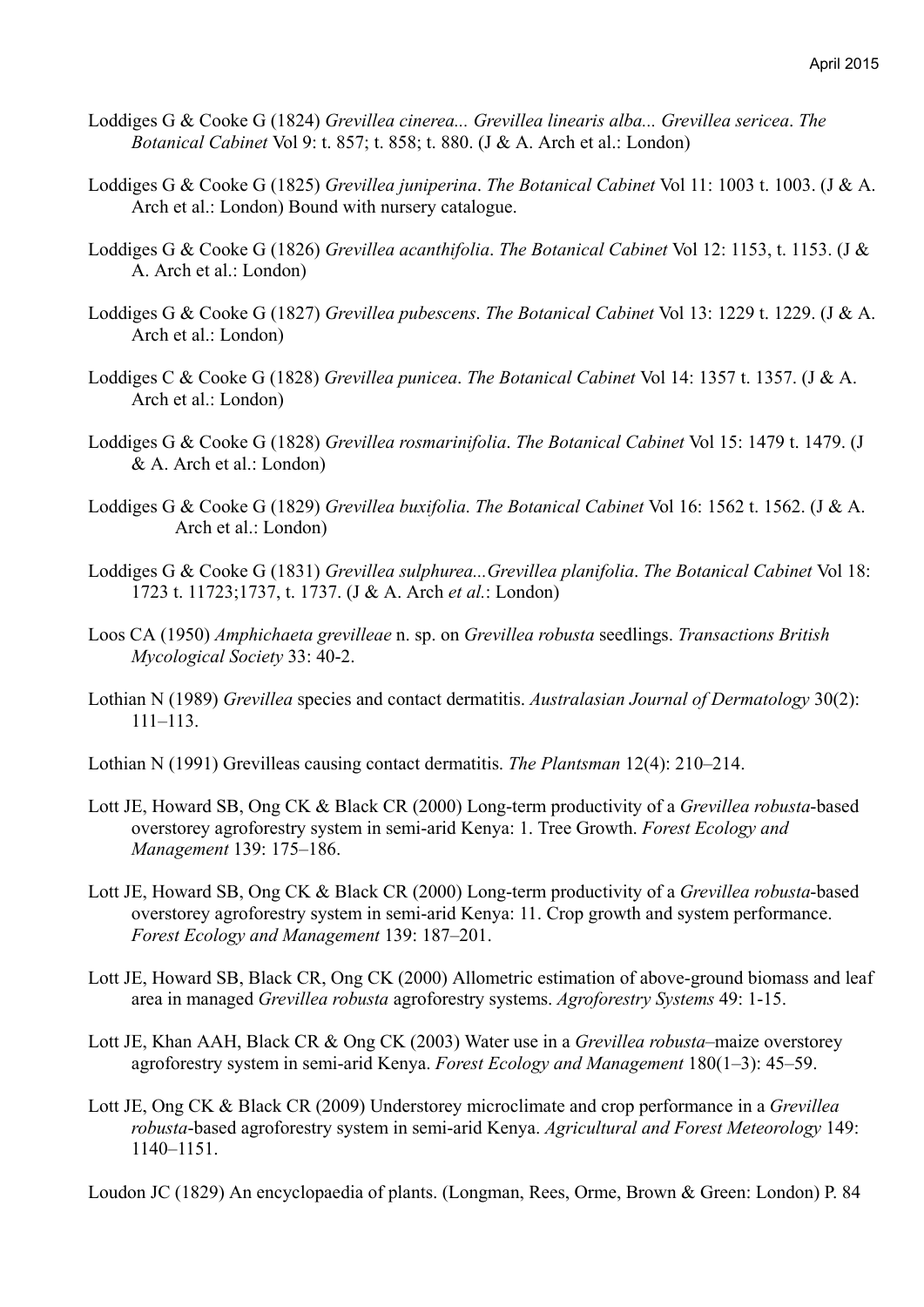Loudon JC (1830) Loudon's Hortus Britannicus. A catalogue of all the plants indigenous, cultivated in or introduced to Britain. (Longman, Rees, Orme, Brown & Green: London) Pp 39–40.

Loudon Mrs. JC (1825 & 1880 edns) Encyclopaedia of Plants. (Longmans, Greene and Co.: London)

- Loudon JC (1831) List of plants included in the botanical periodicals reviewed, or elsewhere mentioned, in the present number of the Gardener's Magazine as in British gardens, but which are not included in the Hortus Britannicus. *The Gardener's Magazine and Register of Rural and Domestic Improvement*, Volume 7: 503–505.
- Low HN (1841) A select list of plants offered by Hugh Low & Co. *Gardeners' Chronicle* 27: 425–427.
- Lubbock J (1892) A contribution to our knowledge of seedlings. (Kegan Paul, Trench, Trübner & Co Ltd: London)
- Ludwig-Müller Jutta (2003) Peroxidase isoenzymes as markers for the rooting ability of easy-to-root and difficult-to-root *Grevillea* species and cultivars of *Protea obtusifolia* (Proteaceae) *In Vitro Cellular & Developmental Biology* - Plant 39(4): 377–383.
- Lullfitz G (1978) Grow the West's Best Native Plants. (Panorama Books: Perth)
- Mabberley DJ (1978) Herbaria of Allan Cunningham, Robert Heward and others at the Chelsea Physic Garden, London. *Taxon* 27(5–6): 489–491.
- Mabberley DJ (1980) Generic names published in Salisbury's reviews of Robert Brown's works. *Taxon* 29: 597–606.
- Mabberley DJ (1981) Robert Brown of the British Museum: some ramifications. *Journal of the Society for the Bibliography of Natural History* **1**:101–109.
- Mabberley DJ (1984) Pallas's Buckthorn and two and a half centuries of neglected binomials. *Taxon* 33: 433–444.
- Mabberley DJ (1985) Jupiter Botanicus Robert Brown of the British Museum. (J.Cramer, Braunschweig, & British Museum (Natural History): London)
- Mabberley DJ (1986) Robert Brown on *Pterocymbium* (Sterculiaceae) *Archives of Natural History* 13(3): 307–312.
- Mabberley DJ (1990) The significance of the three independent 'Kew' editions of JOHNSON'S Gardener's Dictionary. *Feddes Repert.* 101: 263–276.
- Mabberley DJ (1999a) Robert Brown on *Rafflesia* (Sterculiaceae) *Blumea* 44(2): 343–350.
- Mabberley DJ (1999b) Catalogue of Ferdinand Bauer drawings in the British Museum. *Blumea* 44(2): 343–350.
- Mabberley DJ (2001) Saved by Steudel: *Grevillea manglesii* (Proteaceae revisited) *Australian Systematic Botany Society Newsletter* 105: 27–28.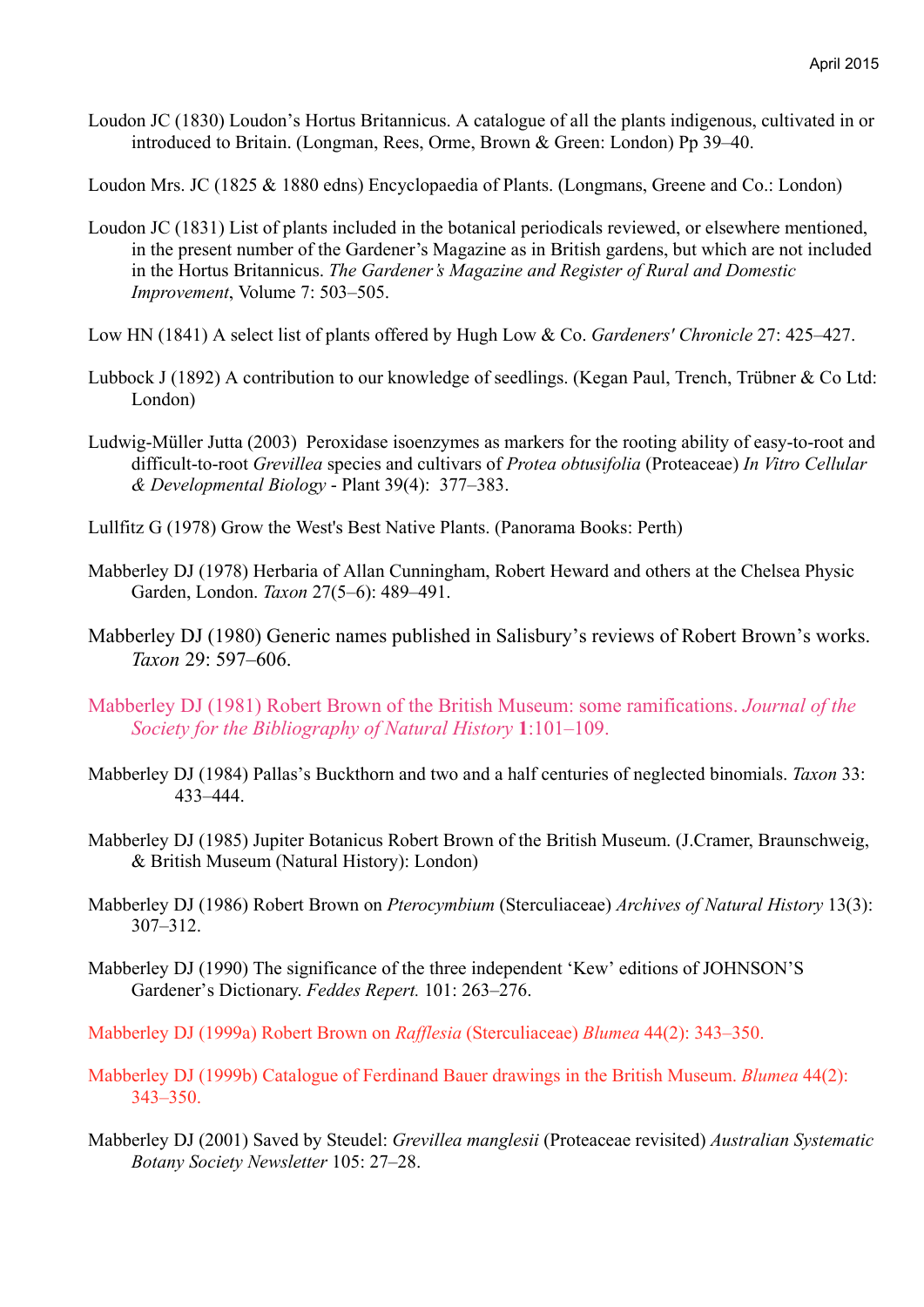- Mabberley DJ (2004) The Botanical Magazine and George Bond's drawings of Allan Cunningham's Australian plants. *Curtis's Botanical Magazine* 17(4): 226–235.
- Mabberley DJ & Moore DT (1999) Catalogue of the holdings in The Natural History Museum (London) of the Australian botanical drawings of Ferdinand Bauer (1760–1826) and cognate materials relating to the *Investigator* voyage of 1801–1805. *Bulletin of the Natural History Museum London (Botany)* 29(2): 81–226.
- MacArthur Sir William (1817–73), Horticultural correspondence and lists of plants, Unpublished papers, ms nos A2943, A2945, A2947, A2949, Mitchell Library, Sydney.
- Mackaness G (1965) Fourteen Journeys over the Blue Mountains of New South Wales 1813–1941. 3 Volumes. (Horwitz-Grahame: Sydney)
- Macnish AJ, Hofman PJ, Joyce DC, Simons DH & Reid MS (2000) 1-Methylcyclopropene treatment efficacy in preventing ethylene perception in banana fruit and *Grevillea* and waxflower flowers. *Australian Journal of Experimental Agriculture* 40(3): 471–481.
- Macnish AJ, Joyce DC, Simons DH & Hofman PJ (1999) Extending postharvest life using 1–MCP treatment. *Rural Industries Research and Development Corp. Report.*
- **Maconochie JR (1970)** Pitjantjatjara names of some central Australian plants. *South Australian Naturalist* 44 (4): 76
- Macqueen A (1993) Blue Mountains to Bridgetown: the life and journeys of Barrallier 1773 1853. (Andy Macqueen: Springwood)
- MacQueen A (2012) The Blue Mountains: where are they? *Blue Mountains History Journal* 3: 1–25.
- MacQueen A (2013) The imaginary passage: George Caley's unrequited Blue Mountains obsession. *Blue Mountains History Journal* 4: 1–18.
- MacQueen A (2013) Hills, Pots and Gills: George Caley's Blue Mountains and Yorkshire place connections. *Blue Mountains History Journal* 4: 19–32.
- Madadi LM, Mathias SC, Mugasha WA, Nshubemukib L & Mwihomeke ST (2009) Comparative growth performance of different Australian provenances and local land races of *Grevillea robusta* at Lushoto and Ubiri in the West Usambara Mountains. …*Southern Forests* 71(3): 201–206.
- Maiden JH (1889) The Useful Native Plants of Australia. (Turner & Henderson: Sydney)
- Maiden JH (1899) List of Seeds Available for Exchange from the Botanic Gardens, Sydney. (Government Printer: Sydney)
- Maiden JH (1902) Proceedings Linnean Society of New South Wales
- Maiden JH (1902–03) The Sydney Botanic Gardens: biographical notes concerning Officers in Charge. (Public Service Journal: Sydney)

Maiden JH (1903) A Guide to the Botanic Gardens. (Government Printer: Sydney)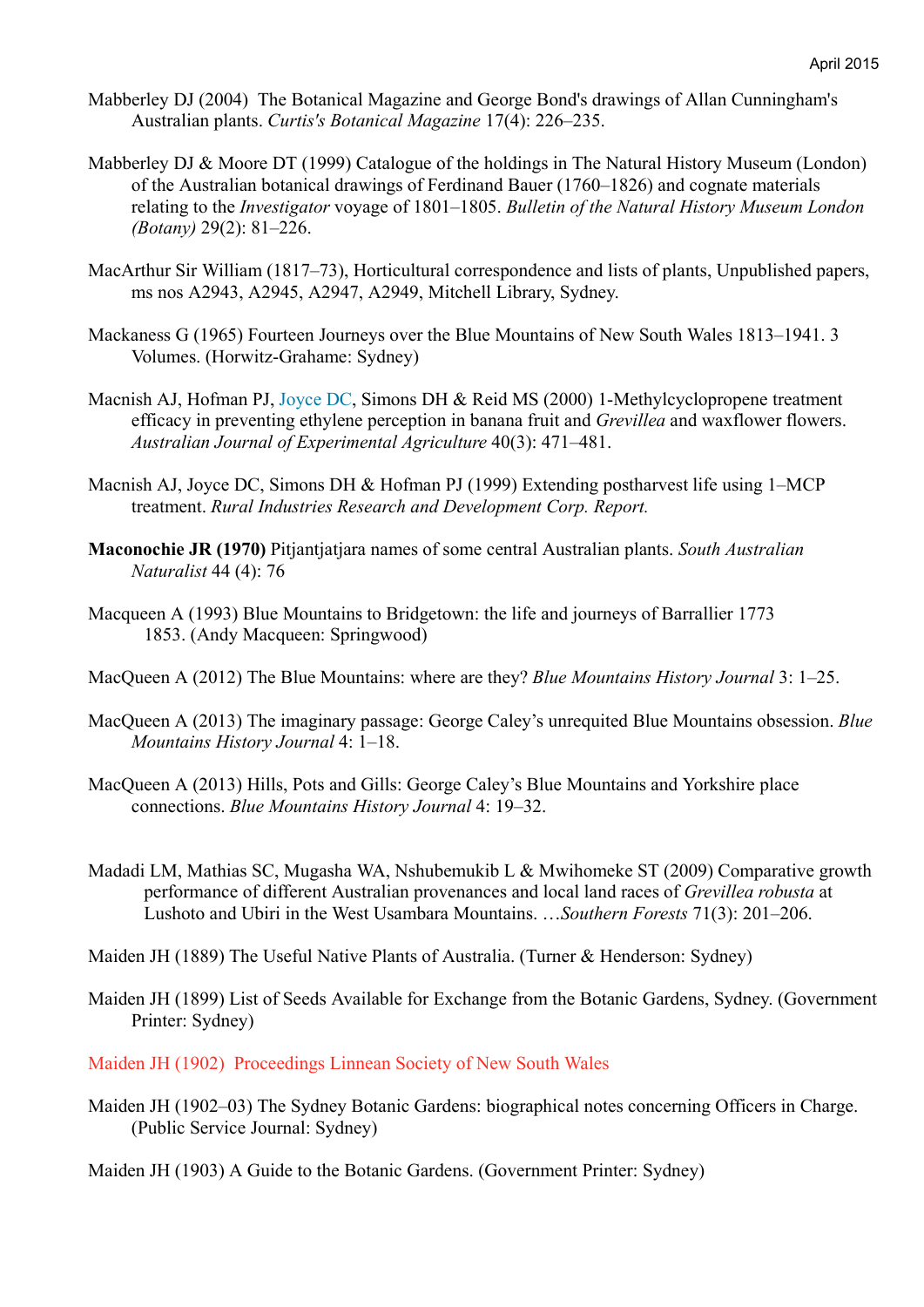Maiden JH (1904–1913) The Forest Flora of New South Wales, vol 1: *Grevillea robusta*, no. 1, 1–7, pl. 1; vol.5: *Grevillea striata*, no. 151, 21–25; *Grevillea hilliana*, no. 155, 53–55, pl. 159.

Maiden JH (1907) A century of botanical endeavour in South Australia. *Report of the Eleventh Meeting of the Australian Association for the Advancement of Science, Section D, Biology*. Pp 159–199.

- Maiden JH (1908a) A contribution to the botany of South Australia. *Transactions & Proceedings of the Royal Society of South Australia* 32: 257–258.
- Maiden JH (1908b) Records of Australian botanists. *Journal of the Royal Society of New South Wales* 42: 60–132, pls x–xiv.
- Maiden JH (1908c) Records of Victorian botanists. *Victorian Naturalist* 25: 101–117.
- Maiden JH (1909a) Records of Queensland botanists. *Report of the Twelfth Meeting of the Australian Association for the Advancement of Science, Section D, Biology*. Pp 373–383.
- Maiden JH (1909b) Records of Tasmanian botanists. *Papers & Proceedings of the Royal Society of Tasmania* 1909: 9–29.
- Maiden JH (1909c) Records of Western Australian botanists. *Journal of the Western Australian Natural History Society* 2: 6–33.
- Maiden JH (1909) Sir Joseph Banks. The Father of Australia. (William Applegate Gullick: Sydney)
- Maiden JH (1910) Records of the earlier French botanists as regards Australian plants. *Journal of the Royal Society of New South Wales* 44: 123–155.
- Maiden JH (1911) Records of Australian botanists First Supplement. *Report of the Thirteenth Meeting of the Australian Association for the Advancement of Science, Section D, Biology* Pp. 224–243.
- Maiden JH (1921) Records of Australian Botanists Second Supplement. *Journal of the Royal Society of New South Wales* 55: 150–169.
- Maiden JH (ed. W.Frogatt) (1931) The History of the Sydney Botanical Gardens. *Journal & Proceedings of the Royal Australian Historical Society* 17: 126–162.
- Maiden JH & Betche E (1899) Notes from the Botanic Gardens, Sydney. *Proceedings of the Linnean Society of New South Wales* 23: 776.
- Maiden JH & Betche E (1904) *Grevillea gaudichaudi*, R. Br. Notes from the Botanic Gardens, No. X. *Proceedings of the Linnean Society of New South Wales* 29: 749–750.
- Maiden JH & Betche E (1916) Census of New South Plants Plants. (Governent Printer: Sydney)
- Maiden JH & Cambage RH (1909) Botanical, topographical and geological notes on some routes of Allan Cunningham. *Journal Royal Society New South Wales* 43: 123–138.
- Maiden JH & Smith HG (1895) On a natural deposit of aluminium succinate in the timber of *Grevillea robusta* R.Br. *Proceedings of the Royal Society of New South Wales* 29: 325–335.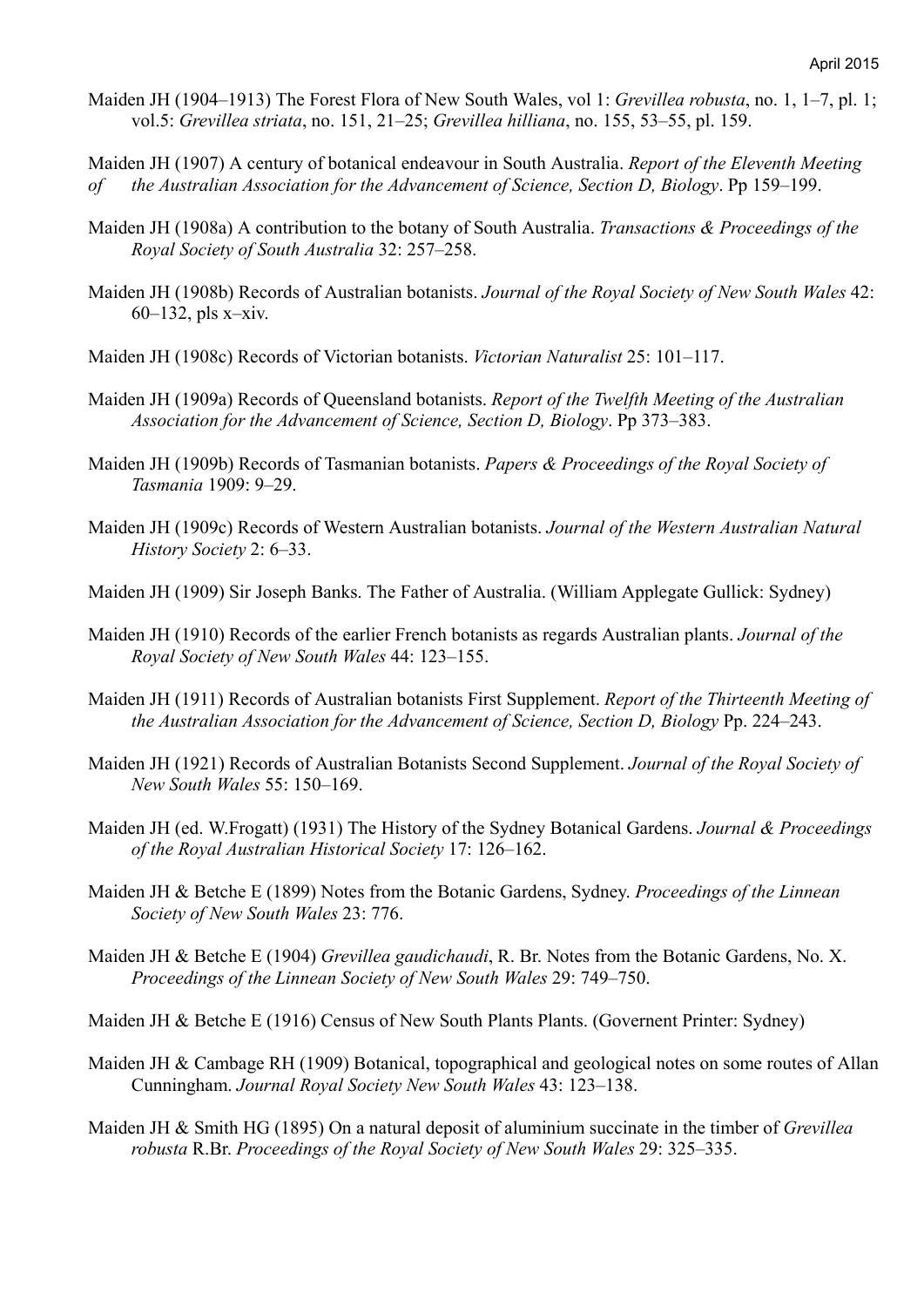- Majer JD (1982) Ant-plant interactions in the Darling Botanical District of Western Australia. In Buckley RC (ed.) *Ant-plant interactions in Australia*, *Geobotany* 4: 45–61, (W.Junk: The Hague)
- Majer JD & Lamont BB (1985) Removal of seed of *Grevillea pteridifolia* (Proteaceae) by ants. *Australian Journal of Botany* 33: 611–618.
- Makinson RO (1991) *Grevillea*. In Harden G.(ed.), Flora of New South Wales 2: 31–55. (New South Wales University Press: Kensington)
- Makinson RO (1993) *Grevillea subterlineata*. In McGillivray DJ *Grevillea,* Proteaceae 381, 483. (Melbourne University Press: Carlton, Vic)
- Makinson RO (1993) *Grevillea wilkinsonii* (Proteaceae) a new species from southern New South Wales. *Telopea* 5: 351–358.

Makinson RO (1996) *Grevillea*. In (Eds N.G. Walsh and T.J. Entwisle) *Flora of Victoria Volume 3. Dicotyledons: Winteraceae to Myrtaceae*. Pp. 845–870. (Inkata Press: Melbourne)

- Makinson RO (1997a) New segregate species and subspecies from the *Grevillea victoriae* (Proteaceae: Grevilleoideae) aggregate from south-east New South Wales. *Telopea* 7(2)129–138.
- Makinson RO (1997b) *Grevillea obtusiflora* subsp. *fecunda* (Proteaceae: Grevilleoideae), a new subspecies from New South Wales. *Telopea* 7(2): 144.
- Makinson RO (2000a) Proteaceae 2, *Grevillea*. *Flora of Australia*. Volume 17A (Australian Biological Resources Study: Canberra)
- Makinson RO (2000b) *Grevillea.* In Harden GJ, Hardin DW & Godden DC (eds) *Proteaceae of New South Wales*: 117–151. (University of New South Wales Press: Kensington, N.S.W.)
- Makinson RO (2002) *Grevillea.* In Harden G (ed) *Flora of New South Wales* 2 Revised: 32–66. (University of New South Wales Press: Kensington, N.S.W.)
- Makinson RO & Albrecht DE (1989) A new subspecies of *Grevillea acanthifolia* (Proteaceae: Grevilleoideae) from south-eastern New South Wales. *Muelleria* 7: 89–93.
- Makinson RO & Olde PM (1991) A new species of *Grevillea* (Proteaceae: Grevilleoideae) from southwest Western Australia. *Telopea* 4: 351–355.
- Malan DG (1992) Propagation of Proteaceae. *Acta Hort.* 316: 27–34.
- Maliondo SMS, Mbaga PH, Sabas E, Pederson A, Madoffe SS (1998) Growth and nutrients variation between *Grevillea robusta* provenances in Tanzania. *Southern African Forestry Journal* 0, 66-71.
- Mancuso S, Nicese FP, Masi E & Azzarello E (2004) Comparing fractal analysis, electrical impedance and electrolyte leakage for the assessment of cold tolerance in *Callistemon* and *Grevillea* spp. *Journal of Horticultural Science and Biotechnology* 79(4): 627–632.

Marchant NG et al. (1987) Flora of the Perth Region. (Western Australian Herbarium: [South Perth])

Marriott NR (1984) Wildflower gardening: low maintenance gardening with particular reference to dry or seasonally dry inland areas. *Australian Plants* 12: 99.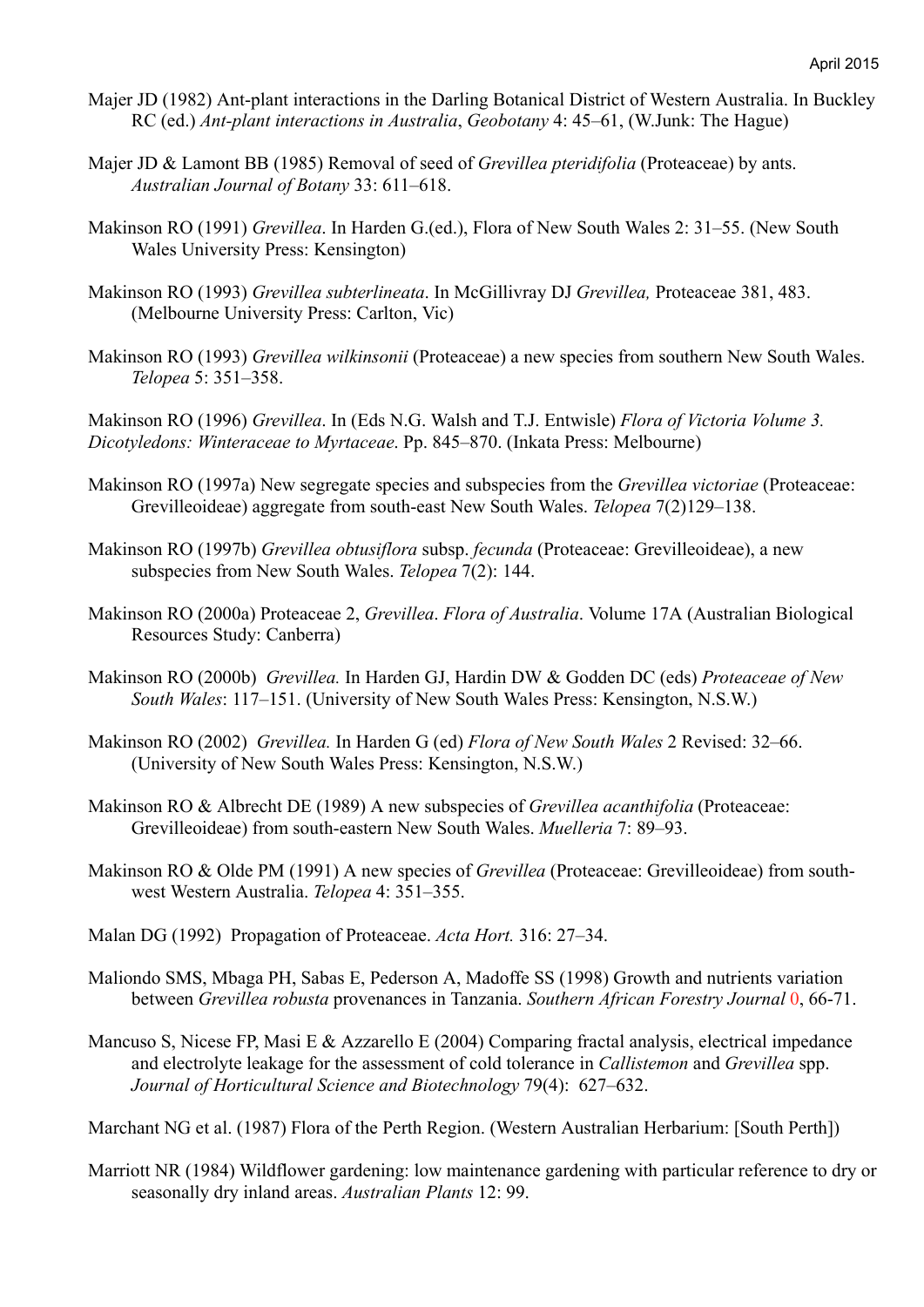- Marshall J (1991) Wildflowers and water, 16th Biennial Conference, Perth. Pp. 53–56. (Association of Societies for Growing Australian Plants: Perth)
- Martin ARH (1981) Evidence of change in pollination mechanism in the family Proteaceae, IV. *International Palynological Conference, Lucknow* (1976–77) 3: 396–401.
- Martin ARH & Herscovitch JC (1989) Fertilising pollen tubes parasitise ovary wall in *Grevillea*. *Annals of Botany* 64: 163–165.
- Mast A, Jones E, Barker R & W, Weston PH (2009) The phylogeny and age of the woody Australian genus *Hakea* (Proteaceae) and the evolution of its leaf and fire persistence features. (Abstract: Botany & Mycology Conference July 25–29: Utah)
- Mast A, Milton EF, Jones E, Barker RM & WR, Weston PH (2012) Time-calibrated phylogeny of the woody Australian genus *Hakea* (Proteaceae) supports multiple origins of insect-pollination among bird-pollinated ancestors. *American Journal of Botany* 99(3): 472–487.
- Matthews ML, Gardner J & Sedgley M **(**1999) The proteaceous pistil: morphological and anatomical aspects of the pollen presenter and style of eight species across five genera. *Annals of Botany* 83: 385–399.
- Maund B & Henslow JS (1839) *Grevillea ferruginea*. *The Botanist*. Volume 3 t. 153
- May SB (1960) Dermatitis due to *Grevillea robusta* (Australian silky oak) *Archives Dermatology* 82: 1008.
- Mburu F, Dumarçay S, Huber F, Petrissans M & Gérardin P (2007) Evaluation of thermally modified *Grevillea robusta* heartwood as an alternative to shortage of wood resource in Kenya: Characterisation of physicochemical properties and improvement of bio-resistance. *Bioresource Technology* 98(18): 3478–3486.
- McArthur K (1982) The bush in bloom. (Kangaroo Press: Kenthurst, New South Wales)
- McCall AC & Irwin RD (2006) Florivory: the intersection of pollination and herbivory. *Ecology Letters* 9: 1351–1365.
- McClintock EM (1979) An Annotated Checklist of Woody Ornamental Plants of California, Oregon and Washington. (Berkeley Division of Agricultural Sciences: University of California)
- McDowall M & R (2007) *Grevillea rosmarinifolia i*n the Graytown State Forest. *Grevillea Study Group Newsletter* 76: 7.

McEacharn N (1963) Catalogue of Plants in the gardens of the Villa Taranto at Pallanza (Lago Maggiore), Italy, Nello Stab. (Grafico R.Scotti: Milan)

McGillivray DJ (1969) The first botanical studies in Australia. *Australian Natural History*

McGillivray DJ (1970) Gathered at Botany Bay. *Progress* 9 (2): 1–7.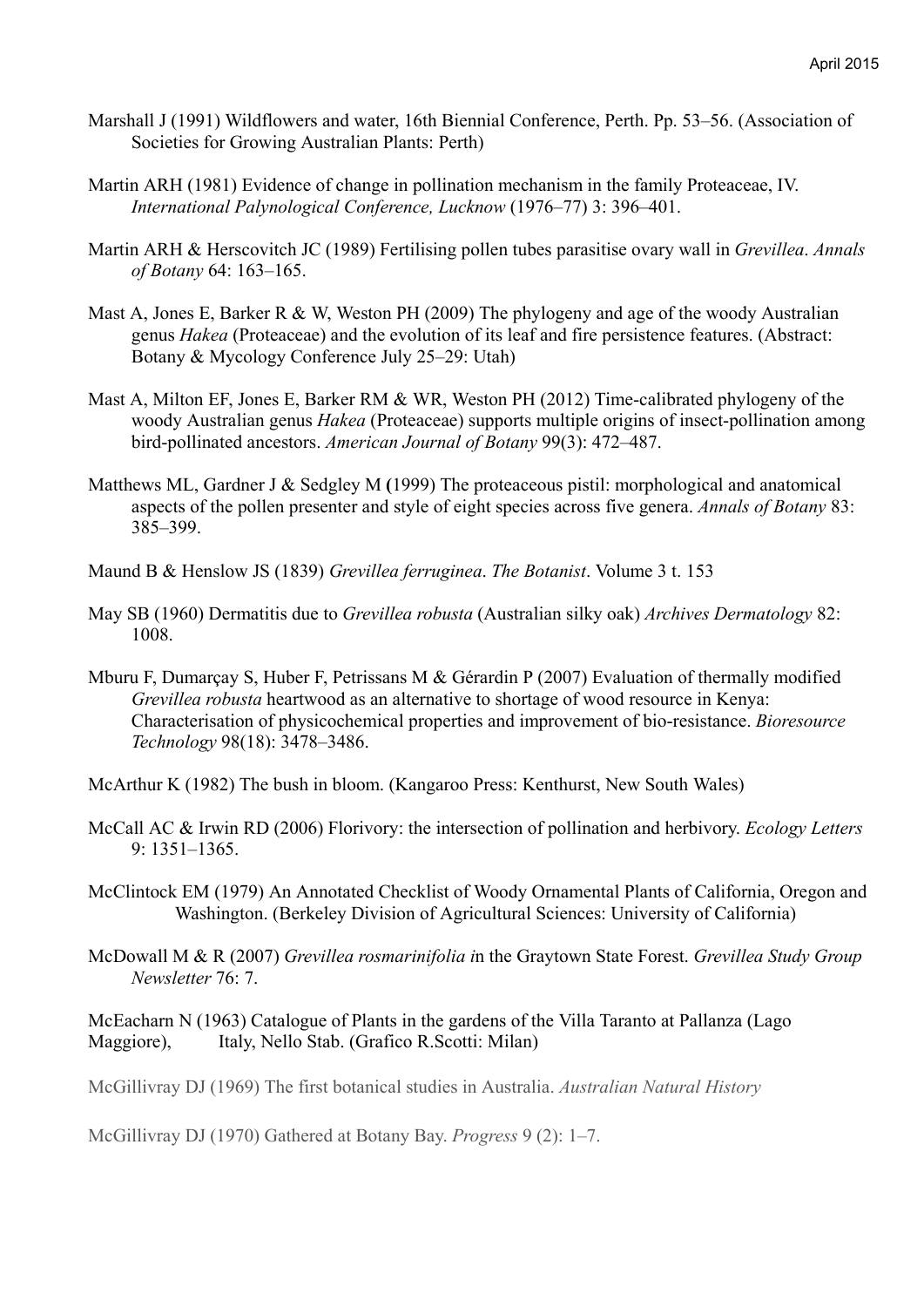- McGillivray, D (circa 1970) Plants Collected by Banks and Solander at Botany Bay in 1770. *A schedule to Captain Cooks Landing Place Historic Site Plan of Management.* (Authors name not included in publication.)
- McGillivray DJ (1970) A Checklist for the Illustrations of the Botany of Cook's First Voyage. *Contributions from the New South Wales National Herbarium* 4(3): 112–125.

McGillivray DJ (1971a) Apatophyllum: An interesting new Australian genus in Family Celastraceae. *Kew Bulletin* 25(3): 401–406.

- McGillivray DJ (1971) Joseph Banks: A 'Tolerable Botanist'. *Journal of the Royal Australian Historical Society* 57: 10–16
- McGillivray DJ (1972a) A Nomenclatural Tour (*Ixora queenslandica* Fosberg) *Contributions from the New South Wales National Herbarium* 4(5): 262–264.
- McGillivray DJ (1972b) Gandoger: a front door exit? *Taxon* XX1 (5/6): 717–719.
- McGillivray DJ (1973a) Gandoger's names of Australian plants. *Contributions from the New South Wales National Herbarium* 4: 319–365.

McGillivray DJ (1973b) Domin's Beitrage zur Flora und Pflanzengeographie Austarliens. *Contributions from the New South Wales Herbarium* 4(6): 366–368.

- McGillivray DJ (1973c) The handwriting of Richard Salisbury (1761–1829) and some incidental notes. *Contributions from the New South Wales Herbarium* 4(6): 369–372.
- McGillivray DJ (1975a) Johann August Ludwig Preiss (1811–1883) in Western Australia. *Telopea* 1(1):  $1-18.$
- McGillivray DJ (1975b) Australian Proteaceae: new taxa and notes. *Telopea* 1(1): 19–32.
- McGillivray DJ (1975c) *Billardiera* Sm. and *Rhytidosporum* F. Muell. (Pittosporaceae) in New South Wales. *Telopea* 1(1): 55–57.
- McGillivray DJ (1975d) *Dodonaea* (Sapindaceae): Taxonomic Notes. *Telopea* 1(1): 66–67.
- McGillivray DJ (1983) A revision of *Galium* (Rubiaceae) in Australia and New Zealand. *Telopea* 2(4): 355–378.
- McGillivray DJ (1985) Proposal to amend 2045 *Grevillea* R.Br. ex Knight, *nom. cons.* (Proteaceae) *Taxon* 34: 536–537.
- McGillivray DJ (1986) New Names in *Grevillea* (Proteaceae). (Private: Castle Hill)
- McGillivray DJ (1987) *Grevillea*. In Marchant NG, Wheeler JR, Rye BL, Bennett EM, Lander NS & Macfarlane TD *Flora of the Perth Region* Volume 1 (Western Australian Herbarium: Perth)

McGillivray DJ (1994) The Grevillea revision. *Grevillea Study Group Newsletter* 38: 3–4.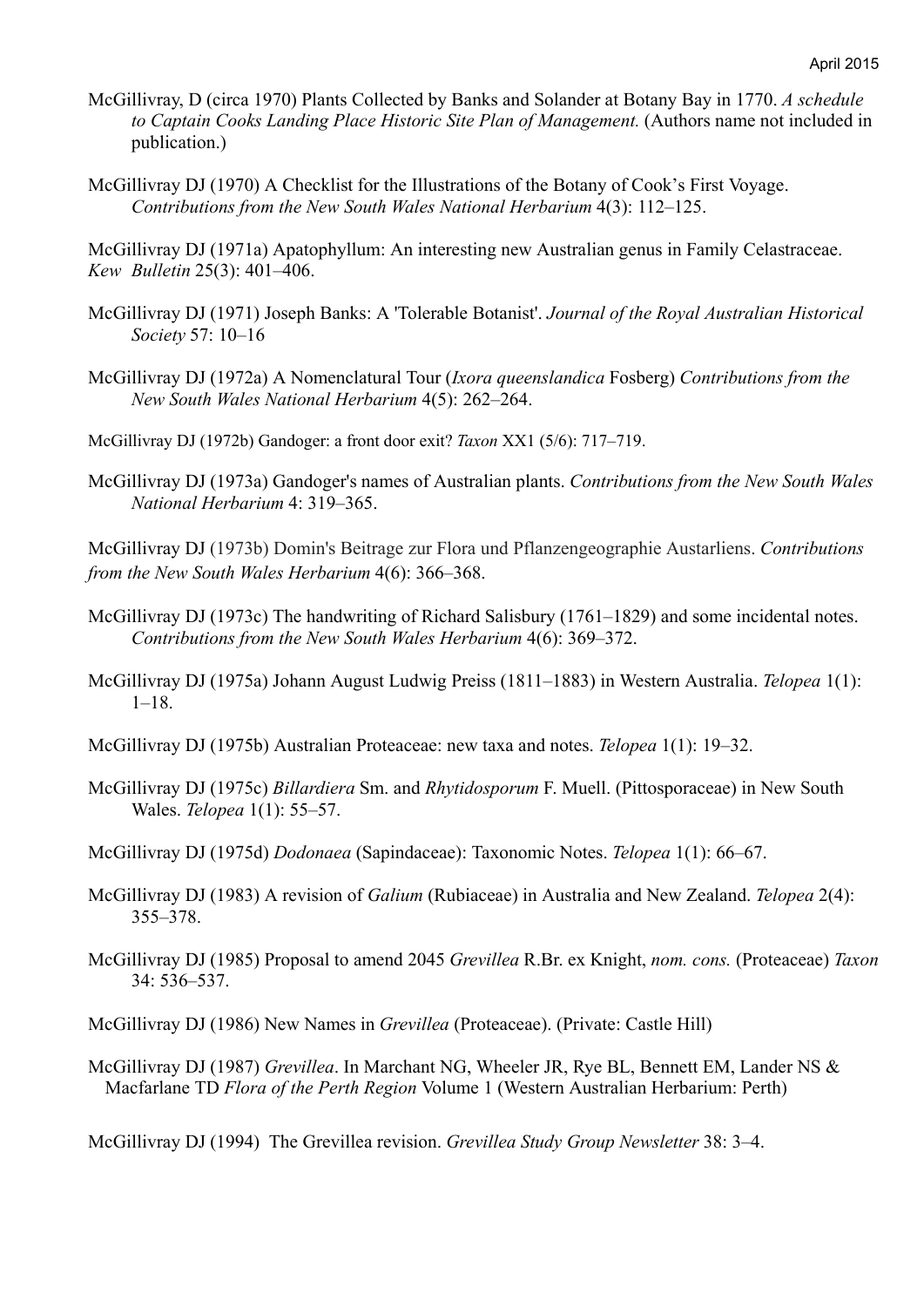- McGillivray DJ & Makinson RO (1993) *Grevillea*, Proteaceae: a taxonomic revision*.* (Melbourne University Press: Carlton, Victoria)
- McKee HS (1953) An undescribed species of *Grevillea* from the Rylstone District. *Proceedings of the Linnean Society of New South Wales* 78: 49–50.
- McKee ME & HS (1981) E.Vieillard et E.Deplanche, deux grands botanistes collecteurs en Nouvelle-Calédonie. *Histoire et Nature* 17-18: 49–51.
- McKenzie E 'Betty' V (1995) One Man's Dream. (Cranbrook Press:Toowoomba)
- McLuckie J (1927) An ecological study of the flora of Mount Wilson. *Proceedings of the Linnean Society of New South Wales* 52: 161–184.
- McLuckie J (1930) On Grevillea gaudichaudii R. Br., a supposed natural hybrid between *Grevillea laurifolia* Sieb. and *G. acanthifolia* A. C. Part I. - Analysis of the hybrid. *Proceedings of the Linnean Society of New South Wales* 55: 386–412.
- McMaugh J (1985) What Garden Pest or Disease is That? (Lansdowne Press: Sydney)
- McMaugh J (2005) Living Horticulture. The lives of men and women in the New South Wales nursery industry. (Nursery & Garden Industry NSW & ACT: Rouse Hill, NSW)
- McTaggart AR & Shivas RG (2008) The rusts on Proteaceae, including *Puccinia grevilleae sp. nov.* from northern Australia. *Australasian Plant Pathology* **37**(4) 344–346.
- **Meggitt MJ (1962)** Desert People: A study of the Walbiri Aborigines of Central Australia. (Angus & Robertson: Sydney)
- Meir S, Salim S, Chernov Z, Zadka T Philosoph-Hadas S & Riov J (2010) Improving the quality of various *Grevillea* cultivars grown in Israel by postharvest treatments. *Acta Horticulturae (ISHS)* 869:197–206.
- Meisner CF (1845) Proteaceae. In Lehmann JGC (ed.), Plantae Preissianae 1: 491–601.(Meissner: Hamburg)
- Meisner CF (1848) Proteaceae. In Lehmann JGC (ed.), Plantae Preissianae 2: 245–268. (Meissner: Hamburg)
- Meisner CF (1852) A List of the Proteaceae collected in South-western Australia by Mr. James Drummond. *Hooker's Journal of Botany & Kew Garden Miscellany* 4: 182–212.
- Meisner CF (1854) Plantae Muellerianae. Proteaceae, *Grevillea***.** *Linnaea* 26: 354–358.
- Meisner CF (1855) New Proteaceae of Australia. In Hooker W [ed.] *Journal of Botany & Kew Garden Miscellany* 7: 65–78, 114–124, 382.
- Meisner CF (1856) Proteaceae. In de Candolle, AP *Prodromus Systematis Naturalis Regni Vegetabilis* Vol. 14: 349–393. (Treuttel & Würtz**:** Paris)
- Memon HR (1985a) Evolution of exine structure and surface pattern in Proteaceae. *Sind University Research Journal (Science series)* 17(2): 107–117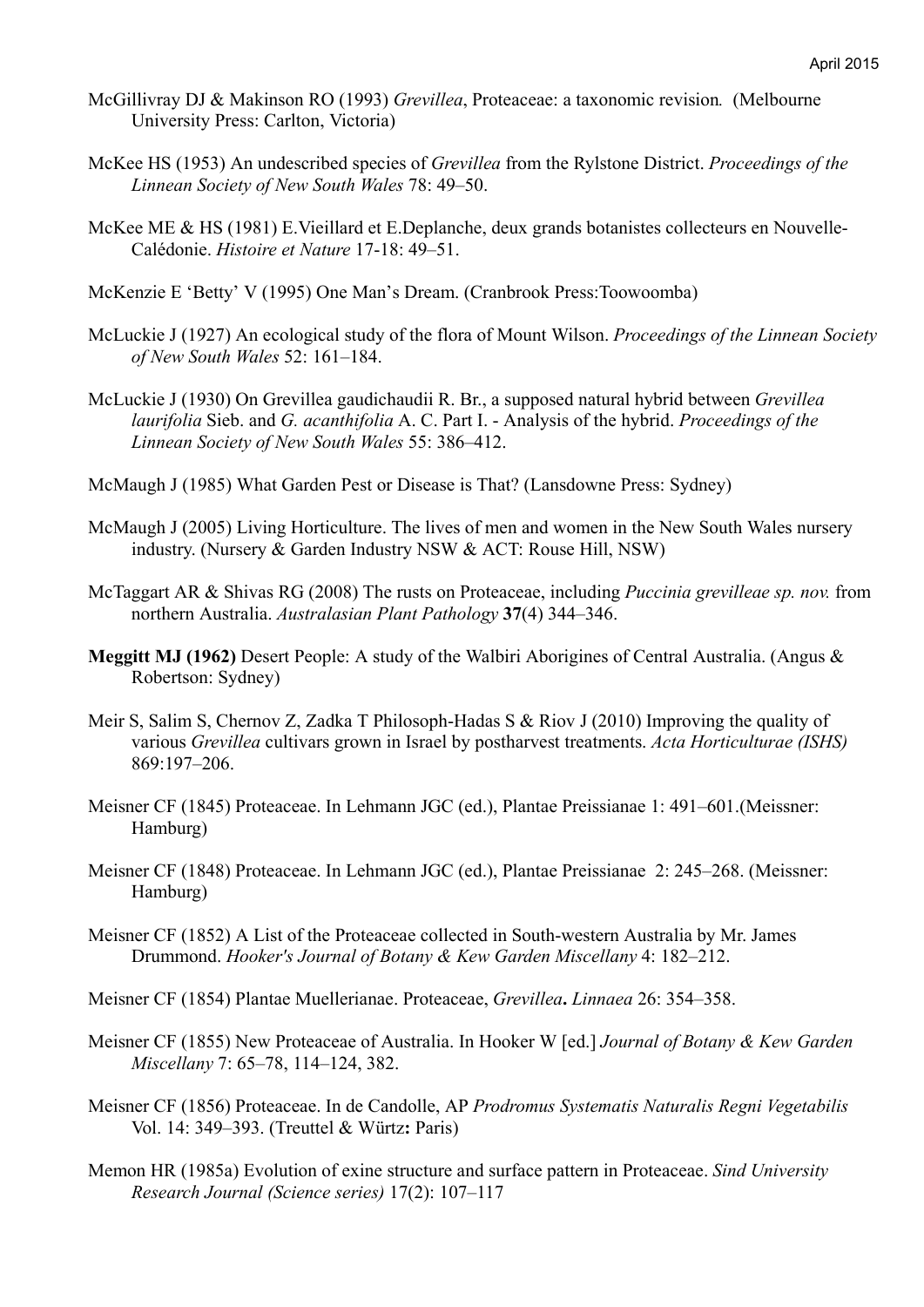- Memon HR (1985b) Implication of pollen surface pattern for species and generic-level classification in Proteaceae. *Pakistan Journal of Botany* 17: 87–106
- Memon HR (1986) Pollen surface pattern in relation to the phytogeography of Proteaceae. *Sind University Research Journal (Science series)* 18: 75–86
- Menz J (1985) Contact dermatitis from plants of the *Grevillea* family. *Australian Journal of Dermatology* 26: 74–76.
- Menz JE, Rossi R, Taylor WC & Wall L (1986) Contact dermatitis from *Grevillea* 'Robyn Gordon'. *Contact Dermatitis* 15: 126–131.
- Meredith L & Richardson M (1990) Rare or Threatened Australian Plant Species in Cultivation in Australia. Report 15. (Australian National Parks & Wildlife Service: Canberra)
- Metcalfe CR & Chalk I (1950) Anatomy of the Dicotyledons 2: 1160–1169. (Oxford: Clarendon)
- Miquel FAC & Groenewegen JC (1857) Catalogus Horti Botanici Amstelodamensis 119–120. (Westerman & Sons: Amsterdam)
- Milbraed J & Pilger R (1947) Obituary (Ludwig Diels) *Proceedings of the Linnean Society* 159: 148–151.
- Millar MA, Byrne M, Coates DJ, Roberts JD (2014) Characterisation of microsatellite DNA markers for *Grevillea paradoxa* (F. Muell.) *Conservation Genetics Resources* 6, pp. 139–141
- Miller BP (1998) *Grevillea williamsonii* survey plan report. (Parks Victoria)
- Miller HS (1970) The herbarium of Aylmer Bourke Lambert. Notes on its acquisition, dispersal and present whereabouts. *Taxon* 19: 489–553.
- Misra KK, Jaiswal HR (1993) Effects of size of polythene bags and potting mixtures on survival and growth of silver oak (*Grevillea robusta* Parker) seedlings. *Indian Forester* 119: 941-3.
- Mitchell TL (1838) Three Expeditions into the Interior of Eastern Australia etc. 2 Vols. (T.& W. Boone: London)
- Mock J, Murphy ST, Ritchie E & Taylor WC. (1973) Chemical studies of the Proteaceae. VI Two naphthoquinones from *Stenocarpus salignus*. *Australian Journal of Chemistry* 26(5): 1121–1130.
- Molyneux WM (1968) Grevilleas I know with toothbrush flowers. *Australian Plants* 4: 337–8, 370–1.
- Molyneux WM (1975) A new *Grevillea* species from western Victoria. *Muelleria* 3: 141–145.
- Molyneux WM (1982) *Grevillea alpina. Grevillea Study Group Newsletter* 6: 7–9.
- Molyneux WM (1985) *Grevillea obtecta* (Proteaceae), a new species from central Victoria. *Muelleria* 6: 147–151.
- Molyneux WM (1995) *Grevillea celata (Proteaceae), a new species from Central Eastern Gippsland, Victoria. Muelleria* 8: 311–316.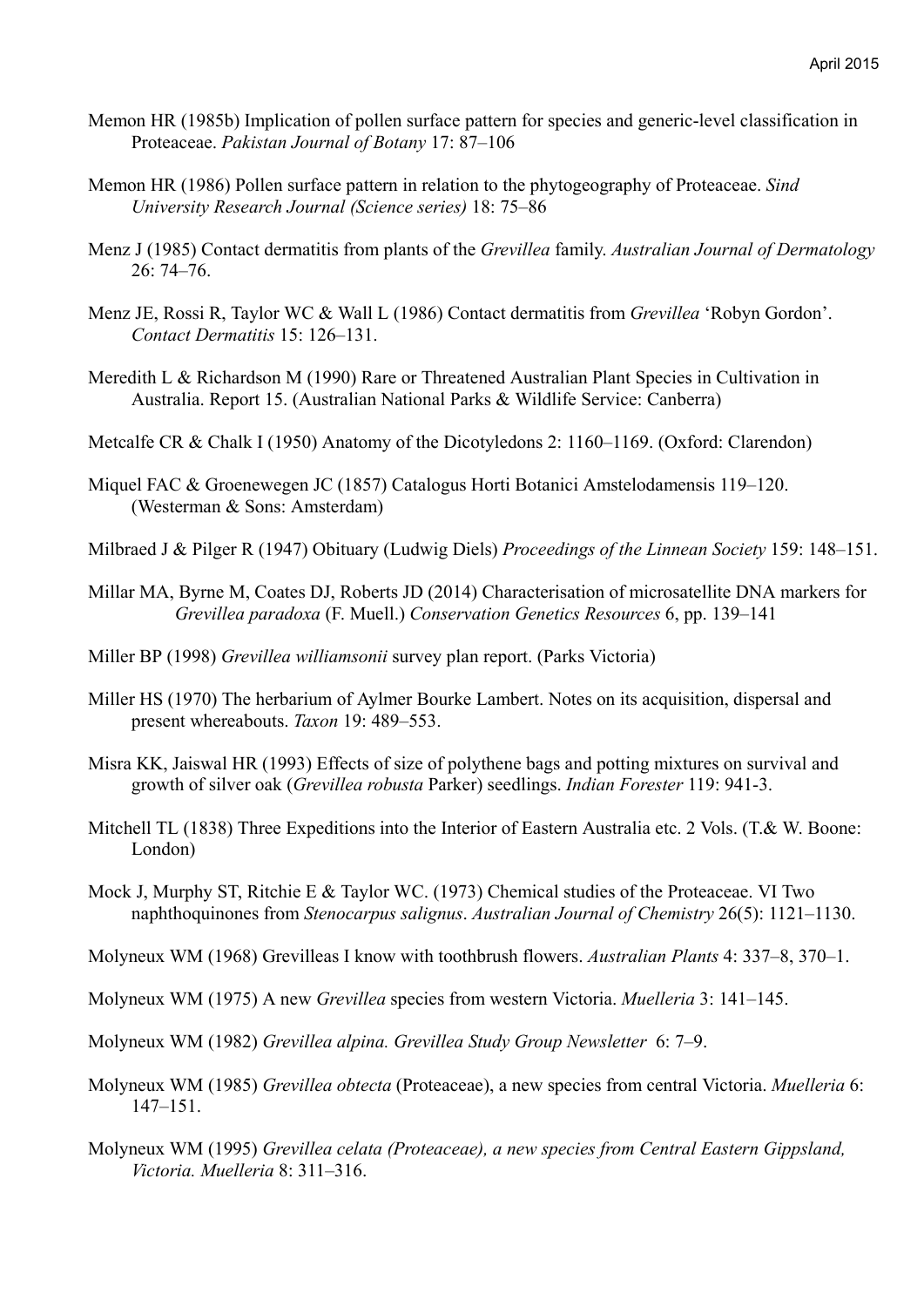- Molyneux WM, Forrester S, Gammon W, Stone R & Talbot A (1984) The Austraflora Handbook. (Vega Press: Blackburn, Victoria)
- Molyneux WM & Stajsic V (2000) *Grevillea victoriae* subgroup (part only) In Makinson RO *Flora of Australia* Vol. 17A : 255–256, 502.
- Montrouzier XRP (1860) Flore de l'Île Art (près de la Nouvelle Calédonie) *Mémoires de l'Académie Royale des Sciences Lyon; Section des Sciences*, Series 2, 10: 248.
- Moore C *et al*. (The Director) (1851–95) Report of the Botanic Gardens & Museum, Sydney. (Goverment Printer: Sydney)
- Moore C (1893) Handbook of the Flora of New South Wales. (Government Printer: Sydney)
- Moore CWE & Keraite K (1966) Nutrition of *Grevillea robusta* Proteaceae. Australian Journal of Botany 14: 151-63.
- Moore S Le M (1899) The botanical results of a journey into the interior of Western Australia; with some observations on the nature and relationships of the desert flora. *Journal of the Linnean Society, Botany* 34: 171–261.
- Moore S Le M (1920) A Contribution to the flora of Australia. *Journal of the Linnean Society, Botany* 45: 191–192.
- Moore S Le M (1921) Plants from New Caledonia. *Journal of the Linnean Society, Botany* 45: 388–389.

Moore T (1874) New Plants of 1873. *Gardener's Chronicle*, new series, 1: 60.

Morcombe M & I (1974) Wildflowers of Australia. (Australian Universities Press: Waterloo, N.S.W.)

Morley BD & Toelken HR (1983) Flowering Plants in Australia. (Rigby: Adelaide)

- Morren E (1858) Note sur le *Grevillea alpestris*, ou *Grevillea* des Montagnes. *Belgique Horticole* 8: 66– 67.
- Morris EC (2000) Germination response of seven east Australian *Grevillea* species (Proteaceae) to smoke, heat exposure and scarification. *Australian Journal of Botany* 48(2): 179–189.
- Morris EC, Tieu A & Dixon KW (2000) Seed Coat Dormancy in Two Species of *Grevillea* (Proteaceae) *Annals of Botany* 86: 771–775.
- Morris PF (1935) Some notes on allied species of *Grevillea*. *Victorian Naturalist* 51: 207–208.
- Morris PF (1949) The late Alfred James Tadgell. *Victorian Naturalist* 66: 135.
- Morris RC (1950) *Grevillea robusta compacta*. *Journal of Indian Coffee* 14: 12.
- Morrison A (1910) The adaptation of plants to environment. *Journal of the Natural History & Science Society of Western Australia* 3(1): 47–57.

Morrison A (1912) New and rare West Australian plants. *Journal of Botany* 50: 276–278.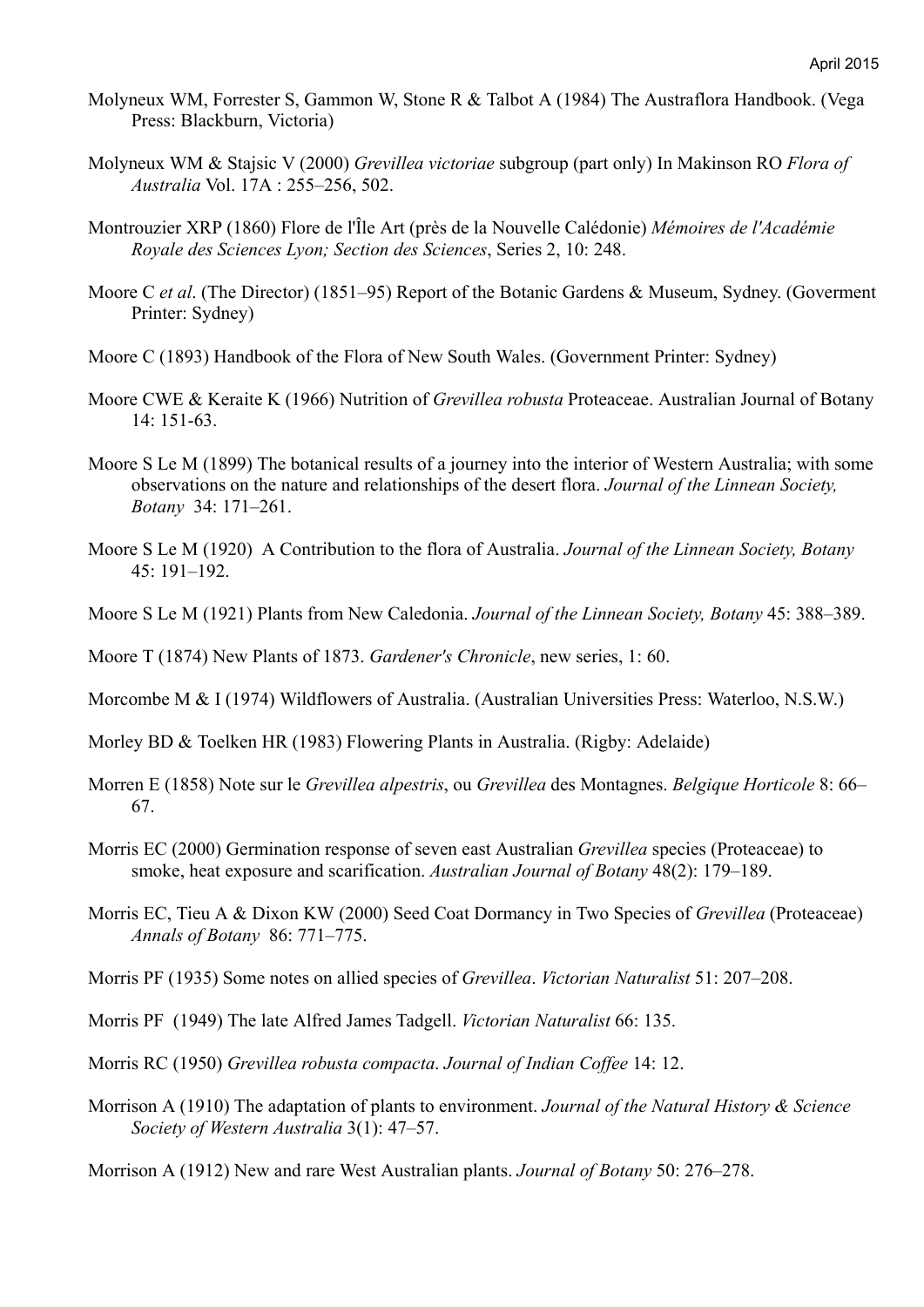- Morrison D (1989) Continental drip—a theory of the shape of continents. *Australian Systematic Botany Society Newsletter* 58: 15–18.
- Morton JF (1962a) Ornamental plants with toxic and/or irritant properties. II. *Proceedings of the Florida State Horticultural Society* 75: 484-491.
- Moyal AM (ed.) (1976) Scientists in Nineteenth Century Australia: A documentary history. (Cassell Australia: Stanmore, NSW)
- Muchiri MN (2004) *Grevillea robusta* in agroforestry systems in Kenya. *Journal of Tropical Forest Science* 16: 396-401.
- Mueller FJH (1853) First General Report of the Government Botanist on the Vegetation of the Colony of Victoria. *Victoria—Parliamentary Papers—Votes and Proceedings of the Legislative Council.* 1 (A. nos 26a, b): 1–22. (Government Printer: Melbourne)
- Mueller FJH (1854) Definitions of rare or hitherto undescribed Australian plants, chiefly collected within the boundaries of the Colony of Victoria. *Transactions of the Philosophical Society of Victoria* 1: 5– 24. (preprint *fide* Seberg (1986)
- Mueller FJH (1855a) Mueller FJH von (1855a) Definitions of rare or hitherto undescribed Australian plants, chiefly collected within the boundaries of the Colony of Victoria. (Goodhugh & Trembath: Melbourne) New Alpine Plants. G. confertifolia 22; G. dimorpha (& both var angustifolia, var. latifolia) 21; G. lobata 22; G. miqueliana P. 50–51; G. pterosperma 22–3; G. victoriae P. 31;

Mueller FJH (1855b) Botany of Victoria (southern Australia) Extracts of letters from Dr. Mueller, colonial botanist, Victoria. *Hooker's Journal of Botany & Kew Gardens Miscellany* 7: 233–242.

- Mueller FJH (1855c) Definitions of rare or hitherto undescribed Australian plants, chiefly collected within the boundaries of the Colony of Victoria. *Transactions of the Philosophical Society of Victoria* 1: 34–50.
- Mueller FJH (1855d) Descriptive characters of new alpine plants from continental Australia. *Transactions of the Philosophical Society of Victoria* 1: 96–111.
- Mueller FJH (1855e) Descriptions of fifty new Australian plants, chiefly from the Colony of Victoria. *Transactions and Proceedings of the Victorian Institute for the Advancement of Science for the sessions 1854–1855*: 28–48.
- Mueller FJH (1855f) Descriptions of new Australian plants chiefly from the Colony of Victoria. *Transactions and Proceedings of the Victorian Institute for the Advancement of Science for the sessions 1854–1855*: 114–135.
- Mueller FJH (1856a) Definitions of rare or hitherto undescribed Australian plants, collected within the boundaries of the Colony of Victoria. *Hooker's Journal of Botany & Kew Gardens Miscellany* 8: 8– 11, 33–46, 65–72, 144–150, 161–169, 201–210, and 332–336.
- Mueller FJH (1856b) Dr Ferdinand Mueller and the north Australian exploring expedition. *Hooker's Journal of Botany & Kew Gardens Miscellany* 8: 11–16.
- Mueller FJH (1857) *Nova genera et species aliquot rariores in plagis Australiae intratropicis nuperrime detecta*. *Hooker's Journal of Botany & Kew Garden Miscellany* 9: 14–24.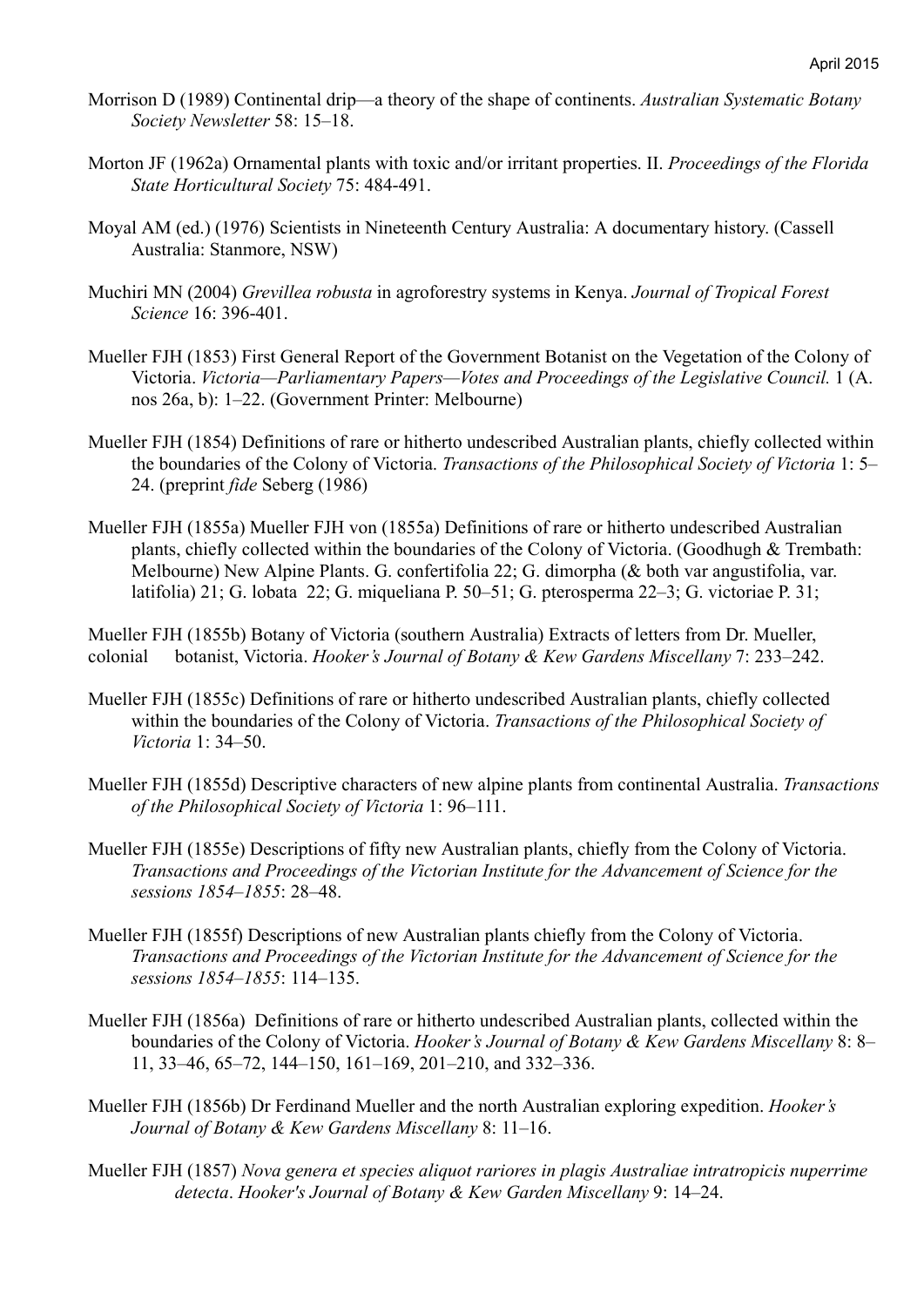- Mueller FJH (1858a) Plants growing in Melbourne Botanic Garden. *Annual report of the Government Botanist & Director of the Botanic Garden, Victoria—Parliamentary Papers—Votes and Proceedings of the Legislative Council 1858–9.* 2 (no. 17): 1–27. (Government Printer: Melbourne)
- Mueller FJH (1858b) Account of some new Australian Plants. *Transactions of the Philosophical Institute of Victoria* 2: 62–77.
- Mueller FJH (1859) Fragmenta Phytographiae Australiae 1: 135–138. (Government Printer: Melbourne)
- Mueller FJH (1862–65) The Plants Indigenous to the Colony of Victoria. 2 Volumes. (Government Printer: Melbourne)
- Mueller FJH (1863a) Annual report of the Government Botanist & Director of the Botanic Garden, Victoria. *Parliamentary Papers—Votes and Proceedings of the Legislative Council 1861–2*, 3 (no. 105): 1–11. (Government Printer: Melbourne)
- Mueller FJH (1863b) Fragmenta Phytographiae Australiae 3: 145–147(Government Printer: Melbourne)

Mueller FJH (1864a) Enumeration of plants collected during Mr. J.McDouall Stuart's expeditions across the Australian Continent in 1860, 1861 and 1862. In Hardman W. (ed.) *The Journals of J.McDouall Stuart*. (Saunders, Otley & Co.: London)

- Mueller FJH (1864b) Fragmenta Phytographiae Australiae 4: 84–86, 129–130. (Government Printer: Melbourne)
- Mueller FJH (1865) Fragmenta Phytographiae Australiae 5: 25, 90–91, (Government Printer: Melbourne)
- Mueller FJH (1867) Fragmenta Phytographiae Australiae 6: 92–93. (Government Printer: Melbourne)
- Mueller FJH (1868) Fragmenta Phytographiae Australiae 6: 205–213. (Government Printer: Melbourne)
- Mueller FJH (1871) Fragmenta Phytographiae Australiae 7: 131–133. (Government Printer: Melbourne)
- Mueller FJH (1874) Fragmenta Phytographiae Australiae 8: 3, 123,150 (Government Printer: Melbourne)
- Mueller FJH (1875a) Fragmenta Phytographiae Australiae 9: 3, 123, (Government Printer: Melbourne)
- Mueller FJH (1875b) Plants collected by Mr Giles during his geographic exploration of central Australia in 1872, 1873, and 1875. In Giles E *Geographic Travels in Central Australia from 1872 to 1874*. Appendix: 209–223. (McCarron, Bird & Co.: Melbourne.

Mueller FJH (1876) Fragmenta Phytographiae Australiae 10: 44–46. (Government Printer: Melbourne)

- Mueller FJH (1877) List of the plants obtained during Mr. C.Giles's travels in Australia in 1875 and 1876. *Journal of Botany* 15: 269–281-300–306, 344–349.
- Mueller FJH (1881) Plants of North-western Australia. *Western Australia votes and Proceedings of the Legislative Council 9*
- *Melbourne Chemist & Druggist* suppl. 5: 72.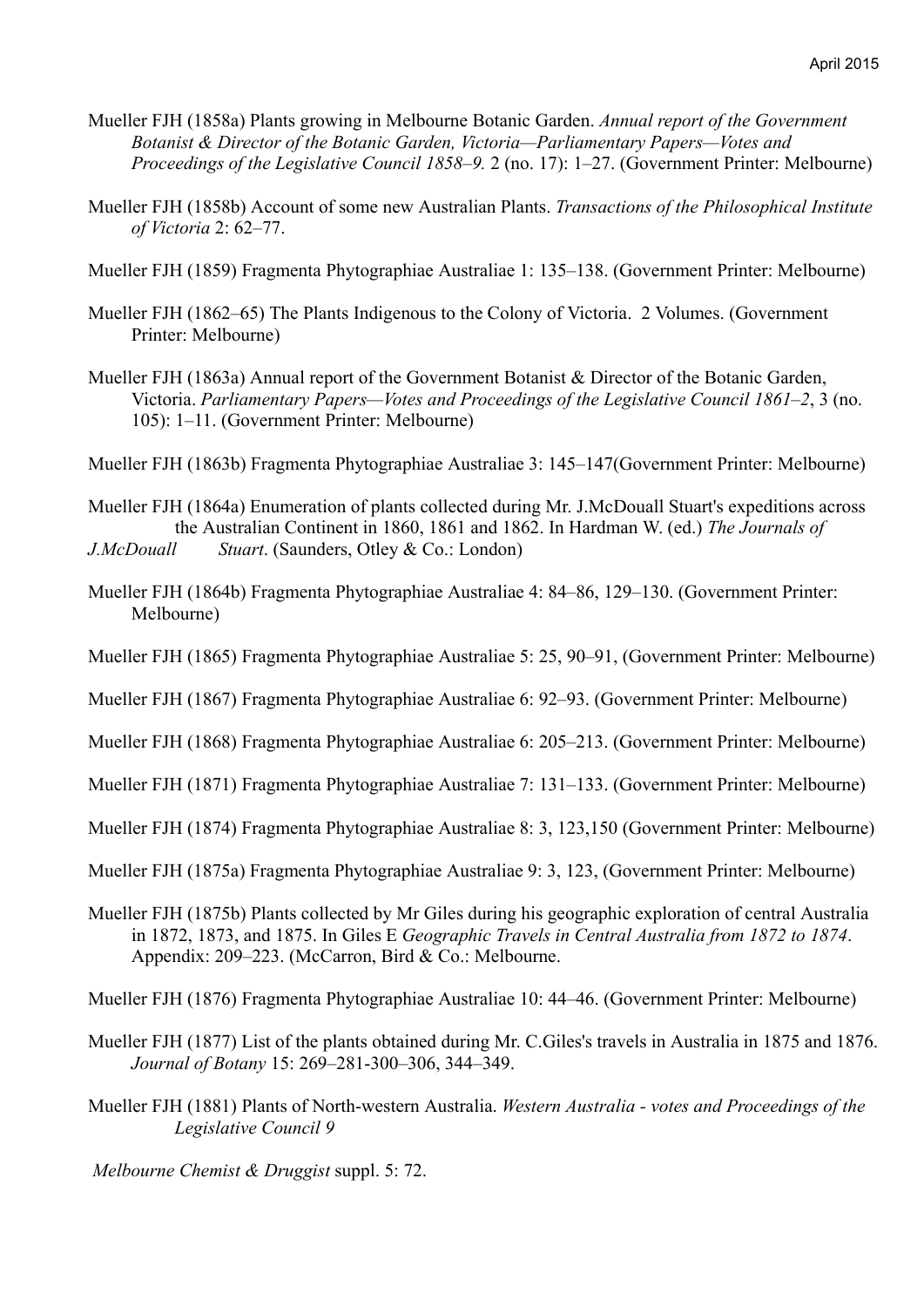Mueller FJH (1883a) Plants indigenous around Sharks Bay and its vicinity. (Government Printer: Perth)

Mueller FJH (1883b) Brief notes on the genus *Grevillea*. *Melbourne Chemist & Druggist* suppl. 5: 72.

Mueller FJH (1885) Succinct notes on some plants from New Guinea. *Victorian Naturalist* 1: 167–168.

- Mueller F (1887) Some hitherto undescribed plants of New South Wales. *Proceedings of the Linnean Society of New South Wale*s 2nd ser. 1: 1105–1106.
- Mueller FJH (1888) Some hitherto unknown Australian plants. *Transactions and Proceedings of the Royal Society of Victoria* 24: 168–174.
- Mueller FJH (1889) Second Systematic Census of Australian Plants 1: 117–120. (Victorian Government Printer: Melbourne)
- Mueller FJH (1890) Descriptions of hitherto unrecorded Australian plants. Proceedings Linnean Societ of New South Wales 5: 186–7.
- Mueller FJH (1893) Descriptions of new Australian Plants, with other annotations. *Victorian Naturalist*  10: 129.
- Mueller FJH (1894) *Grevillea aspleniifolia* var. *shepherdiana* [given in a report to a meeting]. *Victorian Naturalist* 10: 151.
- Mueller FJH (1896) Beschreibung einer neuen *Grevillea*. *Botanisches Centralblatt* 66: 341.
- Mueller FJH & Tate R (1896) Botany (Phanerogams and Vascular Cryptogams) *Transactions of the Royal Society of South Australia* 16: 333–383.
- Mugunga CP (2009) Growth and quality of *Grevillea robusta* provenances in Ruhande Arboretum, Butare, Rwanda. *Rwanda Journal* Vol. 17: .
- Mulligan BO (1937) *Grevillea x semperflorens*. *Journal of the Royal Horticultural Society* 62: 124–127.
- Musson CT & Fletcher JJ (1927) On a case of natural hybridisation in the genus *Grevillea* [N.O. Proteaceae]. *Proceedings of the Linnean Society of New South Wales* 52: 122–132.
- Muthuri CW, Ong CK, Black CR, Mati BM, Ngumi VW & Van-Noordwijk M (2004) Modelling the effects of leafing phenology on growth and water use by selected agroforestry tree species in semiarid Kenya. *Land Use and Water Resources Research* 4. http://purl.umn.edu/47874.
- Myerscough PJ, Whelan RJ & Bradstock RA (2001) Ecology of Proteaceae with special reference to the Sydney region. *Cunninghamia* 6(4): 951–1015.
- Nairn & Sons (1914) Nairns' Catalogue. (The Authors, Christchurch)
- Naish GPB (1968) Cook as navigator. *Endeavour* 27, 100: 38–41.
- Napier K (1975) New Holland in Europe. *Journal of the Royal Western Australian Historical Society* 7  $(7): 55-68.$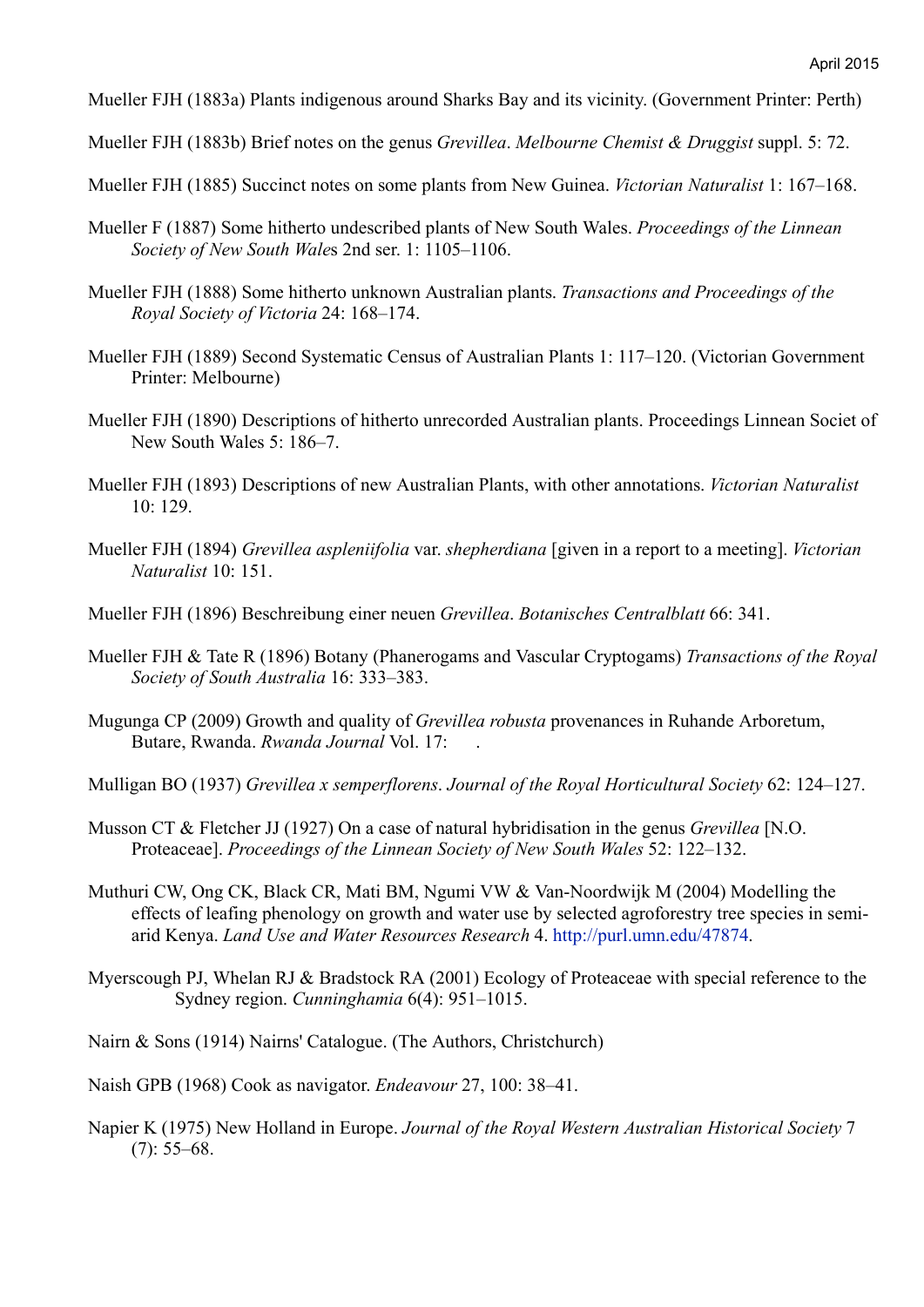- Napier K (1977) Early botanical exploration in Western Australia and its effects in Europe. *Seminar Papers* pp. 157–165, [Second Federal S.G.A.P. Seminar], Perth.
- **Nash D (1984)** An ethnobotanical study of women's plant use at Mt. Liebig, Unpub. Ms. 2075. (Australian Instititute of Aboriginal Studies: Canberra)
- Nautiyal S, Negi DS, Pal M, Chaukiyal SP (1996) Plant responses to water stress and antitranspirants: Changes in growth and dry matter production of *Grevillea robusta* A. Cunn. *Indian Forester* 122: 43-50.
- Neel P& Will A (1978) *Grevillea chrysodendron* R. Br: Potential Weed in South Florida. *Hortscience* 13 (1): 18–21.
- Nelson EC (1974) Disjunct plant distributions on the south-western Nullarbor Plain, Western Australia. *Journal of the Royal Society of Western Australia* 57: 105–117.
- Nelson EC (1981) Phytogeography of southern Australia. In Keast A.(ed.) *Ecological Biogeography of Australia* 1: 733–759 (W.Junk: The Hague)
- Nelson EC (1983) Australian plants cultivated in England before 1788. *Telopea* 2: 347–353.
- Nelson EC (1987) From the banks of Erne to Botany Bay: John White (c.1756–1832), Surgeon-General of New South Wales, Unpublished address to *Joint meeting of the Society for the History of Natural History etc., Enniskillen*; copy at Royal Botanic Gardens, Sydney.

Nelson EC (1990) '. . . and flowers for our amusement': the early collecting and cultivation of Australian plants in Europe and the problems encountered by today's taxonomists, in P.S.Short (ed.),

*History of Systematic Botany in Australasia* pp. 285–296, Australian Systematic Botany Society, South Yarra.

- Nelson JE (1963) The biology of the flying fox in south-eastern Queensland. Thesis 1480. (Biological Sciences Library, University of Queensland)
- Newbey K (1968) Western Australian Plants for Horticulture 1. (Society for Growing Australian Plants: Sydney)

Nichols DG, Jones DL & Beardsell DV (1979) The effect of phosphorus on the growth of *Grevillea* 'Poorinda Firebird' in soil-less potting mixes. *Scientia Horticulturae* 11(2): 197–205.

- Nichols DG & Beardsell DV (1981) Interactions of calcium, nitrogen and potassium with phosphorus on the symptoms of toxicity in *Grevillea* cv. 'Poorinda Firebird'. *Plant and Soil* 61: 437–445.
- Nichols DG & Beardsell DV (1981) The response of phosphorus-sensitive plants to slow-release fertilizers in soil-less potting mixes. *Scientia Horticulturae* 15(4): 301–309.

Nichols J (1986) Two Gippsland Naturalists. *Gippsland Heritage Journal* 1(1): 33–37.

Nicholson G (1884–88) The Illustrated Dictionary of Gardening. (L.Upcott Gill: London)

Nicolson SW (1993) Low nectar concentrations in a dry atmosphere: A study of *Grevillea robusta* (Proteaceae) and *Callistemon viminalis* (Myrtaceae) *South African Journal of Science* 89: 473-7.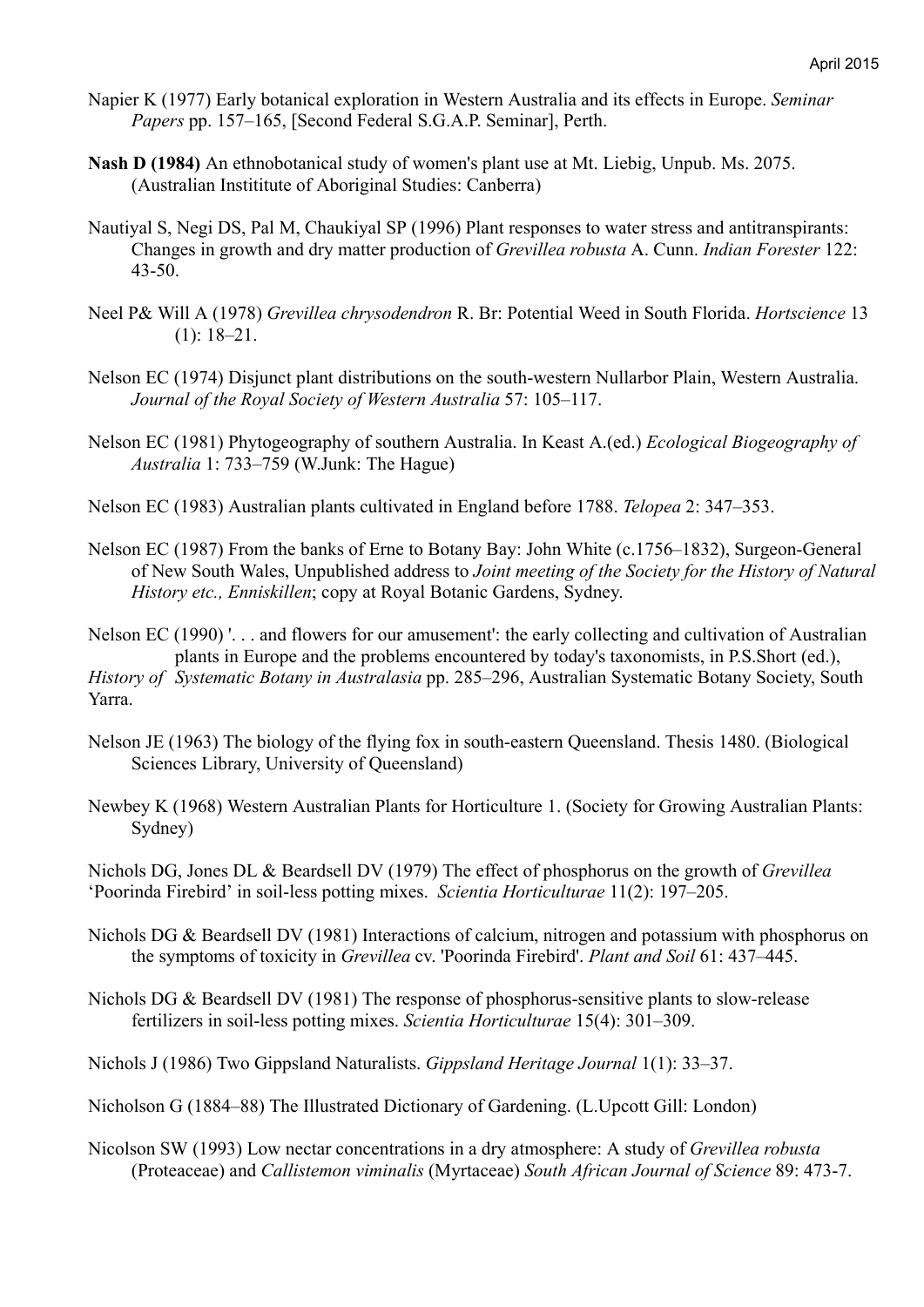- Nicolson SW (1995) Direct demonstration of nectar reabsorption in the flowers of *Grevillea robusta* (Proteaceae) *Functional Ecology* 9: 584–588.
- Nicolson SW, W-Worswick PV (1990) Sodium and potassium concentrations in floral nectars in relation to foraging by honey bees. *South African Journal of Zoology* 25, 93-6.
- Nicolson SW & van Wyk BE (1998) Nectar Sugars in Proteaceae: Patterns and Processes. *Australian Journal of Botany* 46(4) 489– 504.

Nicolson SW, Nepi M & Pacini E [eds]. (2007) Nectaries and nectar. (Springer: Dordrecht, Netherlands)

TQ 50156 TQ 50157 2 vols & supplement Nissen C (1951) Die botanische buchillustration : ihre geschichte und bibliographie. (Hiersemann: Stuttgart)

- Nobelius CA & Son (1936–1941) Catalogue of fruit trees, elms, planes, oaks, poplars and other deciduous, ornamental trees shrubs and conifers. (D.W. Paterson & Co.: Melbourne)
- Norst MF (1989) Ferdinand Bauer: The Australian Natural History Drawings. (British Museum: London)

Noter R de (1909) *Grevillea splendens*. *Rev. Hort.* 9: 33.

- Nurserymen and Seedsmen's Association of Victoria (1975) 1975 Selection. *Grevillea* Poorinda Rondeau. *Your Garden* 28(8): 50.
- Occolowitz JL & Wright AS (1962) 5-(10-Pentadecenyl) resorcinol from *Grevillea pyramidalis. Australian Journal of Chemistry* 15(4): 858–861.
- **O'Connell J** *et al.* (1983), Traditional & modern plant use among the Alyawara of Central Australia. *Economic Botany* 37(1): 80–109.
- O'Connell J (2011) Best Grevilleas for Southern California. *Pacific Horticulture* 72(4): 35–38.
- Offord C, Goodwin P & Nixon P (1990) Clonal selection and micropropagation of Waratah. *Acta Horticulturae* 264: 49–52.

Offord C. & Tyler J (undated), Tissue culture of grevilleas at Mount Annan Botanic garden, unpublished manuscript, Mount Annan Botanic Garden, Campbelltown; copy held by Grevillea Study Group..

- Oliver D & Fitch W. (1871) *Grevillea macrostylis*. In Hooker JD [ed.] *Curtis's Botanical Magazine* Vol. 97 (3rd series, Vol. 27): t. 5915.
- ?Oliver D & Fitch W (1871) *Grevillea macrostylis*. In Hooker JD [ed.] *Curtis's Botanical Magazine* Vol. 97 (3rd series, Vol. 27): t. 5915.
- Olde PM (1990) A new species of *Grevillea* (Proteaceae: Grevilleoideae) from south-west Western Australia. *Western Australian Naturalist* 18: 75–79.

Olde PM (1999) The Military Depot, Cox's River. *Grevillea Study Group Newsletter* 54: 3–5.

Olde P.M. (2000) Rediscovering *Grevillea rosmarinifolia*. *ASBS Newsletter* 102: 13–15.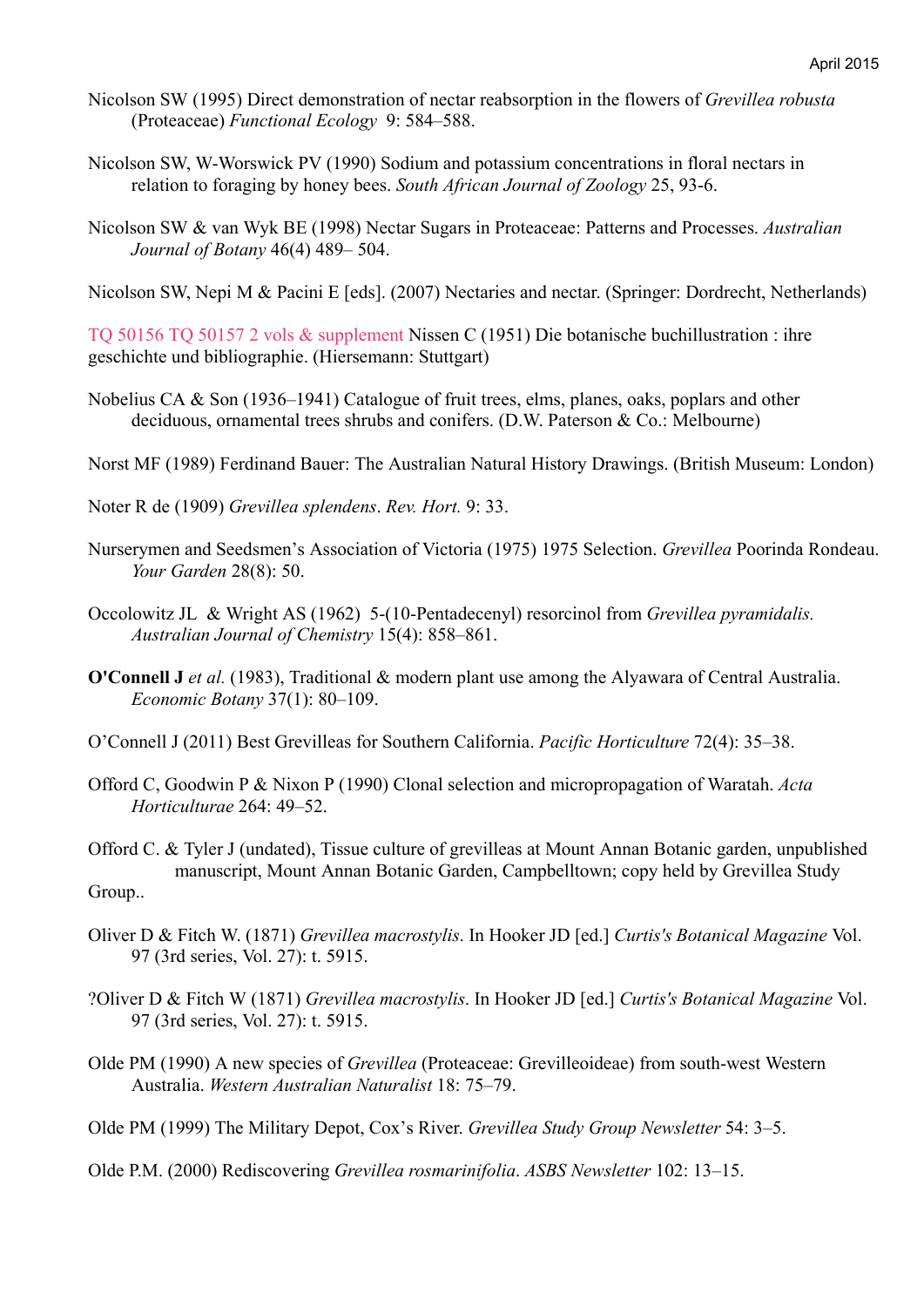- Olde PM (2000) Charley Fraser, first grower of Australian Plants in Australia. *Grevillea Study Group Newsletter* 55: 11–12.
- Olde PM (2002) Some Rainforest Grevilleas. *Australian Plants* 21(173) : 386.
- Olde PM (2005) Naming *Grevillea macleayana*. *Grevillea Study Group Newsletter* 72: 13–17.
- Olde PM (2015) *Grevillea laurifolia* subsp. *caleyana* Olde (Proteaceae: Grevilleoideae: Hakeinae), a new subspecies from the Blue Mountains of New South Wales. *Telopea* 00: 000–000.
- Olde PM, Leake S & Meiklejohn G (2010) Growing New South Wales Waratahs. *Australian Plants*.
- Olde PM & Marriott NR (1993a) A taxonomic revision of *Grevillea angulata* (Proteaceae: Grevilleoideae) and closely related species from the Northern Territory and Western Australia. *Telopea* 5: 399–417.
- Olde PM & Marriott NR (1993b) New species and taxonomic changes in *Grevillea* (Proteaceae: Grevilleoideae) for south-west Western Australia. *Nuytsia* 9: 237–304.
- Olde PM & Marriott NR (1994a) *Grevillea buxifolia* (Proteaceae: Grevilleoideae) revisited. *Telopea* 5: 701–710.
- Olde PM & Marriott NR (1994b) A taxonomic revision of *Grevillea arenaria* and *Grevillea obtusiflora* (Proteaceae: Grevilleoideae) *Telopea* 5: 711–733.
- Olde PM & Marriott NR (1994c) Taxonomic studies in *Grevillea triternata* and *Grevillea ramosissima* (Proteaceae: Grevilleoideae) *Telopea* 5: 773–779.
- Olde PM & Marriott NR (1994d) New names and combinations in *Grevillea* (Proteaceae: Grevilleoideae) Appendix, *The Grevillea Book* 1: 174–187. (Timber Press: Portland, Oregon)
- Olde PM & Marriott NR (1994e) The *Grevillea* Book. Vol. 1. (Kangaroo Press: Kenthurst, New South Wales)
- Olde PM & Marriott NR (1995a) The *Grevillea* Book Vol. 2. (Kangaroo Press: Kenthurst, New South Wales)
- Olde PM & Marriott NR (1995b) The *Grevillea* Book Vol. 3. (Kangaroo Press: Kenthurst, New South Wales)
- Olde PM & Marriott NR (2002) One new *Banksia* and two new *Grevillea* species Proteaceae: Grevilleoideae) from Western Australia. *Nuytsia* 15(1): 85–99.
- Olde PM & Marriott NR (2008) Recognition of new taxa in *Grevillea* (Proteaceae: Grevilleoideae) from south-west Western Australia. *Nuytsia* 8(1): 223–234.
- Olde PM & Marriott NR (2009) *Grevillea tetragonoloba* recircumscribed, with notes on its typification and a new segregate species from south-west Western Australia, *Grevillea nivea* (Proteaceae: Grevilleoideae), described. *Nuytsia* 19(2): 229–243.
- Olde PM & Molyneux WM (1994) Delimitation of two new species from the *Grevillea victoriae* alliance (Proteaceae: Grevilleoideae) *Telopea* 5: 781–787.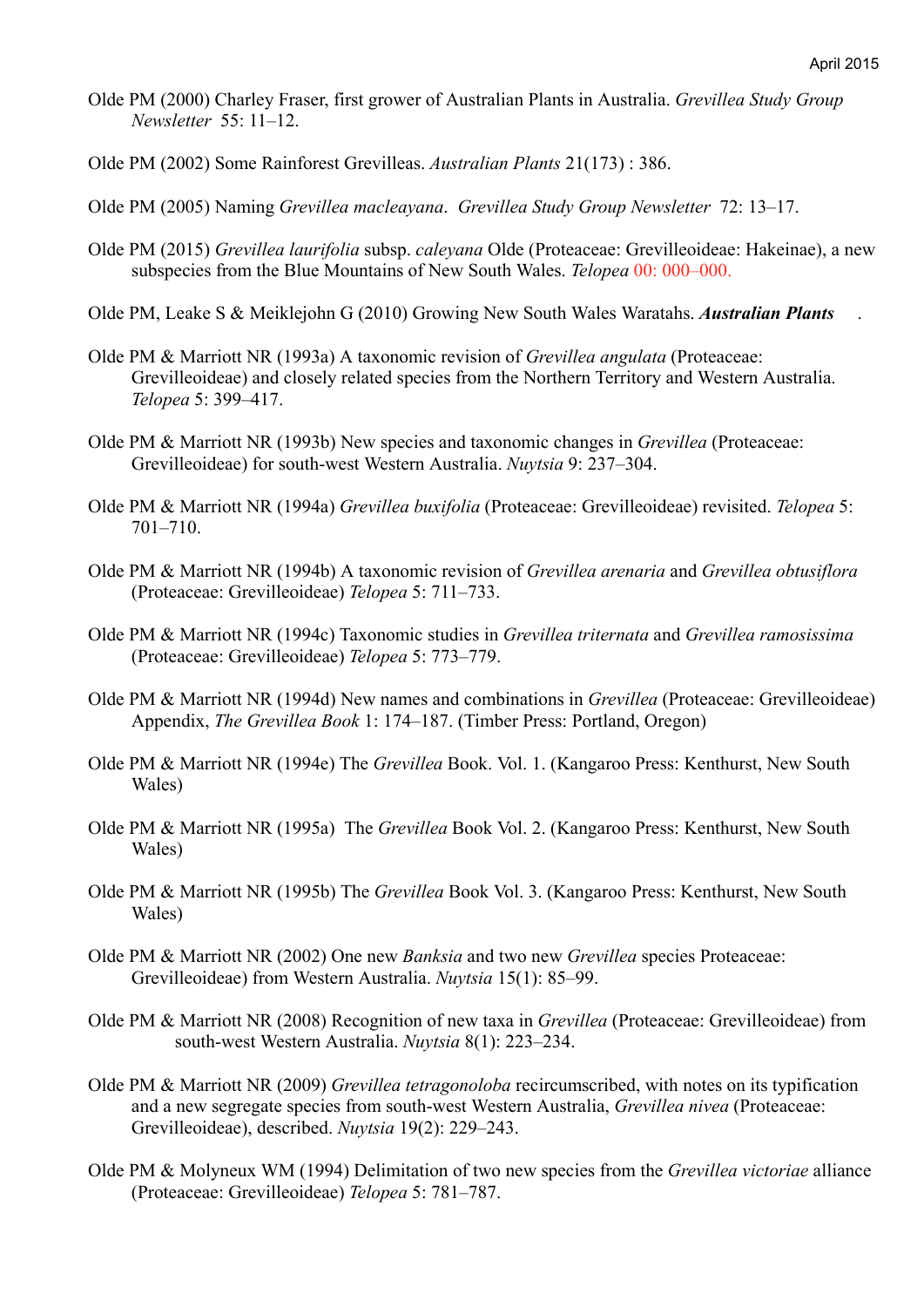- Oliver D & Fitch WH (1871) *Grevillea macrostylis*. In Hooker JD [ed.] *Curtis's Botanical Magazine* Vol. 97 (3rd series, Vol. 27): t. 5915.
- Omori Y, Takayama H & Ohba Hl (2008) Selective light transmittance of translucent bracts in the Himalayan giant glasshouse plant *Rheum nobile* Hook. f. & Thomson (Polygonaceae) *Botanical Journal of the Linnean Society* 132: 19–27.
- Ong CK, Black CR, Wallace JS, Khan AAH, Lott JE, Jackson NA, Howard SB & Smith DM (2000) Productivity, microclimate and water use in *Grevillea robusta*-based agroforestry systems on hillslopes in semi-arid Kenya. *Agriculture, Ecosystems & Environment* 80(1–2): 121–141.
- Ong JD, Deans J, Wilson J, Mutua A, Khan AH & Lawson EM (1998) Exploring below ground complementarity in agroforestry using sap flow and root fractal techniques. *Agroforestry Systems* 44(1): 89–106.
- Orchard AE (2013) Allan Cunningham's cryptic publications. *Telopea* 15: 191–204.
- Orchard AE & Orchard TA (2013) Allan Cunningham's Timor collections. *Nuytsia* 23: 63–88.
- Orchard AE & Orchard TA (2014) The botanist and the judge. Allan Cunningham in Tasmania 1818– 1819. (Privately Published: Weston Creek, A.C.T).
- Osborn TGB (1958) Robert Brown (1773–1858) *Australian Journal of Science* 21: 127–130.
- Osborn TGB & Gardner CA (1939) Dampier's Australian Plants. *Proceedings of the Linnean Society of London.* Session 151: part 2: 44–50.
- Ovenden SPB, Cobbe M, Kissell R, Birrell GW, Chavchich M & Edstein MD (2011) Phenolic glycosides with antimarial acitivity in *Grevillea* 'Poorinda Queen'. *Journal of Natural Products* 74(1): 74–78.
- Page R (1986) The Parry Story. *Native Plants for New South Wales* 21 (3): 3–5.
- Page WB (1818) Page's Prodromus. (John Murray: London)
- **Palmer E (1883)** On plants used by the natives of north Queensland. *Journal & Proceedings of the Royal Society of New South Wales* 17: 93–113.
- Pate JS (1994) The mycorrhizal association just one of many nutrient-acquiring specialisations in natural ecosystems. *Plant and Soil* 159: 1–10.
- Pate JS & Beard JS (eds) (1984) Kwongan, Plant Life of the Sandplain. (University of Western Australia Press: Nedlands)
- Pate JS, Verboom WH & Galloway PD ( 2001) TURNER REVIEW No. 4. Co-occurrence of Proteaceae, laterite and related oligotrophic soils: coincidental associations or causative inter-relationships? *Australian Journal of Botany* 49(5): 529–560.
- Pate JS, Raisins E, Rullo J & Kuo J (1986) Seed nutrient reserves of Proteaceae with special reference to protein bodies and their inclusions. *Annals of Botany* 57: 747–770.
- Paton DC (1981) The significance of pollen in the diet of the New Holland honeyeater *Phylidonyris novaehollandiae* (Aves: Meliphagidae) *Australian Journal of Zoology* 29: 217–224.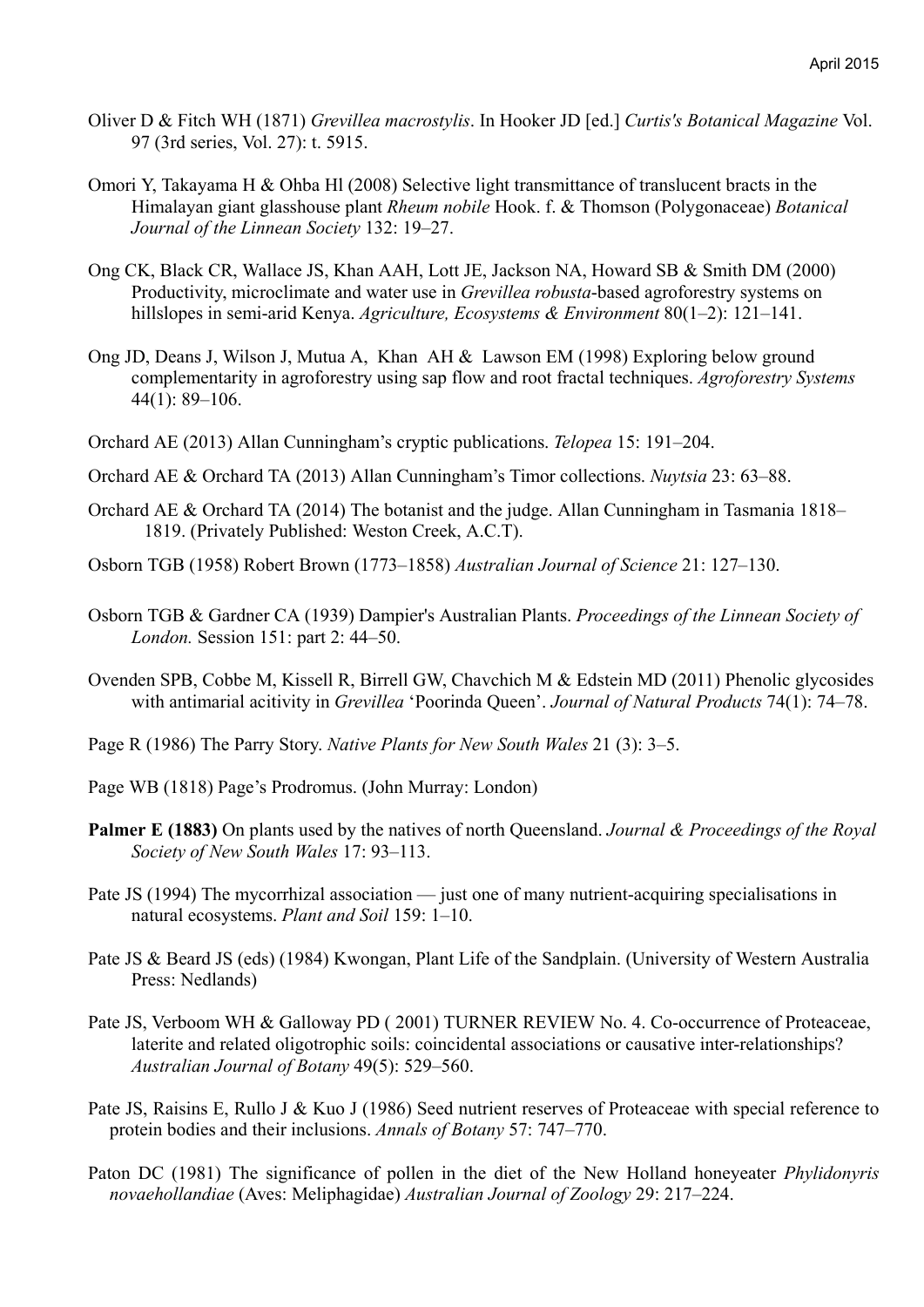- Paton DC & Collins BG (1989) Bills and tongues of nectar-feeding birds: a review of the morphology, function and performance, with intercontinental comparisons. *Australian Journal of Ecology* 14: 473– 506.
- Paton DC & Turner V (1985) Pollination of *Banksia ericifolia* Smith: birds, mammals and insects as pollen vectors. *Australian Journal of Botany* 33: 271–286.
- Paton DC (2000) Disruption of bird-plant pollination systems in southern Australia. *Conservation Biology* 14(5):1232–1234.
- Patrick J (1989) Pioneer priest and botanist: the life-story of Father Benedetto Scortechini (1845–1886) (Church Archivists' Society Publication: Toowoomba, Qld)
- Pattinson GS (2000) Role of sporocarpic arbuscular mycorrhizal fungi in the establishment of vegetation native to the Sydney region in highly disturbed soils. Unpublished Ph.D thesis, University of Sydney.
- Patullo T (1993) The South Mandurang Grevilleas. *Whirrakkee* 14 (10): 4.
- Patullo T (1982) In a Native Garden. *Whirrakee* 3 (6): 12–13.
- Paxton J (1834) Culture of the genus *Banksia*. *Magazine of Botany and Gardening, British and Foreign* 1: 120–121.
- Paxton Encyclopaedia
- Pearce CA & Hyde KD (1994) The genus *Phyllachora* from Australia: two new taxa, *P. velatispora* var. *velatispora* and *P. velatispora* var. *hillianae*, on *Grevillea* and notes on *P. grevilleae*. *Mycological Research*
- Pearman GI (1965) Preliminary studies of the loss of heat from leaves under conditions of free and forced convection. *Australian Journal of Botany* 13: 153–160.
- Pearson S & A [?1989] Plants of Central Queensland. (Society for Growing Australian Plants: Sydney)
- Peinter M (1841) Die Pflanzen: Zammlung und der Garten des Reichsfreiherrn Karl v. Hügel. *Allgemeine Gartenzeitung* 9: 265–270.
- Pellow BJ, Henwood MJ & Carolin RC (2009) Proteaceae. *Flora of the Sydney Region 5th Edn.* (Sydney University Press: Sydney)
- Perry DH (1971) In the footsteps of James Drummond with Charles Austin Gardner. *Western Australian Naturalist* 11: 178–180.
- Pescott T (1989) Believed Extinct ..the Lara *Grevillea*. *Geelong Advertiser*, May 4.
- Petheram RJ & Kok B (1983) Plants of the Kimberley Region of Western Australia. (University of Western Australia Press: Nedlands, WA)
- Pfeiffer LK (1874) Nomenclator Botanicus. Vol. 1(2) (T.Fisher: Cassellis)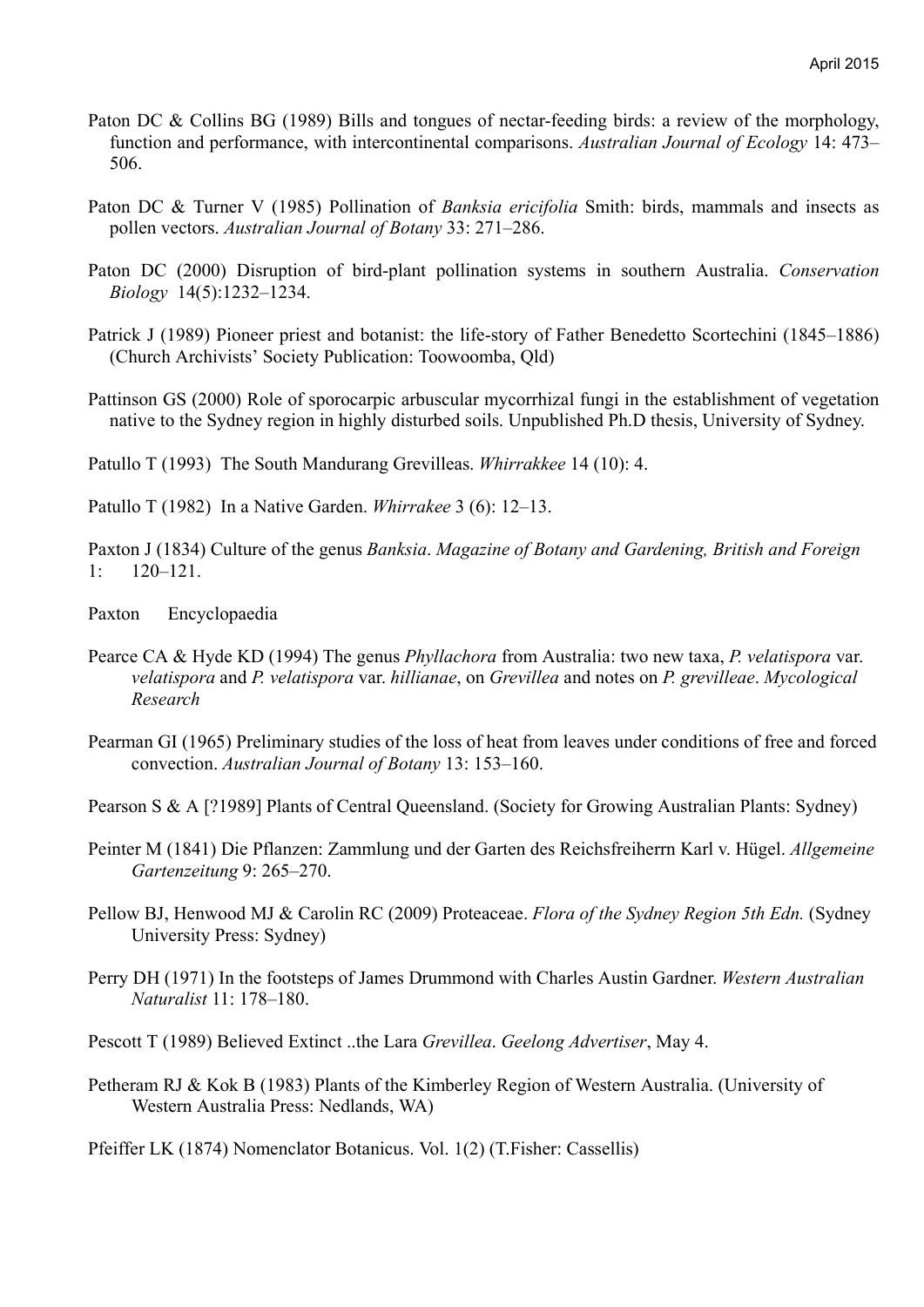- Pharmawati M. (2006) DNA-based approaches for development of markers to assist *Grevillea* and *Leucadendron* breeding. Digital Thesis adt WU 2006.0110adt-WU2006.0110.
- Pharmawati M, Yan G & McFarlane IJ (2004) Application of RAPD and ISSR markers to analyse molecular relationships in *Grevillea* (Proteaceae) *Australian Systematic Botany* 17: 49–61.
- DS506/53 (SL) Phillips MA (1910) A note on the principal systematic work and publications dealing with the South African Proteaceae. *Transactions of the Royal Society of South Africa* 2(1): 275–282.
- Pickup M (1999) Reproductive ecology of the Carrington Falls Grevillea (G. rivularis) Bachelor Environmental Science (Hons) Thesis, University of Wollongong.
- Pickup M, McDougall KL & Whelan RJ (2003) Fire and flood: soil-stored seed bank and germination ecology in the endangered Carrington Falls *Grevillea (Grevillea rivularis*, Proteaceae) *Austral Ecology* 28 (2): 128–136.
- **Piele AR (1976)** Gugjadja Ethnobotany. Unpublished ms 432. (Australian Institute of Aboriginal Studies: Canberra)

Pitcher F (1909) Victorian Region Plants in the Melbourne Botanic Gardens. *Victorian Naturalist* 26: 175.

- Planchon JE (1854-58) Hortus Donatensis, Catalogue des plantes cultivées dans les serres de S. Ex. le prince A. De Demidoff à San Donato, près Florence. (W.Remquet et Cie: Paris)
- Planchon JE & Decaisne MJ (1855) Les râpports des Santalacées, Olacinées Loranthacées et Proteacées signalés par M. R. Brown, adoptés par MM. Brogniart et Ad. de Jussieu, n'ont jamais été établis sur les analogies que présentent ces diverses familles dans leur structure florale. *Bulletin Societe Botanique de France* 2: 86–90.
- Plattner RD & Kleiman R (1977) *Grevillea robusta* seed oil: a source of [omega]-5 monoenes. *Phytochemistry* 16(2): 255–256.
- Poiret JLM (1821) In Cuvier F. (Ed.) Dictionnaire des Sciences Naturelles 2nd Edition, 19.
- Poirault G (1933) Hortus Thuretianus Antipolitanus; Catalogue des Plantes cultivées a Antibes. P 112, (Robandy: Cannes)
- Polya R (1981) Nineteenth Century Plant Nursery Catalogues of South-East Australia A Bibliography. (La Trobe University Library Publication 24: Bundoora)
- Porsch (1929) *Jahrbuch der Hamburgischen Wissenschaftlichen Anstalten. Hamburg.* Bot. 70: 190.
- Porsch (1931) *Biol. Gener.* 7: 656.
- Porsch (1934) *Biol. Gener.* 10: 673–79.
- Pritzel GA (1866) Iconum Botanicarum Index. 2nd edn, part 1: 512–513.( Berlin)
- Pritzel GA (1872–82) Thesaurus Literaturae Botanicae. 2nd edn. (Brockhaus: Leipzig)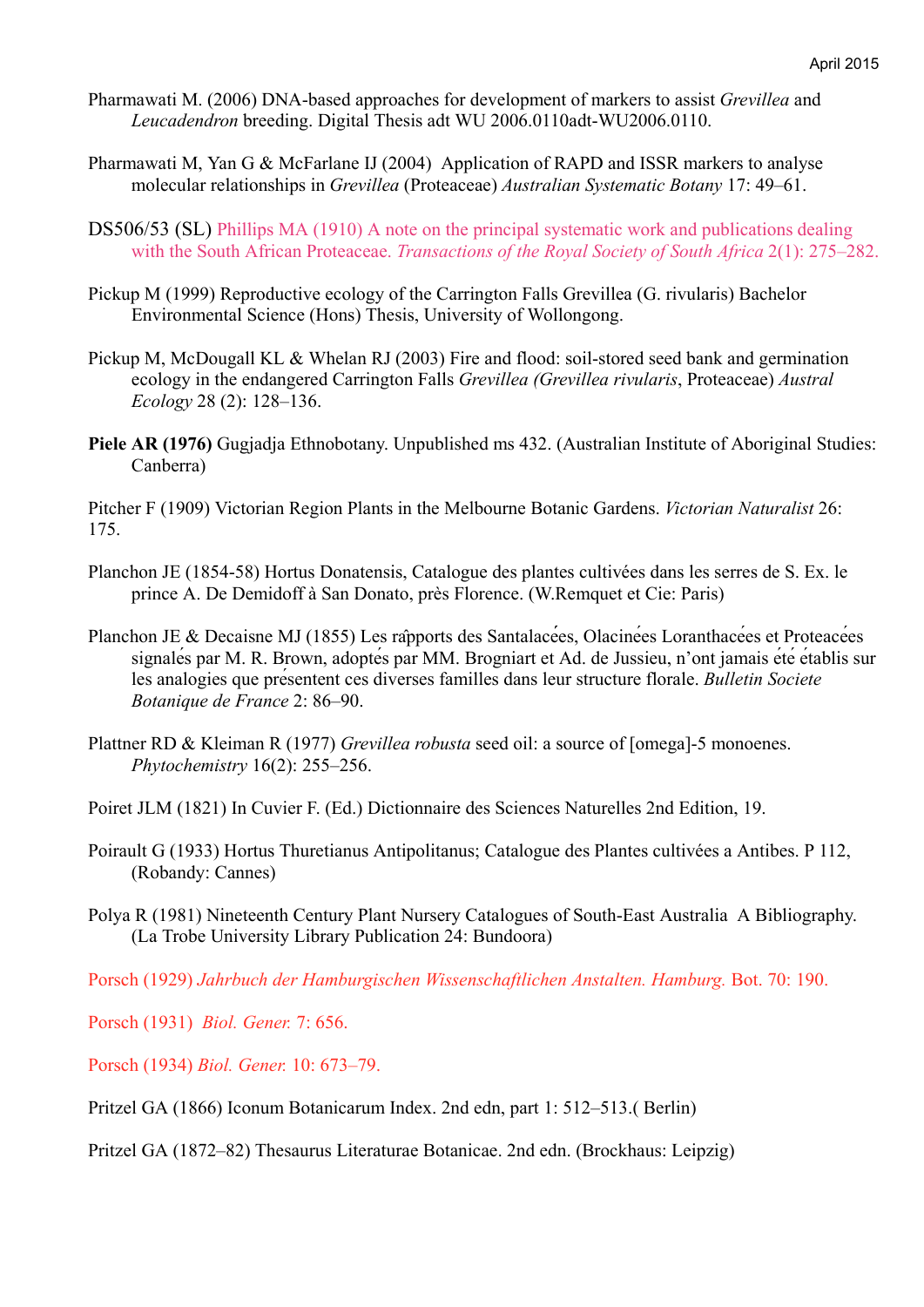- Purnell HM (1960) Studies of the family Proteaceae 1. Anatomy and morphology of the roots of some Victorian species. *Australian Journal of Botany* 8: 38–50.
- Rabier J, Laffont-Schwob I, Notonier R, Fogliani B & Bouraïma-Madjèbi S (2008) Anatomical element localization by EDXS in *Grevillea exul* var. *exul* under nickel stress. *Environmental Pollution* 156(3): 1156–1163.
- Radke P.& A. (1988) Special Plant Habitats of North Queensland. In *North Queensland Native Plants* pp 51–54. (Tablelands Branch of SGAP, Queensland & Kangaroo Press: Kenthurst)
- Rajasekaran P (1994) Production of clonal plantlets of *Grevillea robusta* in in vitro culture via axillary bud activation. *Plant Cell, Tissue and Organ Culture* 39(3): 277–279.
- Ramsay HP (1963) Chromosome numbers in the Proteaceae. *Australian Journal of Botany* 11: 1–20, pls 1, 2.

Ramsbottom J (1932) Robert Brown, *Botanicorum facile princeps*. *Proceedings Linnean Society of London* xxvii: 17–36

- Ramsey MW (1988) Floret opening in *Banksia menziesii* R.Br.; the importance of nectarivorous birds. *Australian Journal of Botany* 36: 225–232.
- Raphael S (1970) The publication dates of the Transactions of the Linnean Society of London, series 1, 1791–1875. *Biological Journal of Linnean Society London* 11, part 1, 61–76.
- Rasmussen M, Ridley DD, Ritchie E & Taylor WC (1968) Chemical studies of the Proteaceae. III. The structure determination and synthesis of striatol, a novel phenol from *Grevillea striata* R. Br. *Australian Journal of Chemistry* 21(12): 2989–2999.
- Recher HF (1981) Nectar-feeding and its evolution among Australian verterbrates. In Keast A (ed.) *Ecological Biogeography of Australia* 3: 1639–1648. (W.Junk: The Hague)
- Reddy ANY (1990) *Grevillea robusta* in coffee plantations of Karnataka. *Myforest* 26(4): 335–351.
- Rees A (1814) The Cyclopaedia. Preaching –Punjoor. Volume 28(2) 56: ()
- **Reeve HE (1972–73)** Gupapuynga Ethno-botany & Records, Milingimbi, N.T. Unpublished Ms 1258. (Australian Institute of Aboriginal Studies: Canberra)
- Regan HM, Auld TD, Keith DA, Burgman MA (2003) The effects of fire and predators on the long-term persistence of an endangered shrub, *Grevillea caleyi*. *Biological Conservation* 109: 73–83.
- Regel EA (1860) Catalogus Plantarum Quae in Horto Aksakoviano Coluntur. (Ministry of the Interior: St Petersburg)
- Reichenbach HGL (1824) Abendzeitung 201, Sonnabend, am 21 August 1824. Nachrichten aus dem Gebiete der Kunste und Wissenschaften, 266.
- Reichenbach HGL (1825) Recensionem Sieberi Flora Novae Hollandiae Exsiccatae. *Flora* 8(1): 260–267

Reichenbach HGL (1824–1827) Iconographia Botanica Exotica. Vol.1. (Frederick Hofmeister: Leipzig)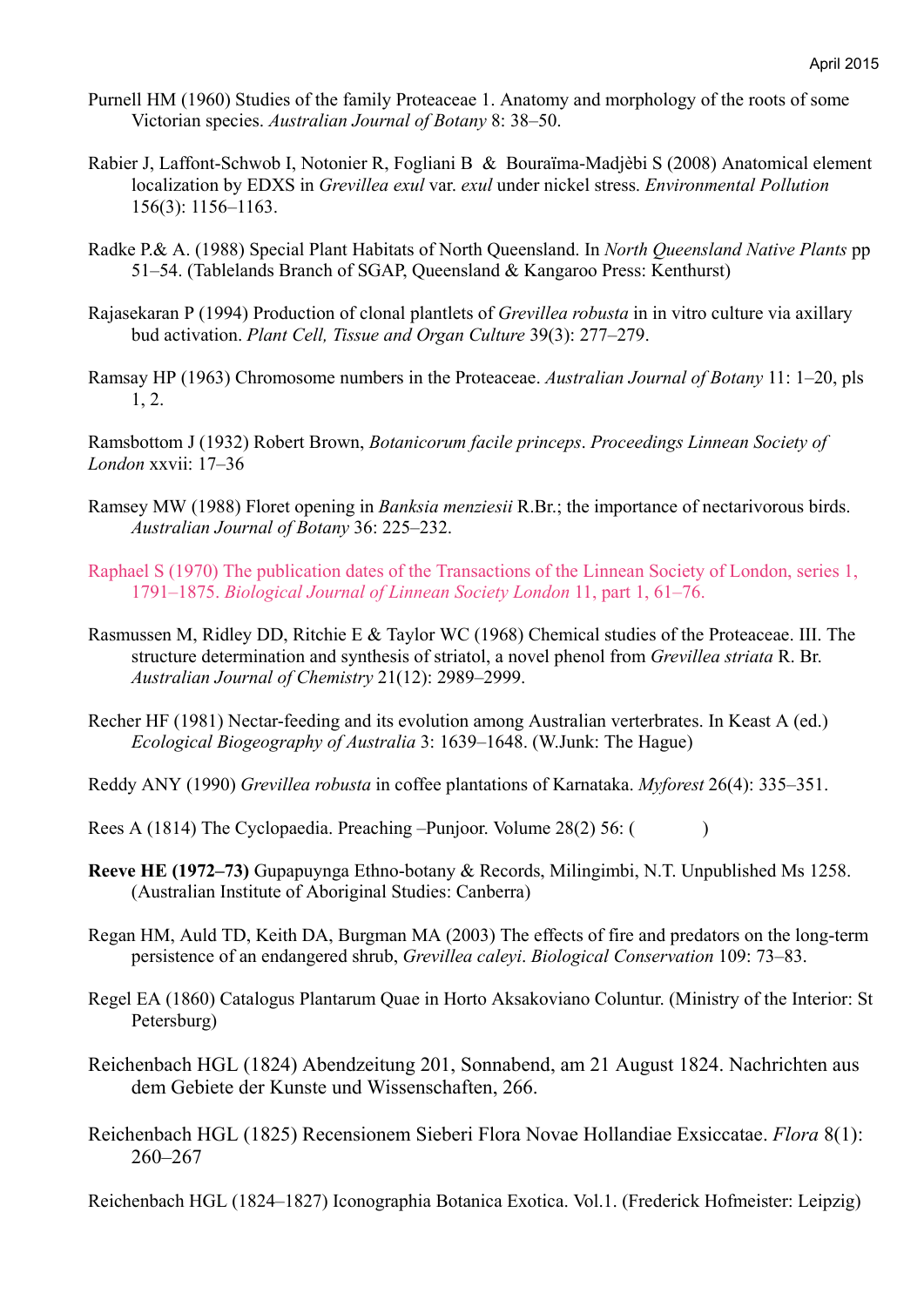Reichenbach HGL (1828–1830) Iconographia Botanica Exotica. Vol. 2. (Frederick Hofmeister: Leipzig)

- **Reid E (1979)** The Records of Western Australian Plants used by Aboriginals as Medicinal Agents. (WAIT School of Pharmacy: Bentley, WA)
- Renfree M. & Wooller R (1983) Honey Possum. In Strahan R (ed.), Complete Book of Australian Mammals. (Angus & Robertson: Sydney)
- Richard A (1832) Voyage de … l'Astrolabe pendant ...1826–29, sous le commandement de M.J. Dumont d'Urville etc. Botanique Part 1.

Richards A.J. (ed.) (1978), The Pollination of Flowers by Insects, Academic Press. London.

- Richardson MB, G. Ayre DJ & Whelan RJ (2000) Pollinator behaviour, mate choice and the realised mating systems of *Grevillea mucronulata* and *Grevillea sphacelata. Australian Journal of Botany* 48(3): 357–366.
- Richmond, G.S. (1995) Population ecology and distribution of *Banksia spharerocarpa* subsp. *dolychostyla* [i.e. *B. sphaerocarpa var. dolichostyla*], *Eremophila racemosa* and *Grevillea lullfitzii* within the environs of Mt. Holland, Western Australia. (Dept. of Conservation and Land Management: Narrogin)
- Rickett HW & Stafleu FA (1959) Nomina generica conservanda et rejicienda: Proteaceae. *Taxon* 8: 263– 265.
- Ridley DD, Ritchie E & Taylor WC (1968) Chemical studies of the Proteaceae II. Some further constituents of *Grevillea robusta* A. Cunn.; Experiments on the synthesis of 5-n-Tridecylresorcinol (grevillol) and related substances. *Australian Journal of Chemistry* 21(12): 2979–2988.
- Ridley DD, Ritche E & Taylor WC (1970) Chemical studies of the Proteaceae IV. The structures of major phenols of *Grevillea striata*; a group of novel cyclophanes. *Australian Journal of Chemistry* 23: 147–183.
- Ritchie E, Taylor W & Vautin S (1965) Chemical Studies of the Proteaceae 1. *Australian Journal of Chemistry* 18: 2015–2020.
- Roberts R & Whitten M (undated), Biographies of Australian Botanists, Unpublished manuscript compiled for the Hunt Botanical Institute, Pennsylvania, held at CSIRO, Canberra.
- Roberts DG, Ayre DJ & Whelan RJ (2007) Urban plants as genetic reservoirs or threats to the integrity of bushland plant populations. *Conservation Biology* 21(3): 842–852.
- Roche S, Dixon K, & Pate J (1994) Smoke a new process for germinating Australian plants. *Australian Horticulture* 91(9):46-48.
- Roche S, Koch JM & Dixon KW (1997) Smoke enhanced seed germination for mine rehabilitation in the southwest of Western Australia. *Restoration Ecology* 5: 191–203.
- Roche S, Dixon KW & Pate JS (1997) Seed ageing and smoke: partner cues in the amelioration of seed dormancy in selected Australian native species. *Australian Journal of Botany* 45: 783–815.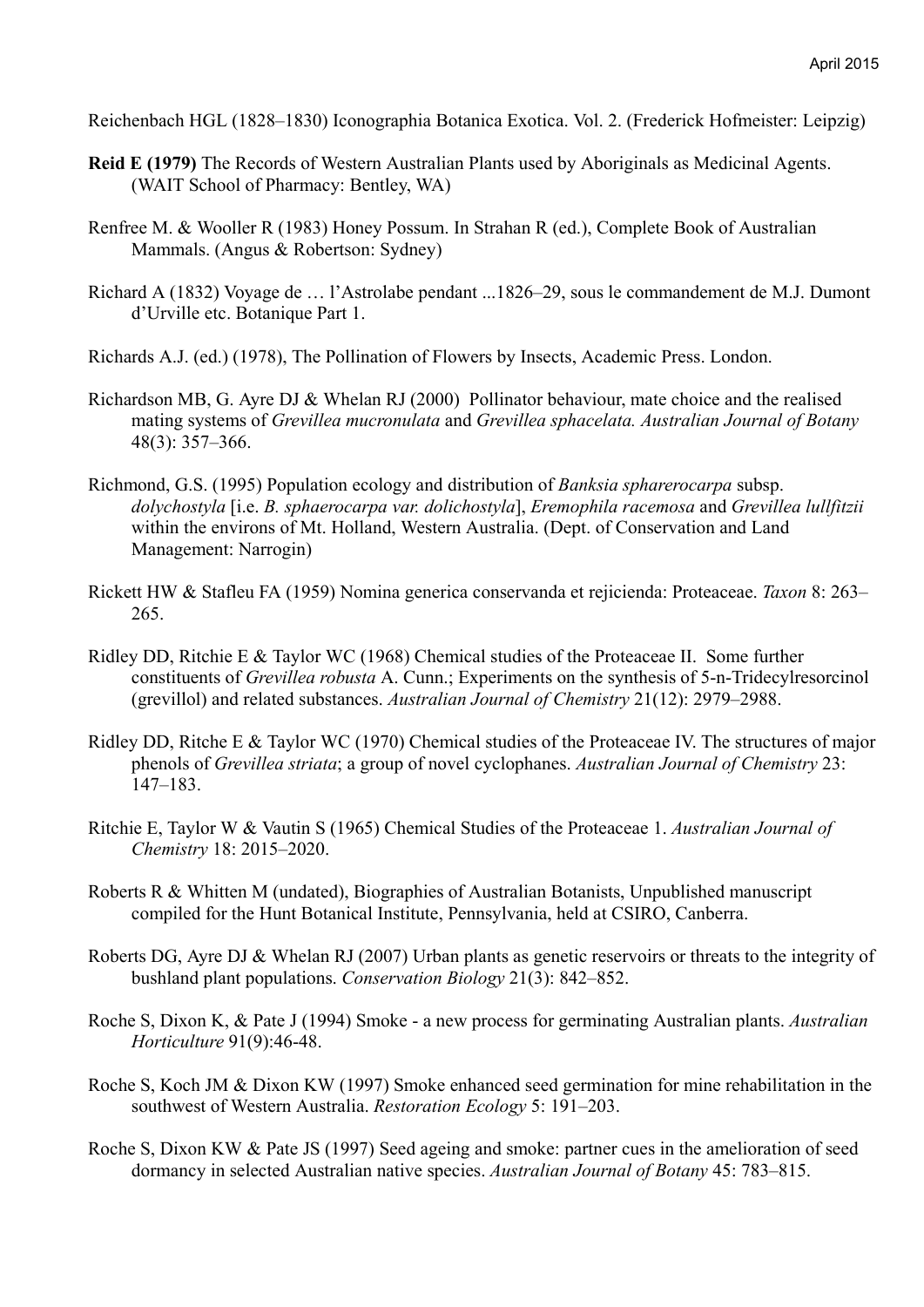Roderick C (1988) Leichhardt: The Dauntless Explorer. (Angus & Robertson: Sydney)

- Rodriguez E., Healey P.L. & Mehta I. (eds) (1984), Biology and Chemistry of Plant Trichomes. (Plenum Press, New York)
- Roelofs RFR, Rengel Z, Cawthray GR, Dixon KW & Lambers H (2001) Exudation of carboxylates in Australian Proteaceae: chemical composition. *Plant, Cell & Environment* 24(9): 891–904

Roemer JJ & Schultes JA (1818) *Anadenia*. *Grevillea*. *Systematis Vegetabilium*, ed. 15, 3: 409–416.

- Roemer JJ & Schultes JA (1827) *Grevillea*. *Mantissa in volumen tertium systematis vegetabilium*: 276– 282 (Cotta: Frankfurt)
- Ross EM (1986) *Grevillea*. In Stanley TD & Ross EM Flora of South-eastern Queensland Volume 2
- Rossetto M, Weaver PK & Dixon KW (1994) Use of RAPD analysis in devising conservation strategies for the rare and endangered *Grevillea scapigera* (Proteaceae) *Molecular Ecology* 4(3): 321–330.
- **Roth WE** (1897) Ethnological studies among the north-west and central Oueensland Aboriginals. (Government Printer: Brisbane)
- **Roth WE** (1901) The structure of the Koko-Yimidir language. *North Queensland Ethnography Bulletin* 2.
- **Roth WE** (1903) Superstition, magic & medicine. *North Queensland Ethnography Bulletin* 5: 32, 40.
- **Roth WE** (1905) Gums, resins & cements. *North Queensland Ethnography Bulletin* 7: 12–13.
- Rotherham ER, Briggs BG, Blaxell DF & Carolin RC (1975) Flowers and plants of New South Wales and southern Queensland. (AW Reed: Frenchs Forest, Sydney)
- Rourke JP (1967) Notes on the nomenclature of Leucospermum R. Br. Part 1. *Journal of South African Botany* 33: 263–268.
- Rourke JP (1969) Notes on the nomenclature of Leucospermum R. Br. Part 11. *Journal of South African Botany* 35: 323–326.
- Rourke JP (1974) Robert Brown at the Cape of Good Hope. *Journal of South African Botany* 40: 47–60.
- Rourke JP (1980) The proteas of southern Africa. (Purnell: Capetown)
- Rourke JP (1984) A revision of the genus *Mimetes* Salisb. (Proteaceae) *Journal of South African Botany* 50: 171–236.
- Rourke JP (1987) Introduction to Joseph Knight's Cultivation of the plants belonging to the natural order Proteeae. (Tablecloth Press: Capetown)
- Rourke JP & Wiens D. (1977) Convergent floral evolution in South African and Australian Proteaceae and its possible bearing on pollination by nonflying mammals. *Annals of the Missouri Botanical Garden* 64: 1–17.
- Royal Botanic Garden, Edinburgh (1986) Catalogue of Plants.
- Royal Botanic Gardens, Kew (1902) Hand-list of trees and shrubs grown in arboretum. 2nd edn. (Darling & Son: London)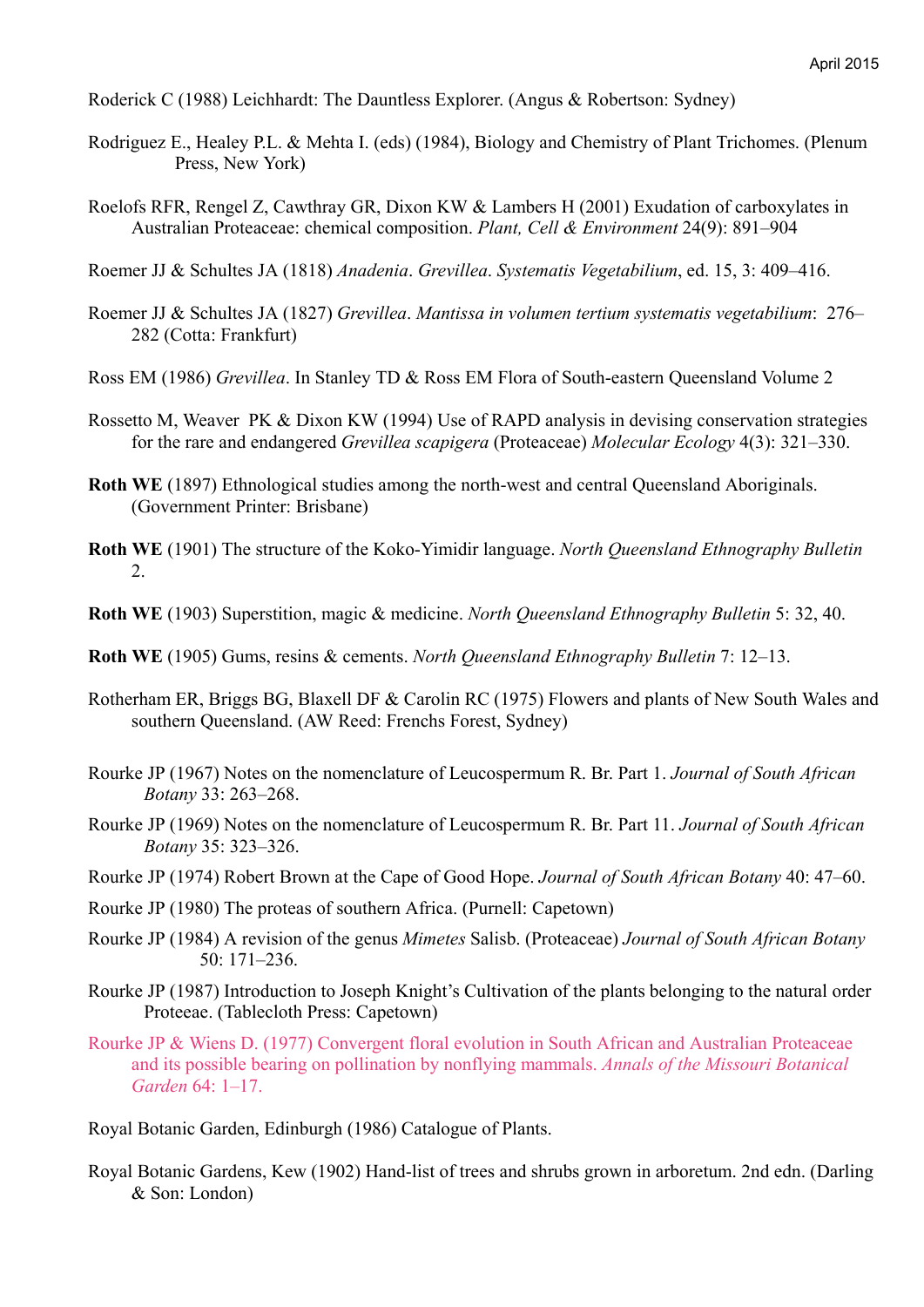Rule JJ (1855) Catalogue of Plants Cultivated for Sale at the Victoria Nursery, Richmond. (Charlwood & Son: Melbourne)

Rule JJ (1857) Catalogue of Plants Cultivated for Sale. (W.Williams: Melbourne)

Rupp HMR (1950) Robert Brown, a brief memoir. *Australian Orchid Review* 15: 110.

Rye BL (1992) Grevillea. In Wheeler JR, Rye BE, Koch, BL & Wilson AJG (Eds) *Flora of the Kimberley Region*. (Department of CALM: Como, W.A.)

Sago G (1984) *G. lavandulacea. Grevillea Study Group Newsletter* 10: 4–5.

Saju PU, Gopikumar K, Asokan PK & Ani JR (2000) Effect of shade on seedling growth of *Grevillea robusta, Tectona grandis* and *Ailanthus triphysa* in the nursery. *Indian Forester* 126: 57-61.

Salisbury RA (undated) Unpublished manuscript and tab. held at the Natural History Museum London.

Salisbury RA (1796) Prodromus stirpium in horto ad Chapel Allerton vigentium. (unnamed: London)

Salisbury RA (1808) CXI *Embothrium speciosum*. In *The Paradisus Londinensis* Part 111 (Wm Hooker: London)

- Salisbury RA, with preface by Gray JE (1866) The genera of plants: a fragment containing part of *Liriogamae*. (J. Van Voorst: London)
- Salkin AI (1981) A short history of the discovery and naming of Banksias in Eastern Australia pts 1&4. *Victorian Naturalist* 98: 69–71, 191–194.

Salm-Reifferscheid-Dyck JFMAHIF zu (1834) Hortus Dyckensis. (Chez Arnz & Comp: Dusseldorf)

Sargent OH (1918) Fragments of the flower biology of Westralian plants. *Annals of Botany* 32: 215–232.

Sargent MV & Wangchareontrakul S (1990) Synthesis of the cyclophane tetramethoxyturriane: a derivative of the phenolic cyclophanes of *Grevillea striata* R. Br. *Journal of Chemical Society, Perkin Trans. 1*: 129-132

- Sauquet H, Weston PH, Anderson CL, Barker NP, Cantrill DJ, Mast AR & Salvolalnen V (2009a) Contrasted patters of hyperdiversification in Mediterranean hotspots. *Proceedings of the National Academy of America* 106(1): 221–225.
- Sauquet H, Weston PH, Barker NP, Anderson CL, Cantrill DJ & Salvolalnen V (2009b) Using fossils and molecular data to reveal the origins of the Cape proteas (subfamily Proteoideae) *Molecular Phylogenetics and Evolution* 51: 31–43.

Savage S (1932) Robert Brown as an official of the Linnean Society. Proc. Linn. Soc. Lond. 144: 38–42.

- Schieber E, Zentmyer GA (1978) An Important Canker Disease of *Grevillea robusta* in Guatemala. *Plant Disease Reporter* 62: 923-4.
- Schlechtendal D (1847) Bestimmung und Beschreibung der von Dr. Behr in Südaustralien gesammelten Pflanzen. *Linnaea* 20: 585–587.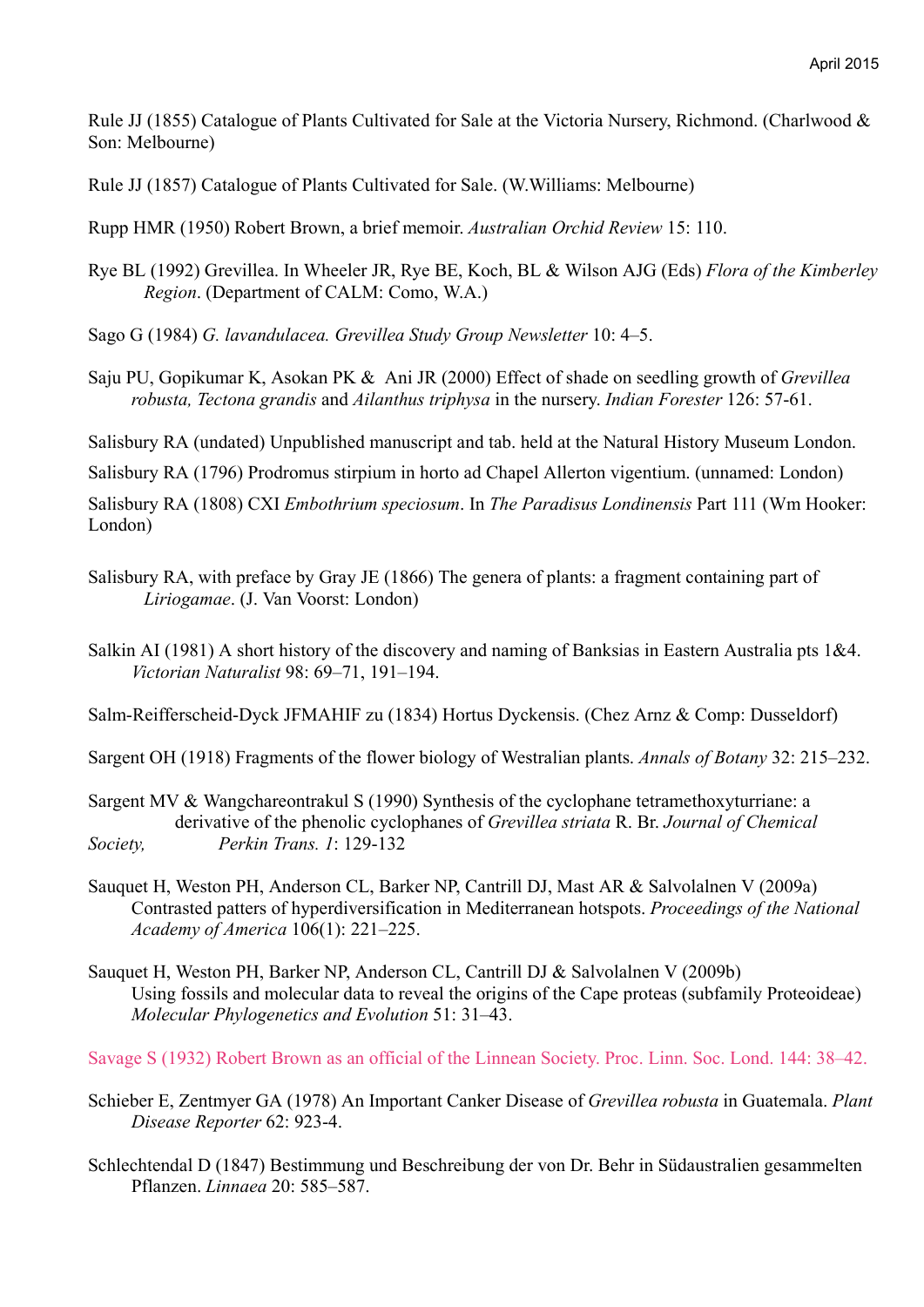- Schlechter R (1908) Beiträge zur Kenntnis der Flora von Neu-Kaledonien. *Beiblatt zu den Botanischen Jahrbüchen* 40 (Beiblatt No 92): 22–23.
- Schmid R (1988) Review of: Facsimile reprint of Joseph Knight's Cultivation of the Plants Belonging to the Natural Order Proteeae. London 1809. *Taxon* 37(1): 202
- Schodde R (1989) Origins, radiations and sifting in Australasian biota. *Australian Systematic Botany Society Newsletter* 60: 2–11.
- Schomburgk R (1871) Catalogue of Plants under Cultivation in the Government Botanic Garden, Adelaide, South Australia. (W.Cox, Government Printer: Adelaide)
- Schomburgk R (1878) Catalogue of the plants under cultivation in the Government Botanic Garden, Adelaide, South Australia. (W.Cox, Government Printer: Adelaide)
- Schubert BE & DL (1960) Catalogue for 1960–61, Australian Native Plants, Wondaree Nursery. (Private: Noble Park, Vic)
- Schultes JA & JH (Jul.–Dec.1827) *Grevillea.* In Roemer JJ et Schultes JA *Mantissa in Volumen tertium Systematis vegetabilium* 276–282, 378.(J.G. Cotta: Stuttgart)
- Schwarz O (1927) Plantae novae vel minus cognitae Australiae tropicae. *Feddes' Repertorium specierum novarum regni vegetabilis*. 24: 83.
- Scortechini B (1883) Contributions to the flora of Queensland. *Proceedings of the Linnean Society of New South Wales* 8: 174.
- Scott J (1986) Aspects of the ecology of a rare plant Grevillea caleyi R. Br. Thesis towards degree of B. Sc. with honours in Biology (Copy held at NSW herbarium)
- Scott J, Marshall A & Auld TD (1995) Conservation research statement and recovery plan for *Grevillea caleyi* R. Br. *Australian Nature Conservation Programme. Endangered Species Project* No. 456.
- Seberg O (1986) New information on Ferdinand J.H. Mueller's early taxonomic papers (1854–56) *Taxon* 35: 262–271.
- Seddon G. (1974), Xerophytes, xeromorphs & sclerophylls: the history of some concepts in ecology, Biological Journal of the Linnean Society 6: 65–87.
- Sedgley M (1995) Cultivar development of ornamental members of the Proteaceae. *Acta Hort.* 387:163– 169.
- Serle P (1949) Brown, Robert (1773–1858) *Dictionary of Australian Biography*.

Serventy DL (1970) Obituary C.A.Gardner, M.B.E. *Western Australian Naturalist* 11: 168–172.

Setyadjit, Irving DE, Joyce DC & Simons DH (2006) Vase treatments containing gibberelic acid do not increase longevity of cut *Grevillea* 'Sylvia' inflorescences. *Australian Journal of Experimental Agriculture* 46(11): 1535–1539.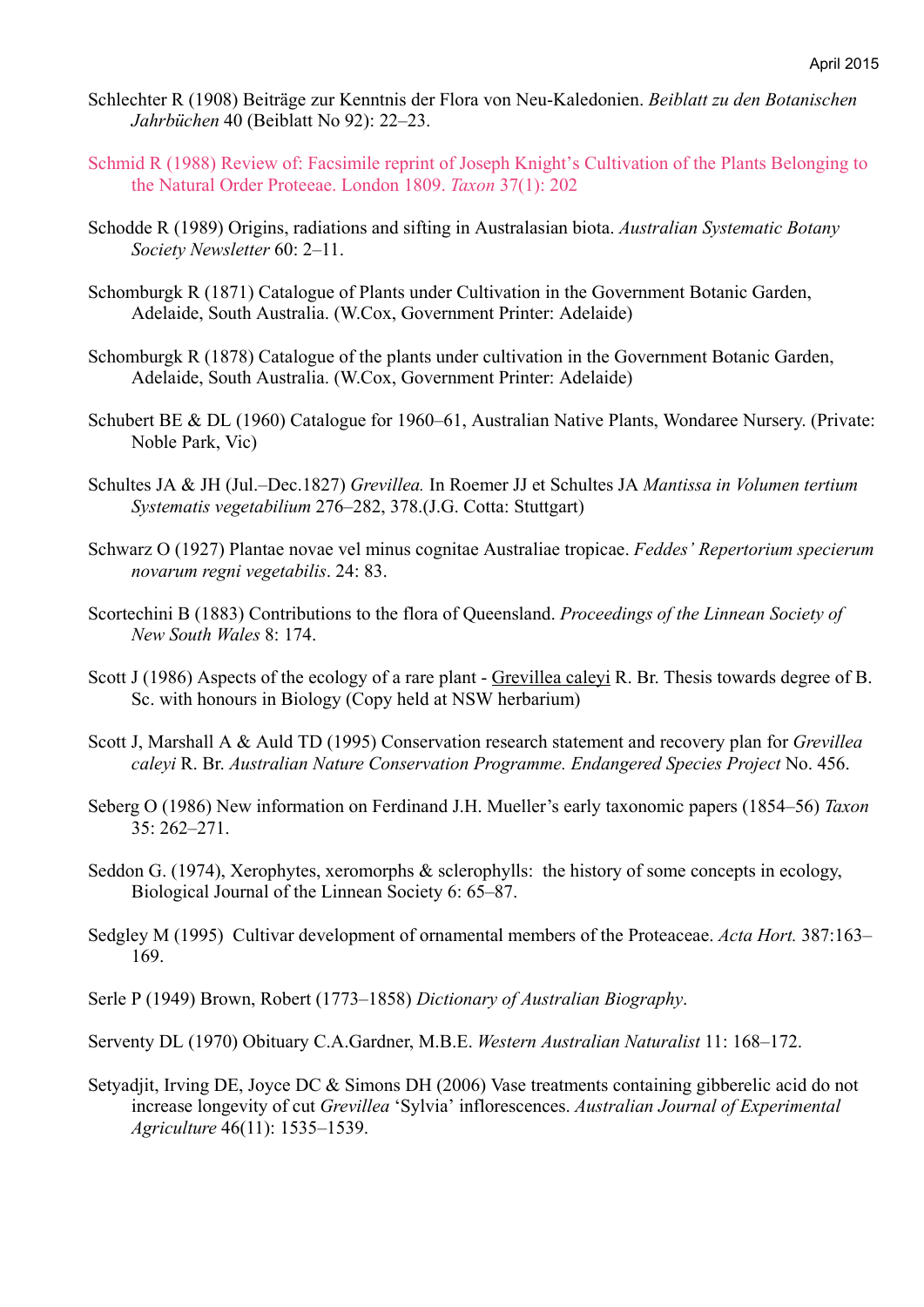- Shane MW & Lambers H (2006) Systemic suppression of cluster-root formation and net P-uptake rates in *Grevillea crithmifolia* at elevated P supply: a proteacean with resistance for developing symptoms of 'P toxicity'. *Journal of Experimental Botany* 57: 413–423.
- Sharr FA (1988) Western Australian plant names and their meaning, reprinted with amendments. (University of Western Australia Press: Nedlands)
- Shepherd PLC (1937–38) Catalogue of Fruit Trees, Rose Plants, Ornamental & Flowering Shrubs etc. (Cumberland Newspapers: Sydney)
- Shepherd TW (1851) Catalogue of Plants cultivated at the Darling Nursery, Sydney. (W.Ford: Sydney)
- Shields LM (1950) Leaf xeromorphy as related to physiological and structural influences. *Botanical Review* 16: 399–447.
- Short PS (ed.) (1990) History of Systematic Botany in Australasia. (Australian Systematic Botany Society: South Yarra)
- Sieber F.W. (1824) Auszug aus einem Schreiben des Hrn. F.W. Sieber an dessen Freunde in Prag. *Flora oder Botanische Zeitung :welche Recensionen, Abhandlungen, Aufsätze, Neuigkeiten und Nachrichten, die Botanik betreffend, enthält /herausgegeben von der Königl. Botanischen Gesellschaft in Regensburg* 7(1): 250–253.
- Sim TR (1919) Flowering Trees and Shrubs..in South Africa. Pp. 87–90. (Special Press: Johannesburg)
- Sims J & Edwards S (1805) *Embothrium sericeum. Curtis's Botanical Magazine* t. 2661.
- Sims J (1826) *Grevillea linearis* var. *incarnata. Curtis's Botanical Magazine* New series 11: t. 2661.
- [Simmonds A] 'The Assistant Secretary' (1940) The founders. Richard Anthony Salisbury, F.R.S. (1761– 1829) Journal Roy. Hort. Soc. LXIX, 58–65, 95–100.
- Simon R, Holdereid MW, Koch CU & von Helverson O (2011) Floral acoustics: conspicuous echoes of a dish-shaped leaf attract bat pollinators. *Science* 333 (6042): 631–633.
- Skene KR, Sprent JI & Ong CK (1996) Cluster roots of *Grevillea robusta* -foragers or scavengers? *Agroforestry Today* (ICRAF)
- Skene KR (1997) The development and function of cluster roots in *Grevillea robusta* Cunn. ex R. Br. (Proteaceae) PhD thesis, University of Dundee.
- Skene KR, James WM (2000) A comparison of the effects of auxin on cluster root initiation and development in *Grevillea robusta* Cunn. Ex R. Br. (Proteaceae) and in the genus *Lupinus* (Leguminosae). *Plant and Soil* 219: 221–229.
- Skene KR, Kierans M, Sprent JI & Raven JA (1996) Structural aspects of cluster root development and their possible significance for nutrient acquisition in *Grevillea robusta* (Proteaceae). *Annals of Botany* 77: 443–451.
- Skene KR, Raven JA, & Sprent JI (1998) Cluster Root Development in *Grevillea robusta* (Proteaceae) 1. Xylem, pericycle, cortex, and epidermis development in a determinate root. *New Phytologist* 138(4): 725–732.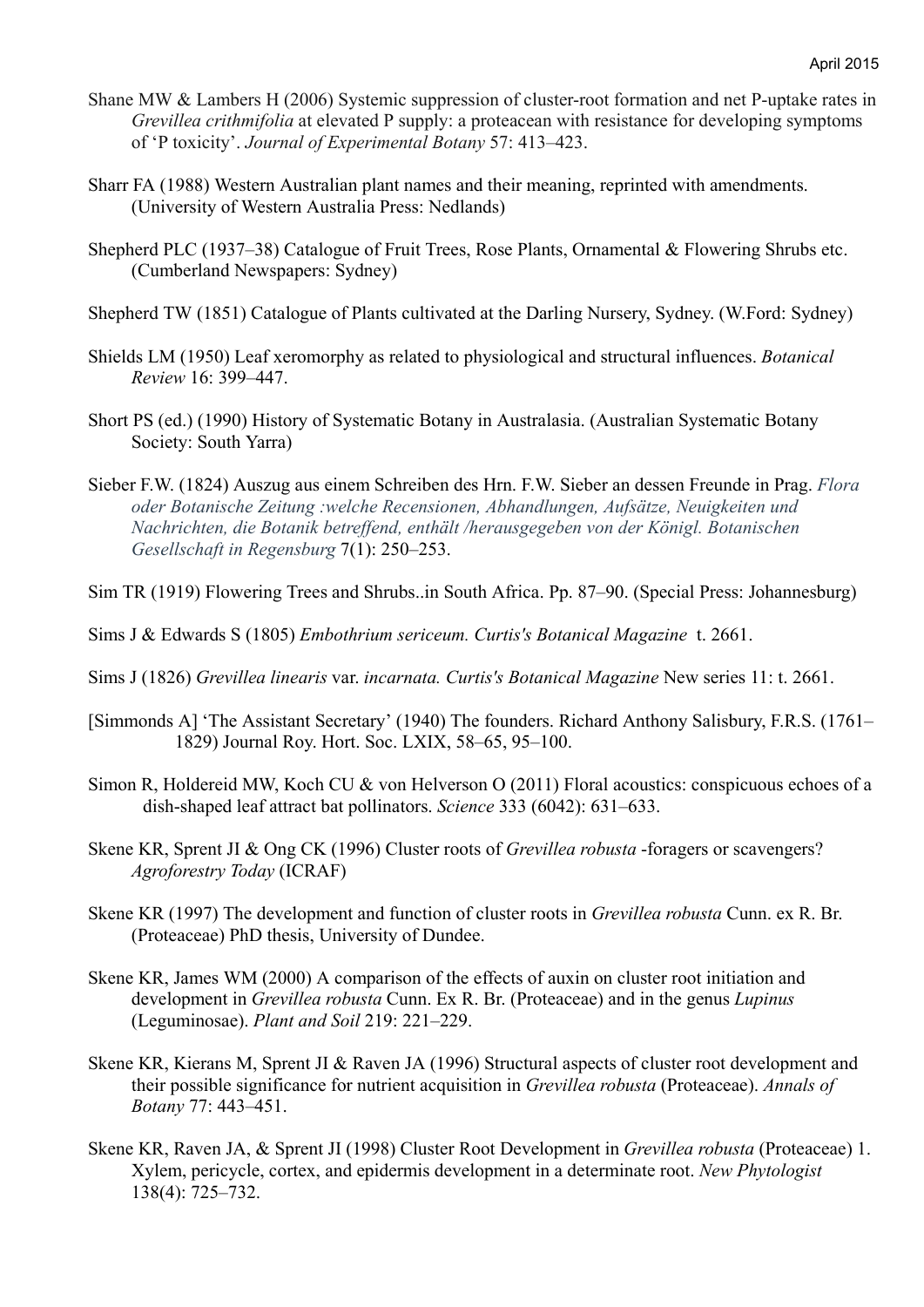Skene KR, Raven JA, & Sprent JI (1998) Cluster Root Development in *Grevillea robusta* (Proteaceae)

- 11. The development of the endodermis in a determinate root and in an indeterminate, lateral root. *New Phytologist* 138(4): 733–742.
- Sleumer H (1939) Lauterbach and Diels' Beiträge zur Flora von Papuasien 24. Beitrag zur Kenntis der Proteaceen Papuasiens. *Engler's Botanische Jahrbücher für Systematik, Pflanzengeschichte und Pflanzengeographie* 70: 125–131.
- Sleumer H (1950) Cyclopaedia of Collectors. *Flora Malesiana*. (Noordhoff-Kolff: Djakarta)
- Sleumer HO (1954) Systematische revision der amerikanischen Proteaceen-Gattungen. *Botanische Jahrbucher* 76: 139–211.
- Sleumer H (1955a) Studies in Old World Proteaceae. *Blumea* 8: 2–95.
- Sleumer H (1955b) Proteaceae. *Flora Malesiana* Series 1, 5: 147–206.
- Smith AN (1960) Boron deficiency in *Grevillea robusta*. *Nature* 186: 987.
- Smith DM (2001) Estimation of tree root lengths using fractal branching rules: A comparison with soil coring for *Grevillea robusta*. *Plant and Soil* 229: 295–304.
- Smith DM, Jackson NA & Roberts NA (1999) Reverse flow of sap in tree roots and downward siphoning of water by *Grevillea robusta*. *Functional Ecology* 13(2): 256–264.
- Smith DM, Jackson NA, Roberts JM, Ong CK (1999) Root distributions in a *Grevillea robusta*-maize agroforestry system in semi-arid Kenya. *Plant and Soil* 211: 191-205.
- Smith DM & Roberts JM (2003) Hydraulic conductivities of competing root systems of *Grevillea robusta* and maize in agroforestry. *Plant and Soil* 251: 343-9.
- Smith F & White CT (1920) On the occurrence of cyanophoric glucosides in the flowers of some Proteaceae. *Proceedings of the Royal Society of Queensland* 22: 90–91.
- Smith GG (1953) Pioneer botanists of Western Australia, Early Days. *Journal of the Royal Western Australian Historical Society* 4 (5): 59–73.
- Smith HG (1896) On the constituents of the sap of the 'Silky Oak' *Grevillea robusta* R.Br. and the presence of butyric acid therein. *Proceedings of the Linnean Society of New South Wales* 37: 107– 120.
- Smith J (1873) Descriptive Catalogue of fruit trees cultivated for sale. (Clarson, Massina & Co.: Melbourne)
- Smith J (1880) Records of the Royal Botanic Gardens, Kew. (The author: London)

Smith JA (1997) The reproductive ecology of the endangered plant *Grevillea beadleana* (Proteaceae) B. Sc. Hons. Thesis University of New England.

Smith JA & Gross CL (2002) The pollination ecology of *Grevillea beadleana* McGillivray, an endangered shrub from northern New South Wales, Australia. *Annals of Botany* 89: 97–108.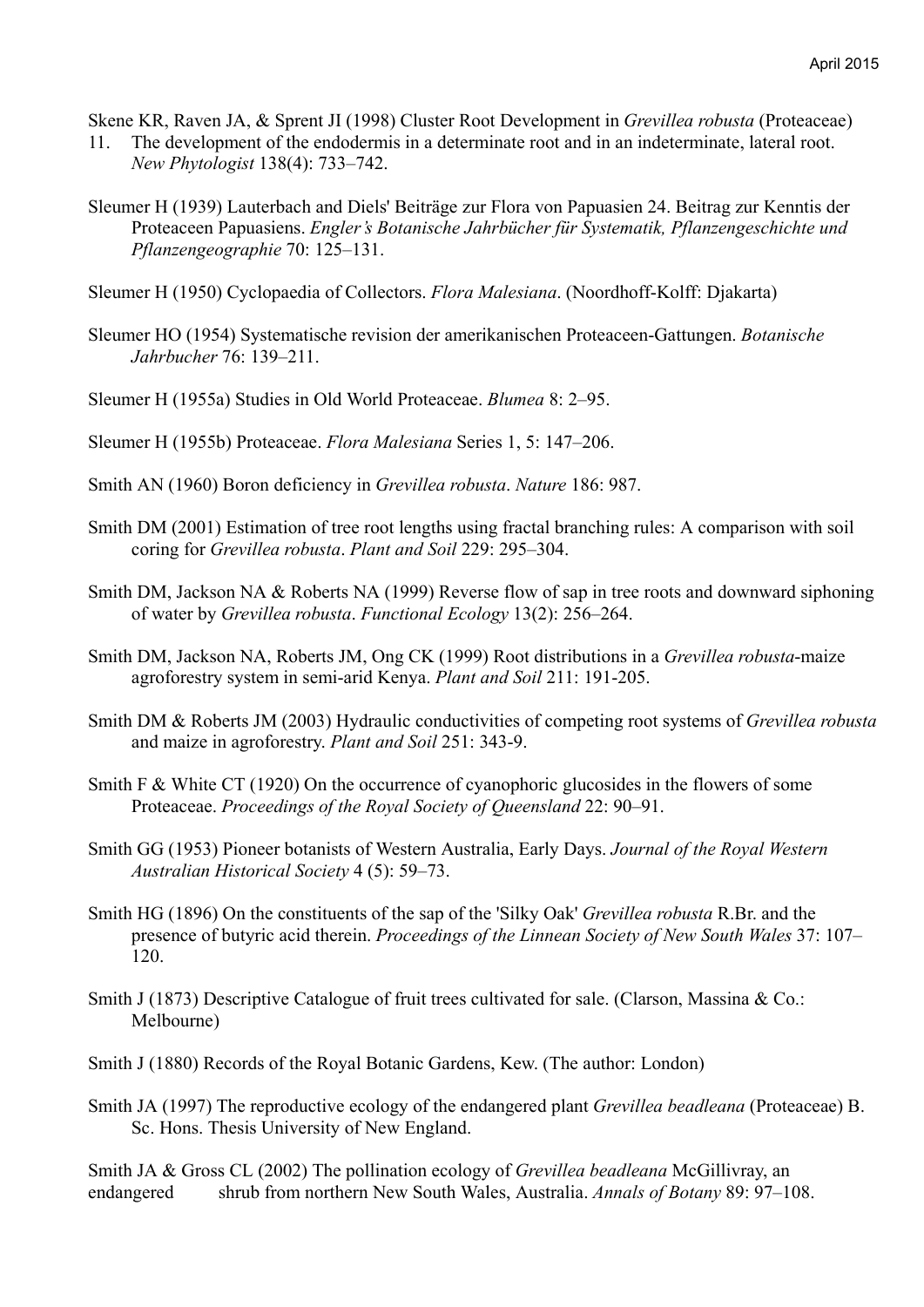- Smith JE & Sowerby J (1794) A Specimen of the Botany of New Holland 3: 25–30. (Davis: London)
- Smith JE (1811) *Grevillea*, in A.Rees (ed.), The Cyclopaedia vol. 17: GRE (Longman, Hurst et al.: London)
- Smith JMB (1989) An example of ant-assisted plant invasion. *Australian Journal of Ecology* 14: 247– 250.
- Smith LS (1952) *Opisthiolepis*, a new genus of Proteaceae from Queensland. *Proceedings Royal Society of Queensland* 62: 79–81.
- **Smith M & Kalotas AC (1985)** Bardi Plants: an annotated list of plants and their use by Bardi Aborigines of Dampierland in NW Australia. Records of the Western Australian Museum 12: 317– 359.
- Smith MG (2010) Declared Rare and Priority Flora List for Western Australia. (Department of Environment and Conservation: Como, WA)
- **Smith NM (1991)** Ethnobotanical field notes from the Northern Territory, Australia. *Journal of the Adelaide Botanic Gardens* 14: 1–65.
- Smith RV (1981) A new species of *Grevillea* (Proteaceae) from Victoria. *Muelleria* 4: 423–427.
- Smith RV (1983) *Grevillea montis-cole sp. nov.* (Proteaceae) from Victoria. *Muelleria* 5: 223–227.
- Smith RV & McGillivray DJ (1975) *Grevillea willisii* (Proteaceae) a new Victorian species. *Muelleria* 3: 102–111.
- **Smyth RB 1972 (1st edn 1876)**, The Aborigines of Victoria vol. 2: 173, O'Neil, Melbourne.
- **Smythe D & von Sturmer J (1981)**, The use of plants by the Aboriginal people in the Oenpelli region of western Arnhemland, Unpublished ms 3403, Australian Institute of Aboriginal Studies, Canberra.
- Society for Growing Australian Plants, Canberra Region (1983), Australian Plants for Canberra Gardens, SGAP, Canberra.
- Society for Growing Australian Plants, A Horticultural Guide to Australian Plants, SGAP, Brisbane.
- Soltis DE, Senters AE, Zanis MJ, Kim S, Thompson JD, Soltis PS, Ronse de Craene LP, Endress PK & Farris JS (2003) Gunnerales are sister to other core eudicots: implications for the evolution of pentamery. *American Journal of Botany* 90(3): 461–470.

Spach ME (1841) Histoire Naturelle des Végétaux, 10: 402–403, Roret, Paris.

Sparks H&J (1973) *Grevillea* 'Golden Sparkle'. *Your Garden*, February.

- Specht RL(1958) The climate, geology, soils and plant ecology of the northern portion of Arnhem Land. In Specht RL & Mountford CP(eds) *Records of the American-Australian Scientific Expedition to Arnhem Land, 3, Botany and Plant Ecology*: 333–414. (Melbourne University Press: Carlton)
- Specht RL & Mountford CP (eds) (1958) Records of the American-Australian Scientific Expedition to Arnhem Land, 3, Botany and Plant Ecology. (Melbourne University Press: Carlton)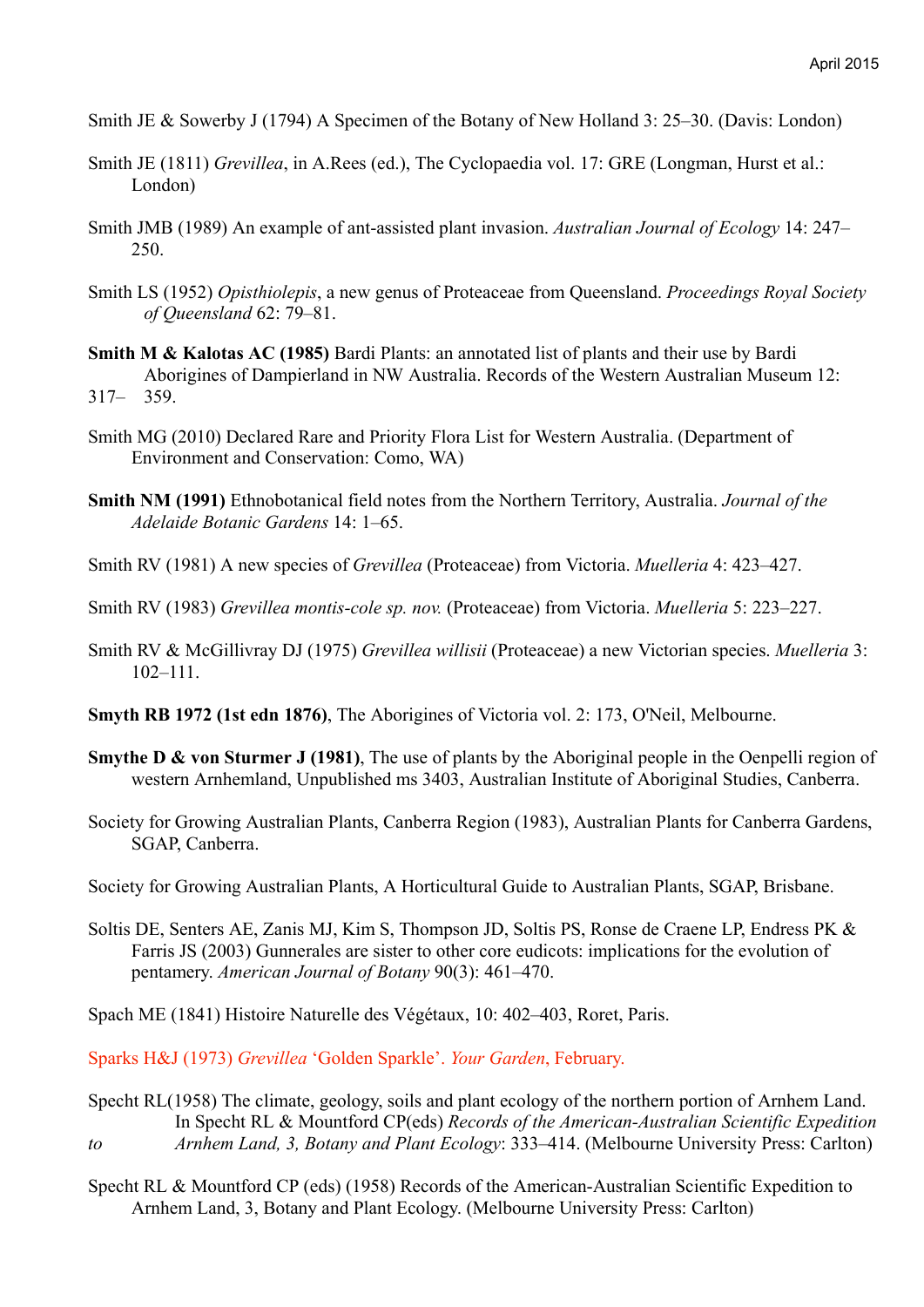Spencer R (1999) Introducing Reference Specimens for Cultivars. *Australian Horticulture* June: 22.

Spencer RD & Cross RG (2007) The cultigen. *Taxon* 56(3): 938–940

Sprengel C (1825) Systema Vegetabilium 16th edn, 1: 475–478. (Librairie Dieterichianae: Goetingen)

Sprengel C (Jan.–Jun.1827) Systema Vegetabilium 16th edn, 2: 46. (Librairie Dieterichianae: Goetingen)

Squirrell J, Hollingsworth PM, Woodhead M, Russell J, Lowe AJ, Gibby M & Powell W. (2003) How much effort is required to isolate nuclear microsatellites from plants? *Molecular Ecology* 12(6): 1339–1348.

Stack G & Englis V (2007) Split-Leaved *Grevillea* (*Grevillea althoferorum*) Interim Recovery Plan 2003– 2008. *Interim Recovery Plan No. 129.*

- Stackhouse J (1981) Mr Macleay's Garden. (Historic Houses Trust of New South Wales: Elizabeth Bay House, Sydney)
- Staer J & Co (1908) Catalogue of Seeds & Plants. (George B. Phillip & Son: Sydney)

Stafleu FA & Cowan RS (1976–1988) Taxonomic Literature, 2nd edn, vols 1–VII. (Bohn et al.: Utrecht)

- Stafleu FA & Mennega EA (1992) Taxonomic Literature, Supplement I: A-Ba. (Koeltz Scientific Books: Königstein)
- Stajsic V (2010) *Grevillea victoriae* subsp. *brindabella* (Proteaceae), a new subspecies from the Southern Tablelands of New South Wales. *Muelleria* 28(1): 18–28.
- Stajsic V & Molyneux W (2005) Taxonomic Studies in the *Grevillea victoriae* F. Muell. species complex (Proteaceae: Grevilleoideae) 1. Descriptions of nine previously segregated, and three new taxa. *Muelleria* 22: 19–26.

Stanley P (1964) Grevilleas. *Australian Plants* 3: 3–9.

Stanley T & Ross E (1986) Flora of South-eastern Queensland Vol. 2. (Queensland Dept of Primary Industries: Brisbane)

Stearn WT (1960) Franz and Ferdinand Bauer, masters of botanical illustration. *Endeavour* 73: 27–35.

Stearn WT (1965) The self-taught botanists who saved the Kew Botanic Garden. *Taxon* 14: 293–298.

Stearn WT (1966) Botanical Latin. (Nelson: London)

Stearn WT (1968) The botanical results of the Endeavour Voyage. *Endeavour* 27: 3–10.

Stearn WT (1970) Brown, Robert. In Gillespie C C (ed.) *Dictionary of scientific biography* **2**: 516–523.

Stearn WT (1977) Robert Brown. *Brunonia* **1**:1–7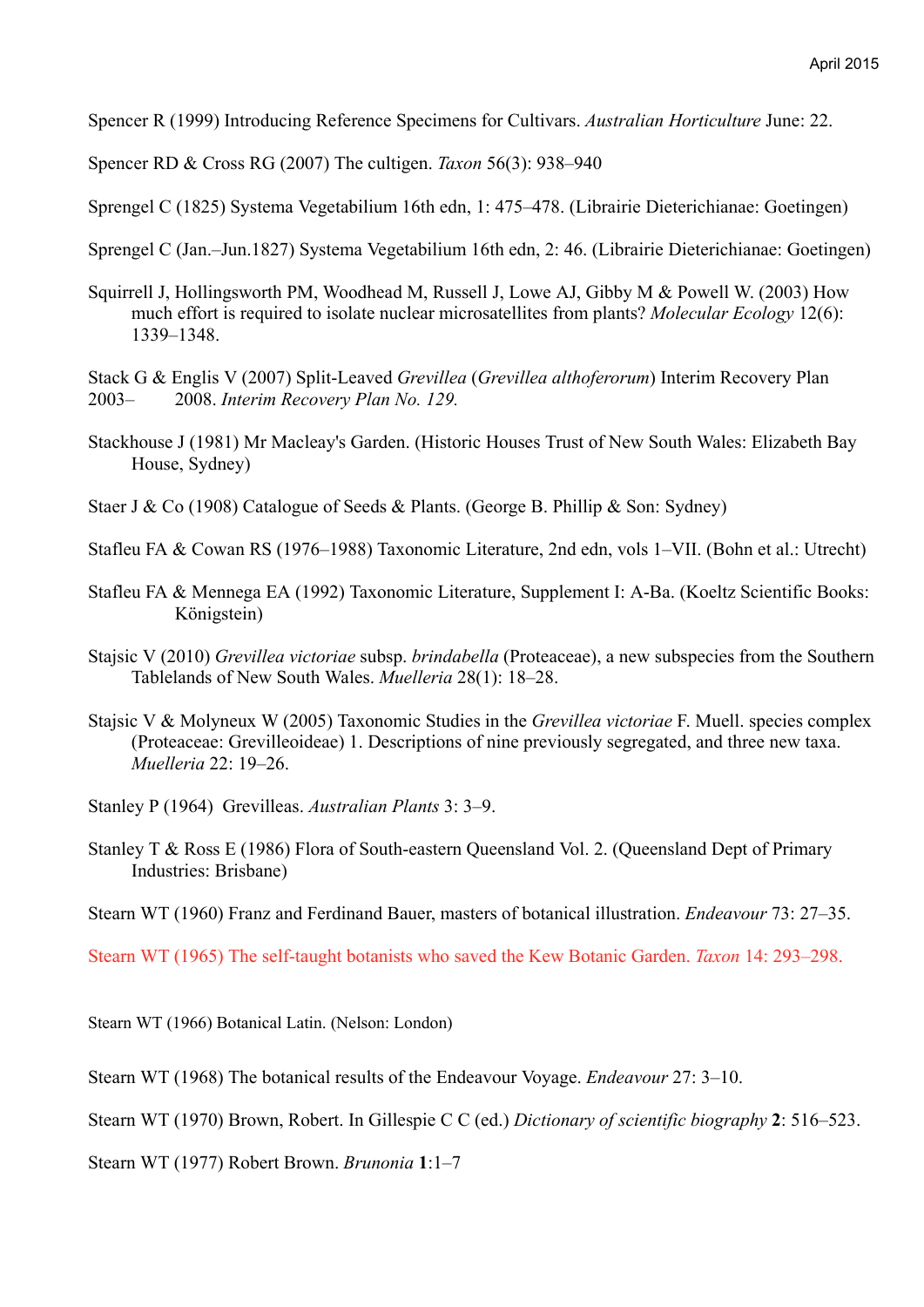- Stearn WT (1978) The botanical results of Captain Cook's three voyages and their later influence. *Pacific Studies* 1: 147–162.
- Stearn WT (1984a) The introduction of plants into the gardens of Western Europe during 2000 years. *Supplement to Australian Garden Journal*.
- Stearn WT (1984b) Daniel Carlsson Solander (1733–1782), pioneer Swedish investigator of Pacific natural history. *Archives of Natural History* 11: 499–503.
- Steenis CJJ van (1971) Dr Hermann Otto Sleumer retired. *Blumea* 19: 198–210.
- Steudel ET (1821–24) *Nomenclator Botanicus*. (J.G.Cottae: Stuttgart & Tubing) *Grevillea* Pp. 382–383.
- Steudel ET (1840–41) *Nomenclator Botanicus*. 2nd edn. (J.G.Cottae: Stuttgart & Tubing)
- Stevenson DW & Douglas AW (1995) Hulles, ocreas and metamers: vegetative architecture of *Platanus* revisited. *American Journal of Botany* 85 (suppl): 21**.**
- Stewart A (1999) Let's Propagate. (ABC Books: Sydney)
- Stewart A (2010) Creating an Australian garden. (Allen & Unwin: Crows Nest, NSW)
- Stirling J (1883) The Proteaceae of the Victorian Alps. *Transactions & proceedings and report, Royal Society of South Australia* 6: 40.
- Streat J (1996) Aspects of the ecology of *Grevillea beadleana* (Proteaceae) Masters of Natural Resources Thesis, University of New England, Armidale.
- Summerell BA, Nixon PG & Burgess LW (1990) Crown and stem canker of waratah caused by *Cylindrocarpon destructans*. *Australasian Plant Physiology* 19: 13–15.
- Sun D & Dickinson G (1993) Responses to salt stress of 16 *Eucalyptus* species, *Grevillea robusta, Lophostemon confertus* and *Pinus caribea* var. *hondurensis. Forest Ecology and Management*, 60 (1–2): 1–14.
- Sweet R (1818) Hortus Suburbanus Londinensis. p. 22. (James Ridgway: London)
- Sweet R (1826) Sweet's Hortus Britannicus. Edition 1. [*Grevillea* Pp. 348–349, 490] (James Ridgeway: London)
- Sweet R & Smith ED (1828) *Grevillea mucronulata*, Mucronulate Grevillea. *Flora australasica* t. 38. (James Ridgeway: London)
- Sweet R & Smith ED (1828) *Grevillea acuminata*, Tapering-pointed Grevillea. *Flora australasica* t. 55. (James Ridgeway: London)
- Sweet R (1827–28) Flora Australasica. (James Ridgeway: London)

Sweet R (1830) Sweet's Hortus Britannicus. Edition 2. [*Grevillea* P. 446] (James Ridgeway: London)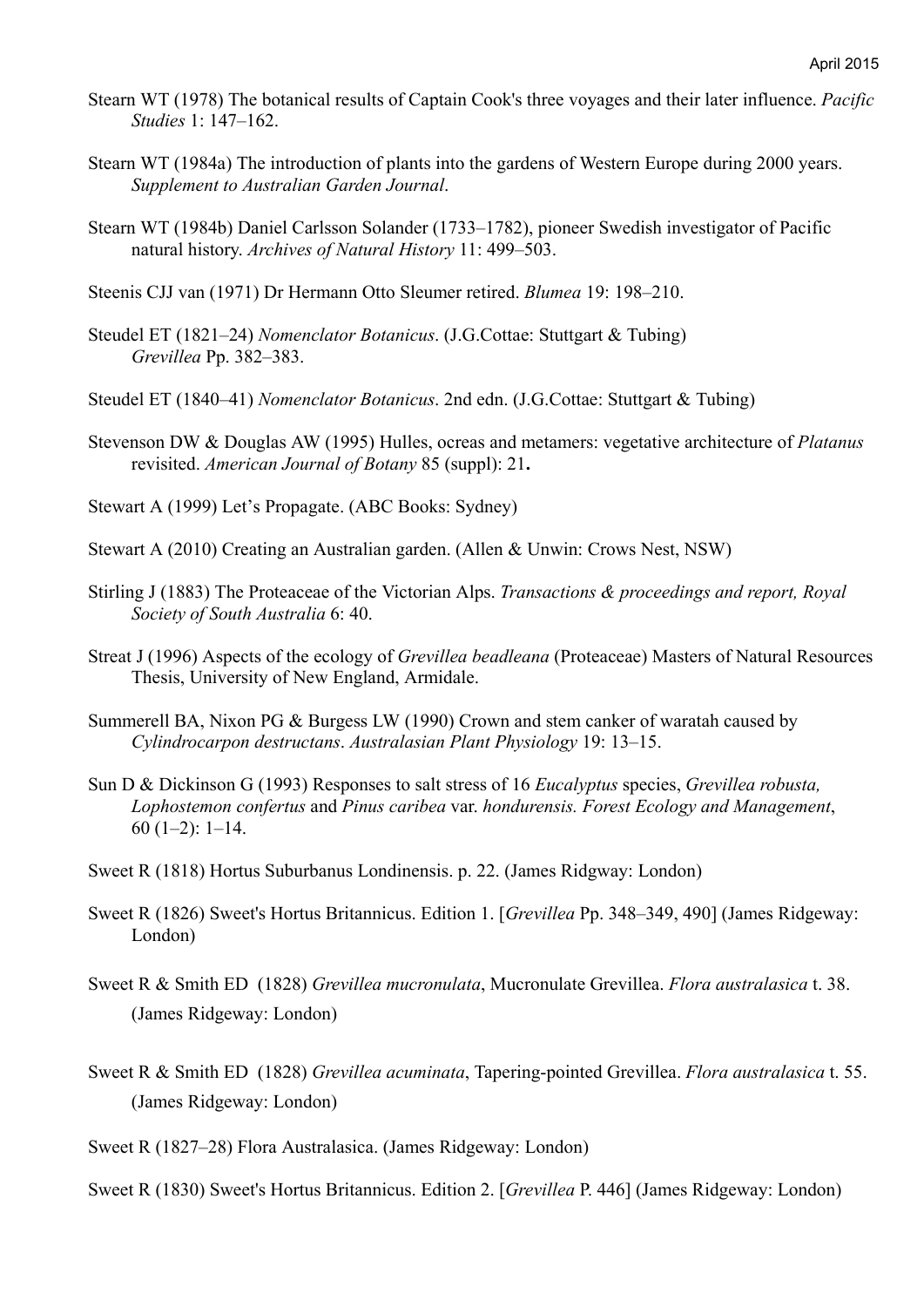- Sweet R (1831) Grevillea Seymouriae. In Loudon JC [conductor] per J.D. Retrospective Criticism. *Grevillea concinna* of Brown and *Grevillea concinna* of Lindley. *The Gardener's Magazine and Register of Rural and Domestic Improvement*, Volume 7.
- Sweet R (1831) The Hot-house and Greenhouse Manual or Botanical Cultivator, 5th edn. (James Ridgeway: London)
- Sweet R (1839) Sweet's Hortus Britannicus. Edition 3. [*Grevillea* P. 000 & appendix] (James Ridgeway: London)
- Swenson WK *et al*. (1989) Cyanogenesis in the Proteaceae. *Phytochemistry* 28: 821–823.
- Tassi F (1894) Novae . . . species descriptae et iconibus illustratae. *Atti della Reale Accademia dei Fisiocritici Siena*, 4th ser. 5: 25.
- Tate R (1883) The botany of Kangaroo Island, with historical sketch of its discovery and settlement, and notes on its geology. *Transactions of the Royal Society of South Australia* 6: 116–171.
- Tate R (1890) A Handbook of the Flora of Extratropical South Australia. (Education Department: Adelaide)
- Taws N (1994) Survey for the Tumut Grevillea, *Grevillea wilkinsonii* R.O.Makinson. Unpublished report for ANCA: Canberra.
- Taws N (1999) Re-survey of the Tumut Grevillea, *Grevillea wilkinsonii*. Unpublished report prepared for the NSW National Parks and Wildlife Service and the *Grevillea wilkinsonii* Recovery Team. (Taws Botanical Research: Canberra).
- Taws N (2011) Monitoring the endangered Tumut Grevillea (*Grevillea wilkinsonii* R.O. Makinson). *Australasian Plant Conservation* 20(3): 10–12.

Taylor G &Whelan RJ (1988) Can honeybees pollinate *Grevillea*? *Australian Zoologist* 24(44): 193–196.

- Thackway, R & Cresswell, I.D. (1995) An Interim Biogeographic Regionalisation of Australia, version 4.0. (Australian Nature Conservation Agency, Canberra.)
- Thomas PB, Morris EC & Auld TD (2007) Response surfaces for the combined effects of heat shock and smoke on germination of sixteen species forming soil seedbanks in south eastern Australia. *Austral Ecology* 32: 605–616.
- Thiselton-Dyer WT (1874) *Grevillea fasciculata*. In Hooker JD [ed.] Curtis's *Botanical Magazine* Vol. 100 (3rd series, Vol. 30): t. 6105.
- Thiselton-Dyer WT (1891) Historical account of Kew to 1841. *Bulletin of Miscellaneous Information [Kew]* 60: 279–327.
- Thomas G (1993) *Grevillea* lost from Lara *(G.* 'Lara Dwarf'*). Australian Horticulture* 92(11): 70.
- Thomson R (1876–77) Catalogue of Ornamental Trees and Shrubs ... and Seeds. (Esk Bank Nurseries: Dunedin)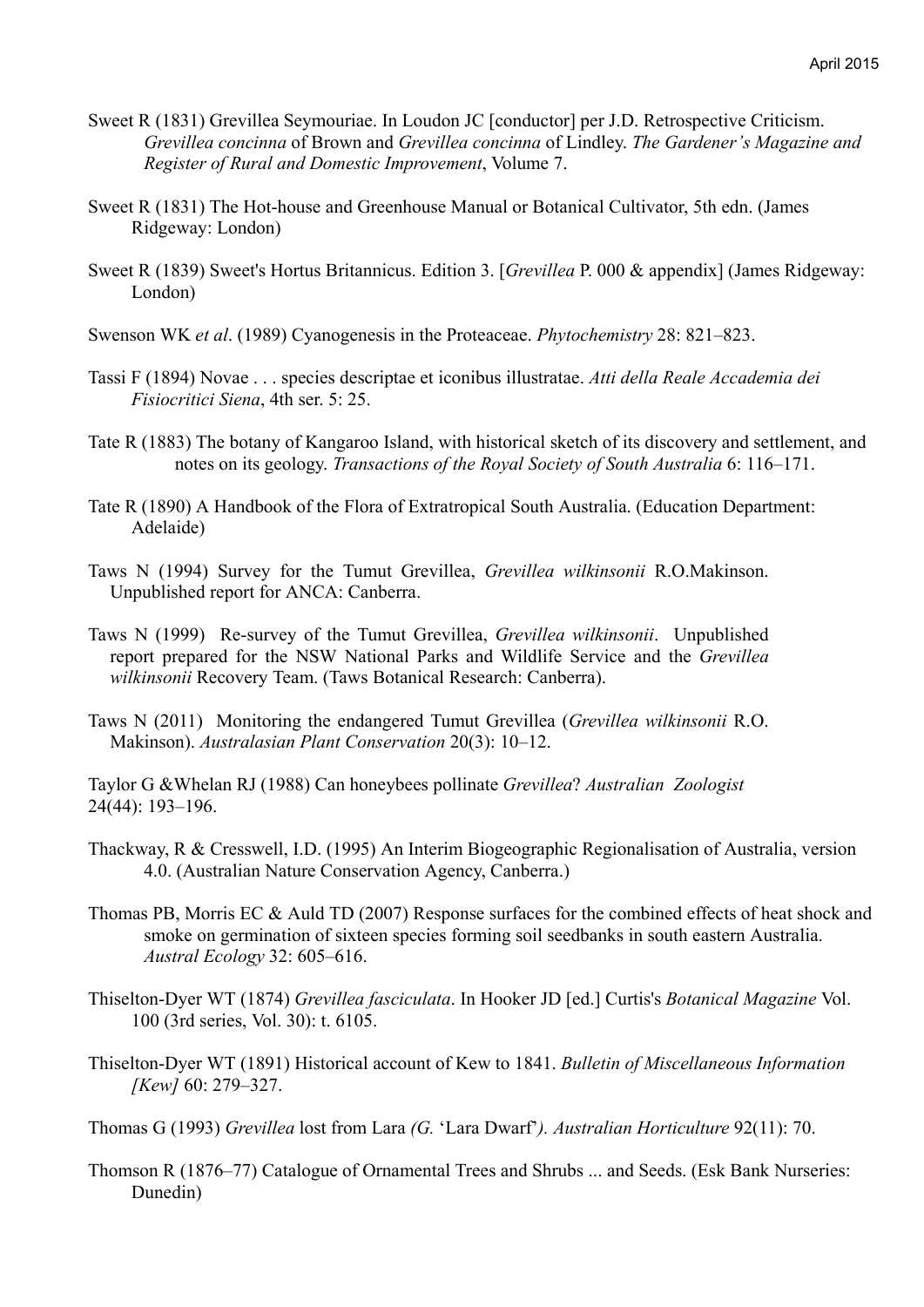- Tieu A, Dixon KW, Sivasithamparan K, Plummer J, & Sieler I. (1999) Germination of four species of native Western Australian plants using plant-derived smoke. *Australian Journal of Botany* 47: 207– 219.
- **Tindale NB (1941)** A list of plants collected in the Musgrave and Mann Ranges, South Australia, 1933. *South Australian Naturalist* 21: 8–12.
- Touchell DH, Dixon KW & Tan B (1992), Cryopreservation of shoot-tips of *Grevillea scapigera* (Proteaceae): a rare and endangered plant from Western Australia. *Australian Journal of Botany* 40 (3): 305–310.
- Treble K (2002) Grevilleas with a 14 day postharvest life. In *Proceedings 6th Australian Wildflower Conference,* 30 May–1 June 2002, Warwick Farm, Sydney.
- Tully P (1977) The Poorinda Grevilleas. *Australian Plants* 9: 213–215.
- Turner V (1982) Marsupials as pollinators in Australia. In Armstrong JA et al. (eds), *Pollination and Evolution* pp 55–66. (Royal Botanic Gardens: Sydney)
- U.S. Forest Service Research Note (1964) FPL-074 U.S. Forest Products Laboratory. U.S. Department of Agriculture, November. Hardness, density and shrinkage characteristics of silk-oak from Hawaii.
- Vallance TG (1990) Jupiter Botanicus in the Bush: Robert Brown's Australian field-work, 1801–5. *Proceedings of the Linnean Society of New South Wales* 112: 49–86.
- Vallance TG, Moore DT & Groves EW (2001) Nature's Investigator. The diary of Robert Brown in Australia, 1801–1805. (ABRS: Canberra)
- Van der Pijl L (1950) Met open ogen door stad en land
- Van der Pijl L(1960) Ecological aspects of flower evolution. I. Phyletic evolution. *Evolution* 14: 403–416.
- Van der Pijl L (1960) Ecological aspects of flower evolution. II. Zoophilous flower classes. *Evolution* 15: 44–59
- Van Houtte L (1861) Flore des serres et des jardins de l'Europe. Volume 14: 149 t. 1449.
- Van Hulle H (1898) *Grevillea forsteri Hort. Revue de l'Horticulture Belge et Étrangère* 4 (24): 3–4.
- Varma R, Manju M & Parthasarathy MR (1976) New phenolic constituents of *Grevillea robusta* wood. *Phytochemistry* 15: 1418–1419.
- Vaughton G (1995) No evidence for selective fruit abortion in the Australian shrub *Grevillea barklyana* (Proteaceae). *International Journal of Plant Sciences* 156(4): 417–424.
- Vaughton G (1996) Pollination disruption by European honeybees in the Australian bird-pollinated shrub *Grevillea barklyana* (*Proteaceae*). *Plant Systematics and Evolution* 200(1–2): 89–100.
- Vaughton G (1998) Soil seed bank dynamics in the rare obligate-seeding shrub, *Grevillea barklyana* (Proteaceae) *Australian Journal of Ecology* 23(4): 375–384.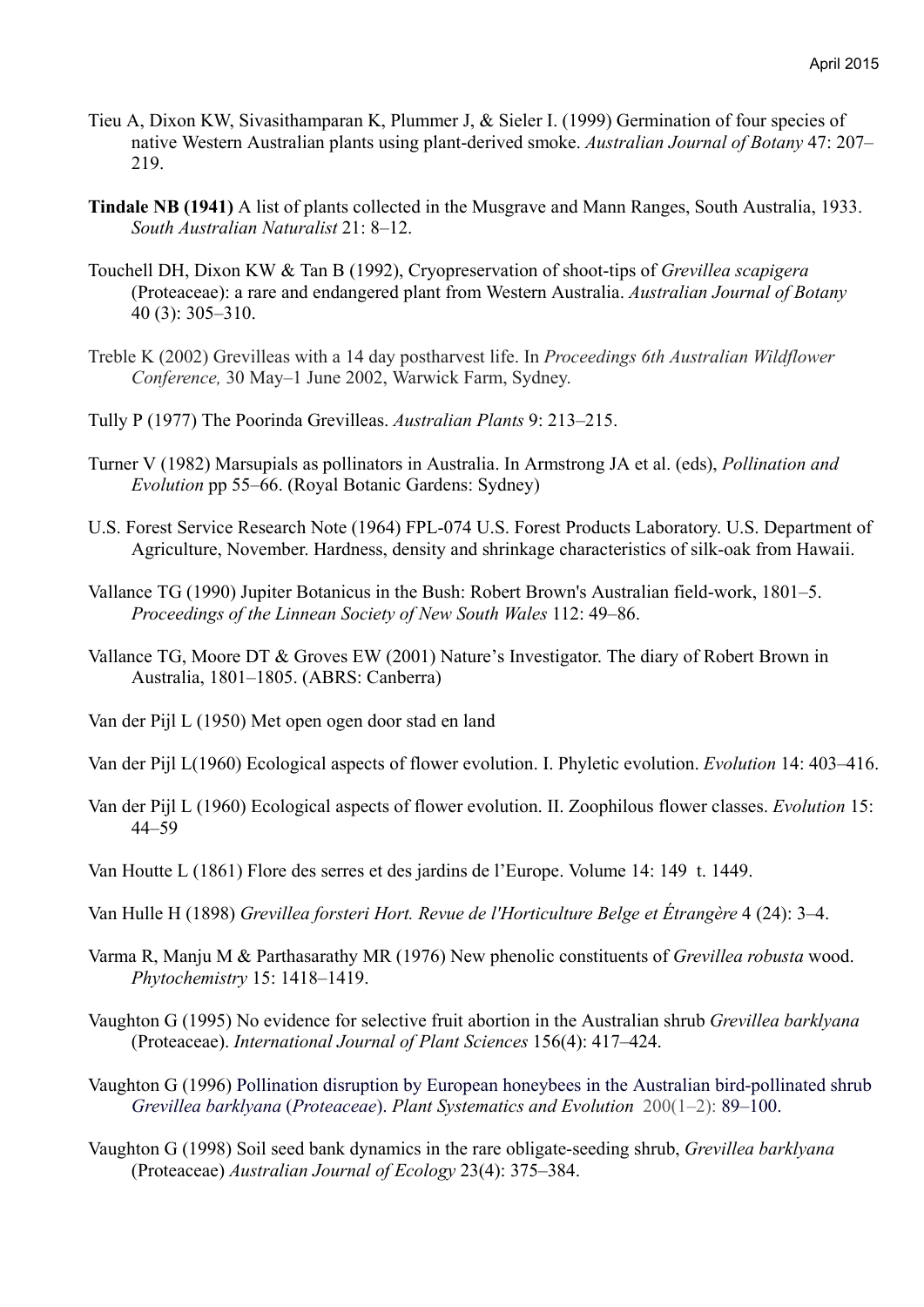Veendorp H & Baas Becking L (1938) Hortus Academicus Lugduno Batavus.(Enschedaiana: Harlem)

Venkata Rao C (1957) Cytotaxonomy of the Proteaceae. Ph.D. thesis, University of Tasmania.

- Venkata Rao C (1957) Cytotaxonomy of the Proteaceae. *Proceedings Linnean Society of New South Wales* 82(2): 257–271.
- Venkata Rao (1960) Studies in the Proteaceae. 1. Tribe Persoonieae. *Proceedings of the National Institute of Sciences of India* (B), Biol. Sci 26B: 300–37.
- Venkata Rao C (1961) Studies in the Proteaceae. II. Tribes. Placospermeae and Conospermeae. *Proceedings of the National Institute of Sciences of India* (B), Biol. Sci. 27B: 126–151.
- Venkata Rao C (1963a) The morphology of the calyculus. *Journal of Indian Botanical Society* 42: 618– 28.
- Venkata Rao C (1963b) Studies in the Proteaceae. III. Tribe Oriteae. *Proceedings of the National Institute of Sciences of India* (B), Biol. Sci. 29B: 489–510.
- Venkata Rao C (1964a) Studies in the Proteaceae. IV. Tribes. Musgraveae and Embothrieae. *Proceedings of the National Institute of Sciences of India* (B), Biol. Sci. 30B: 197–244.
- Venkata Rao C (1964b) Pollen grains of *Grevillea vestita* Meissn. *Letters to the Editor, Current Science* 33: 722–724.
- Venkata Rao C (1965a) Studies in the Proteaceae VI. Tribe Franklandieae. *Journal of the Indian Botanical Society* 44 (2): 479–494.
- Venkata Rao C (1965b) Pollen grains of Proteaceae. *Journal of Palynology* 1: 1–9.
- Venkata Rao C (1965c) Studies in the Proteaceae V. Evolution of the inflorescence. *Journal of the Indian Botanical Society* 44 (2): 244–271.
- Venkata Rao C (1966) Studies in the Proteaceae VII. Floral anatomy of *Hakea* Schrad. *Journal of the Indian Botanical Society* 45: 129–140.
- Venkata Rao C (1967a) Studies in the Proteaceae VIII. Morphology, Floral Anatomy and Embryology of *Grevillea* R.Br. *Proceedings of the National Institute of Sciences of India* 33 (B), nos 3, 4: 163–199.
- Venkata Rao C (1967b) Morphology of the nectary in Proteaceae. *New Phytologist* 66: 99–107.
- Venkata Rao C (1967c) Origin and spread of the Proteaceae. *Proceedings of the National Institute of Sciences of India* 33(B), nos 5, 6: 219–221.
- Venkata Rao C (1967d) Evolution of the Endosperm in Proteaceae. *New Phytologist* 66: 755–768.
- Venkata Rao C (1967e) Studies in the Proteaceae IX. Australian Proteeae. *Proceedings of the National Institute of Sciences of India* 35 (B), nos 3: 205–229.
- Venkata Rao C (1968a) Studies in the Proteaceae X. Embryology of *Hakea* Schrad. *Journal of the Indian Botanical Society OO:00000*.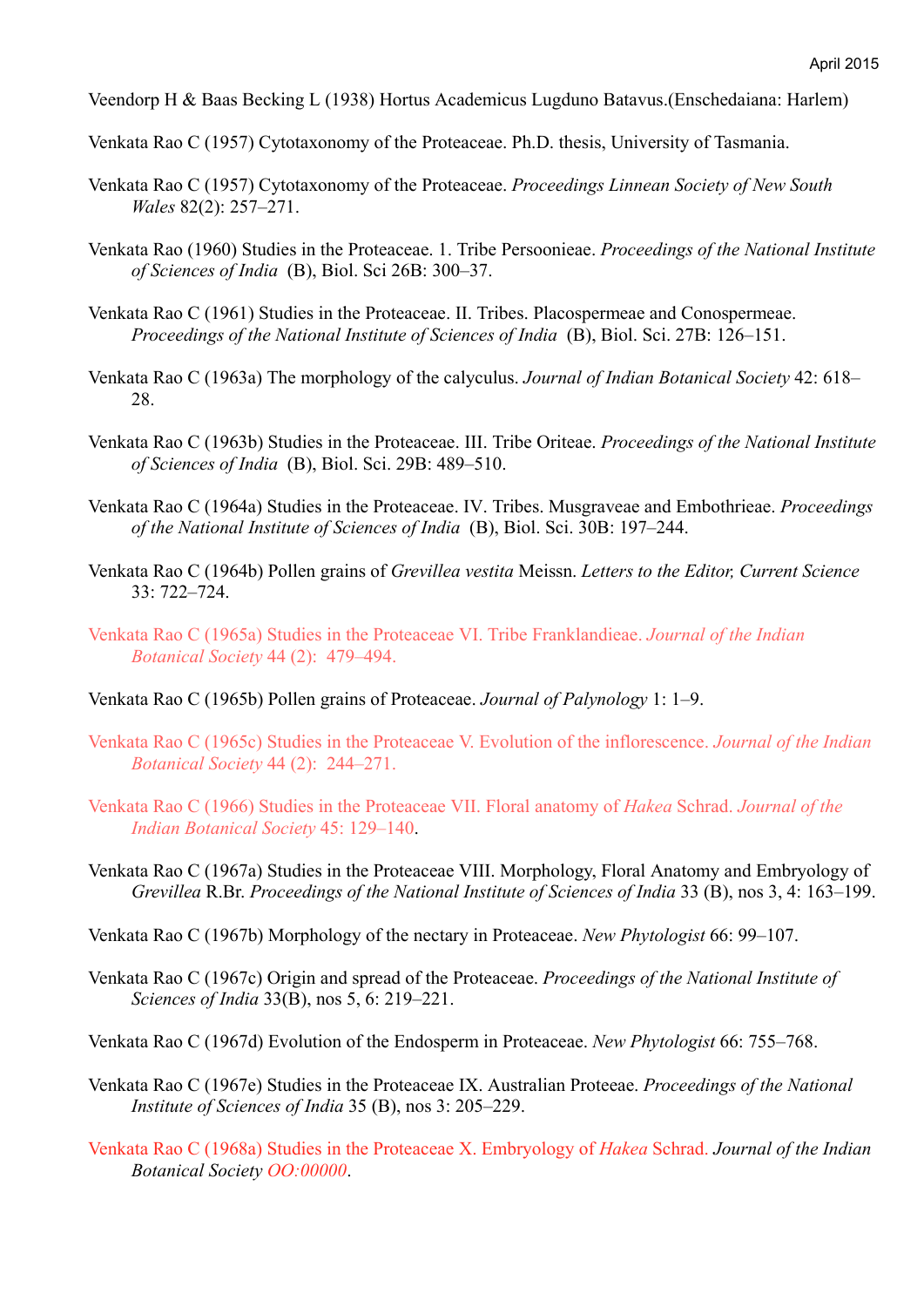- Venkata Rao C (1968b) Studies in the Proteaceae XI. Morphology, floral anatomy and embryology of *Lambertia* Sm. with a discussion on the taxonomic position of the genus. *Proceedings of the National Institute of Sciences of India* 48(B): 11–24.
- Venkata Rao C (1969a) Studies in the Proteaceae XII. Floral morphology, floral anatomy and embryology of *Aulax* Berg. with a discussion on the taxonomic position of the genus. *Journal of the Indian Botanical Society* 48: 238–51.
- Venkata Rao C (1969b) Studies in the Proteaceae XIII. Tribe Grevilleeae. *Proceedings of the National Institute of Sciences of India* 35 (B 6): 471–486.
- Venkata Rao C (1971) Proteaceae. *Botanical Monograph No. 6.* Council of Scientific and Industrial Research, New Delhi.
- Ventenat EP (1803–05) Jardin de la Malmaison. (Crapelet: Paris)
- Verboom WH & Pate JS (2003) Relationships between cluster root-bearing taxa and laterite across landscapes in southwest Western Australia: an approach using airborne radiometric and digital elevation models. *Plant and Soil* 248(1–2): 321–333.
- Vickery JR (1971) The fatty acid composition of the seed oils of Proteaceae: A chemotaxonomic study. *Phytochemistry* 10: 123–130.
- Virot R (1968) *Grevillea*. In Aubréville A (ed.) *Flore de la Nouvelle-Calédonie et dépendances 2 Protéacées*: 141–176.
- Vogel (1954) in Troll & Guttenberg Bot. Stud.
- Vogts M (1959) Proteas, Know Them and Grow Them. (Afrikaanse Perse-Boeckhandel: Johannesburg)
- Vogts M (1982) South Africa's Proteaceae Know them and grow them. (C.Struik: Cape Town)

Von Richter L, Azzopardi A, Johnstone R & Offord C (2001) Seed germination in the rare shrub *Grevillea kennedyana* (Proteaceae). *Cunninghamia* 7(2): 205–212*.*

- Voorster P & Jooste J (1986), Potassium and phosphate absorption by excised ordinary and proteoid roots of the Proteaceae. *South African Journal of Botany* 52: 277–285.
- Vuthapanich S, Simons D & Turnbull LV (1993) Effects of Harvest Maturity and Postharvest Treatments on vase Life of *Grevillea* cv Majestic inflorescences. *Proc. Australian Postharvest Conference* Pp. 45–51 (CSIRO Horticulture: St Lucia, Qld)
- Wakefield NA (1956) Genus *Grevillea*: two undescribed species hitherto included under *G. ilicifolia. Victorian Naturalist* 73: 74–75.

Walker FS (1948) The Forests of the British Solomon Islands Protectorate. (Hodgson & Son: London)

Wang H (2007) Phytochemistry of some Australian *Grevillea*. *Centre for Phytochemistry*.

Wang H (2008) Secondary metabolites from *Grevillea robusta*. *Biochemical systematics and ecology*. 36:  $1 - 2$ .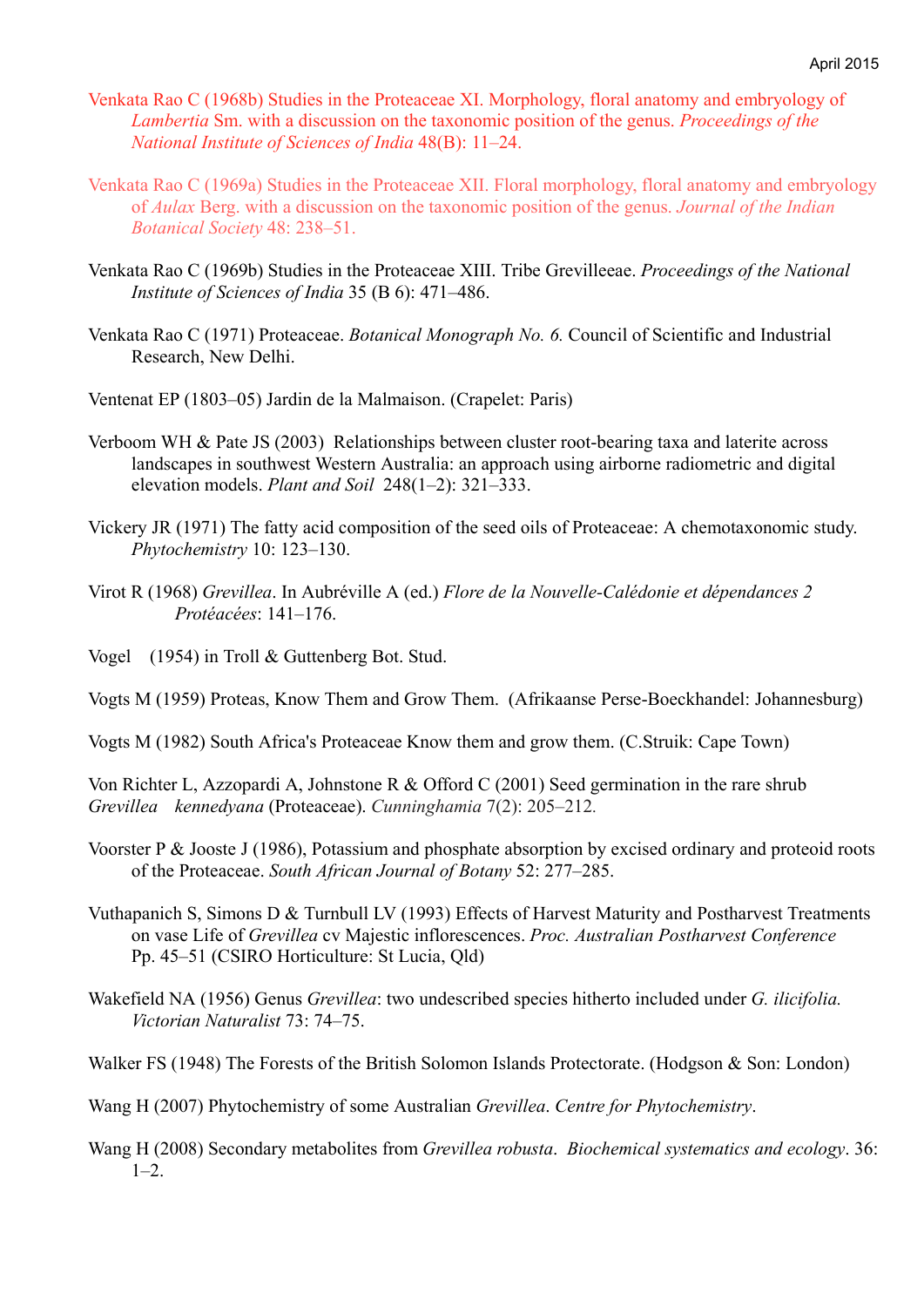- Wang H, Leach DN, Forster PI & Waterman PG (2008) Secondary metabolites from *Grevillea robusta*. *Biochemical Systematics and Ecology* 36(5-6): 452-453.
- Wang H, Leach NL, Thomas CM, Blanksby JS, Forster PI, Waterman PG. (2008) Bisresorcinols and arbutin derivatives from *Grevillea banksii* R. Br. *Natural Product Communications* 3 (57–63)
- Wang H, Leach DN, Forster PI, Thomas MC, Blanksby SJ & Waterman PG (2009) Prenylated alkylbisphenols from *Grevillea whiteana*. *Natural Product Communications* 7: 951–958.
- Wang H, Leach NL, Forster PI, Thomas CM, Blanksby JS, Waterman, PG. (2009) Prenylated bisresorcinols from *Grevillea floribunda*. *Phytochemistry Letters* 2: 41–45.
- Warburg O (1891) Beiträge zur Kenntnis der papuanischen Flora. *Botanische Jahrbucher für Systematik, Pflanzengeschichte und Pflanzengeographie* 13: 230–455.
- Watad AA, Ben-Jaacov J, Tal E & Solomon H (1992) In vitro propagation of *Grevillea* species. *Acta Horticulturae* 316: 51–53.
- Watson EM (1946) The chemistry and the chemical exploitation of Western Australian plants. *Journal of the Royal Society of Western Australia* 30: 83–104.
- Webb J (1995) George Caley, 19th Century Naturalist. (Surrey Beatty & Sons: Chipping Norton, N.S.W.)
- Webb J, Edmonds A & Olde PM (2008) In Pursuit of the Historical *Grevillea sericea* (Sm.) R. Br. Part 1. *Grevillea Study Group Newsletter* 81: 4–10; Part 2 . *Grevillea Study Group Newsletter* 84: 3–13.
- Webb LJ (1948a) Guide to the medicinal and poisonous plants of Queensland. CSIRO Bull. 232: 1. Melbourne.
- Webb LJ (1954) Aluminium accumulation in the Australian-New Guinea flora. *Australian Journal of Botany* 2: 176–196, pl 1.
- Webb LJ (1971) The use of plant medicines and poisons by the Australian Aboriginals. *Mankind* 8: 104– 114.
- Webb LJ, Tracey JG & Haydock KP (1967) A factor toxic to seedlings of the same species associated with living roots of the non-gregarious subtropical rain forest tree *Grevillea robusta*. *Journal of Applied Ecology* 4: 13–25.
- Weberling F (1981) Current problems of modern inflorescence morphology, XIII International Botanical Congress Address, Sydney.
- Weberling F trans. Pankhurst RJ (1989) Morphology of flowers and inflorescences. (Cambridge University Press: Cambridge)
- Welch MB (1925) A further contribution to the knowledge of the silky oaks. *Journal of the Royal Society of New South Wales* 58: 255–267.
- Western Australian Herbarium (1984–86) Flowering Calendar of the Plants in the WA Herbarium Garden. Unpublished ms.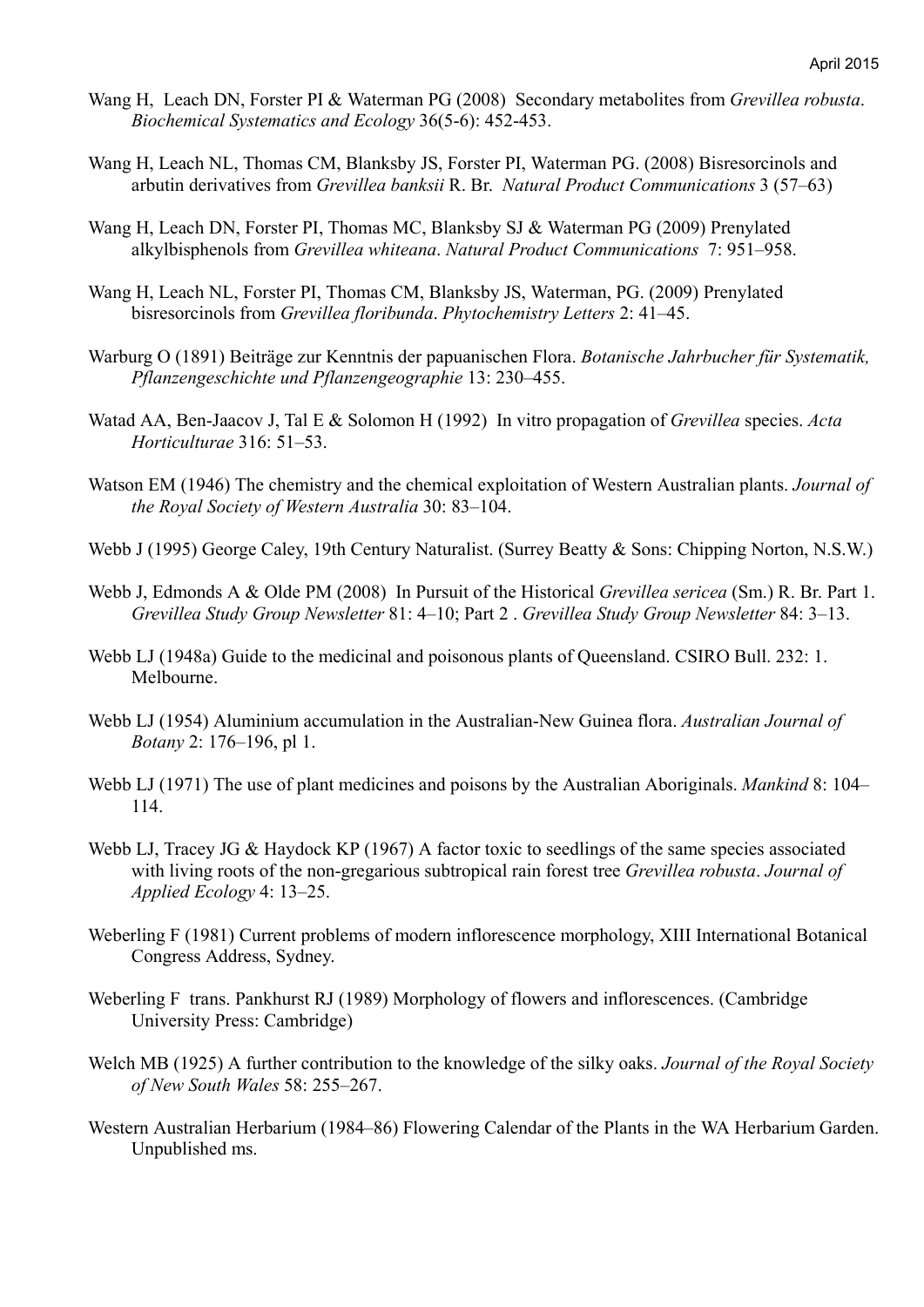- Westoby M *et al*. (1982) Plants' use of ants for dispersal at West Head, New South Wales. In Buckley RC (ed.) *Ant Plant Interactions in Australia*. *Geobotany* 4: 75–87.
- Westoby M (1998) A leaf-height-seed (LHS) plant ecology strategy scheme. *Plant and Soil* 199: 213– 227.
- Weston PH (1988) The Flower–Part 2. *Australian Plants* 14(114): 262–263.
- Weston PH (1994) The Western Australian species of subtribe Persooniinae (Proteaceae: Persoonioideae: Persoonieae) *Telopea* 6(1): 51–165.
- Weston PH (2007) Proteaceae. In Kubitzki K (ed.) *The families and genera of flowering plants*. Volume IX: 364–404. ( Springer–Verlag)
- Weston PH & Barker NP (2006) A new suprageneric classification of the Proteaceae, with an annotated checklist of genera. *Telopea* 11(3): 314–344.
- Wheeler JR, Marchant NG & Lewington M (2002) Flora of the South-west. Volume 2. (University of Western Australia: Perth)
- Whelan RJ, Ayre DJ, England PR, Llorens T & Beynon F (2000) Ecology and genetics of *Grevillea*  (Proteaceae): implications for conservation of fragmented populations. Pp. 253–269 In Young AG & Clarke GM (Eds) *Genetics, demography and viability of fragmented populations* (Cambridge University Press: Cambridge)
- Whelan RJ, Roberts DG, England PR & Ayre DJ (2006) The potential for genetic contamination vs. augmentation by native plants in urban gardens. *Biological Conservation* 128(4): 493–500.

Whelan RJ, Ayre DJ & Beynon FM (2009) The birds and the bees: pollinator behaviour and variation in the mating system of the rare shrub *Grevillea macleayana*. *Annals of Botany* 103(9): 1395–1401.

- White CT (1922) Contribution to our knowledge of the Flora of Papua (British New Guinea) Family Proteaceae. *Proceedings of the Royal Society of Queensland* 34: 24–27.
- White CT (1930) A new genus of Proteaceae from N. Queensland. *Kew Bulletin* 234–235.
- White CT (1944) Contribution to the Queensland Flora, No. 8. *Proceedings of the Royal Society of Queensland* 55: 79.
- White CT (1949) *Finschia* a genus of "nut" trees of the southwest Pacific. *Pacific Science* 3: 187–194.
- White CT & Francis WD (1923) A new genus of Proteaceae from Queensland. *Proceedings of the Royal Society of Queensland* 35: 79–81.
- White CT & Francis WD (1926) Contribution to Queensland Flora, No. 3. *Proceedings of the Royal Society of Queensland* 37: 165–166.
- White J & O'Connell J (1982) A Prehistory of Australia, New Guinea and Sahul. (Academic Press: Sydney)
- White ME (1986) The Greening of Gondwana. (Reed: Sydney)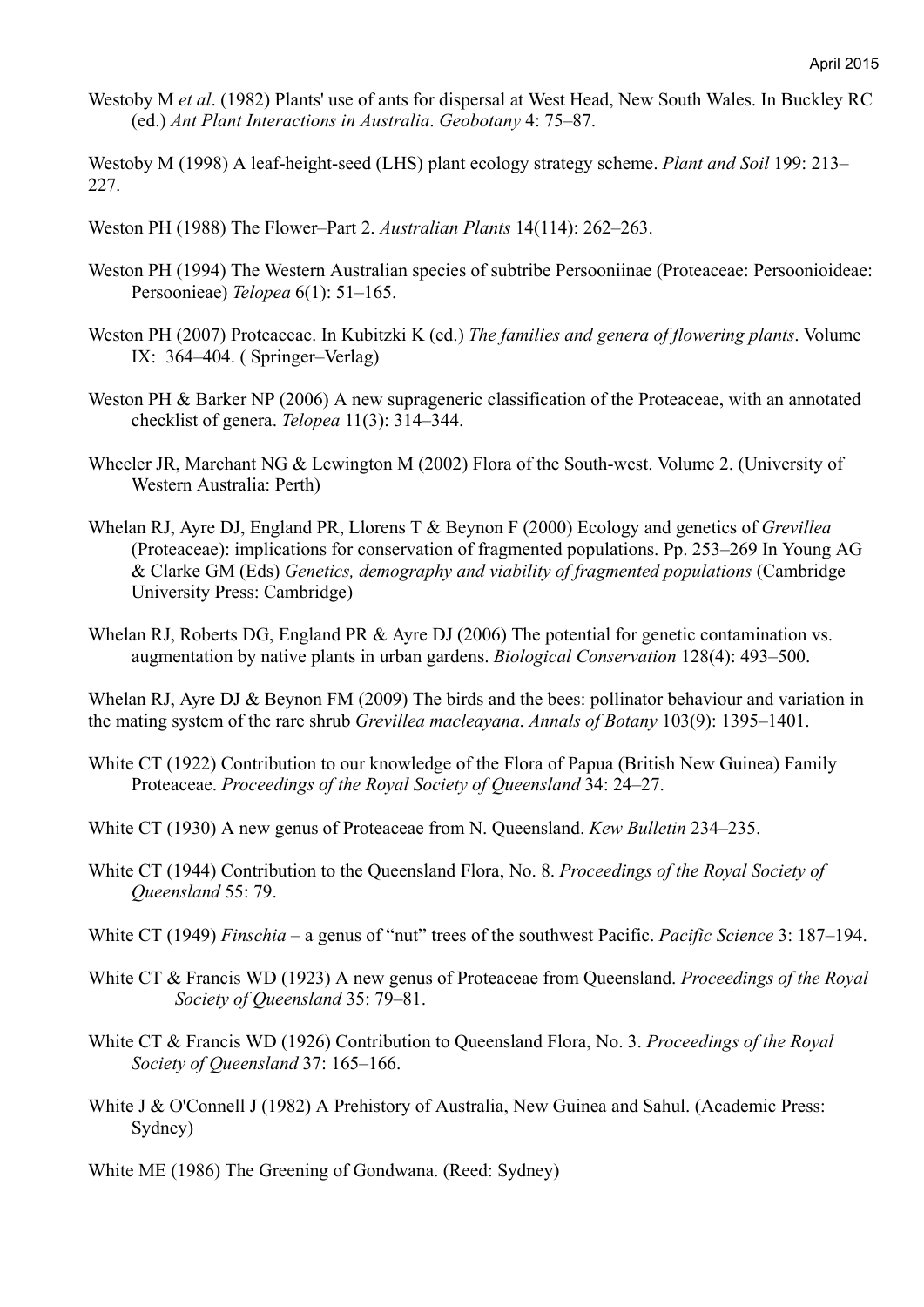- **Wightman G** *et al.* **(1991)** Alawa Ethnobotany: Aboriginal Plant Use from Minyerri, Northern Australia. *Northern Territory Botanical Bulletin* 11: 17.
- Willdenow CL (1798) *Species Plantarum* 1: 538–539. (Nauk: Berlin)
- Willdenow CL (1809) Enumeratio Plantarum Horti Regii Botanici Berolensis. (Taberna Libraria Scholae Realis: Berlin)
- Williams KAW (1979) Native Plants of Queensland Volume 1. (Private: North Ipswich)
- Williams KAW (1984) Native Plants of Queensland Volume 2. (Private: North Ipswich)
- Williams KAW (1987) Native Plants of Queensland Volume 3. (Printcraft: Brisbane)
- Williams KAW (1999) Native Plants of Queensland Volume 4. (Copyright Publishing: Brisbane)
- Williamson HB (1927) A contribution to the genus *Grevillea*. *Victorian Naturalist* 44: 139–142.
- Willis JH (1949) Botanical pioneers in Victoria. *Victorian Naturalist* 66: 83–89, 103–109, 123–128.
- Willis JH (1955) Robert Brown's Bass Strait Journal of April/May 1802. *Muelleria* 1: 46–54.
- Willis JH (1960) Classifying Plants. *Australian Plants* 1(5): 11, 14, 18.
- Willis JH (1967a) Systematic notes on the Australian flora. *Muelleria* 1: 117–163.
- Willis JH (1967b) The late Raleigh Adelbert Black (1880–1963) and his private Herbarium. *Muelleria* 1: 233–238.
- Willis JH (1972) A Handbook to Plants in Victoria. Volume 2: 38–48. (Melbourne University Press: Carlton, Victoria)
- Willis JH (1973) Vale, Norman Arthur Wakefield (Obit.) *Victorian Naturalist* 90: 103–105.
- Willis JH (1975) A biographical sketch. *Muelleria* 3: 71–88.
- Willis JH (1981a) The botanical journeys of Ferdinand von Mueller (1848–78) (SGAP Seminar Papers)
- Willis JH (1981b) The history of botanical investigation in Central Australia. In Jessop JP (ed.), *Flora of Central Australia* xiii–xxvi. (A.W. Reed: Sydney)
- Willis JH, Pearson D, Davis MT (1984) Australian Plants and Collectors & Delineators 1780's–1980's. (JAS Business Services: Melbourne)
- Willis M (1949) By Their Fruits: a Life of Ferdinand von Mueller. (Angus & Robertson: Sydney)
- Willson EJ (1961) James Lee and the Vineyard Nursery, Hammersmith. (Hammersmith Local History Group: London)
- Wilson G (1975) Landscaping with Australian Plants. (Thomas Nelson: Melbourne)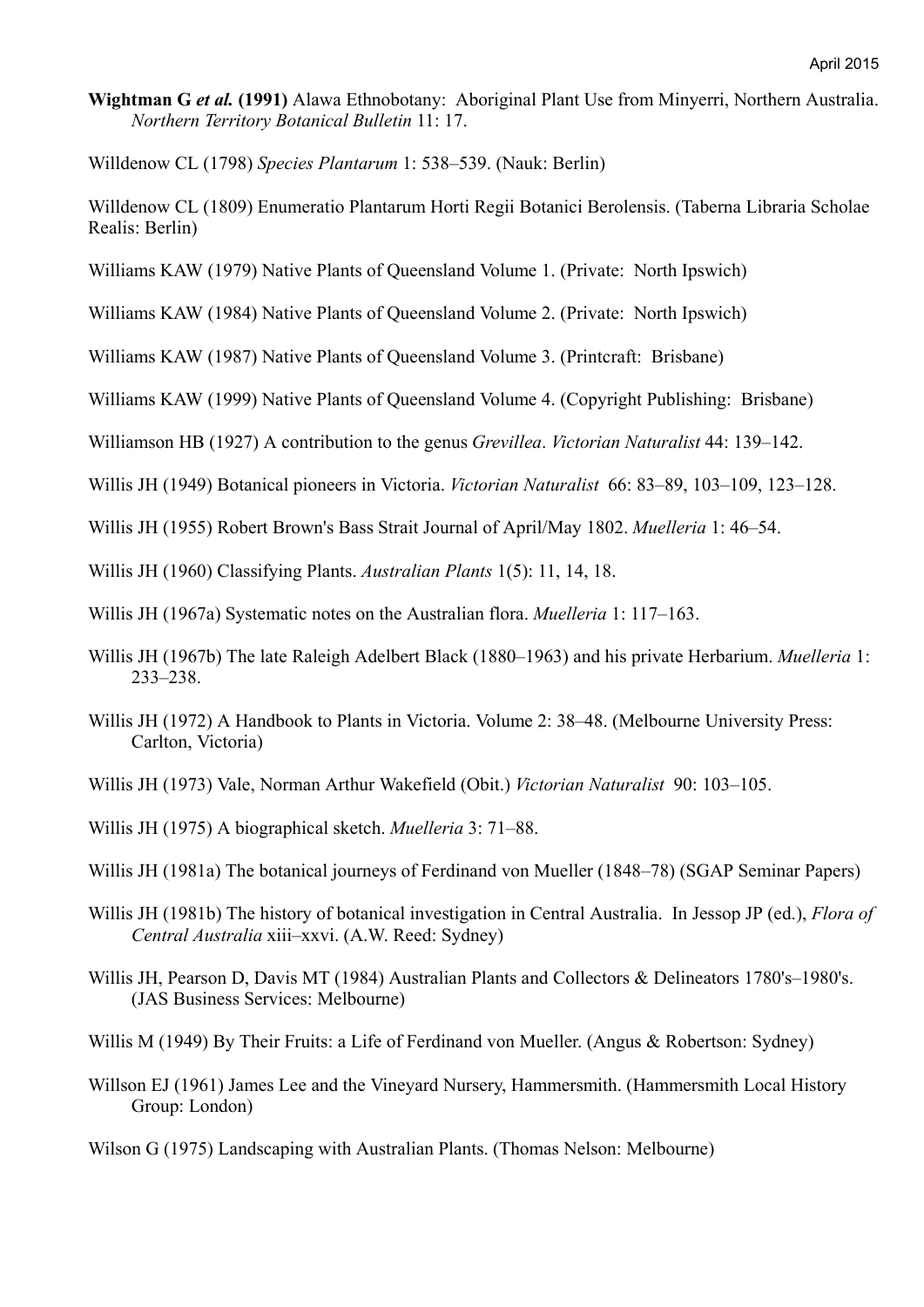- Wilson HW (1924) Studies on the transpiration of some australian plants, with notes on the structure of their leaves. *Proceedings of the Royal Society of Victoria* 36: 175–217.
- Wood JG (1923) On transpiration in the field of some plants from the arid portions of S. Australia, with notes on their physiological anatomy. *Transactions of the Royal Society of South Australia* 47: 259– 278.
- Wood JG (1924) The relations between distribution, structure and transpiration of arid South Australian plants. *Transactions of the Royal Society of South Australia* 48: 226–235.
- Worapong J, Strobel G, Daisy B, Castillo UF, Barid G & Hess WM (2002) *Muscodor roseus* anam. *sp. nov.*, an endophyte from *Grevillea pteridifolia. Mycotaxon* 81: 463–475.
- Wright MG & Giliomee JH (1992) Insect herbivory and putative defence mechanisms of *Protea magnifica* and *P. laurifolia* (Proteaceae) *African Journal of Ecology* 30(2): 157–168.
- Wrigley JW & Fagg M (1984) Australian Native Plants. 2nd edition. (Collins: Sydney)
- Wrigley JW & Fagg M (1989) Banksias, Waratahs & Grevilleas. (Collins: Sydney)
- Xiao H, Kuang J, Hu X, Yang Y, Zhao H, Yin A ( 2008) Preliminary study of the tolerance of *Grevillea banksii* to air fluoride and sulphur pollution. *Journal of Anhui Agricultural Sciences* 11.
- Yamashita Y, Matsunami K, Otsuka H. Shinzato T & Takeda Y (2008) Grevillosides A–F: Glucosides of 5-alkylresorcinol derivatives from leaves of *Grevillea robusta. Phytochemistry* 69(15): 2749–2752.
- Yamashita Y, Matsunami K, Otsuka H. Shinzato T & Takeda Y (2010) 5-Alkylresorcinol glucosides from the leaves of *Grevillea robusta* Allan Cunningham. *Journal of Natural Medicines* 64(4) 474–477.
- Yeo P & King C (1981) Catalogue of Plants in the Cambridge University Botanic Garden. (University Press: Cambridge)
- Zechmeister L, Polgar A (1941) Silk oak flowers as a source of beta -carotene. *Jour Biol Chem* 140: 1-3.
- Zhao H, Hu X, Kuang J, Yin A, Zhang X (2008 ) *Grevillea banksii'*s purification ability to SO2 and fluoride in atmosphere. *Journal of Anhui Agricultural Sciences* 11
- Zhiao-liag LCZ & Ren-chu M (1979) Chemical constituents in the leaves of *Grevillea robusta* A. Cunn. (Scientific Notes) *Acta Botanica Yunnanican* 79.
- Zhiao-liag LCZ & Ren-chu M (1980) A study on the biogenesis of grevillic acid and grevillone. *Acta Botanica Yunnanica* 80.

Mabberley references Taxon 26: 523–540. Taxon 27: 489–491. Taxon 29: 597–606. Taxon 30: 7–17. Taxon 31: 65–73.